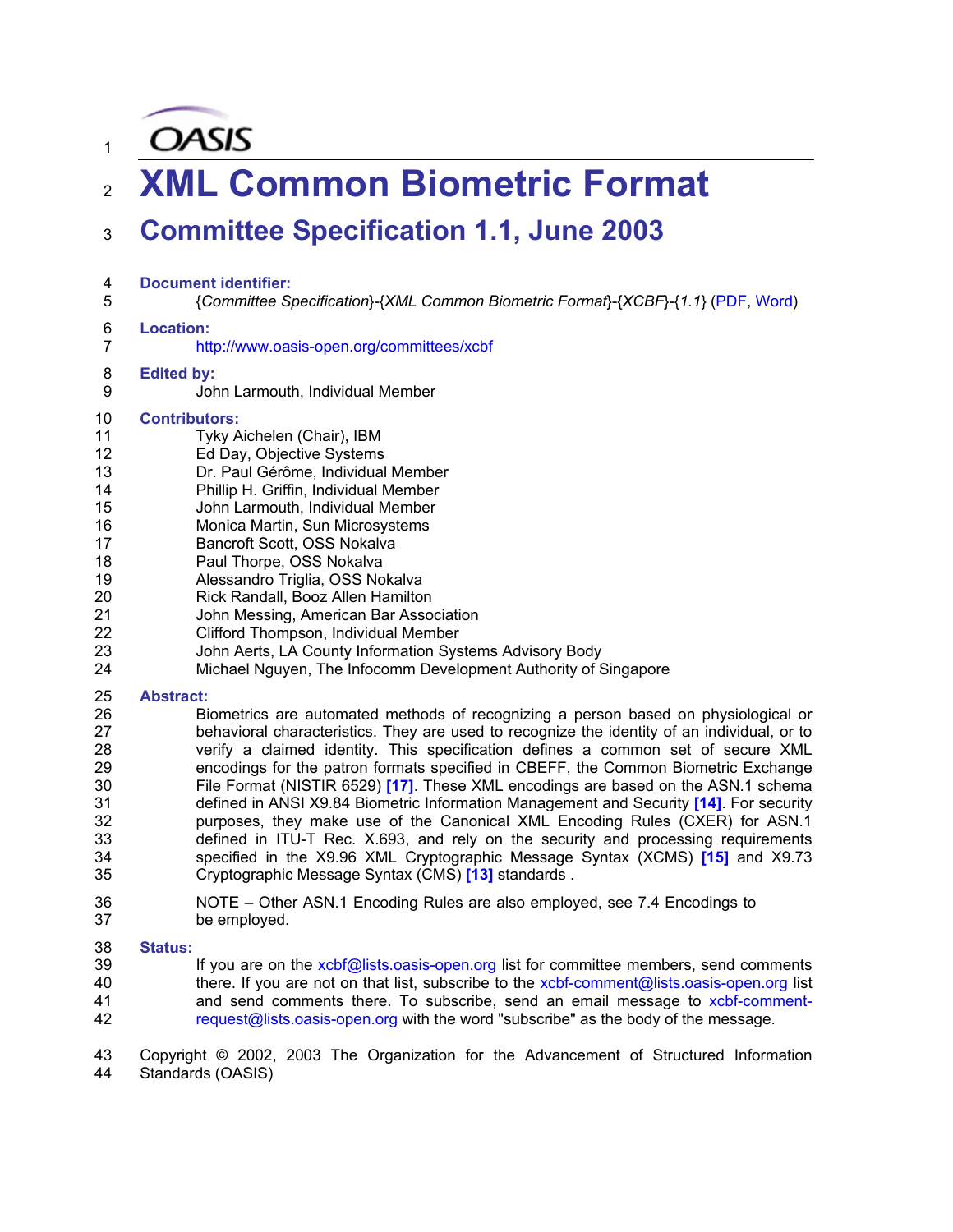#### **Table of Contents**  $45$

| 46 | 1              |                                                                        |  |
|----|----------------|------------------------------------------------------------------------|--|
| 47 | 2              |                                                                        |  |
| 48 | 3              |                                                                        |  |
| 49 | $\overline{4}$ |                                                                        |  |
| 50 | 5              |                                                                        |  |
| 51 |                |                                                                        |  |
| 52 |                |                                                                        |  |
| 53 |                |                                                                        |  |
| 54 |                |                                                                        |  |
| 55 |                |                                                                        |  |
| 56 | 6              |                                                                        |  |
| 57 |                |                                                                        |  |
| 58 | $\overline{7}$ |                                                                        |  |
| 59 |                |                                                                        |  |
| 60 |                |                                                                        |  |
| 61 |                |                                                                        |  |
| 62 |                |                                                                        |  |
| 63 |                | 7.4.1 Encodings used for calculation of digital signatures and MACs 62 |  |
| 64 |                |                                                                        |  |
| 65 |                |                                                                        |  |
| 66 | 8              |                                                                        |  |
| 67 |                |                                                                        |  |
| 68 |                |                                                                        |  |
| 69 |                |                                                                        |  |
| 70 |                |                                                                        |  |
| 71 |                |                                                                        |  |
| 72 |                |                                                                        |  |
| 73 |                |                                                                        |  |
|    |                |                                                                        |  |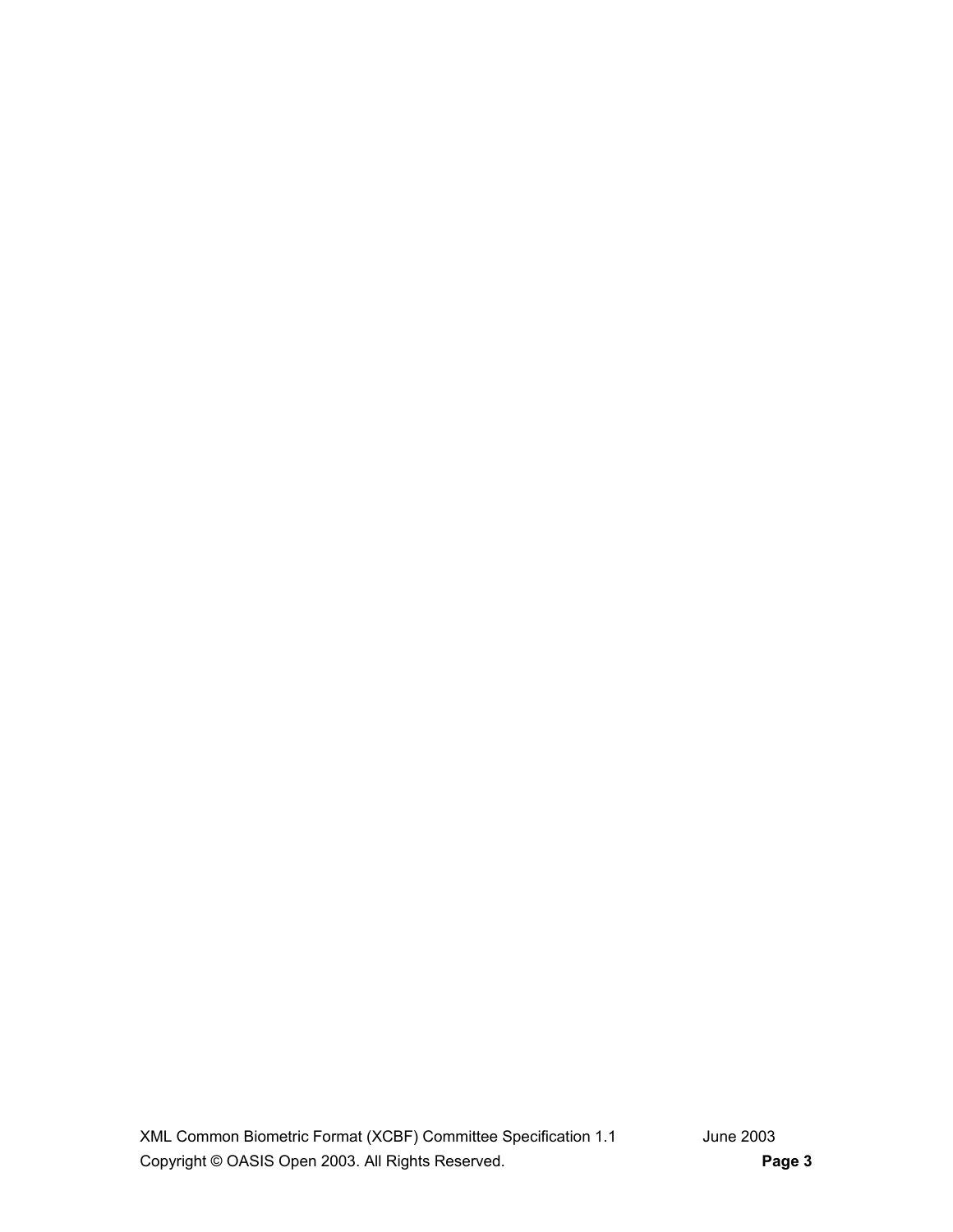## <sup>74</sup>**1 Introduction**

75 Biometrics are automated methods of recognizing a person based on physiological or behavioral 76 characteristics. They are used to recognize the identity of an individual, or to verify a claimed 77 identity. This specification defines a common set of secure XML encodings for the patron formats<br>78 Specified in CBEFF, the Common Biometric Exchange File Format (NISTIR 6529). These 78 specified in CBEFF, the Common Biometric Exchange File Format (NISTIR 6529). These<br>79 CBEFF formats currently include the binary biometric objects and information records in two ANSI 79 CBEFF formats currently include the binary biometric objects and information records in two ANSI 80 standards.

81

82 These XML encodings are based on the ASN.1 **[2] [3] [4] [5]** schema defined in ANSI 83 X9.84:2003 *Biometric Information Management and Security*. They use, for security purposes, 84 the Canonical XML Encoding Rules (CXER) for ASN.1 defined in ITU-T Rec. X.693 **[7]**, and rely 85 on the same security and processing requirements specified in X9.96 *XML Cryptographic*  86 *Message Syntax (XCMS)*. Values of the Biometric Information Record (BIR) defined in 87 ANSI/INCITS 358-2002 - *Information technology - BioAPI Specification* **[16]** that can be 88 represented in the X9.84 biometric object format can also be represented using XML markup and 89 secured using the techniques in this standard.

90

91 This standard defines cryptographic messages represented in XML markup for the secure 92 collection, distribution, and processing, of biometric information. These messages provide the<br>93 means of achieving data integrity, authentication of origin, and privacy of biometric data in XML means of achieving data integrity, authentication of origin, and privacy of biometric data in XML 94 based systems and applications. Mechanisms and techniques are described for the secure 95 transmission, storage, and integrity and privacy protection of biometric data.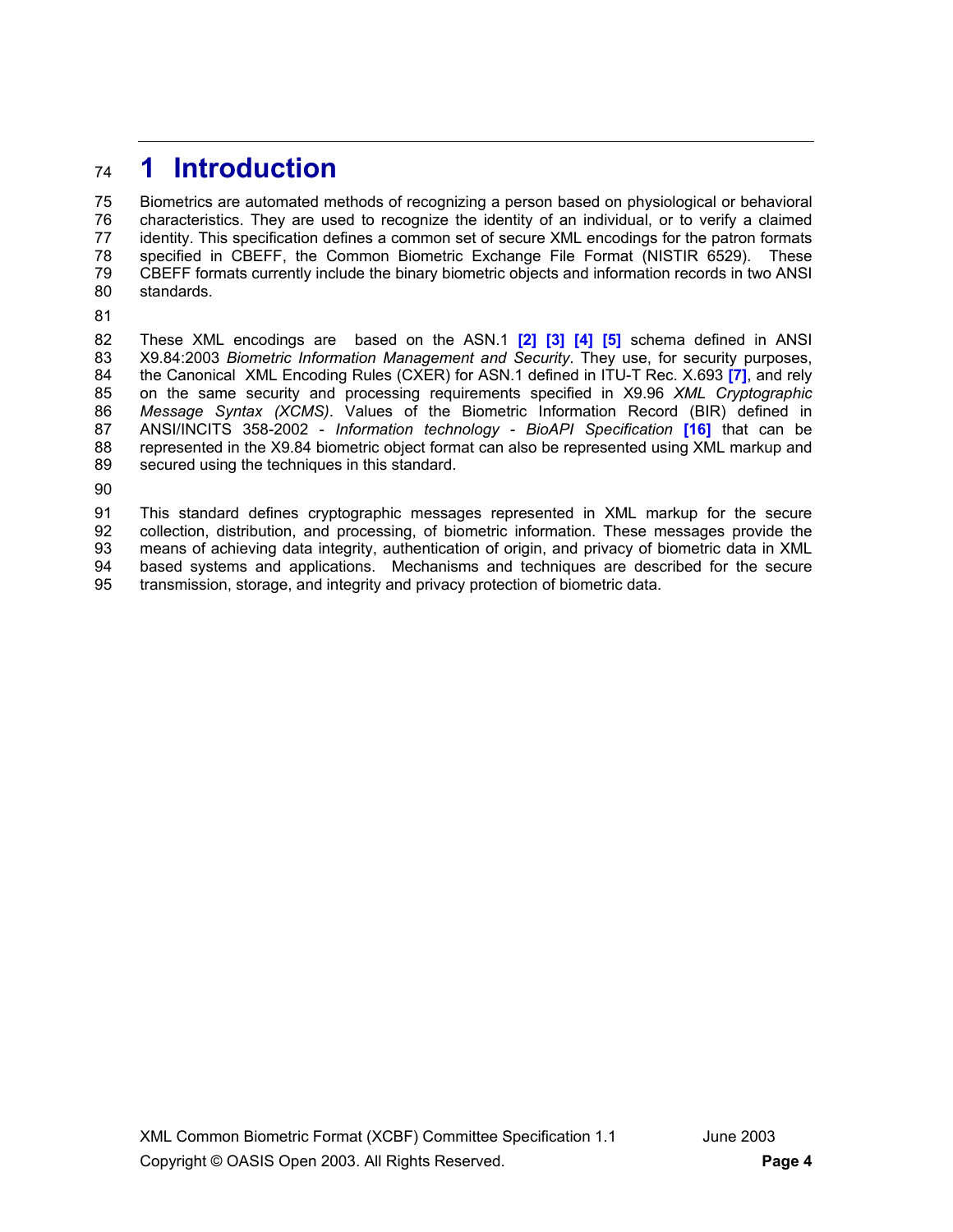# <sup>96</sup>**2 Terminology**

97 The key words *must*, *must not*, *required*, *shall*, *shall not*, *should*, *should not*, *recommended*, *may*, 98 and *optional* in this document are to be interpreted as described in **[18]**.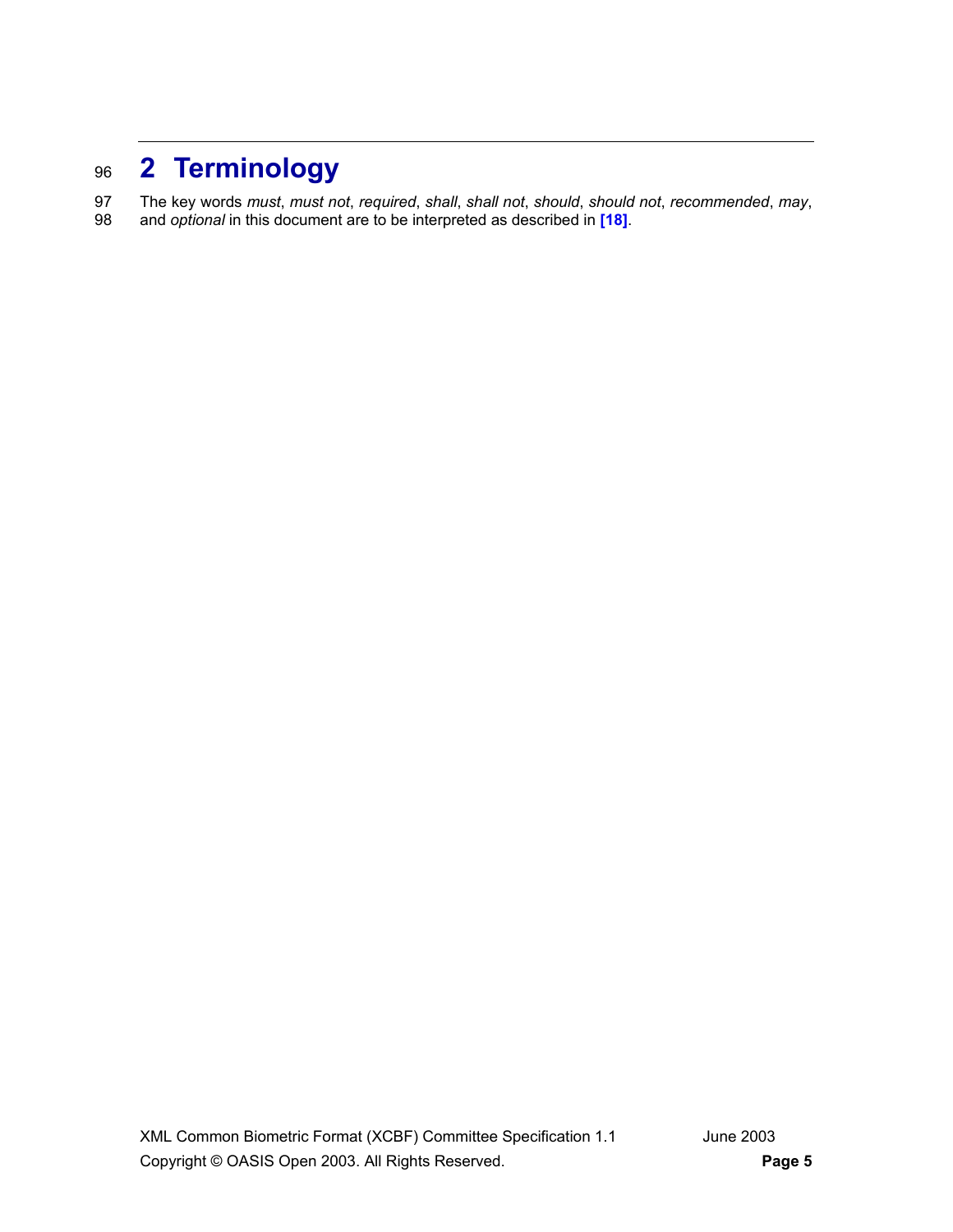# <sup>99</sup>**3 Acronyms and Abbreviations**

100

| <b>Term</b>      | <b>Definition</b>                                    |
|------------------|------------------------------------------------------|
| <b>ANSI</b>      | American National Standards Institute                |
| ASN.1            | <b>Abstract Syntax Notation One</b>                  |
| <b>BASIC-XER</b> | Basic XML Encoding Rules for ASN.1                   |
| <b>BER</b>       | Basic Encoding Rules for ASN.1                       |
| <b>BioAPI</b>    | <b>Biometric Application Programming Interface</b>   |
| <b>BIR</b>       | <b>Biometric Information Record</b>                  |
| CBC              | <b>Cipher Block Chaining</b>                         |
| <b>CBEFF</b>     | Common Biometric Exchange File Format                |
| <b>CMS</b>       | Cryptographic Message Syntax                         |
| <b>CRL</b>       | <b>Certificate Revocation List</b>                   |
| <b>CXER</b>      | <b>Canonical XML Encoding Rules</b>                  |
| <b>DER</b>       | <b>Distinguished Encoding Rules</b>                  |
| <b>DES</b>       | Digital Encryption Algorithm                         |
| <b>DSA</b>       | Digital Signature Algorithm                          |
| <b>HMAC</b>      | Hashed Message Authentication Code                   |
| <b>IBIA</b>      | International Biometrics Industry Association        |
| <b>MAC</b>       | <b>Message Authentication Code</b>                   |
| <b>NIST</b>      | National Institute of Science and Technology         |
| <b>SHA</b>       | Secure Hash Algorithm                                |
| <b>TDES</b>      | <b>Triple DES</b>                                    |
| URL              | Uniform Resource Locator                             |
| <b>UTC</b>       | <b>Universal Coordinated Time</b>                    |
| X <sub>9</sub>   | Accredited Standards Committee X9 Financial Services |
| <b>XCMS</b>      | XML Cryptographic Message Syntax                     |
| <b>XER</b>       | <b>XML Encoding Rules</b>                            |
| <b>XML</b>       | Extensible Markup Language                           |

101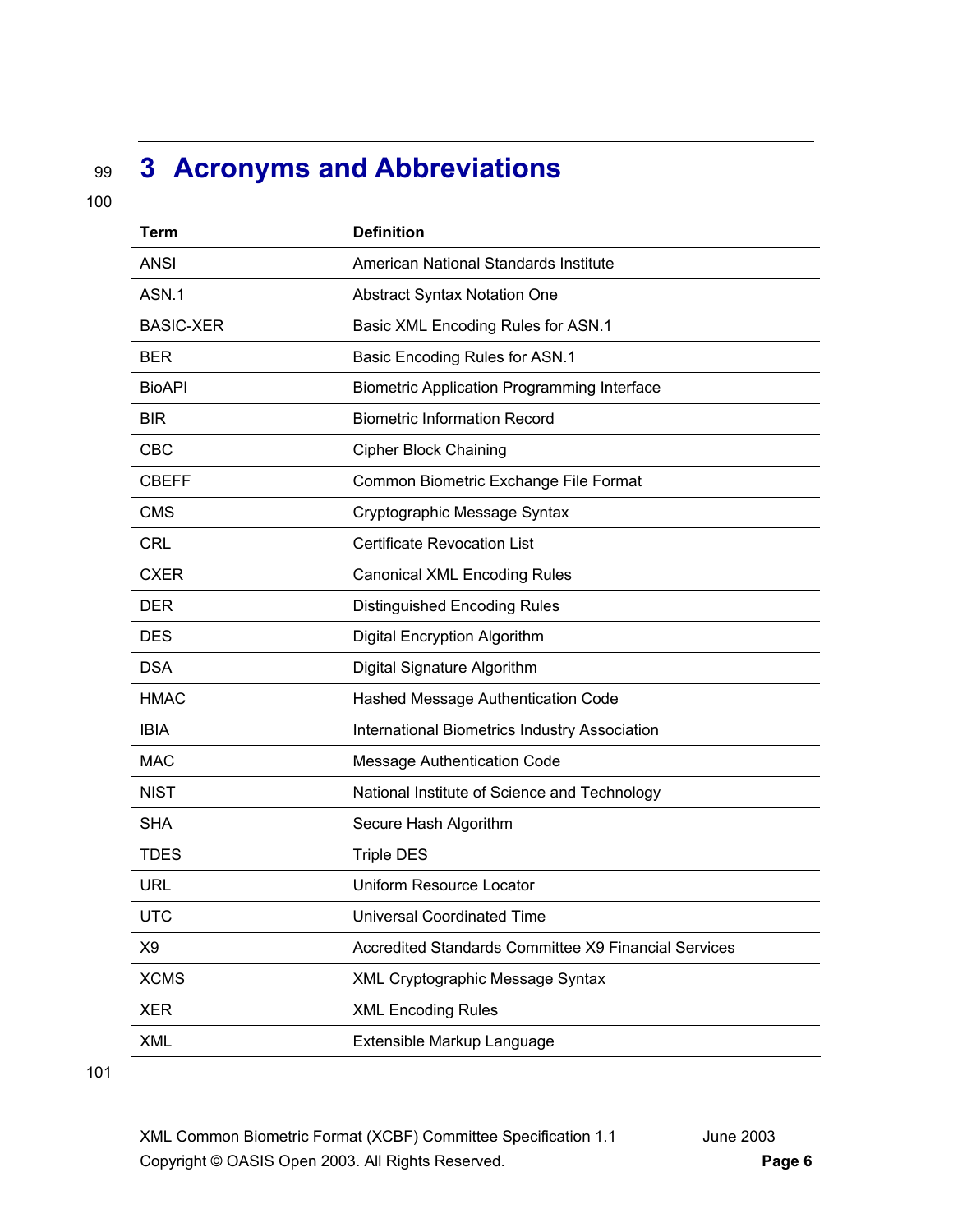# <sup>102</sup>**4 Glossary**

| <b>Term</b>             | <b>Definition</b>                                                                                                                                                                                                                                                                                                                                                                                             |
|-------------------------|---------------------------------------------------------------------------------------------------------------------------------------------------------------------------------------------------------------------------------------------------------------------------------------------------------------------------------------------------------------------------------------------------------------|
| Attacker                | Any individual who is attempting to subvert the operation of the<br>biometric system. The intention may be either to subsequently<br>gain illegal entry to the portal or to deny entry to legitimate users.                                                                                                                                                                                                   |
| <b>Biometric</b>        | A measurable biological or behavioral characteristic, which reliably<br>distinguishes one person from another, used to recognize the<br>identity, or verify the claimed identity, of an enrollee.                                                                                                                                                                                                             |
| <b>Biometrics</b>       | Biometrics are automated methods of recognizing a person based<br>on a physiological or behavioral characteristic.                                                                                                                                                                                                                                                                                            |
| <b>Biometric Data</b>   | The extracted information taken from the biometric sample and<br>used either to build a reference template or to compare against a<br>previously created reference template.                                                                                                                                                                                                                                  |
| <b>Biometric Object</b> | A data record taken from a biometric source or a logical piece of<br>biometric information, which may stand for either a template, or<br>one or more samples. The header is a set of associate attributes<br>that belong with the opaque data, and can include additional<br>information about the purpose, quality, etc. This must be in line<br>with the information content in X9.84 BiometricObject type. |
| <b>Biometric Sample</b> | Captured data that represents a biometric characteristic of a user<br>of a biometric system.                                                                                                                                                                                                                                                                                                                  |
| <b>Canonical Form</b>   | The complete, unambiguous and unique encoding of an abstract<br>value obtained by the application of encoding rules that allow one<br>and only one way to encode the abstract value.                                                                                                                                                                                                                          |
| Capture                 | The collection of a biometric sample from a user.                                                                                                                                                                                                                                                                                                                                                             |
| Enrollee                | A person who has a biometric reference template stored in a<br>biometric system.                                                                                                                                                                                                                                                                                                                              |
| Hash                    | A mathematical function which evenly and randomly distributes<br>values from a large domain into a smaller range.                                                                                                                                                                                                                                                                                             |
| <b>HMAC</b>             | A mechanism for message authentication using a cryptographic<br>hash function and a specific key.                                                                                                                                                                                                                                                                                                             |
| <b>MAC</b>              | A cryptographic value resulting from passing a message through<br>the message authentication algorithm using a specific key.                                                                                                                                                                                                                                                                                  |
| Octet                   | A sequence of binary digits of length eight that can be represented<br>as two hexadecimal digits, the first hexadecimal digit representing<br>the four most significant bits of the octet, and the second<br>hexadecimal digit representing the four least significant bits.                                                                                                                                  |
| <b>Octet String</b>     | A sequence of octets.                                                                                                                                                                                                                                                                                                                                                                                         |
| Private Key             | A key of an entity's key pair known only to that entity.                                                                                                                                                                                                                                                                                                                                                      |
| Public Key              | A key of an entity's key pair known publicly.                                                                                                                                                                                                                                                                                                                                                                 |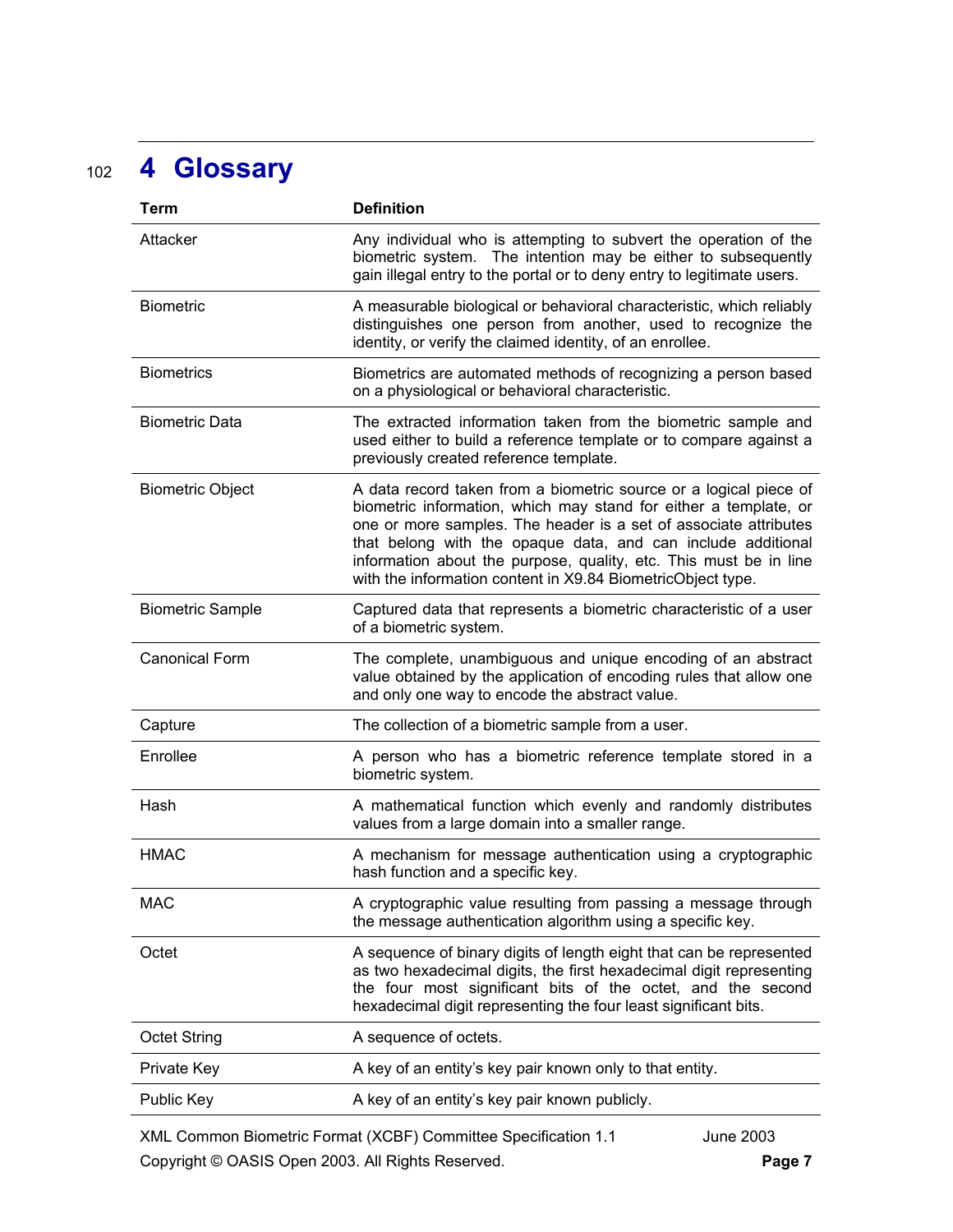| Template | Reference data formed from the biometric measurement of an     |
|----------|----------------------------------------------------------------|
|          | enrollee and used by a biometric system for comparison against |
|          | subsequently submitted biometric samples.                      |

103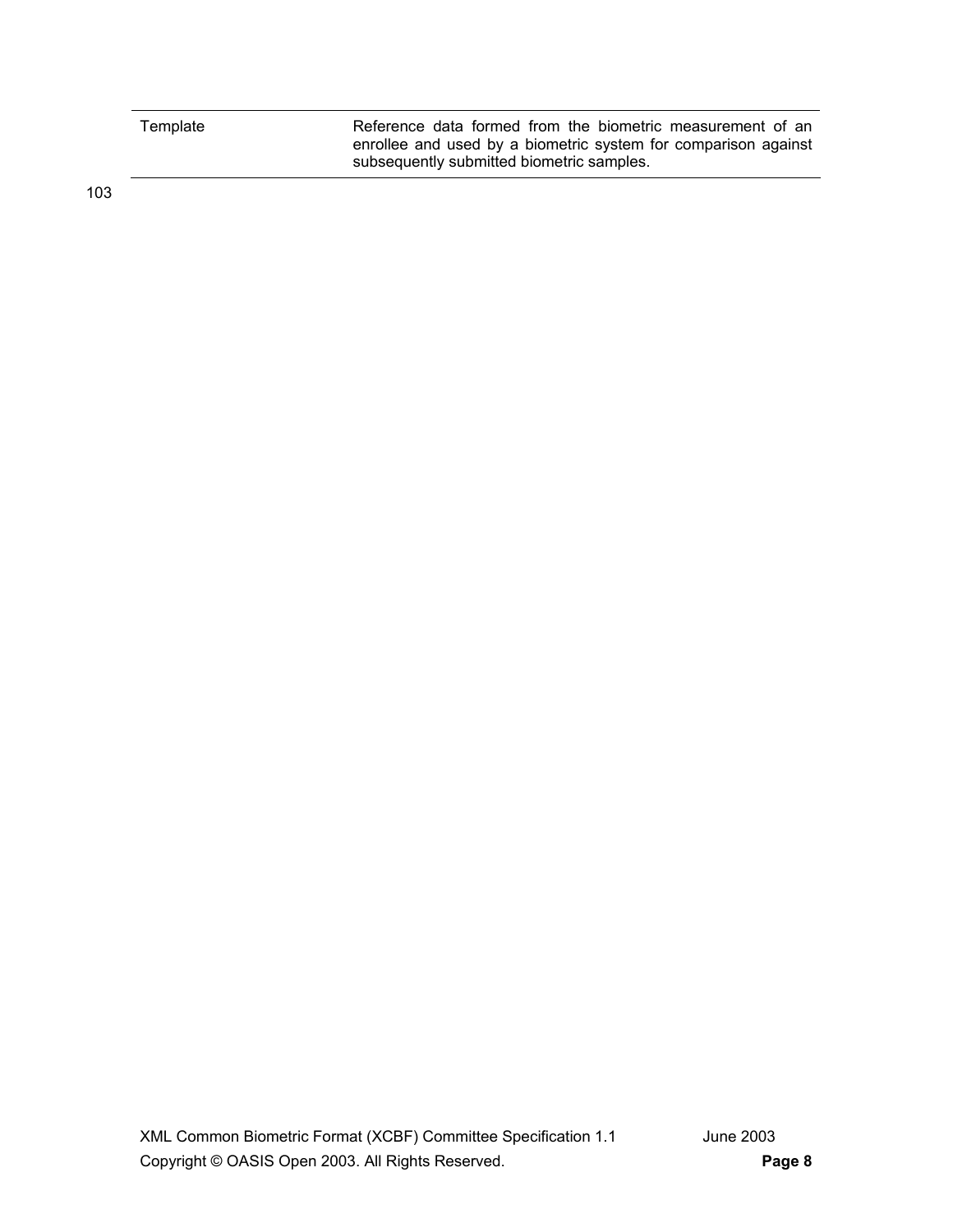# <sup>104</sup>**5 X9.84 and BioAPI 1.1 Interoperability**

105 This standard defines a set of cryptographic messages represented in XML markup that can be 106 used for the secure collection, distribution, and processing, of biometric information. All of the 107 cryptographic operations provided in this standard are applied to a set of values of the ASN.1 108 type **BiometricObject** defined in the ANSI X9.84 standard.

109

110 This document describes the process for translating between an X9.84 **BiometricObject** and a 111 BioAPI-1.1 Biometric Information Record (BIR). The X9.84 schema is the same as the schema 112 defined in this standard and provides a common means of representing in XML markup the binary 113 values described in the X9.84 and BioAPI-1.1 standards. Once BIR format values are 114 represented as values of type **BiometricObject** they can be secured using the techniques 115 described in this standard.

## 116 **5.1 BiometricSyntaxSets**

117 Type **BiometricSyntaxSets** is a series of one or more values of type **BiometricSyntax**. This 118 type is defined as

119

120 BiometricSyntaxSets ::= SEQUENCE SIZE(1..MAX) OF BiometricSyntax

121

122 Type **BiometricSyntax** is a choice type with four choice alternatives, **biometricObjects**, 123 **integrityObjects**, **privacyObjects** and **privacyAndIntegrityObjects**.

124

| 125 | BiometricSyntax ::= CHOICE |                            |
|-----|----------------------------|----------------------------|
| 126 | biometricObjects           | BiometricObjects,          |
| 127 | integrityObjects           | IntegrityObjects,          |
| 128 | privacyObjects             | PrivacyObjects,            |
| 129 | privacyAndIntegrityObjects | PrivacyAndIntegrityObjects |
| 130 |                            |                            |

130 } 131

- 132 The choice alternatives of type **BiometricSyntax** have the following meanings: 133 134 **biometricObjects** a set of unprotected biometric values 135 **integrityObjects** a digitally signed set of biometric values 136 **privacyObjects** an encrypted set of biometric values
- 137 **privacyAndIntegrityObjects** a digitally signed and encrypted set of biometric values
- 138

139 Type **BiometricSyntaxSets** is a series of one or more choice alternatives. Since each of these 140 alternatives is itself a set of one or more biometric objects, **BiometricSyntaxSets** is a set of sets. 141 Using these choice alternatives useful collections of biometric information can be constructed. 142 The message sender controls the order of the items in each set, so that records can be ordered 143 for any purpose needed. This includes ordering records by likelihood of matching, by vendor 144 format, type of biometric, data quality, or record age.

145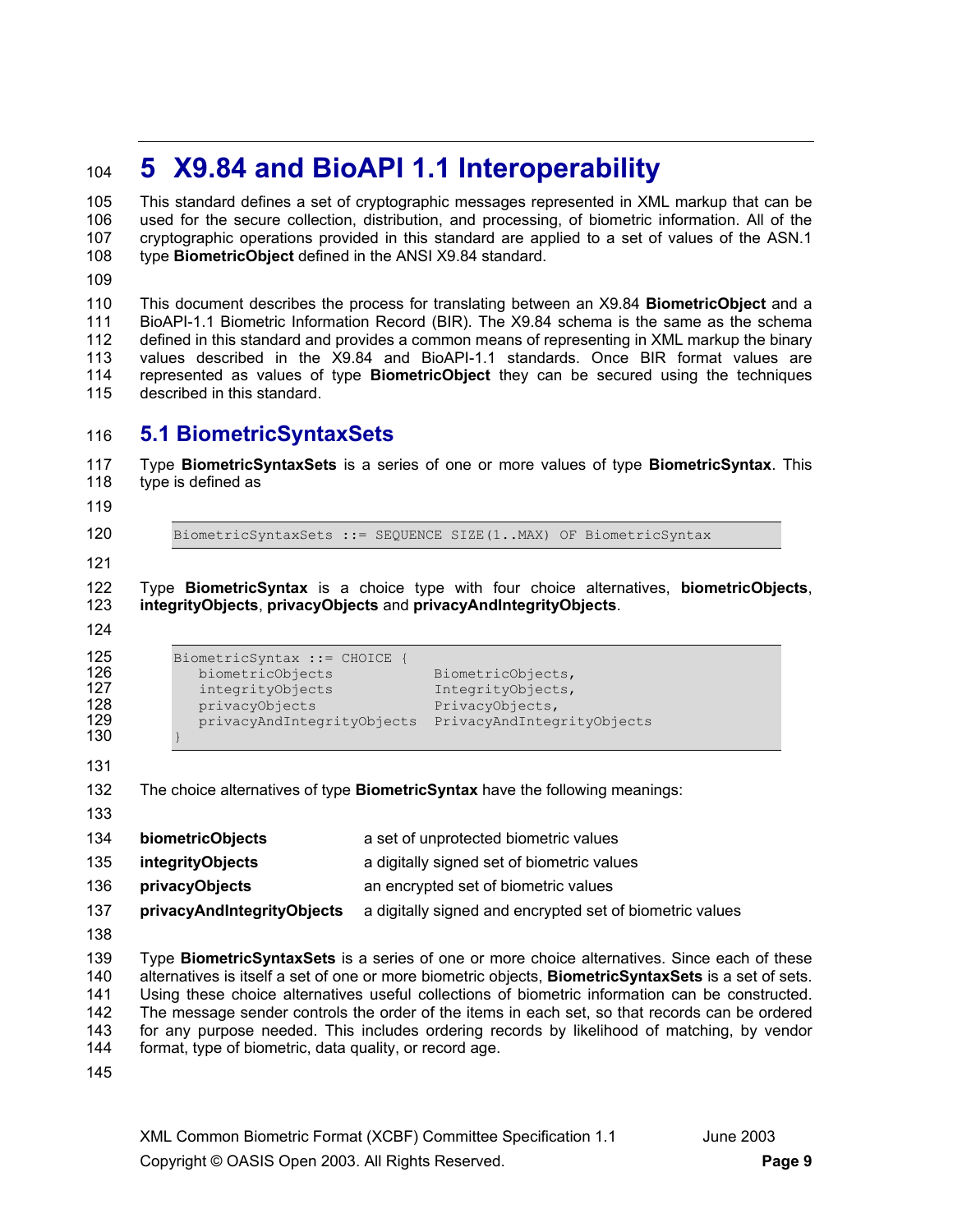146 The BioAPI specification defines a single format, a BIR, composed of three fields: a record 147 *Header*, an opaque *BiometricData* field, and an optional *Signature*. Ignoring the Signature field, 148 the BIR format corresponds closely to the single unprotected biometric value defined in this 149 standard as the **BiometricSyntax** choice alternative **biometricObjects** when it is constrained to 150 contain a single **BiometricObject**. There is no definition for representing sets of biometric 151 records in BioAPI.

152

153 The other **BiometricSyntax** choice alternatives are not supported in the BioAPI specification. 154 These alternatives are cryptographic messages used to provide integrity, authentication and 155 privacy services. When a BIR value is represented in **biometricObjects** format, XCBF security 156 services can be used to protect BioAPI biometric information.

157

158 A value of type **BiometricSyntaxSets** can be represented in XML markup as

159

- 160 <BiometricSyntaxSets>
- 
- 161 ...<br>162 / / http://ex.cometrics </BiometricSyntaxSets>

163

164 Here an ellipsis is used as a placeholder for the elements of the choice alternative of type 165 **BiometricSyntax** which are not shown.

## 166 **5.1.1 BiometricObjects**

167 The **biometricObjects** choice alternative of type **BiometricSyntax** is a value of type 168 **BiometricObjects**., a series of one or more values of type **BiometricObject**. These types are 169 defined as

170

172

```
171 BiometricObjects ::= SEQUENCE SIZE(1..MAX) OF BiometricObject 
173 BiometricObject ::= SEQUENCE {<br>174 biometricHeader BiometricH
174 biometricHeader BiometricHeader,<br>175 biometricData BiometricData
                biometricData BiometricData
```
176 } 177

178 All of the cryptographic processing in this standard is performed on a value of type 179 **EncodedBiometricObjects**. This is a value of type **BiometricObjects** with the cryptographic 180 transformations performed on the CXER encoding, as specified in 5.1.2.1.1 Digital Signature 181 Process.

182

183 EncodedBiometricObjects ::= BIOMETRIC.&Type( BiometricObjects )

184

185 Type **BiometricObject** is composed of two components, **biometricHeader** and **biometricData**, 186 which correspond to the BIR *Header* and *BiometricData* fields defined in the BioAPI *bioapi\_bir* 187 structure as

188

| 189 | typedef struct bioapi bir {   |                |
|-----|-------------------------------|----------------|
| 190 | BiOAPI BIR HEADER             | Header;        |
| 191 | BiOAPI BIR BIOMETRIC DATA PTR | BiometricData; |
| 192 | BioAPI DATA PTR               | Signature;     |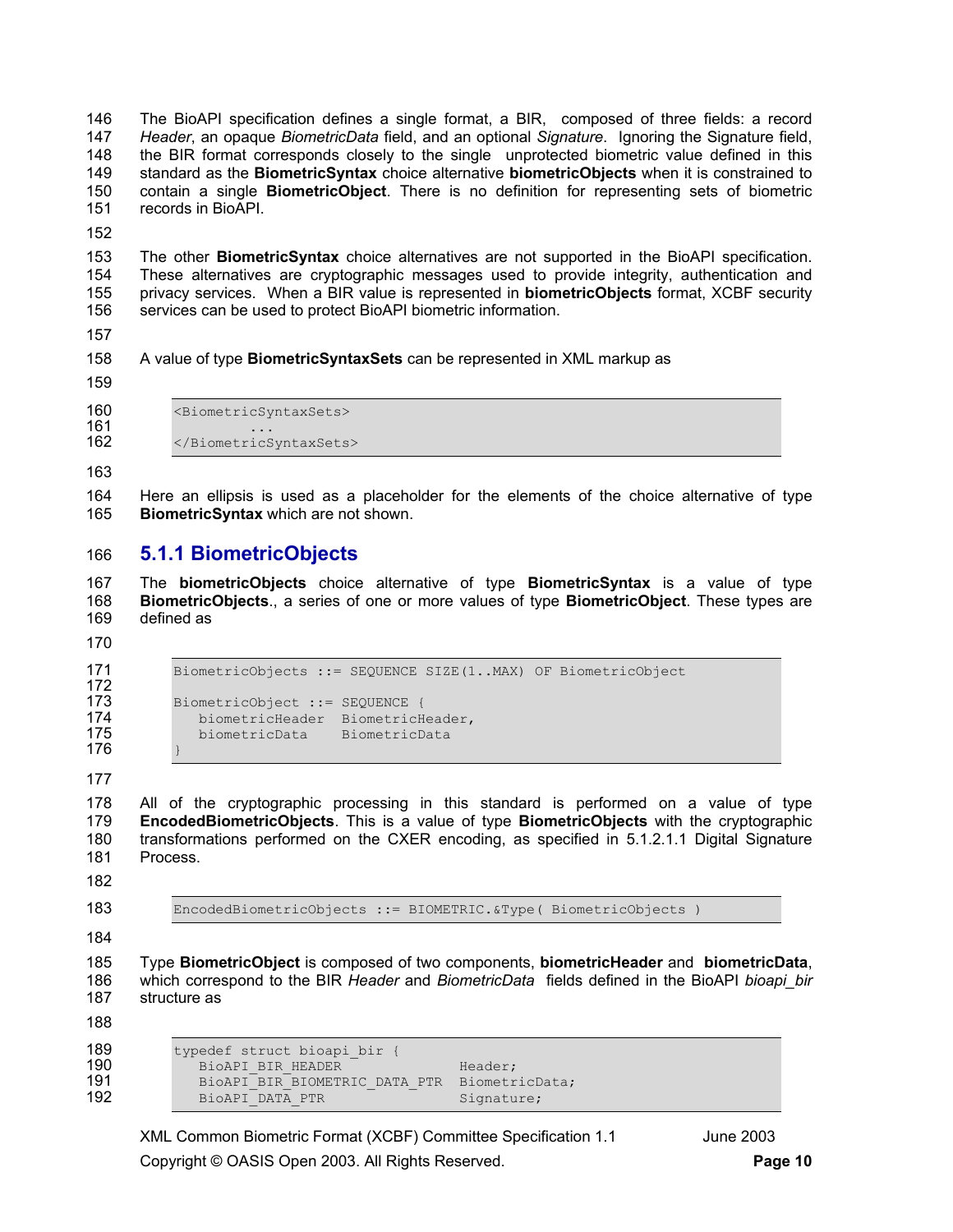193 } BioAPI BIR, \*BioAPI BIR PTR ;

195 The *bioapi bir.Signature* field is optional and opaque. Since this field does not provide any 196 standard formats, no means of identifying cryptographic algorithms and associated parameters, 197 and no facilities for key management, it is simply ignored for the purposes of XCBF.

199 A value of the **biometricObjects** choice alternative of type **BiometricSyntax** can be represented 200 in XML markup as

| 202<br>203<br>204<br>205<br>206<br>207<br>208 | <biometricobjects><br/><biometricobjects><br/><biometricobject><br/><biometricheader><br/></biometricheader><br/><biometricdata></biometricdata></biometricobject></biometricobjects></biometricobjects> |
|-----------------------------------------------|----------------------------------------------------------------------------------------------------------------------------------------------------------------------------------------------------------|
| 209<br>210<br>211<br>212<br>213               | <br><br><br>                                                                                                                                                                                             |

215 Here an ellipsis is used as a placeholder for the biometric header elements and data which are 216 not shown.

## **5.1.1.1 BiometricHeader**

219 The **biometricHeader** component of type **BiometricObject** is a value of type **BiometricHeader**  220 defined as

```
222 BiometricHeader ::= SEQUENCE {<br>223 version BiometricVe
223 version BiometricVersion DEFAULT hv1,
224 recordType RecordType OPTIONAL,
225 dataType DataType OPTIONAL,
226 purpose Purpose OPTIONAL,
220 purpose Furpose OFTIONAL,<br>227 quality Quality OPTIONAL,<br>228 validityPeriod ValidityPeriod OP
228 validityPeriod ValidityPeriod OPTIONAL, 
                            229 format Format OPTIONAL
```
} 

232 A value of type **BiometricHeader** corresponds closely to the BIR *Header* field in the BioAPI *bioapi\_bir* structure, which is defined as

| 235<br>236 | typedef struct bioapi bir header {<br>uint32 Length; |                |
|------------|------------------------------------------------------|----------------|
| 237        | BioAPI BIR VERSION                                   | HeaderVersion; |
| 238        | BioAPI BIR DATA TYPE                                 | Type;          |
| 239        | BiOAPI BIR BIOMETRIC DATA FORMAT                     | Format;        |
| 240        | BioAPI QUALITY                                       | Quality;       |
| 241        | BioAPI BIR PURPOSE                                   | Purpose;       |
| 242        | BioAPI BIR AUTH FACTORS                              | FactorsMask;   |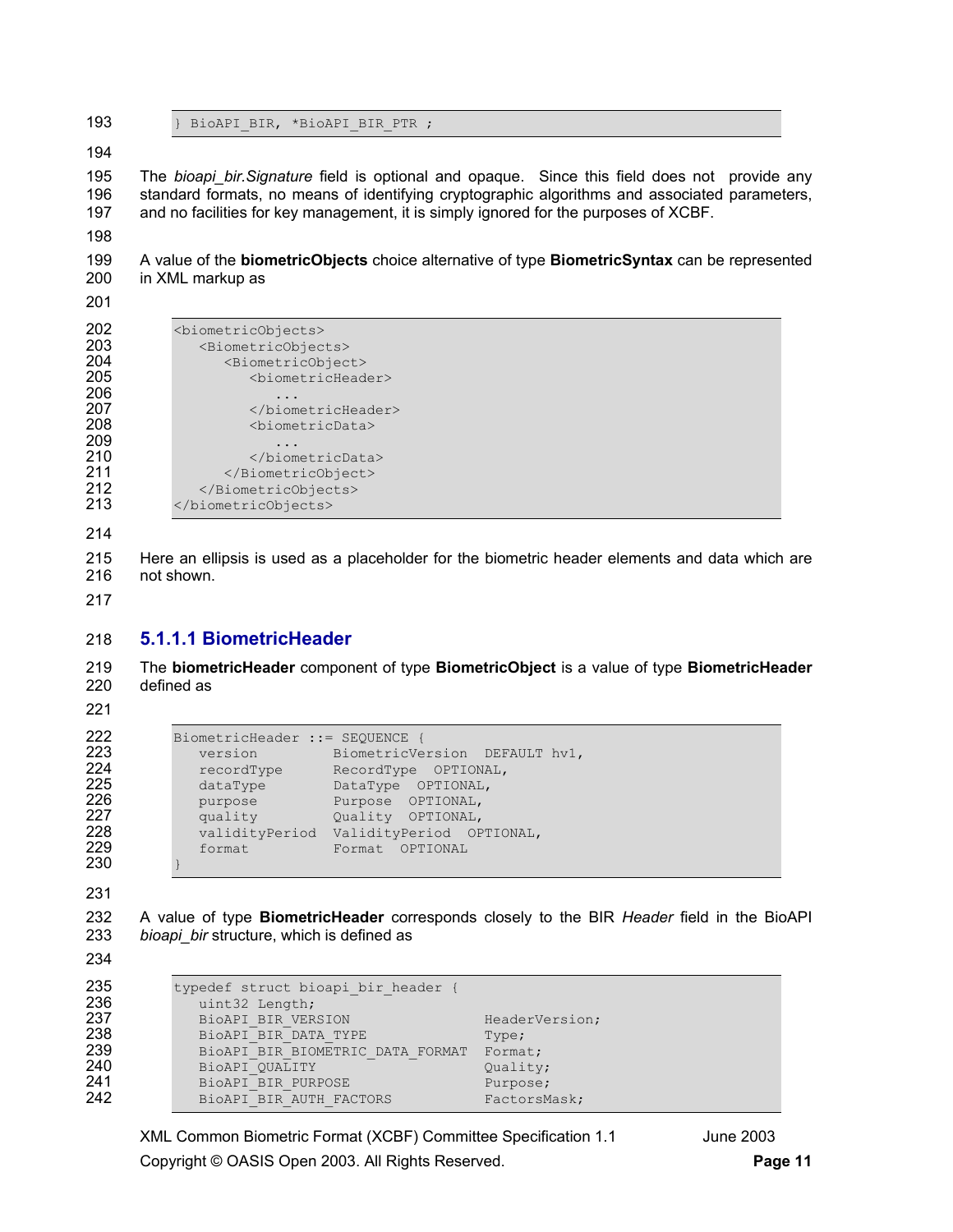- 243 BioAPI BIR HEADER, \*BioAPI BIR HEADER PTR ;
- 244

245 The **BiometricHeader** definition describes abstract values that are independent of an 246 implementations choice of programming language, operating system, hardware or transfer 247 representation. This approach provides applications with maximum flexibility and more than one 248 concrete representation of the same abstract values, making it possible to encode these values in 249 compact binary formats or as XML markup.

250

251 The **BiometricHeader** definition does not need a prefix with a length component as required by 252 the BIR C programming language format. Some ASN.1 encoding rules will provide length fields 253 and others will not. The **BiometricHeader** definition contains optional fields that need not be 254 included in a record. This can reduce the record size of encoded ASN.1 values when making<br>255 them more compact than the same values represented in the BioAPI BIR format. them more compact than the same values represented in the BioAPI BIR format.

256

257 A value of the **biometricHeader** component of type **BiometricObject** can be represented in XML 258 markup as

259

| 260 | <biometricheader></biometricheader>                                                    |
|-----|----------------------------------------------------------------------------------------|
| 261 | $<$ version> 0 $<$ /version>                                                           |
| 262 | $<$ recordType> $<$ id> 6 $<$ /id> $<$ /recordType>                                    |
| 263 | $\langle dataType\rangle$ <processed></processed> $\langle dataType\rangle$            |
| 264 | <purpose> <audit></audit> </purpose>                                                   |
| 265 | $\langle \text{quality} \rangle$ 100 $\langle \text{quality} \rangle$                  |
| 266 | <validityperiod></validityperiod>                                                      |
| 267 | <notbefore> 1980.10.4 </notbefore>                                                     |
| 268 | $\langle \text{notAfter} \rangle$ 2015.10.3.23.59.59 $\langle \text{notAfter} \rangle$ |
| 269 |                                                                                        |
| 270 | $<$ format>                                                                            |
| 271 | <formatowner></formatowner>                                                            |
| 272 | $\langle \circ \text{id} \rangle$ 2.23.42.9.10.4.2.0 $\langle \circ \text{id} \rangle$ |
| 273 |                                                                                        |
| 274 | <formattype></formattype>                                                              |
| 275 | <blindedprimaryaccountnumber></blindedprimaryaccountnumber>                            |
| 276 | A23D552FB4490281C1F6683163D9CCB2                                                       |
| 277 |                                                                                        |
| 278 | $\langle$ /formatType>                                                                 |
| 279 | $\langle$ /format>                                                                     |
| 280 |                                                                                        |
|     |                                                                                        |

281

282 This markup specifies a high quality reference template used for audit purposes. A vendor 283 specific payload is carried in the header.

## 284 **5.1.1.1.1 BiometricVersion**

285 The **version** component of type **BiometricHeader** is a value of type **BiometricVersion** defined 286 as

287

288 BiometricVersion ::= INTEGER {  $hv1(0)$  }  $(0..MAX)$ 

289

290 Type **BiometricVersion** specifies the integer version number of the **BiometricHeader** and has 291 no relationship to the BIR *HeaderVersion* field in the BioAPI *bioapi\_bir\_header* structure.

292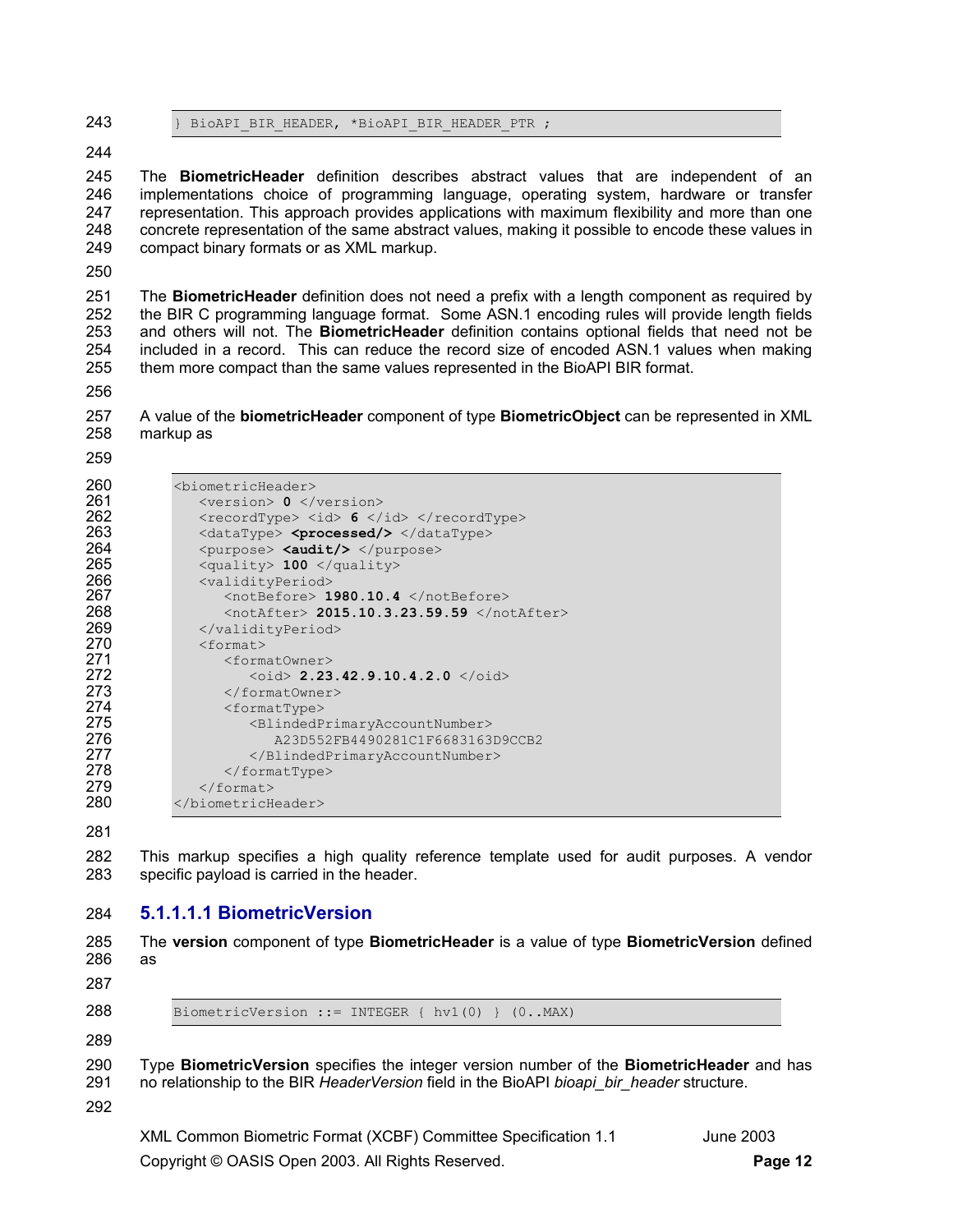294 **BiometricVersion** are constrained to be integers greater than or equal to zero. The version 295 number shall be zero in this standard. The biometric header version number zero is identified by 296 the constant **hv1**. 297 298 A value of the **version** component of type **BiometricHeader** can be represented in XML markup 299 as 300 301 <version> **0** </version> 302 303 This markup specifies the zero header version number used in this standard. 304 **5.1.1.1.2 RecordType**  305 The **recordType** component of type **BiometricHeader** is a value of type **RecordType** defined as 306 307 RecordType ::= BIOMETRIC.&name({BiometricTypes}) 308 309 Valid values of **RecordType** are constrained by the list of objects in the **BiometricTypes** 310 information object set. This set is defined as 311 312 BiometricTypes BIOMETRIC ::= { 313 { BIOMETRIC id : unknown-Type<br>314 { BIOMETRIC id : body-Odor 314 { BIOMETRIC id : body-Odor<br>315 { BIOMETRIC id : dna 315 { BIOMETRIC id : dna } | 316 { BIOMETRIC id : ear-Shape<br>317 { BIOMETRIC id : facial-Fea 317 { BIOMETRIC id : facial-Features }<br>318 { BIOMETRIC id : finger-Image 318 { BIOMETRIC id : finger-Image<br>319 { BIOMETRIC id : finger-Geometr 319 { BIOMETRIC id : finger-Geometry<br>320 { BIOMETRIC id : hand-Geometry 320 { BIOMETRIC id : hand-Geometry<br>321 { BIOMETRIC id : iris-Features 321 { BIOMETRIC id : iris-Features<br>322 { BIOMETRIC id : keystroke-Dyna 322 { BIOMETRIC id : keystroke-Dynamics }<br>323 { BIOMETRIC id : palm } 323 { BIOMETRIC id : palm<br>324 { BIOMETRIC id : retir 324 { BIOMETRIC id : retina<br>325 { BIOMETRIC id : signati 325 { BIOMETRIC id : signature<br>326 { BIOMETRIC id : speech-Pat 326 { BIOMETRIC id : speech-Pattern<br>327 { BIOMETRIC id : thermal-Image 327 { BIOMETRIC id : thermal-Image<br>328 { BIOMETRIC id : vein-Pattern 328 { BIOMETRIC id : vein-Pattern<br>329 { BIOMETRIC id : thermal-Face-329 { BIOMETRIC id : thermal-Face-Image } | 330 { BIOMETRIC id : thermal-Hand-Image } | 331 { BIOMETRIC id : lip-Movement } |<br>332 { BIOMETRIC id : gait { BIOMETRIC id : gait }, 333<br>334 ... -- expect additional biometric types --335 }

293 This definition includes a constraint on the valid values of the **version** component. Values of type

336

337 The **BiometricTypes** information object set contains an extension marker ("…") indicating that 338 message recipients should expect additional values of biometric types not currently in the set. 339 This allows the set to change as new biometric technology types are developed and used.

340

341 A value of this type corresponds closely to the BIR *FactorsMask* field in the BioAPI 342 *bioapi\_bir\_header* structure, which is defined as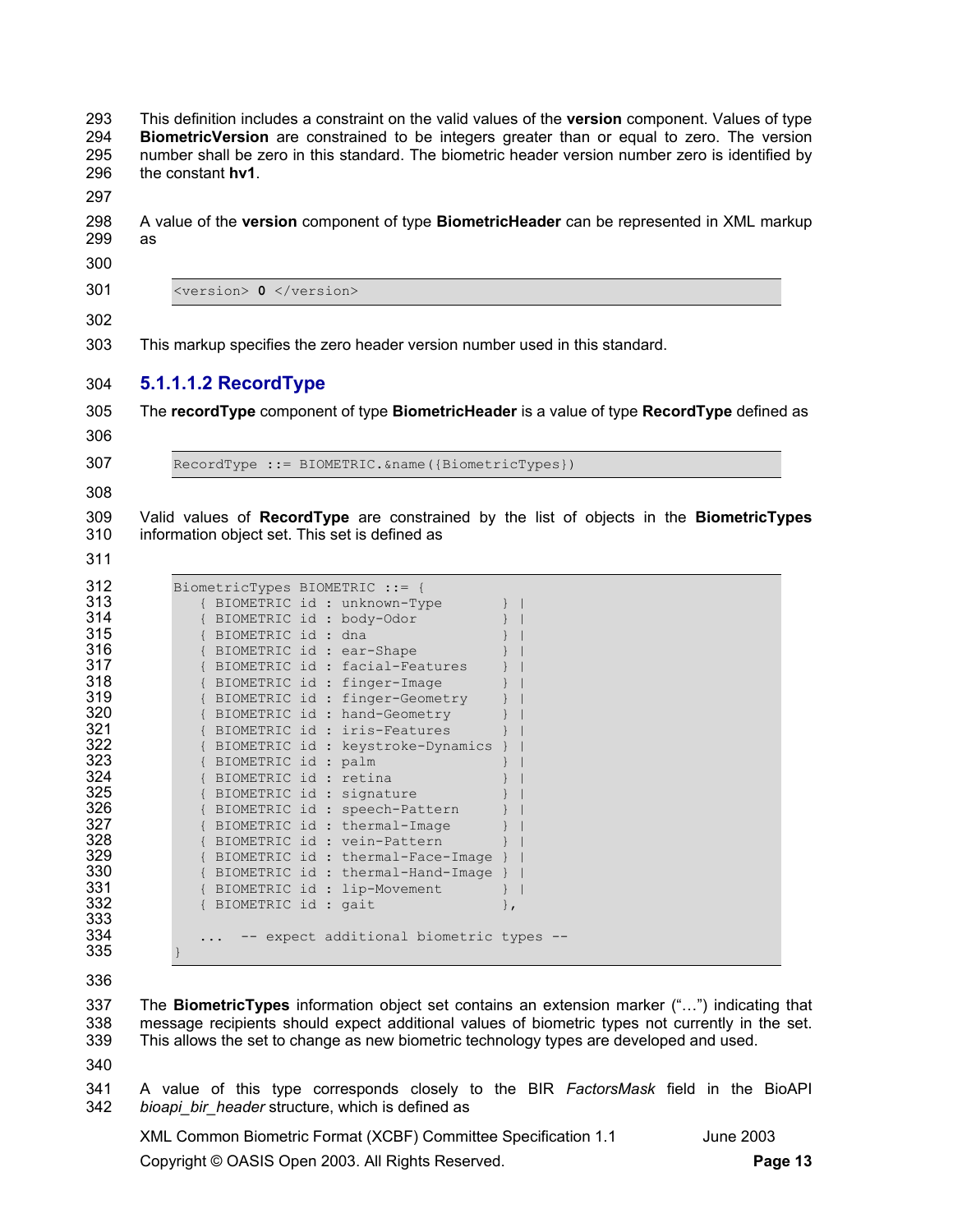| 343                                                                                     |                                                                                                                                                                                                                                                                                                                                                                                                                                                                                                                                                                                                                                                                              |
|-----------------------------------------------------------------------------------------|------------------------------------------------------------------------------------------------------------------------------------------------------------------------------------------------------------------------------------------------------------------------------------------------------------------------------------------------------------------------------------------------------------------------------------------------------------------------------------------------------------------------------------------------------------------------------------------------------------------------------------------------------------------------------|
| 344                                                                                     | typedef sint8 BioAPI BIR AUTH FACTORS;                                                                                                                                                                                                                                                                                                                                                                                                                                                                                                                                                                                                                                       |
| 345                                                                                     |                                                                                                                                                                                                                                                                                                                                                                                                                                                                                                                                                                                                                                                                              |
| 346<br>347<br>348<br>349<br>350<br>351<br>352<br>353<br>354<br>355<br>356<br>357<br>358 | #define BioAPI FACTOR MULTIPLE (0x00000001)<br>#define BioAPI FACTOR FACIAL FEATURES (0x00000002)<br>#define BioAPI FACTOR VOICE (0x00000004)<br>#define BioAPI FACTOR FINGERPRINT (0x00000008)<br>#define BioAPI FACTOR IRIS (0x00000010)<br>#define BioAPI FACTOR RETINA (0x00000020)<br>#define BioAPI FACTOR HAND GEOMETRY (0x00000040)<br>#define BioAPI FACTOR SIGNATURE DYNAMICS (0x00000080)<br>#define BioAPI FACTOR KEYSTOKE DYNAMICS (0x00000100)<br>#define BioAPI FACTOR LIP MOVEMENT (0x00000200)<br>#define BioAPI FACTOR THERMAL FACE IMAGE (0x00000400)<br>#define BioAPI FACTOR THERMAL HAND IMAGE (0x00000800)<br>#define BioAPI FACTOR GAIT (0x00001000) |
| 359                                                                                     | #define BioAPI FACTOR PASSWORD (0x80000000)                                                                                                                                                                                                                                                                                                                                                                                                                                                                                                                                                                                                                                  |

360

361 Any other unrecognized value or settings in this BIR field can be represented by an XCBF 362 application by the **unknownType** without changes to the XCBF schema. Values that are defined in XCBF but not supported in the BioAPI specification cannot be represented in a BIR field in a 364 standard way. These include the values defined for **body-Odor**, **dna**, **ear-Shape**, **finger-**365 **Geometry**, **palm**, and **thermal-Image**.

366

| RecordType         | Value    | <b>BioAPI FactorsMask</b>        | Value      |
|--------------------|----------|----------------------------------|------------|
| unknownType        | $\Omega$ | BiOAPI FACTOR MULTIPLE           | 0x00000001 |
| body-Odor          | 1        |                                  |            |
| dna                | 2        |                                  |            |
| ear-Shape          | 3        |                                  |            |
| facial-Features    | 4        | BioAPI FACTOR FACIAL FEATURES    | 0x00000002 |
| finger-Image       | 5        | BioAPI_FACTOR_FINGERPRINT        | 0x00000008 |
| finger-Geometry    | 6        |                                  |            |
| hand-Geometry      | 7        | BioAPI FACTOR HAND GEOMETRY      | 0x00000040 |
| iris-Features      | 8        | BioAPI FACTOR IRIS               | 0x00000010 |
| keystroke-Dynamics | 9        | BioAPI FACTOR KEYSTOKE DYNAMICS  | 0x00000100 |
| palm               | 10       |                                  |            |
| retina             | 11       | BioAPI_FACTOR_RETINA             | 0x00000020 |
| signature          | 12       | BioAPI FACTOR SIGNATURE DYNAMICS | 0x00000080 |
| speech-Pattern     | 13       | BioAPI_FACTOR_VOICE              | 0x00000004 |
| thermal-Image      | 14       |                                  |            |
| vein-Pattern       | 15       |                                  |            |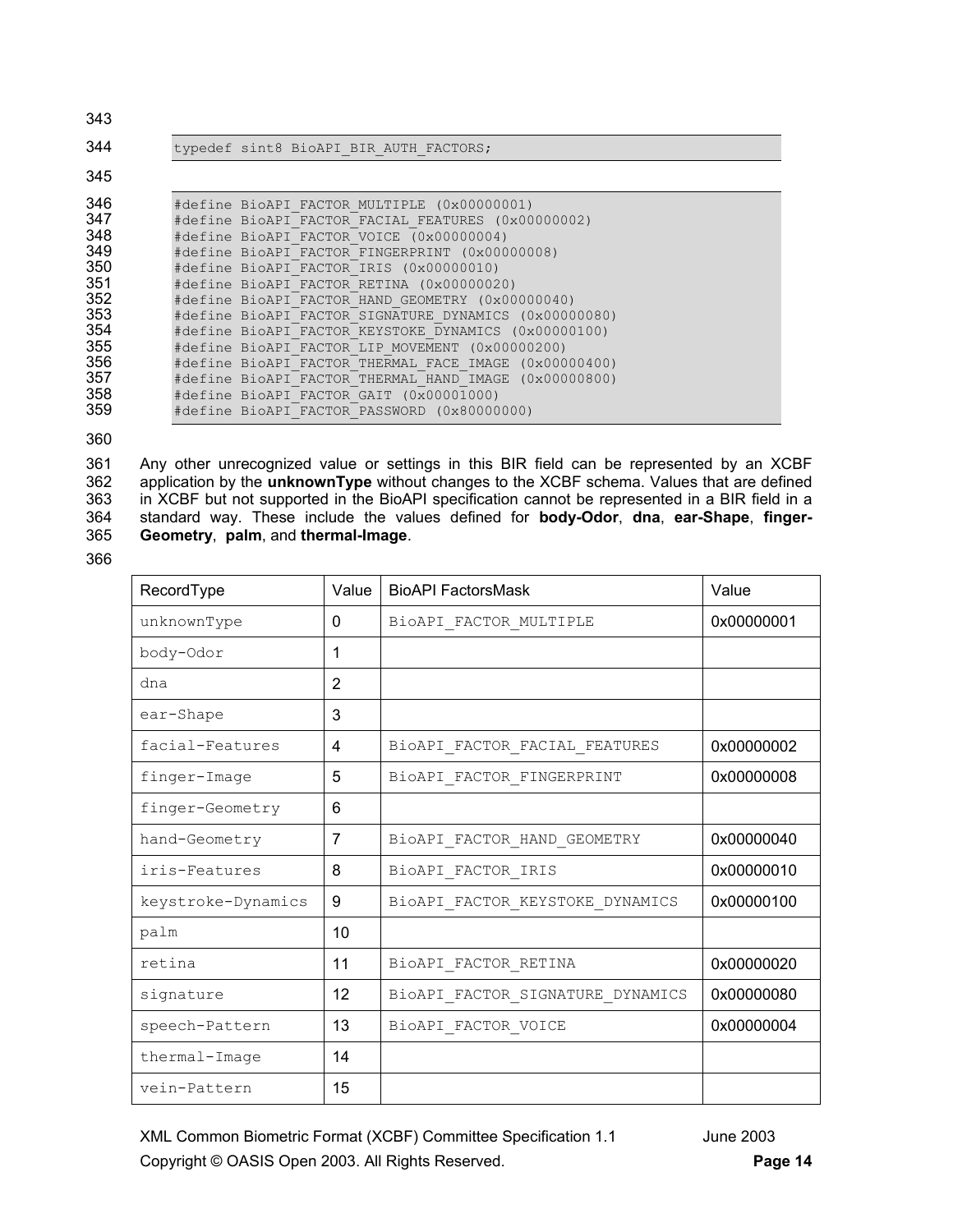| thermal-Face-Image | - 16              | BIOAPI FACTOR THERMAL FACE IMAGE | 0x00000400 |
|--------------------|-------------------|----------------------------------|------------|
| thermal-Hand-Image | $\overline{1}$ 17 | BiOAPI FACTOR THERMAL HAND IMAGE | 0x00000800 |
| lip-Movement       | 18                | BiOAPI FACTOR LIP MOVEMENT       | 0x00000200 |
| gait               | 19                | BioAPI FACTOR GAIT               | 0x00001000 |
|                    |                   | BioAPI FACTOR PASSWORD           | 0x80000000 |

367

368 The **recordType** component of type **BiometricHeader** allows the specification of a single type of 369 biometric record. The BioAPI specification uses a bit mask and allows multiple biometric record 370 types to be specified in the opaque biometric data. In BioAPI, the BioAPI\_FACTOR\_MULTIPLE 371 bit must be set when multiple record types are specified.

372

373 BioAPI does not define a standard way to identify how each type in a multiple type BIR value is 374 delineated, leaving these details to the biometric vendor. When these details are known to an 375 XCBF application, multiple biometric record types may be represented as a value of type 376 **BiometricObjects**, a series of biometric objects.

377

378 A value of the **recordType** component of type **BiometricHeader** can be represented in XML 379 markup as

380

382

381 <recordType> <id> 9 </id> </recordType>

383 This markup specifies a keystroke dynamics record type using the relative object identifier choice 384 alternative value.

## 385 **5.1.1.1.3 DataType**

386 The **dataType** component of type **BiometricHeader** is a value of type **DataType** defined as

387

```
388 DataType ::= ENUMERATED {<br>389 raw (0).
389 raw (0),<br>390 intermediate (1).
390 intermediate (1),<br>391 processed (2)
                processed (2)
392 }
```
393

394 A value of this type corresponds closely to the BIR *Type* field in the BioAPI *bioapi\_bir\_header* 395 structure, which is defined as

396

397 typedef uint8 BioAPI BIR DATA TYPE;

398

399 #define BioAPI\_BIR\_DATA\_TYPE\_RAW (0x01)<br>400 #define BioAPI\_BIR\_DATA\_TYPE\_INTERMEDIA 400 #define BioAPI\_BIR\_DATA\_TYPE\_INTERMEDIATE (0x02) #define BioAPI BIR DATA TYPE PROCESSED (0x04)

402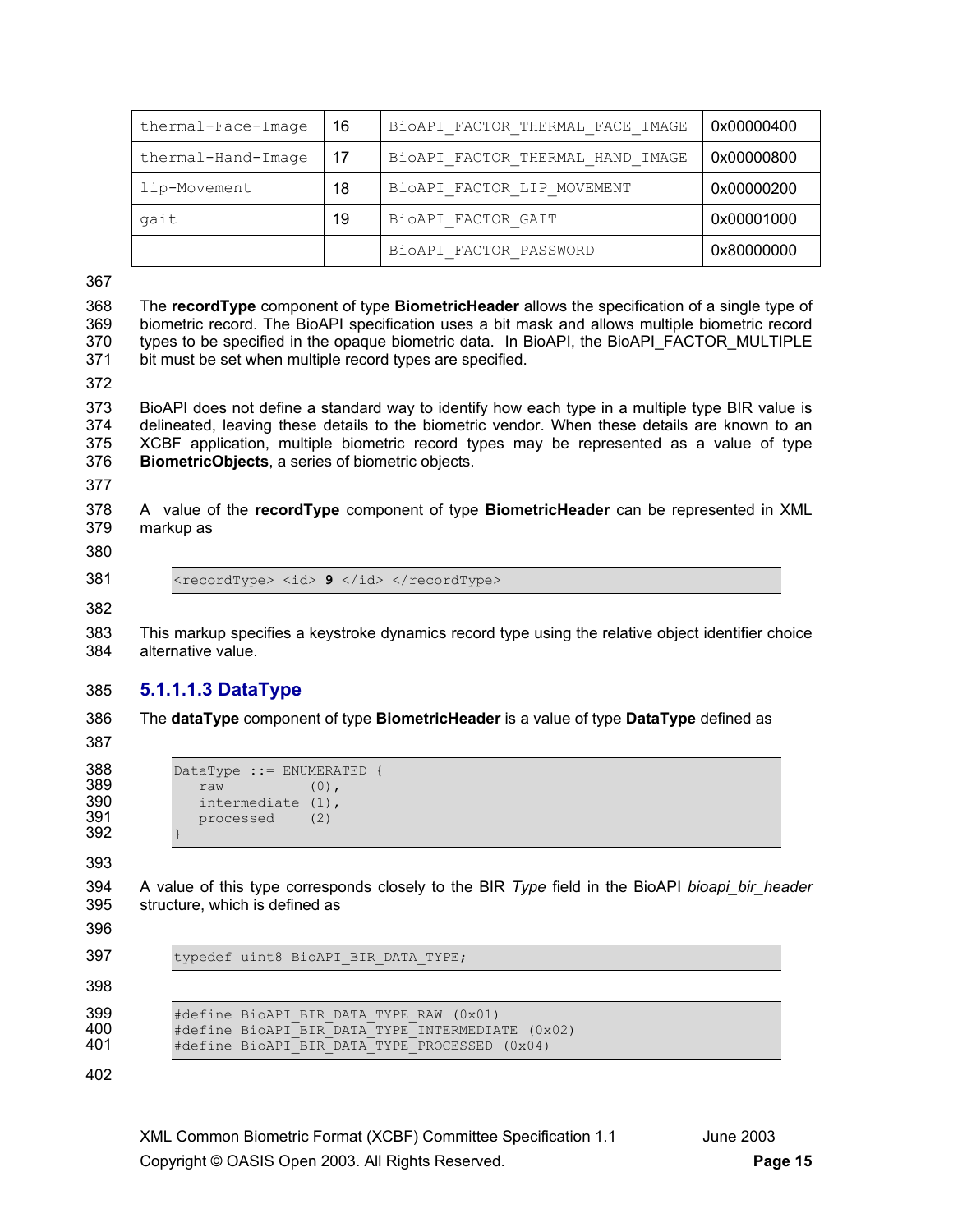403 The following two flags are defined in the BIR *Type* field in the BioAPI *bioapi\_bir\_header* 404 structure. These are related to the *bioapi\_bir.Signature* field and are ignored for the purposes of 405 constructing a value of type **BiometricHeader**, though this information may be used by XCBF 406 applications for determining security requirements where the details of the key management 407 techniques allied to the opaque biometric data can be determined.

- 408
- 
- 409 #define BioAPI\_BIR\_DATA\_TYPE\_ENCRYPTED (0x10)<br>410 #define BioAPI\_BIR\_DATA\_TYPE\_SIGNED (0x20)
- 410 #define BioAPI\_BIR\_DATA\_TYPE\_SIGNED (0x20)
- 411

| X9.84 DataType | Value | <b>BioAPI Type</b>                | Value |
|----------------|-------|-----------------------------------|-------|
| raw            |       | BioAPI BIR DATA TYPE RAW          | 0x01  |
| intermediate   |       | BiOAPI BIR DATA TYPE INTERMEDIATE | 0x02  |
| processed      |       | BiOAPI BIR DATA TYPE PROCESSED    | 0x04  |
|                |       | BiOAPI BIR DATA TYPE ENCRYPTED    | 0x10  |
|                |       | BiOAPI BIR DATA TYPE SIGNED       | 0x20  |

412

```
413 A value of the dataType component of type BiometricHeader can be represented in XML 
414 markup as
```
- 415
- 

416 <dataType> **<intermediate/>** </dataType>

417

418 This markup specifies processed biometric data using an enumerated value.

#### 419 **5.1.1.1.4 Purpose**

420 The **purpose** component of type **BiometricHeader** is a value of type **Purpose** defined as

421

```
422 Purpose ::= ENUMERATED {<br>423 verify (1),
423 verify (1),<br>424 identify (2),
424 identify (2),<br>425 enroll (3),
425 enroll (3),<br>426 enrollVerify (4),
426 enrollVerify (4),<br>427 enrollIdentify (5),
427 enrollIdentify (5),<br>428 audit (6),
               audit (6),
429 
430 ... -- expect others -- 
431 }
```

```
432
```
433 A value of this type corresponds closely to the BIR *Purpose* field in the BioAPI *bioapi\_bir\_header* 434 structure, which is defined as

XML Common Biometric Format (XCBF) Committee Specification 1.1 June 2003 435 436 typedef uint8 BioAPI BIR PURPOSE; 437 438 #define BioAPI\_PURPOSE\_VERIFY (1)<br>439 #define BioAPI<sup>\_</sup>PURPOSE\_IDENTIFY (2) 439 #define BioAPI\_PURPOSE\_IDENTIFY (2)

Copyright © OASIS Open 2003. All Rights Reserved. **Page 16**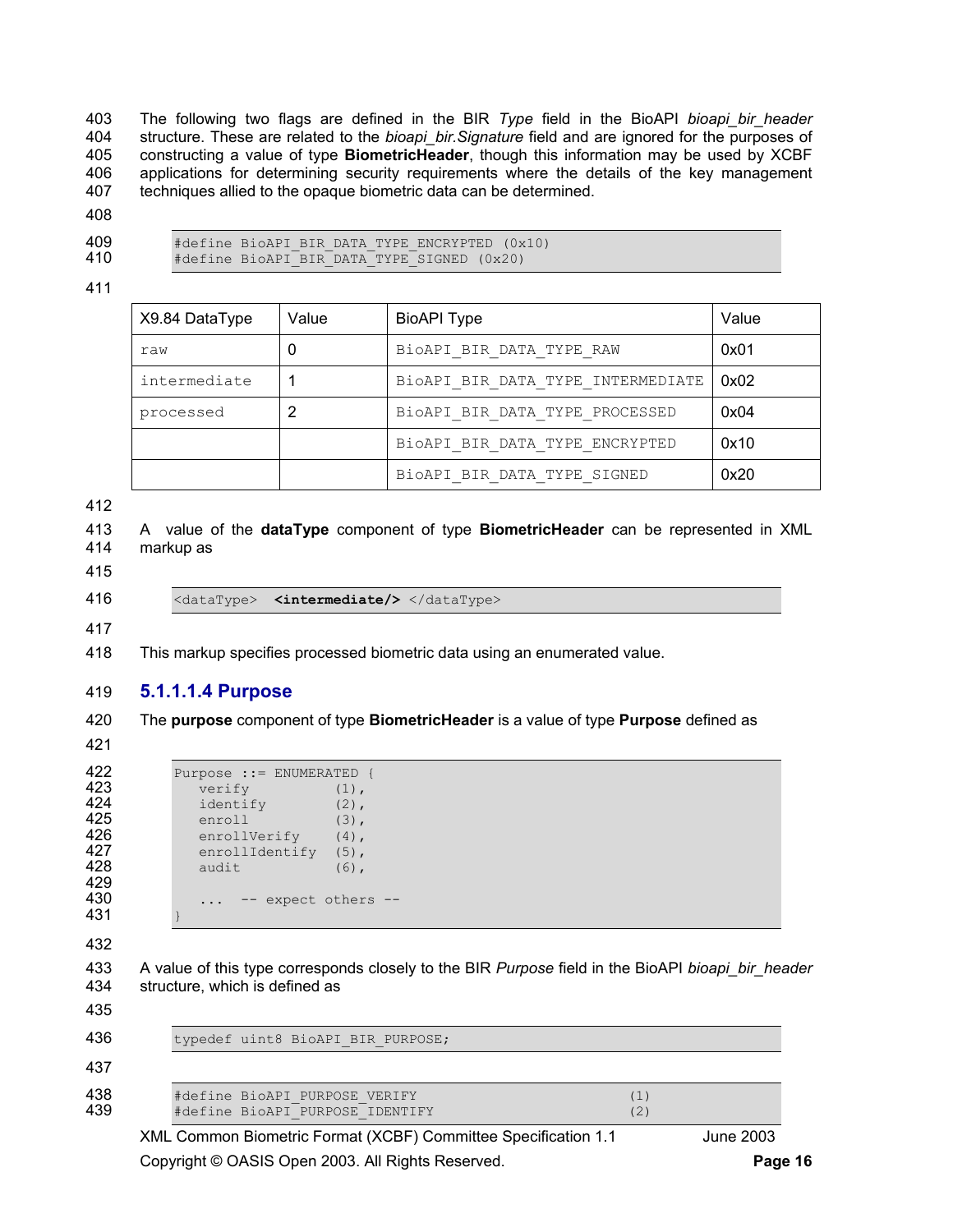| 440 | #define BioAPI PURPOSE ENROLL                             | (3) |
|-----|-----------------------------------------------------------|-----|
| 441 | #define BioAPI PURPOSE ENROLL FOR VERIFICATION ONLY       | (4) |
| 442 | #define BioAPI PURPOSE ENROLL FOR IDENTIFICATION ONLY (5) |     |
| 443 | #define BioAPI PURPOSE AUDIT                              | (6) |

444

#### 445

| 9.84 Purpose   | Value | <b>BioAPI Purpose</b>                     | Value |
|----------------|-------|-------------------------------------------|-------|
| verify         |       | BioAPI PURPOSE VERIFY                     |       |
| identify       | 2     | BioAPI PURPOSE IDENTIFY                   |       |
| enroll         | 3     | BioAPI PURPOSE ENROLL                     |       |
| enrollVerify   | 4     | BiOAPI PURPOSE ENROLL VERIFICATION ONLY   | 4     |
| enrollIdentify | -5    | BIOAPI PURPOSE ENROLL IDENTIFICATION ONLY | .5    |
| audit          | 6     | BioAPI PURPOSE AUDIT                      | 6     |

446

447 A value of the **purpose** component of type **BiometricHeader** can be represented in XML 448 markup as

449

450 <purpose> **<audit/>** </purpose>

451

452 This markup specifies that the purpose of the biometric data is auditing.

## 453 **5.1.1.1.5 Quality**

454 The **quality** component of type **BiometricHeader** is a value of type **Quality** defined as

455

**456** Quality := INTEGER {<br>**457** lowest (0) 457 lowest ( 0), **458** highest (100),  $459$  notSet (-1), 459 notSet (-1),<br>460 notSupported (-2) 461<br>462  $(-2.100, \ldots)$ 

463

464 A value of this type corresponds closely to the BIR *Quality* field in the BioAPI *bioapi\_bir\_header* 465 structure, which is defined as

466

467 typedef sint8 BioAPI QUALITY;

468

469 XCBF, X9.84 and BioAPI all define biometric quality as an integer in the range of negative two to 470 one hundred. X9.84 specifies named integer constants for the lowest quality, highest quality, 471 quality not set, and quality not supported. These values are presented in the following table:

472

| Value | Value Range | <b>Meaning of Value</b> |  |
|-------|-------------|-------------------------|--|
|       |             |                         |  |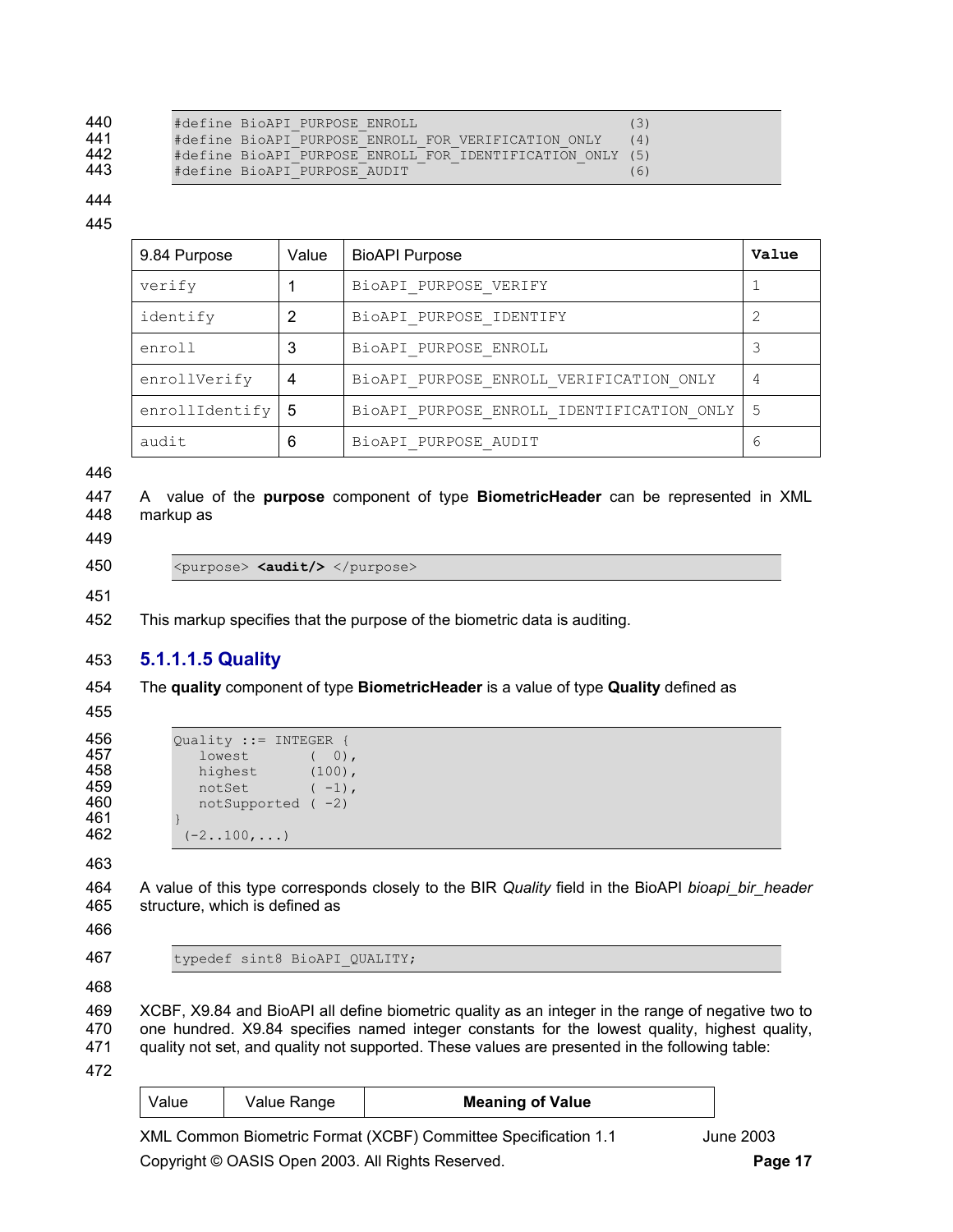| $-2$ |            | Not supported by Biometric Service Provider |
|------|------------|---------------------------------------------|
|      |            | Not set by Biometric Service Provider       |
|      | $0 - 25$   | Unacceptable                                |
|      | $26 - 50$  | Marginal                                    |
|      | $51 - 75$  | Adequate                                    |
|      | $76 - 100$ | Excellent                                   |

473

474 A value of the **quality** component of type **BiometricHeader** can be represented in XML markup 475 as

476

477 <quality> **100** </quality>

478

479 This markup specifies that the quality of the biometric data is excellent.

## 480 **5.1.1.1.6 ValidityPeriod**

481 The **validityPeriod** component of type **BiometricHeader** is a value of type **ValidityPeriod** 482 defined as

483

487<br>488

484 ValidityPeriod ::= SEQUENCE {<br>485 00tBefore DateTime OPTION 485 motBefore DateTime OPTIONAL,<br>486 motAfter DateTime OPTIONAL 486 notAfter DateTime OPTIONAL (ALL EXCEPT({ -- none; at least one component is present -- }))

489

490 The **notBefore** and **notAfter** components of type **ValidityPeriod** are values of type **DateTime** 491 defined as

492

493 DateTime ::= RELATIVE-OID -- { yyyy mm dd hh mm ss z }

494

495 These date and time values are a variable length series of integers delimited by the full stop 496 character. No more than seven fields are allowed, and each trailing zero valued field can be 497 omitted. Values of type **DateTime** represent a Universal Coordinated Time (UTC) value and the 498 Zulu indicator is represented by the integer zero.

499

500 A value of the **validityPeriod** component of type **BiometricHeader** can be represented in XML 501 markup as

502

```
503 <validityPeriod><br>504 <walidityPeriod>
504 < notBefore> 1980.10.4 </notBefore><br>505 < notAfter> 2003.10.3.23.59.59 </no
505 <notAfter> 2003.10.3.23.59.59 </notAfter> 
              506 </validityPeriod>
```
507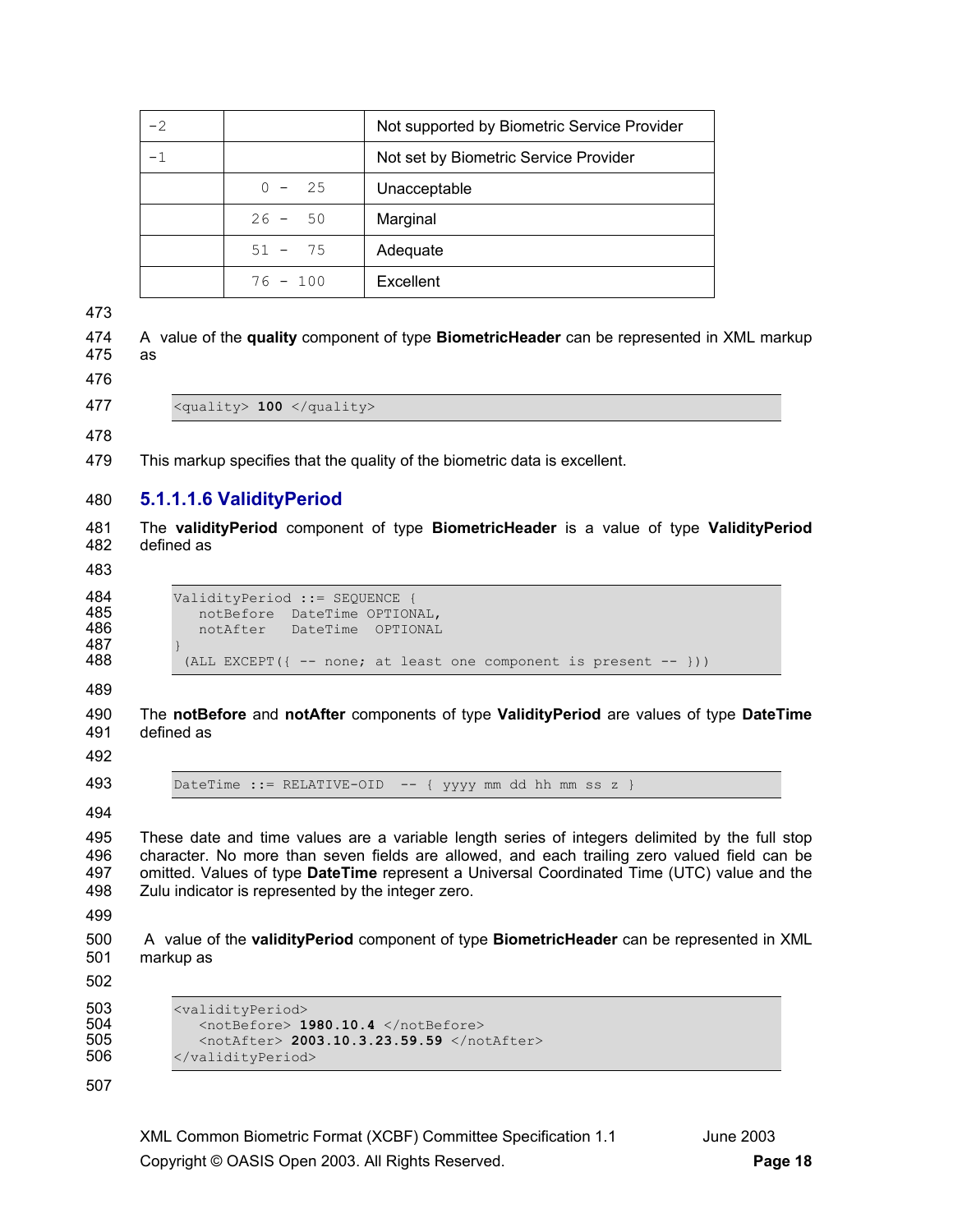508 This markup specifies that the biometric data is valid on or after October 4, 1980 and is not valid 509 at midnight October 3, 2003 or thereafter.

510

511 When the optional **validityPeriod** component is present in a value of type **BiometricHeader**, 512 either of the <notBefore> or <notAfter> elements of <validityPeriod> may be omitted in

513 a valid value of type **ValidityPeriod**, but not both.

#### 514 **5.1.1.1.7 Format**

515 The **format** component of type **BiometricHeader** is a value of type **Format** defined as

516

```
517 Format := SEQUENCE {<br>518 formatOwner BIOME
518 formatOwner BIOMETRIC.&name({Owner}),<br>519 formatType BIOMETRIC.&Type({Owner}{@
                  519 formatType BIOMETRIC.&Type({Owner}{@formatOwner}) OPTIONAL
```
520 } 521

522 A value of this type corresponds closely to the BIR *Format* field in the BioAPI 523 *bioapi\_bir\_biometric\_data\_format* structure, which defined as

524

```
525 BioAPI bioapi_bir_biometric_data_format<br>526 typedef struct bioapi bir biometric dat.
             typedef struct bioapi bir biometric data format {
527 uint16 FormatOwner;<br>528 uint16 FormatID:
528 uint16 FormatID;<br>529 > BioAPI BIR BIOMET
529 } BioAPI_BIR_BIOMETRIC_DATA_FORMAT, 
             *BioAPI_BIR_BIOMETRIC_DATA_FORMAT_PTR;
```
531

532 Type **Format** is composed of two components, **formatOwner** and **formatType**, which are 533 defined in terms of the **&name** and **&Type** fields of the **BIOMETRIC** information object class. 534 This class is defined as

535

```
539<br>540
```
536 BIOMETRIC ::= CLASS {<br>537 6name BIOMETRIC-T 537 6name BIOMETRIC-IDENTIFIER UNIQUE,<br>538 6Type OPTIONAL 538 &Type OPTIONAL WITH SYNTAX { BIOMETRIC &name [ DATA &Type ] }

541

542 The type of the **formatOwner** component is defined in terms of the &name field. This field is 543 defined as a value of type **BIOMETRIC-IDENTIFIER**, a choice type with two alternatives, **oid** and 544 **id**. These alternatives allow a vendor specific format to be identified using a complete object 545 identifier or an object identifier fragment:

546

```
547 BIOMETRIC-IDENTIFIER ::= CHOICE {
```

```
548 oid OBJECT IDENTIFIER, -- complete object identifier 
550 }
```
552 The type of the optional **formatType** component is an open type, which can carry the value of 553 any type that can be defined using ASN.1.

554

551

XML Common Biometric Format (XCBF) Committee Specification 1.1 June 2003 Copyright © OASIS Open 2003. All Rights Reserved. **Page 19**

-- object identifier fragment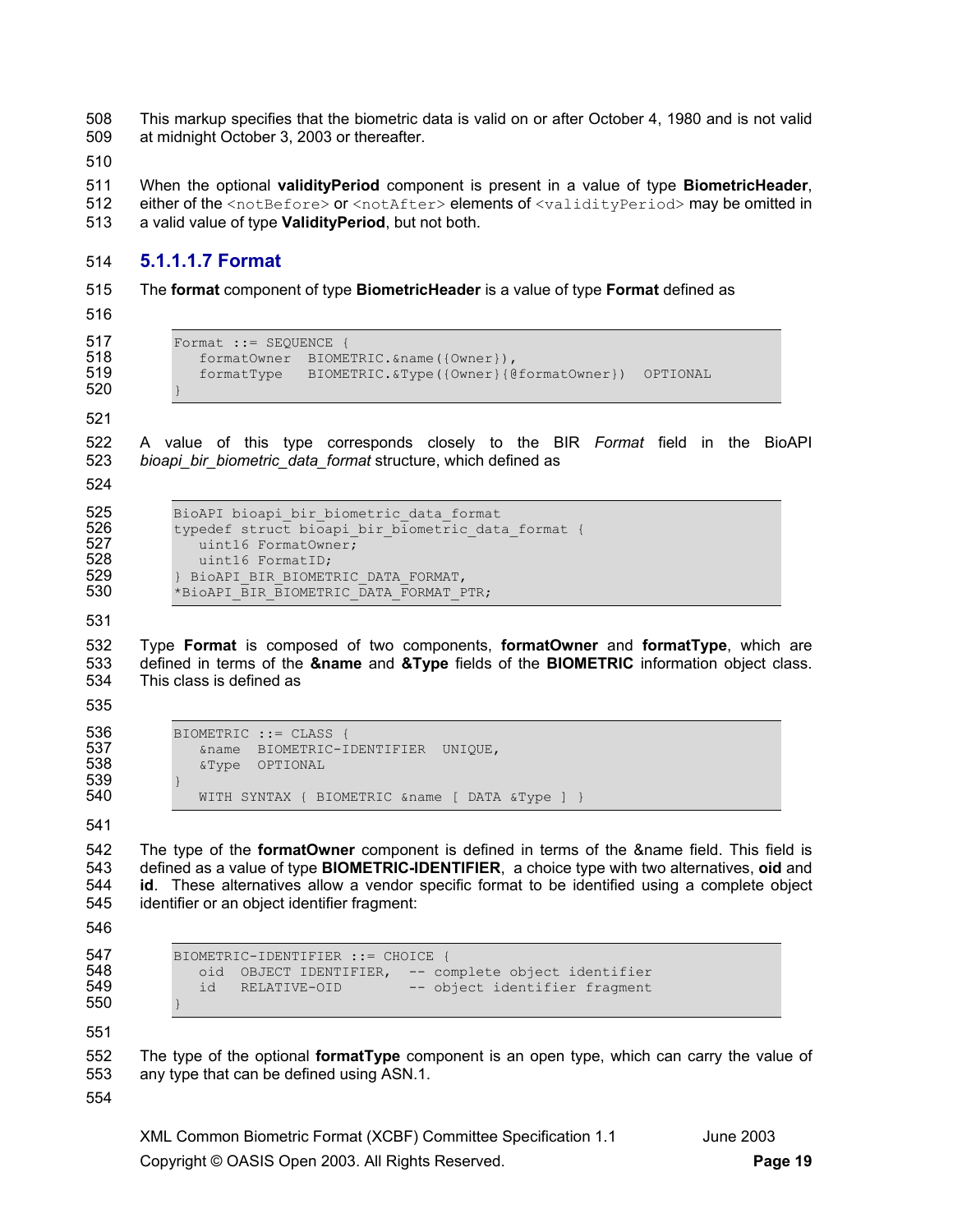555 A value of the **format** component of type **BiometricHeader** can be represented in XML markup 556 as

557

558 <format><br>559 <form 559 <formatOwner><br>560 <oid> 2.23 560 <oid> **2.23.42.9.10.4.2** </oid><br>561 </format0wner> 561 </formatOwner><br>562 <formatType> 562 <formatType> 563 <URL> **http://asn-1.com/biolojava.htm** </URL><br>564 </formatTvpe> 564 </formatType><br>565 </format>  $\langle$  format>

566

567 This markup associates the biometric data with a specific vendor product using a complete object 568 identifier value. The optional **formatType** component is present and contains a value of a user 569 defined type named **URL**. Type **URL** is a Uniform Resource Locator, character string type, but 570 given only the <URL> tag and the element contents, it is not possible to determine the actual 571 ASN.1 schema definition of this type.

572

573 While it is easy for human readers to see that the content of the **formatType** open type is a 574 hypertext link, application tools are likely to treat this content as an opaque string. A recipient of 575 this information, without access to the complete ASN.1 Schema and an understanding of the 576 intended semantics, may be able to parse this XML markup, but will not be able to understand or 577 act on the information it provides.

578

579 Adopters of this standard can obtain an object identifier and register an associated type for use in 580 their systems and applications. These object identifiers are globally unique and can be used to 581 identify the version of vendor hardware and software needed to process a given biometric object.

## 582 **5.1.1.1.7.1 Biometric Format Registration**

583 There are three registration authorities for vendor specific formats recognized in this standard, 584 NIST, IBIA and X9. Each organization controls a unique arc under which it may assign vendor 585 specific format identifiers and associated information.

586

587 These identifiers and associated types are used to constrain the valid values that may be used in 588 the components of type **Format**. This constraint is specified by objects defined in the **Owner** 589 information object set defined as

590

```
591 Owner BIOMETRIC ::= { 
592 CBEFF-Formats | -- http://www.nist.gov/ -- 
593 IBIA-Formats | -- http://www.ibia.org/ -- 
594 X9-Formats, -- http://www.x9.org/ --
595 
            ... -- expect additional vendor specific formats --
597 }
```
598

## 599 **5.1.1.1.7.2 CBEFF-Formats**

600 All CBEFF registered vendor specific format types are identified by the object identifier

601 **id-x984BioInfo** or the object identifier fragment **x984BioInfo** defined as: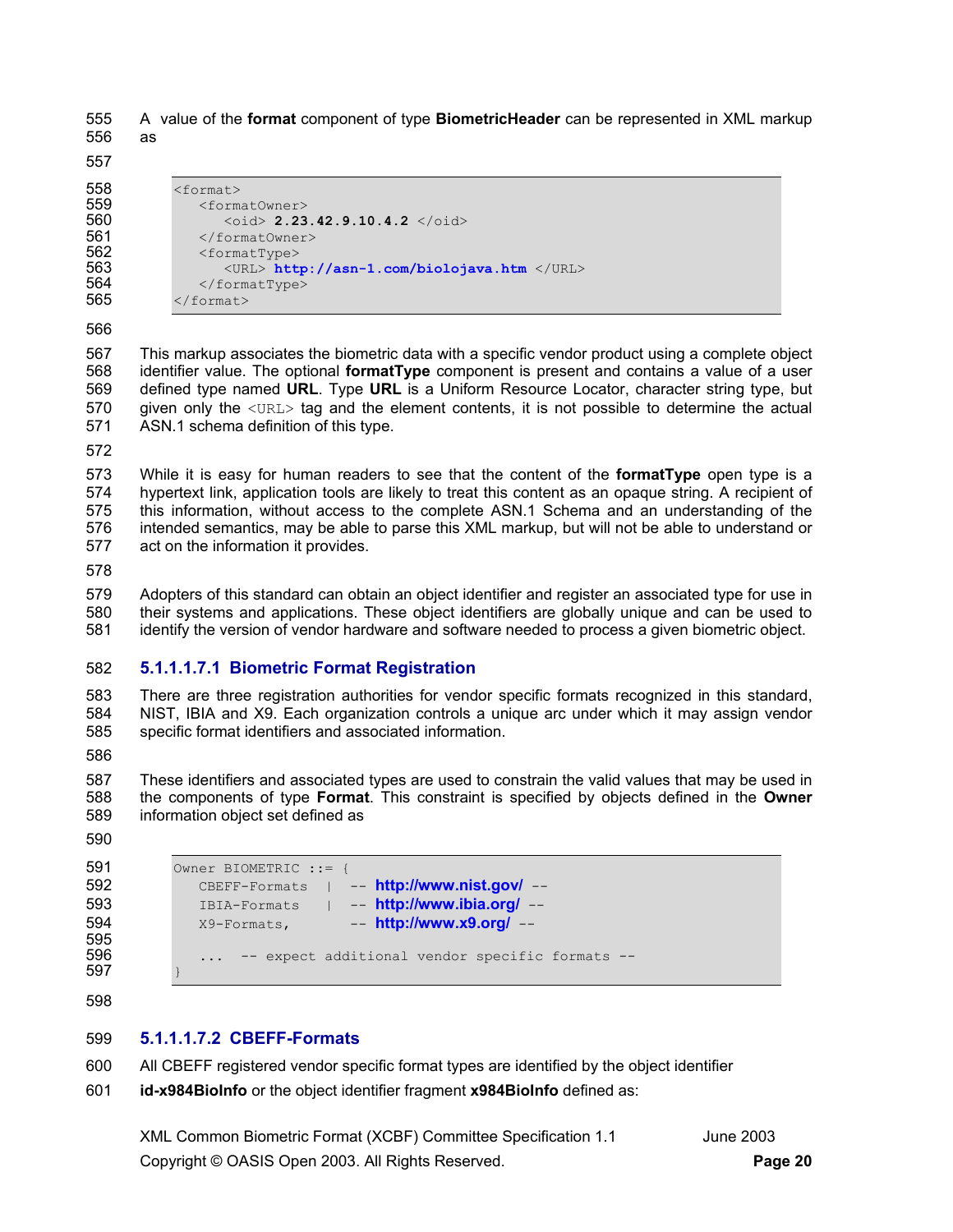603 id-x984BioInfo OID ::= { cbeff-Owner x984BioInfo(0) } 604<br>605  $x984BioInfo$  RelOID ::= {  $x984BioInfo(0)$  } -- CBEFF owner

#### 606

602

607 These identifier values are used in the information object sets, **CBEFFoidFormats** and 608 **CBEFFidFormats**, to identify a value of type **BiometricInformationSets**. This type biometric 609 serves as a placeholder for possible future standardization, which will identify commonly 610 accepted processing algorithms and matching methods.

611

615<br>616

617 } 618

621

623 } 624<br>625

```
612 CBEFF-Formats BIOMETRIC ::= {<br>613 CBEFFoidFormats | -- Com
613 CBEFFoidFormats | -- Complete object identifiers<br>614 CBEFFidFormats, -- Object identifier fragments
                CBEFFidFormats, -- Object identifier fragments
                ... -- Expect additional CBEFF vendor specific formats --
619 CBEFFoidFormats BIOMETRIC ::= {<br>620 { BIOMETRIC oid : id-x984Biol
              620 { BIOMETRIC oid : id-x984BioInfo DATA BiometricInformationSets }, 
622 ... -- Expect other objects --
625 CBEFFidFormats BIOMETRIC ::= {<br>626 (BIOMETRIC id : x984BioInf
               626 { BIOMETRIC id : x984BioInfo DATA BiometricInformationSets }, 
                ... -- Expect other objects --
```
629 } 630

627<br>628

631 Type **BiometricInformationSets** is defined as one or more instances of **BiometricInformation**:

632

635<br>636

```
633 BiometricInformationSets ::=<br>634 SEQUENCE SIZE(1..MAX)
                  SEQUENCE SIZE(1..MAX) OF BiometricInformation
636 BiometricInformation ::= SEQUENCE {<br>637 processingAlgorithms Processing
              processingAlgorithms ProcessingAlgorithms OPTIONAL,
638 matchingMethods MatchingMethods OPTIONAL 
             (ALL EXCEPT(\{ -- none; at least one component is present - - \}))
```
641

639<br>640

642 Type **ProcessingAlgorithms** specifies one or more biometric processing algorithms that are to 643 be used to process biometric sample data or which have been used to create a biometric 644 reference template. This type is defined as one or more instances of **ProcessingInformation**:

```
645
```
647<br>648

```
646 ProcessingAlgorithms ::= SEQUENCE SIZE(1..MAX) OF ProcessingInformation
648 ProcessingInformation ::= SEQUENCE {<br>649 id BIOMETRIC.&name({Processine
649 id BIOMETRIC.&name({ProcessingAIDs}),<br>650 parms BIOMETRIC.&Type({ProcessingAIDs}{@
                parms BIOMETRIC.&Type({ProcessingAIDs}{@id}) OPTIONAL
```
652

651 }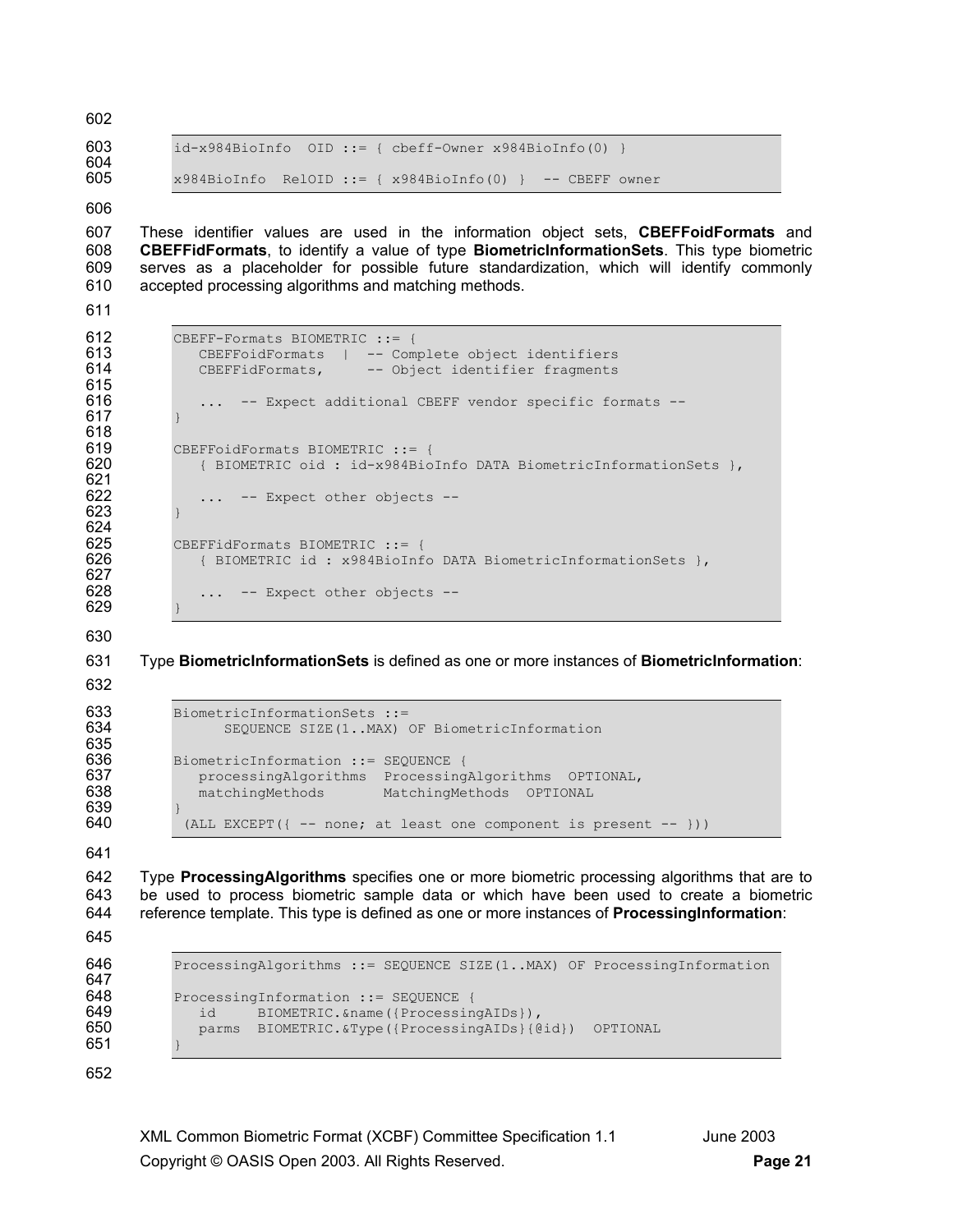653 Type **ProcessingInformation** is composed of two components, **id** and **parms**, which are defined 654 in terms of the fields **&name** and **&Type** of the **BIOMETRIC** information object class. The valid 655 values of these two components are constrained by the objects specified in the information object 656 set **ProcessingAIDs**.

657

658 The **ProcessingAIDs** information object set contains no objects, as no biometric processing 659 algorithms have been assigned by NIST under their CBEFF program.

660

661 ProcessingAIDs BIOMETRIC ::= { 662 663 ... -- Expect CBEFF assignments in BiometricInformationSets --

664 665

666 Type **MatchingMethods** specifies one or more biometric matching methods that can be used to 667 associate a biometric sample to a stored reference template. This type is defined as one or more 668 instances of **MatchingInformation**:

669

671<br>672

| 670<br>671               | MatchingMethods ::= SEOUENCE SIZE (1MAX) OF MatchingInformation                                                                                     |
|--------------------------|-----------------------------------------------------------------------------------------------------------------------------------------------------|
| 672<br>673<br>674<br>675 | MatchingInformation ::= SEOUENCE {<br>BIOMETRIC. & name ({MatchingAIDs}),<br>id<br>BIOMETRIC. & Type ({MatchingAIDs} { @did })<br>OPTIONAL<br>parms |

675 } 676

677 Type **MatchingInformation** is composed of two components, **id** and **parms**, which are defined in 678 terms of the fields **&name** and **&Type** of the **BIOMETRIC** information object class. The valid 679 values of these two components are constrained by the objects specified in the information object 680 set **MatchingAIDs**.

681

682 The **MatchingAIDs** information object set contains no objects, as no biometric matching methods 683 have been assigned by NIST under their CBEFF program.

684

| 68<br>ר |  |
|---------|--|
| 686     |  |

MatchingAIDs BIOMETRIC ::= { 687 ... -- Expect CBEFF assignments in BiometricInformationSets --

688 } 689

## 690 **5.1.1.1.7.3 IBIA-Formats**

691 All IBIA registered vendor specific format types are identified by the object identifier

692

693 ibia-Owner OID ::= { format-Owner ibia(1) }

694

695 This base object identifier is not used in practice in BioAPI based applications, as all of the 696 vendor specific formats registered under this arc are restricted to small, sixteen bit integers for 697 compatibility with the fixed format requirements of the BioAPI specification. These are values of 698 type **BirInt16** defined as

699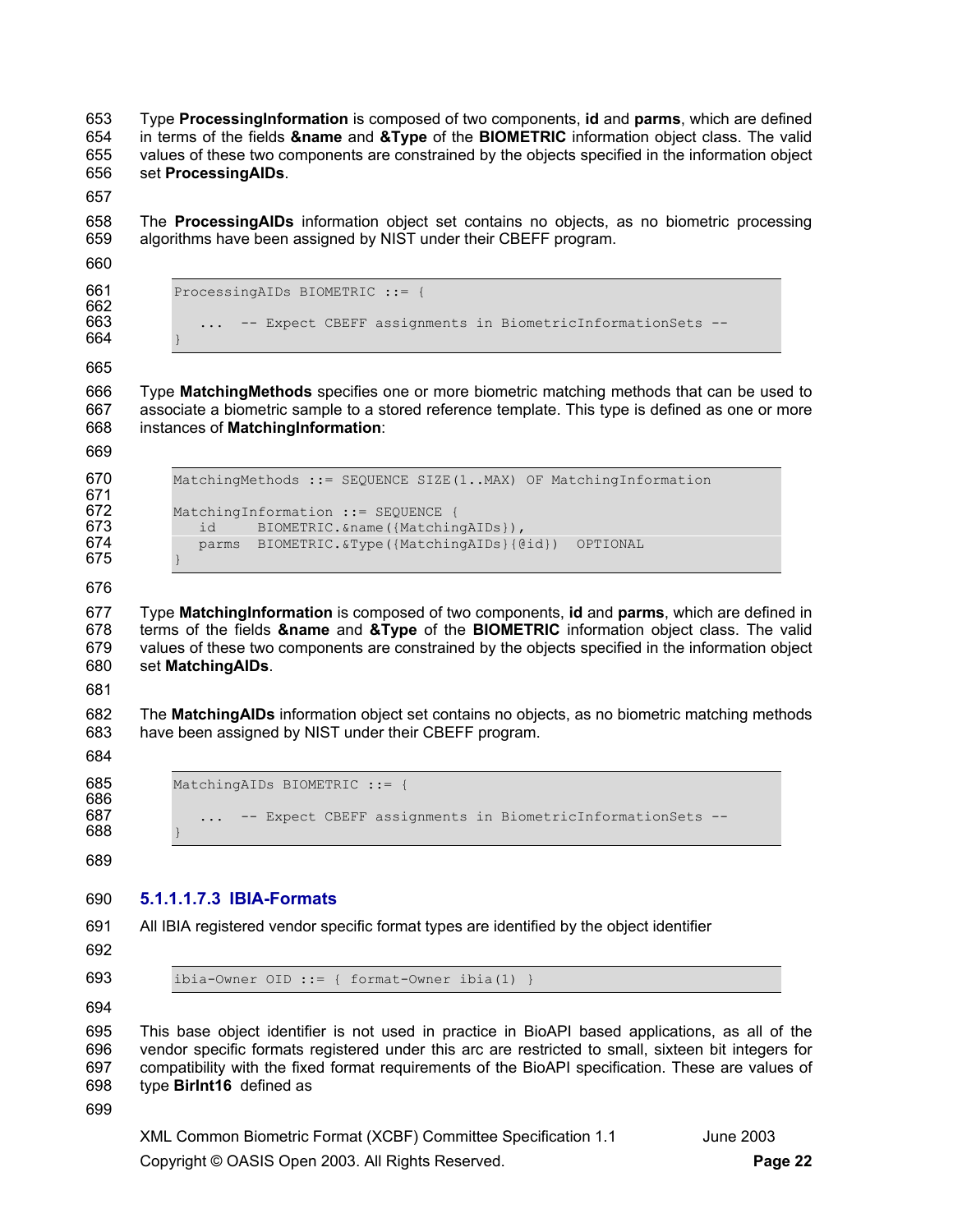BirInt16 ::= INTEGER (0..65535)

#### 702 In XCBF, the BIR format owner is modeled as a relative object identifier restricted to a single 703 node and must comply with the fixed format requirements of the BioAPI specification.

| 705 | ibia-SAFLINK                                                                                                                                                                                                                                                                                                                                                                                                                                                                                               | $RelOID :: = \{ 1 \}$  |  |   |  |
|-----|------------------------------------------------------------------------------------------------------------------------------------------------------------------------------------------------------------------------------------------------------------------------------------------------------------------------------------------------------------------------------------------------------------------------------------------------------------------------------------------------------------|------------------------|--|---|--|
| 706 | ibia-Bioscrypt                                                                                                                                                                                                                                                                                                                                                                                                                                                                                             | $RelOID ::= \{ 2 \}$   |  |   |  |
| 707 | ibia-Visionics                                                                                                                                                                                                                                                                                                                                                                                                                                                                                             | $RelOID :: = \{ 3 \}$  |  |   |  |
| 708 | ibia-InfineonTechnologiesAG RelOID ::= $\{4\}$                                                                                                                                                                                                                                                                                                                                                                                                                                                             |                        |  |   |  |
| 709 | ibia-IridianTechnologies $\text{RelOD} :: = \{ 5 \}$                                                                                                                                                                                                                                                                                                                                                                                                                                                       |                        |  |   |  |
| 710 | ibia-Veridicom                                                                                                                                                                                                                                                                                                                                                                                                                                                                                             | $RelOID ::= \{ 6 \}$   |  |   |  |
| 711 | ibia-CyberSIGN                                                                                                                                                                                                                                                                                                                                                                                                                                                                                             | $RelOID :: = { 7 }$    |  |   |  |
| 712 | ibia-eCryp                                                                                                                                                                                                                                                                                                                                                                                                                                                                                                 | $RelOID ::= \{ 8 \}$   |  |   |  |
| 713 | ibia-FingerprintCardsAB RelOID ::= {                                                                                                                                                                                                                                                                                                                                                                                                                                                                       |                        |  | 9 |  |
| 714 | $\blacksquare$ $\blacksquare$ $\blacksquare$ $\blacksquare$ $\blacksquare$ $\blacksquare$ $\blacksquare$ $\blacksquare$ $\blacksquare$ $\blacksquare$ $\blacksquare$ $\blacksquare$ $\blacksquare$ $\blacksquare$ $\blacksquare$ $\blacksquare$ $\blacksquare$ $\blacksquare$ $\blacksquare$ $\blacksquare$ $\blacksquare$ $\blacksquare$ $\blacksquare$ $\blacksquare$ $\blacksquare$ $\blacksquare$ $\blacksquare$ $\blacksquare$ $\blacksquare$ $\blacksquare$ $\blacksquare$ $\blacks$<br>ibia-SecuGen |                        |  |   |  |
| 715 | $ibia-PreciseBiometric$ RelOID ::= { 11 }                                                                                                                                                                                                                                                                                                                                                                                                                                                                  |                        |  |   |  |
| 716 | ibia-Identix                                                                                                                                                                                                                                                                                                                                                                                                                                                                                               | $RelOID ::= { 12 }$    |  |   |  |
| 717 | ibia-DERMALOG                                                                                                                                                                                                                                                                                                                                                                                                                                                                                              | $RelOD ::= \{ 13 \}$   |  |   |  |
| 718 | ibia-LOGICO                                                                                                                                                                                                                                                                                                                                                                                                                                                                                                | $RelOID :: = \{ 14 \}$ |  |   |  |
| 719 | ibia-NIST                                                                                                                                                                                                                                                                                                                                                                                                                                                                                                  | $RelOID ::= \{ 15 \}$  |  |   |  |
| 720 | ibia-A4Vision                                                                                                                                                                                                                                                                                                                                                                                                                                                                                              | RelOID ::= { 16 }      |  |   |  |
| 721 | ibia-NEC                                                                                                                                                                                                                                                                                                                                                                                                                                                                                                   | $RelOID ::= { 17 }$    |  |   |  |
| 722 | $ibia-TMicroelectronics$ RelOID ::= { 18 }                                                                                                                                                                                                                                                                                                                                                                                                                                                                 |                        |  |   |  |
| 723 | ibia-Ultra-Scan<br>$\blacksquare$ Reloid $\blacksquare$ ::= { 19 }                                                                                                                                                                                                                                                                                                                                                                                                                                         |                        |  |   |  |
| 724 | ibia-Aurora-Wireless                                                                                                                                                                                                                                                                                                                                                                                                                                                                                       | RelOID ::= { 20 }      |  |   |  |
| 725 | ibia-Thales                                                                                                                                                                                                                                                                                                                                                                                                                                                                                                | RelOID ::= { 21 }      |  |   |  |
| 726 | ibia-IBG                                                                                                                                                                                                                                                                                                                                                                                                                                                                                                   | $RelOID ::= {22}$      |  |   |  |
| 727 | $ibia-Cogent-Systems$ RelOID ::= { 23 }                                                                                                                                                                                                                                                                                                                                                                                                                                                                    |                        |  |   |  |
| 728 | $ibia-Cross-Match$ RelOID := { 24 }                                                                                                                                                                                                                                                                                                                                                                                                                                                                        |                        |  |   |  |
| 729 | ibia-Recognition-Systems RelOID ::= $\{ 25 \}$                                                                                                                                                                                                                                                                                                                                                                                                                                                             |                        |  |   |  |
| 730 | ibia-DIN                                                                                                                                                                                                                                                                                                                                                                                                                                                                                                   | $RelOID :: = {26}$     |  |   |  |
| 731 | ibia-INCITS-M1                                                                                                                                                                                                                                                                                                                                                                                                                                                                                             | $RelOID :: = {27}$     |  |   |  |

#### 733 These identifiers are associated with a restriced sixteen bit integer value.

| 735 | IBIAidFormats BIOMETRIC ::= { |  |                                                              |                 |  |
|-----|-------------------------------|--|--------------------------------------------------------------|-----------------|--|
| 736 |                               |  | { BIOMETRIC id : ibia-SAFLINK                                | DATA BirInt16 } |  |
| 737 |                               |  | { BIOMETRIC id : ibia-Bioscrypt                              | DATA BirInt16 } |  |
| 738 |                               |  | { BIOMETRIC id : ibia-Visionics                              | DATA BirInt16 } |  |
| 739 |                               |  | { BIOMETRIC id : ibia-InfineonTechnologiesAG DATA BirInt16 } |                 |  |
| 740 |                               |  | { BIOMETRIC id : ibia-IridianTechnologies DATA BirInt16 }    |                 |  |
| 741 |                               |  | { BIOMETRIC id : ibia-Veridicom                              | DATA BirInt16 } |  |
| 742 |                               |  | { BIOMETRIC id : ibia-CyberSIGN                              | DATA BirInt16 } |  |
| 743 |                               |  | { BIOMETRIC id : ibia-eCryp                                  | DATA BirInt16 } |  |
| 744 |                               |  | { BIOMETRIC id : ibia-FingerprintCardsAB DATA BirInt16 }     |                 |  |
| 745 |                               |  | { BIOMETRIC id : ibia-SecuGen                                | DATA BirInt16 } |  |
| 746 |                               |  | { BIOMETRIC id : ibia-PreciseBiometric                       | DATA BirInt16 } |  |
| 747 |                               |  | { BIOMETRIC id : ibia-Identix                                | DATA BirInt16 } |  |
| 748 |                               |  | BIOMETRIC id: ibia-DERMALOG                                  | DATA BirInt16 } |  |
| 749 |                               |  | BIOMETRIC id: ibia-LOGICO                                    | DATA BirInt16 } |  |
| 750 | { BIOMETRIC id : ibia-NIST    |  |                                                              | DATA BirInt16 } |  |
| 751 |                               |  | { BIOMETRIC id : ibia-A4Vision                               | DATA BirInt16 } |  |
| 752 | { BIOMETRIC id : ibia-NEC     |  |                                                              | DATA BirInt16 } |  |
| 753 |                               |  | { BIOMETRIC id : ibia-STMicroelectronics                     | DATA BirInt16 } |  |
| 754 |                               |  | BIOMETRIC id: ibia-Ultra-Scan                                | DATA BirInt16 } |  |
| 755 |                               |  | { BIOMETRIC id : ibia-Aurora-Wireless                        | DATA BirInt16 } |  |
| 756 |                               |  | { BIOMETRIC id : ibia-Thales                                 | DATA BirInt16 } |  |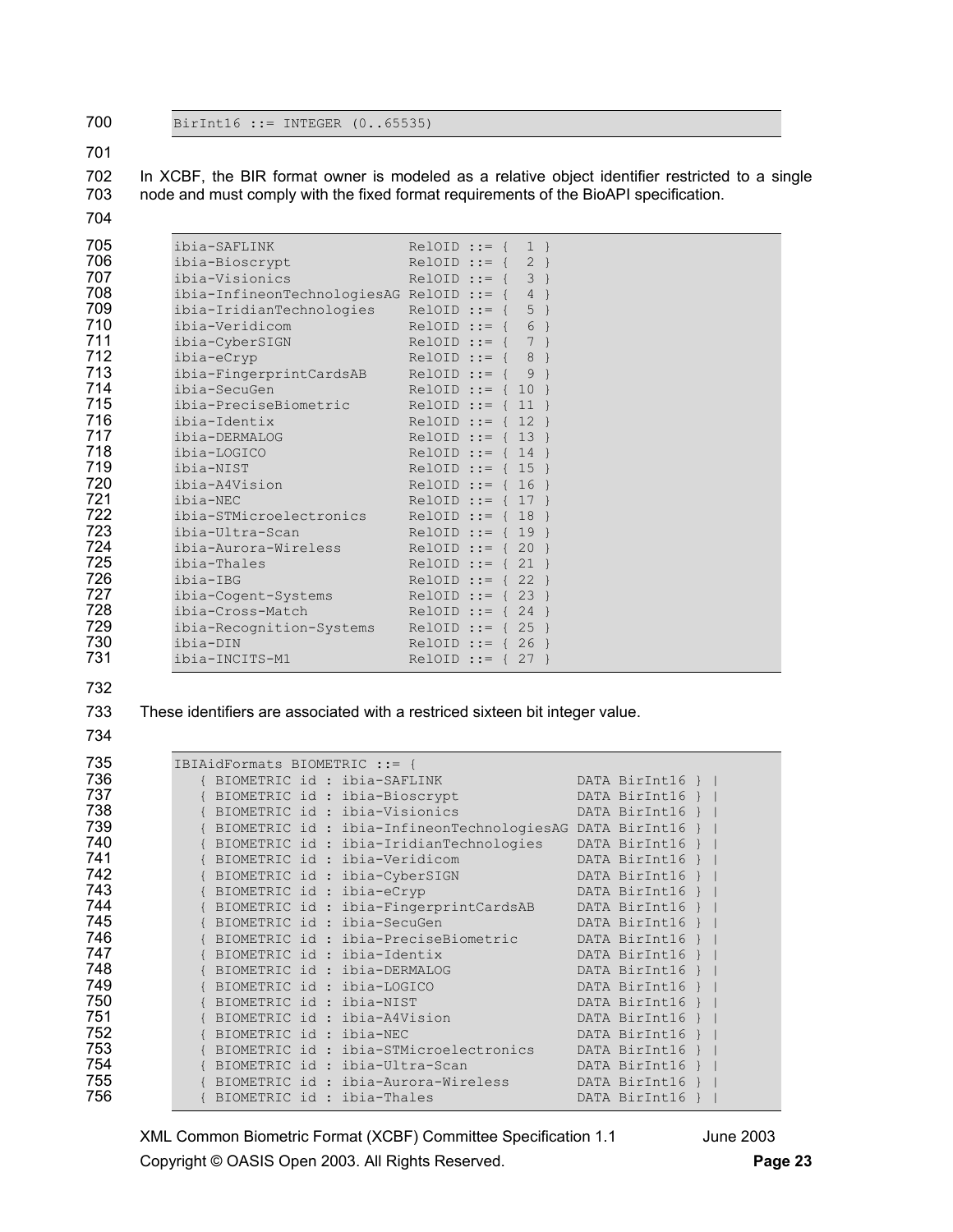```
757 		 { BIOMETRIC id : ibia-IBG 		 DATA BirInt16 } |
758 		 { BIOMETRIC id : ibia-Cogent-Systems 		 DATA BirInt16 } |
759 { BIOMETRIC id : ibia-Cross-Match DATA BirInt16 } | 
760 		 { BIOMETRIC id : ibia-Recognition-Systems 		 DATA BirInt16 } |
761 		 { BIOMETRIC id : ibia-DIN 		 DATA BirInt16 } |
762 { BIOMETRIC id : ibia-INCITS-M1 DATA BirInt16 }, 
764 ... -- Expect others --
```
} 

767 Note that additional registry entries are expected and that the associated type is optional in XCBF 768 and need not be present.

770 When these vendor specific format values are expressed as complete object identifiers as 771 allowed in XCBF messages, they can be associated with any ASN.1 type needed by an 772 implementation.

| 774 |               | IBIAoidFormats BIOMETRIC ::= {                              |             |
|-----|---------------|-------------------------------------------------------------|-------------|
| 775 |               | { BIOMETRIC oid : id-ibia-SAFLINK                           | DATA Any }  |
| 776 |               | { BIOMETRIC oid : id-ibia-Bioscrypt                         | DATA Any }  |
| 777 |               | { BIOMETRIC oid : id-ibia-Visionics                         | DATA Any }  |
| 778 |               | { BIOMETRIC oid : id-ibia-InfineonTechnologiesAG DATA Any } |             |
| 779 |               | { BIOMETRIC oid : id-ibia-IridianTechnologies               | DATA Any }  |
| 780 |               | { BIOMETRIC oid : id-ibia-Veridicom                         | DATA Any }  |
| 781 |               | { BIOMETRIC oid : id-ibia-CyberSIGN                         | DATA Any }  |
| 782 |               | { BIOMETRIC oid : id-ibia-eCryp                             | DATA Any }  |
| 783 |               | { BIOMETRIC oid : id-ibia-FingerprintCardsAB                | DATA Any }  |
| 784 |               | { BIOMETRIC oid : id-ibia-SecuGen                           | DATA Any }  |
| 785 |               | { BIOMETRIC oid : id-ibia-PreciseBiometric                  | DATA Any }  |
| 786 |               | { BIOMETRIC oid : id-ibia-Identix                           | DATA Any }  |
| 787 |               | { BIOMETRIC oid : id-ibia-DERMALOG                          | DATA Any }  |
| 788 |               | { BIOMETRIC oid : id-ibia-LOGICO                            | DATA Any }  |
| 789 |               | { BIOMETRIC oid : id-ibia-NIST                              | DATA Any }  |
| 790 |               | { BIOMETRIC oid : id-ibia-A4Vision                          | DATA Any }  |
| 791 |               | { BIOMETRIC oid : id-ibia-NEC                               | DATA Any }  |
| 792 |               | { BIOMETRIC oid : id-ibia-STMicroelectronics                | DATA Any }  |
| 793 |               | { BIOMETRIC oid : id-ibia-Ultra-Scan                        | DATA Any }  |
| 794 |               | { BIOMETRIC oid : id-ibia-Aurora-Wireless                   | DATA Any }  |
| 795 |               | { BIOMETRIC oid : id-ibia-Thales                            | DATA Any }  |
| 796 |               | { BIOMETRIC oid : id-ibia-IBG                               | DATA Any }  |
| 797 |               | { BIOMETRIC oid : id-ibia-Cogent-Systems                    | DATA Any }  |
| 798 |               | { BIOMETRIC oid : id-ibia-Cross-Match                       | DATA Any }  |
| 799 |               | { BIOMETRIC oid : id-ibia-Recognition-Systems               | DATA Any }  |
| 800 |               | { BIOMETRIC oid : id-ibia-DIN                               | DATA Any }  |
| 801 |               | { BIOMETRIC oid : id-ibia-INCITS-M1                         | DATA Any }, |
| 802 |               |                                                             |             |
| 803 |               |                                                             |             |
| 804 |               | -- Expect additional vendor specific formats --             |             |
| 805 | $\mathcal{F}$ |                                                             |             |
| 806 |               |                                                             |             |
| 807 |               | Any ::= TYPE-IDENTIFIER. &Type -- Application constrained   |             |

#### **5.1.1.1.7.4 X9-Formats**

810 All X9 registered vendor specific format types are identified by the object identifier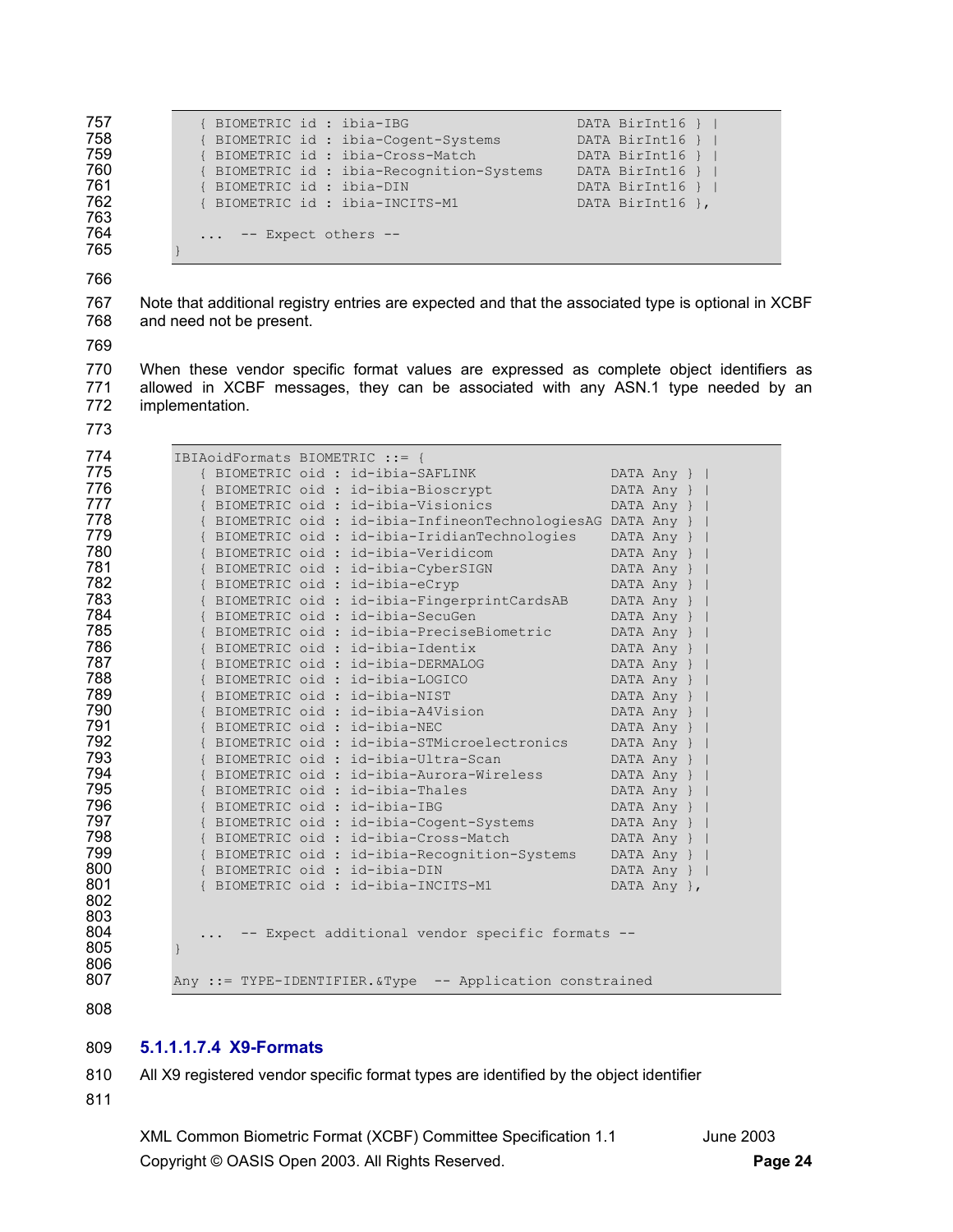812  $x9$ -Owner OID ::= { format-Owner  $x9(2)$  }

#### 813

814 Under this X9 arc, both complete and relative object identifier values can be registered for use by 815 biometric application vendors. This base object identifier may be used to form complete object 816 identifiers in practice. Use of this arc can occur at the application level above the BioAPI layer. 817 For applicatons that require compatibility with BioAPI formats, the details of the fields in the BIR 818 can be ignored and the entire BIR can be carried in a **BiometricObject** as the value of the 819 **biometricData** component.

820

821 None of the vendor specific formats registered under the **x9-Owner** arc are restricted to the 822 small, sixteen bit integers required for field level compatibility with the fixed format requirements 823 of the BioAPI specification. Any type needed by the application can be registered under this arc. 824 This capability gives biometric vendors complete control over the content that can be bound to 825 the biometric information in a **BiometricObject**. and the flexibility needed to create biometric 826 applications complete control and flexibility.

827

```
828
```

```
829 		 X9-Formats BIOMETRIC ::= {<br>830 		 X9oidFormats |
830 X9oidFormats | 
                831 X9idFormats, 
832 
833 ... -- Expect additional X9 vendor specific formats --
834 } 
835<br>836
836 X9oidFormats BIOMETRIC ::= {<br>837 ... -- Expect X9 assigne
                 ... -- Expect X9 assigned objects --
838 } 
839 
840 X9idFormats BIOMETRIC ::= {<br>841 ... -- Expect X9 assign
                 \ldots -- Expect X9 assigned objects of the form { 2 x } --
842 }
```
843

## 844 **5.1.1.2 BiometricData**

845 The **biometricData** component of type **BiometricObject** is a value of type **BiometricData**  846 defined as

847

848 BiometricData ::= OCTET STRING (SIZE(1..MAX))

849

850 A value of this type corresponds to the BIR *BiometricData* field in the BioAPI *bioapi bir structure* 851 and is defined as

852

853 typedef uint8 BioAPI BIR BIOMETRIC DATA;

854

855 Both of these data types are opaque strings that for the purpose of transfer have no internal 856 structure. They contain unprotected binary biometric samples aligned in 8-bit words.

857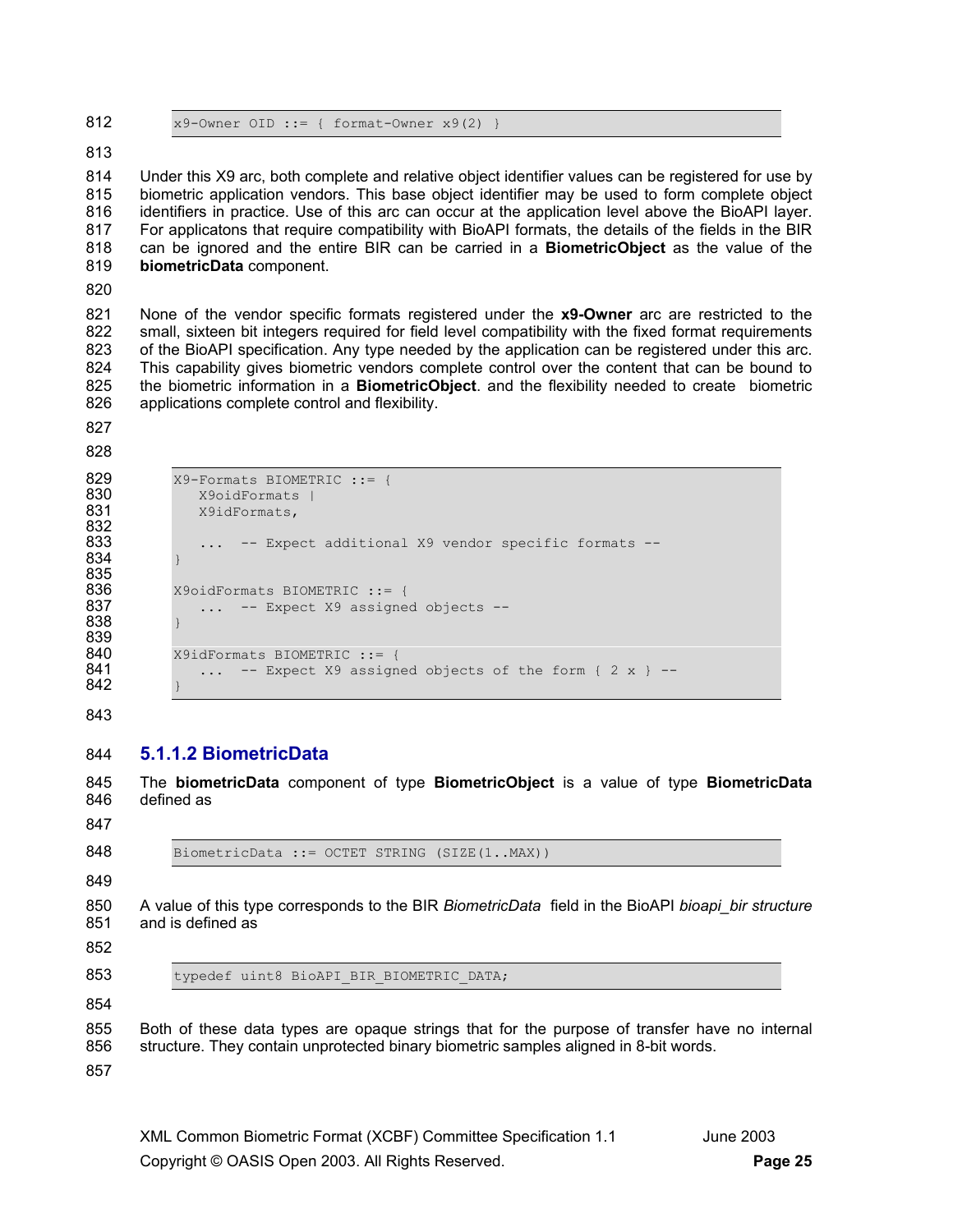## 858 **5.1.2 IntegrityObjects**

859 The **integrityObjects** choice alternative of type **BiometricSyntax** is a value of type 860 **IntegrityObjects**. Type **IntegrityObjects** is a sequence of two components, **biometricObjects** 861 and **integrityBlock**, and is defined as

```
862
```

```
863 IntegrityObjects ::= SEQUENCE {<br>864 biometricObjects EncodedBio
864 biometricObjects EncodedBiometricObjects, 
               integrityBlock IntegrityBlock
```
866 } 867

868 The **biometricObjects** component is a value of type **EncodedBiometricObjects**, a series of one 869 or more values of type **BiometricObject** in their encoded form. This is the form needed for input 870 to digital signing and signature verification processes. Type **BiometricObject** is a sequence 871 composed of two components, a biometric header and biometric data.

872

873 The **integrityBlock** component is a value of type **IntegrityBlock**, a choice type with four 874 alternatives, **digitalSignature**, **messageAuthenticationCode**, **signedData** and 875 **authenticatedData**. This type is defined as:

876

```
877 IntegrityBlock ::= CHOICE {<br>878 digitalSignature
878 digitalSignature DigitalSignature,<br>879 messageAuthenticationCode MessageAuthentica
                messageAuthenticationCode MessageAuthenticationCode,
880 signedData SignedData,<br>881 sauthenticatedData Authenticat
                authenticatedData AuthenticatedData
```
882 } 883

884 The choice alternatives of type **IntegrityBlock** have the following meanings:

885

| <b>DigitalSignature</b>   | A simple digital signature using a fixed key pair                                           |  |  |  |  |
|---------------------------|---------------------------------------------------------------------------------------------|--|--|--|--|
| messageAuthenticationCode | A simple MAC or HMAC [12]                                                                   |  |  |  |  |
| <b>SignedData</b>         | A simple digital signature using a fixed key pair with origin<br>authentication information |  |  |  |  |
| <b>AuthenticatedData</b>  | simple MAC or HMAC with origin authentication<br>A<br>information                           |  |  |  |  |

886

## 887 **5.1.2.1 DigitalSignature**

888 The **digitalSignature** choice alternative of the **integrityBlock** component of type 889 **IntegrityObjects** is a value of type **DigitalSignature**. This type is a sequence of two 890 components, an algorithm identifier and a digital signature. Type **DigitalSignature** is defined as

891

```
892 DigitalSignature ::= SEQUENCE {<br>893 algorithmID SignatureAlgori
893 algorithmID SignatureAlgorithmIdentifier,<br>894 signature OCTET STRING
894 signature OCTET STRING<br>895 (CONSTRAINE
895 ( CONSTRAINED BY { -- signature on a value of -- 
                                                             EncodedBiometricObjects })
```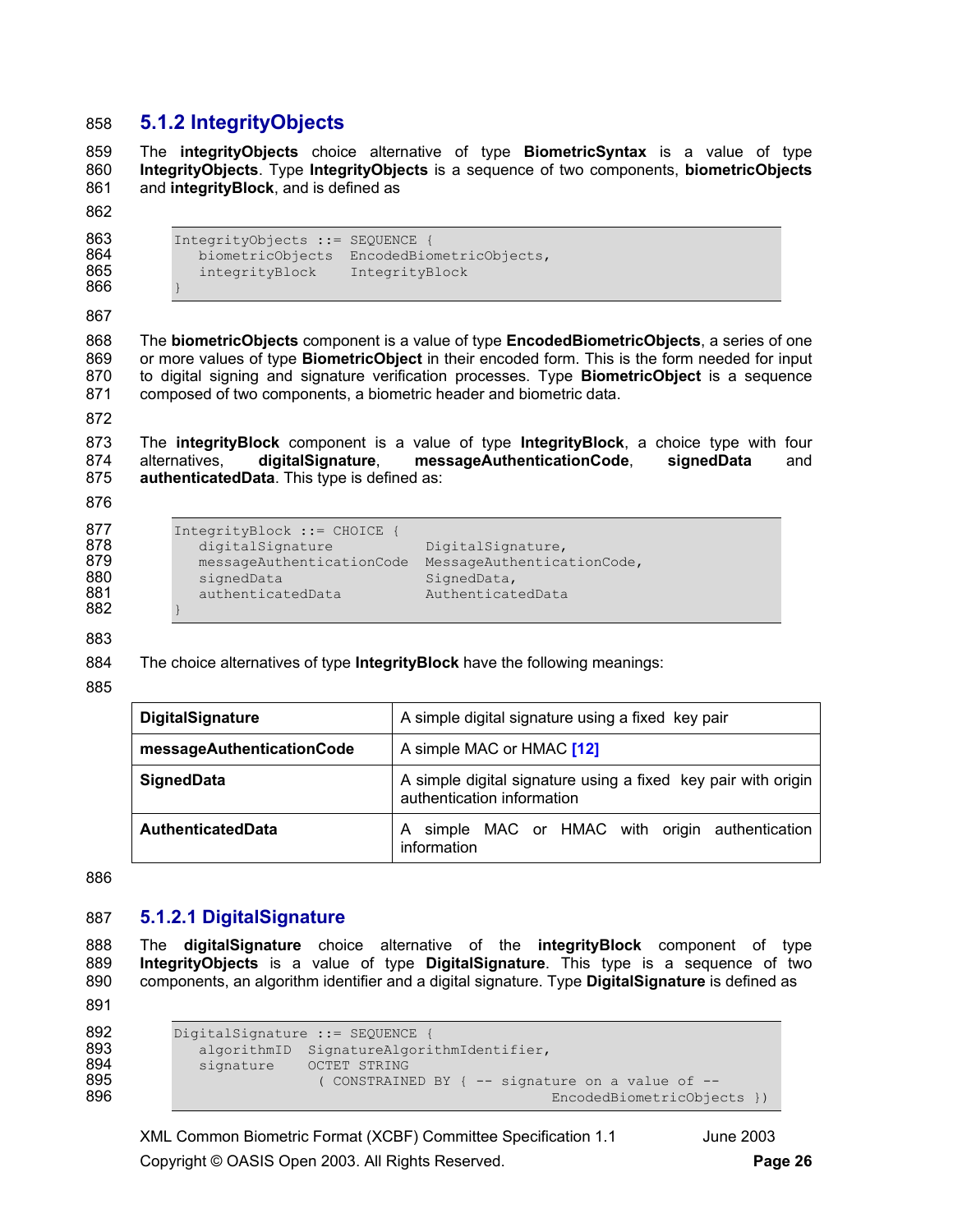897 }

898

899 Here **EncodedBiometricObjects** is a value of type **BiometricObjects** in its encoded form. Type 900 **BiometricObjects** is a series of one or more values of type **BiometricObject**. It is a value of type 901 **EncodedBiometricObjects** that is digitally signed.

902

903 A value of the **digitalSignature** choice alternative of the **integrityBlock** component of type 904 **IntegrityObjects** can be represented in XML markup as

905

| ອບບ | <lntegrityblock></lntegrityblock>       |
|-----|-----------------------------------------|
| 907 | <digitalsignat< th=""></digitalsignat<> |
| 908 | <algorithmi< th=""></algorithmi<>       |
| 909 | <algorit< th=""></algorit<>             |
| 910 | <paramet< th=""></paramet<>             |
| 911 |                                         |
| 912 | <signature></signature>                 |
| 913 | DE340                                   |
| 914 |                                         |
| 915 |                                         |
|     |                                         |

| 906 | <integrityblock></integrityblock>                |
|-----|--------------------------------------------------|
| 907 | <digitalsignature></digitalsignature>            |
| 908 | <algorithmid></algorithmid>                      |
| 909 | <algorithm>1.2.840.10040.4.3</algorithm>         |
| 910 | <parameters><nullparms></nullparms></parameters> |
| 911 |                                                  |
| 912 | <signature></signature>                          |
| 913 | DE340  B0123DF                                   |
| 914 | $\langle$ /signature>                            |
| 915 |                                                  |
| 916 |                                                  |

917 918

919 This markup uses the **digitalSignature** choice alternative of the integrity block, a value of type 920 **DigitalSignature**. This type provides a simple digital signature on a value of type 921 **EncodedBiometricObjects**. The Digital Signature Algorithm (DSA) **[8]** with Secure Hash 922 Algorithm (SHA1) <sup>[9]</sup> and its associated parameters, <NullParms/> is used for signing a value 923 of **EncodedBiometricObjects**. An ellipsis is used as a placeholder where part of the signature is 924 not shown.

## 925 **5.1.2.1.1 Digital Signature Process**

926 A message digest is used to create the digital signature carried in the **signature** component of 927 **DigitalSignature**. The message digest and signature are calculated using the algorithm and 928 parameters specified in the **algorithmID** component of **DigitalSignature**. The digest is performed 929 on the complete CXER encoding of a value of type **BiometricObjects**.

930 NOTE – This encoding is always used for the digest, whether the same encoding 931 is used for transfer or not (see 7.4.1: Encodings used for calculation of digital 932 signatures and MACs).

933

934 When a value of type **DigitalSignature** is represented as XML markup, the starting and ending 935 **EncodedBiometricObjects** tags are excluded from the message digest process. Only the 936 "value" portion of the complete CXER encoding of **EncodedBiometricObjects** is digested. The 937 <EncodedBiometricObject> and </EncodedBiometricObject> tags are excluded from 938 the message digest process, and the digest is calculated starting with the 939 <BiometricObjects> tag and ending with the </BiometricObjects> tag.

940

941 The result of the message digest process is then digitally signed using the signer's private key 942 and the signature algorithm and parameters specified in the **algorithmID** component of 943 **DigitalSignature**. The result of the signature process is an octet string, which becomes the value 944 of the **signature** component of **DigitalSignature**.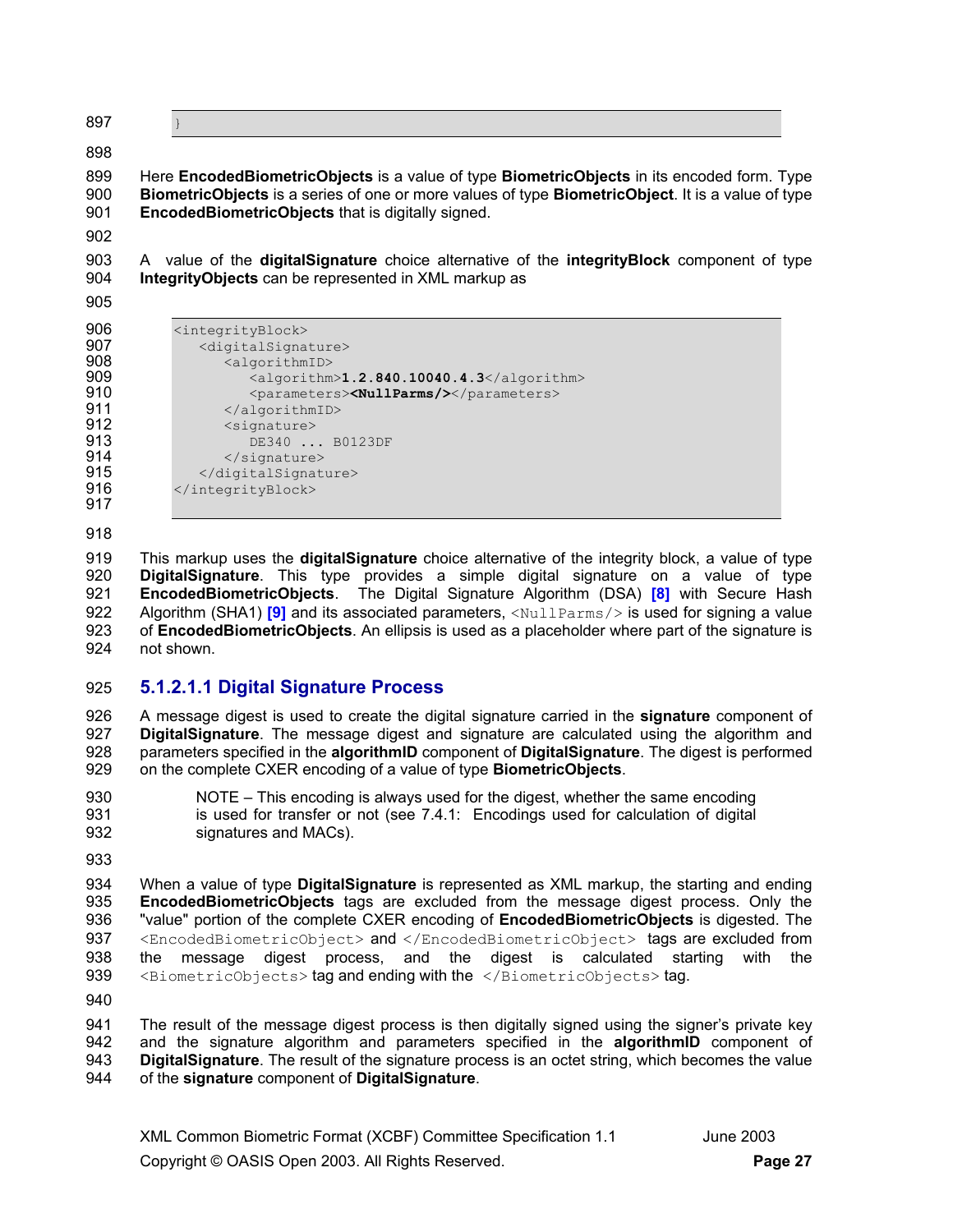945 NOTE – The value of this octet string is encoded according to the encoding rules 946 used for transfer (see 7.4.3 Outer-level encodings). A BASE64 encoding is not 947 employed.

948

## 949 **5.1.2.1.2 Digital Signature Verification**

950 To verify the signature in a digital signature choice alternative of the **integrityBlock** component of 951 type **IntegrityObjects**, a message digest is computed over the complete CXER encoding of the 952 value of the **biometricObjects** component of type **IntegrityObjects** using the algorithm and any 953 associated parameters indicated in the **algorithmID** component of **DigitalSignature**. The 954 resulting message digest value is compared to the value of the hash obtained from applying the 955 signature verification key to the **signature** component of type **DigitalSignature** to determine if 956 this signature is valid.

## 957 **5.1.2.2 MessageAuthenticationCode**

958 The **messageAuthenticationCode** choice alternative of the **integrityBlock** component of type 959 **IntegrityObjects** is a value of type **MessageAuthenticationCode**. This type is a sequence of 960 two components, an algorithm identifier and a message authentication code (or hashed message 961 authentication code). Type **MessageAuthenticationCode** is defined as

962

```
963 MessageAuthenticationCode := SEQUENCE {<br>964 MeeyName OCTET STRING OPTIONAL,
964 keyName OCTET STRING OPTIONAL,<br>965 algorithmID MACAlgorithmIdentifier,
965 algorithmID MACAlgorithmIdentifier, 
er octet string the community of the construction of the construction of the construction of the construction <br>The construction of the construction of the construction of the construction of the construction of the constr
967 ( CONSTRAINED BY { -- MAC or HMAC on a value of -- 
                                                                                             EncodedBiometricObjects })
969 }
```
970

971 A **MessageAuthenticationCode** provides a way to verify the integrity of biometric information 972 using a secret authentication key. This secret key is shared between a sender and recipient. An 973 HMAC is a message authentication method based on a cryptographic hash function, a keyed-974 hash method. The cryptographic strength of an HMAC depends on the strength of the underlying 975 hash function. For this reason, the Secure Hash Algorithm (SHA1) is widely used.

976

977 For both MAC and HMAC, cryptographic keys shall be chosen at random when created, and shall 978 be protected and kept secret, and exchanged securely. The minimum length of the key used with 979 HMAC depends on the choice of underlying hash function. Good security practices demand that 980 keys be refreshed periodically to guard against weaknesses in keys and to minimize exposure 981 from an attack.

982

983 A value of the **messageAuthenticationCode** choice alternative of the **integrityBlock** 984 component of type **IntegrityObjects** can be represented in XML markup as

```
985
```

```
986 <integrityBlock><br>987 < messageAuther>
987 <messageAuthenticationCode><br>988 <keyName> 9FCD...AB45 </
988 <keyName> 9FCD...AB45 </keyName> 
989 <algorithmID><br>990 <algorithm
990 <algorithm>1.3.6.1.5.5.8.1.2</algorithm><br>991 </algorithmID>
991 </algorithmID><br>992 <mac>
992 <mac>
                     DEA7B ... 59ABD3
```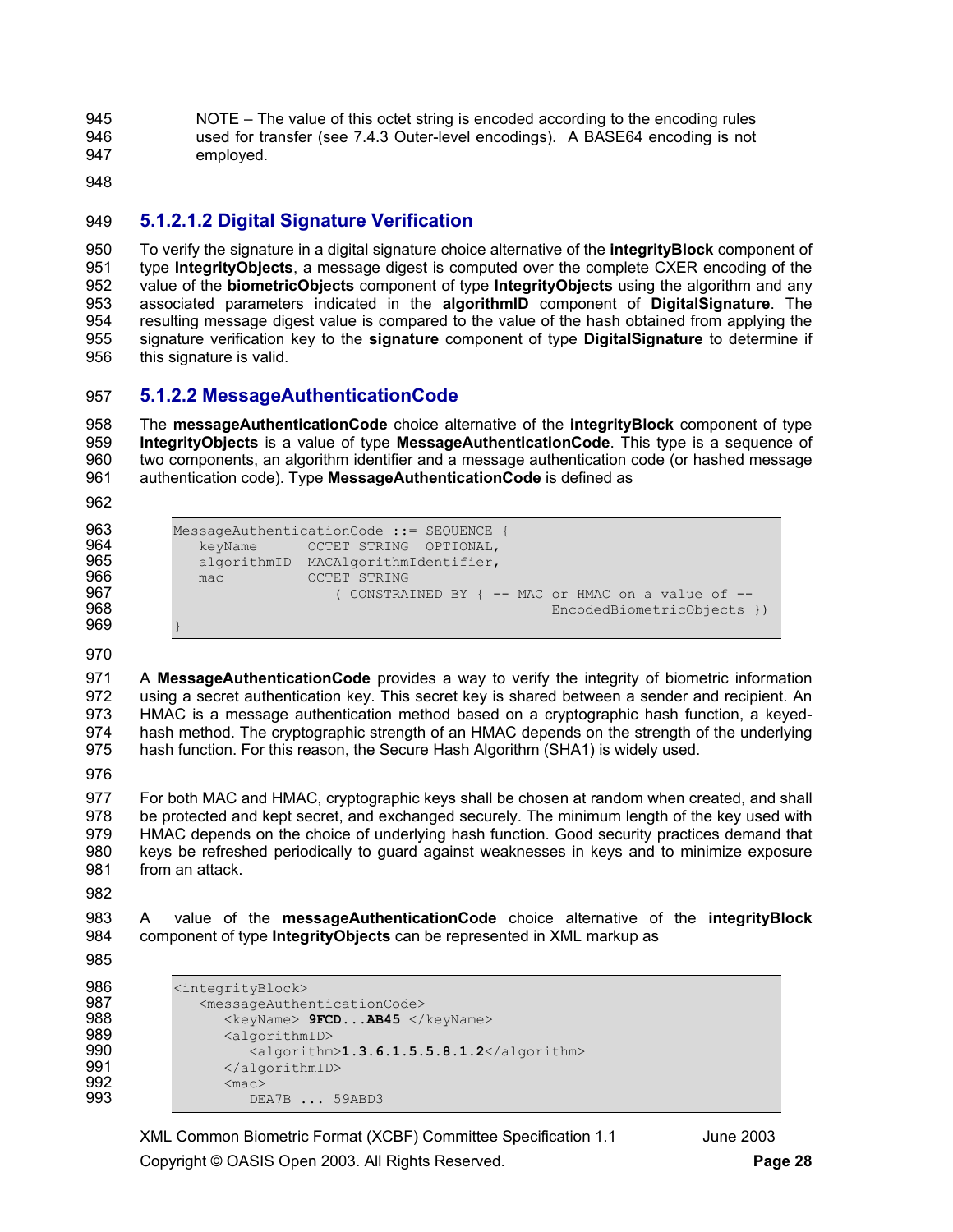994  $\langle / \text{mac} \rangle$ <br>995  $\langle / \text{message} \rangle$ 995 </messageAuthenticationCode><br>996 </integrityBlock> </integrityBlock>

997

998 This markup uses the message authentication code choice alternative. The hashed MAC with 999 SHA1 algorithm and a shared secret key are used to compute an HMAC on a value of 1000 **EncodedBiometricObjects**. An ellipsis is used as a placeholder for part of the HMAC results.

## 1001 **5.1.2.2.1 Message Authentication Process**

1002 A sender prepares a value of type **EncodedBiometricObjects**, a named cryptographic key 1003 previously created at random and known by the recipient, and uses these as input to a MAC or 1004 HMAC process. This results in a message authentication code over the specified biometric 1005 information. The biometric information and processing results are sent to a recipient who shares 1006 the secret key used in the message authentication code process.

1007

1008 To verify the message authentication code, the user computes a MAC or HMAC on the biometric 1009 information using the same shared secret key identified by its key name, and compares this result 1010 to the message authentication value received to determine the integrity of the biometric 1011 information.

## 1012 **5.1.2.3 SignedData**

1013 The **signedData** choice alternative of the **integrityBlock** component of type **IntegrityObjects** is 1014 a value of type **SignedData**. This sequence type is defined as

1015

```
1016 SignedData ::= SEQUENCE {<br>1017 version CMSV
1017 version CMSVersion,<br>1018 digestAlgorithms DigestAlgor
1018 digestAlgorithms DigestAlgorithmIdentifiers, 
1019 encapContentInfo EncapsulatedContentInfo,<br>1020 eertificates [0] CertificateSet OPTI
1020 certificates [0] CertificateSet OPTIONAL,<br>1021 crls [1] CertificateRevocationList
1021 crls [1] CertificateRevocationLists OPTIONAL,<br>1022 signerInfos SignerInfos
                  1022 signerInfos SignerInfos 
1023 }
```
1024

| 1025 |  |  | The components of type SignedData have the following meanings: |
|------|--|--|----------------------------------------------------------------|
|------|--|--|----------------------------------------------------------------|

1026

- **version An integer version number of the syntax definition. The version shall be** 84 in this standard.
- **digestAlgorithms** The set of message digest algorithms used by the signers. This set contains only one element since there is only one signer of the content in this standard.
- **encapContentInfo** An identifier of the type of content signed and optionally, the signed content. In this standard the signed content is not present. The type of content is always ordinary data as the nesting of cryptographic types is neither required nor supported.
- **certificates** An optional set of one or more X.509 **[1]** or X9.68 **[11]** certificates. When present, this set may contain more certificates or less than needed to verify the signature on the signed data. This component shall be encoded as specified in 7.4.2 Octet Strings with Certificates and Certificate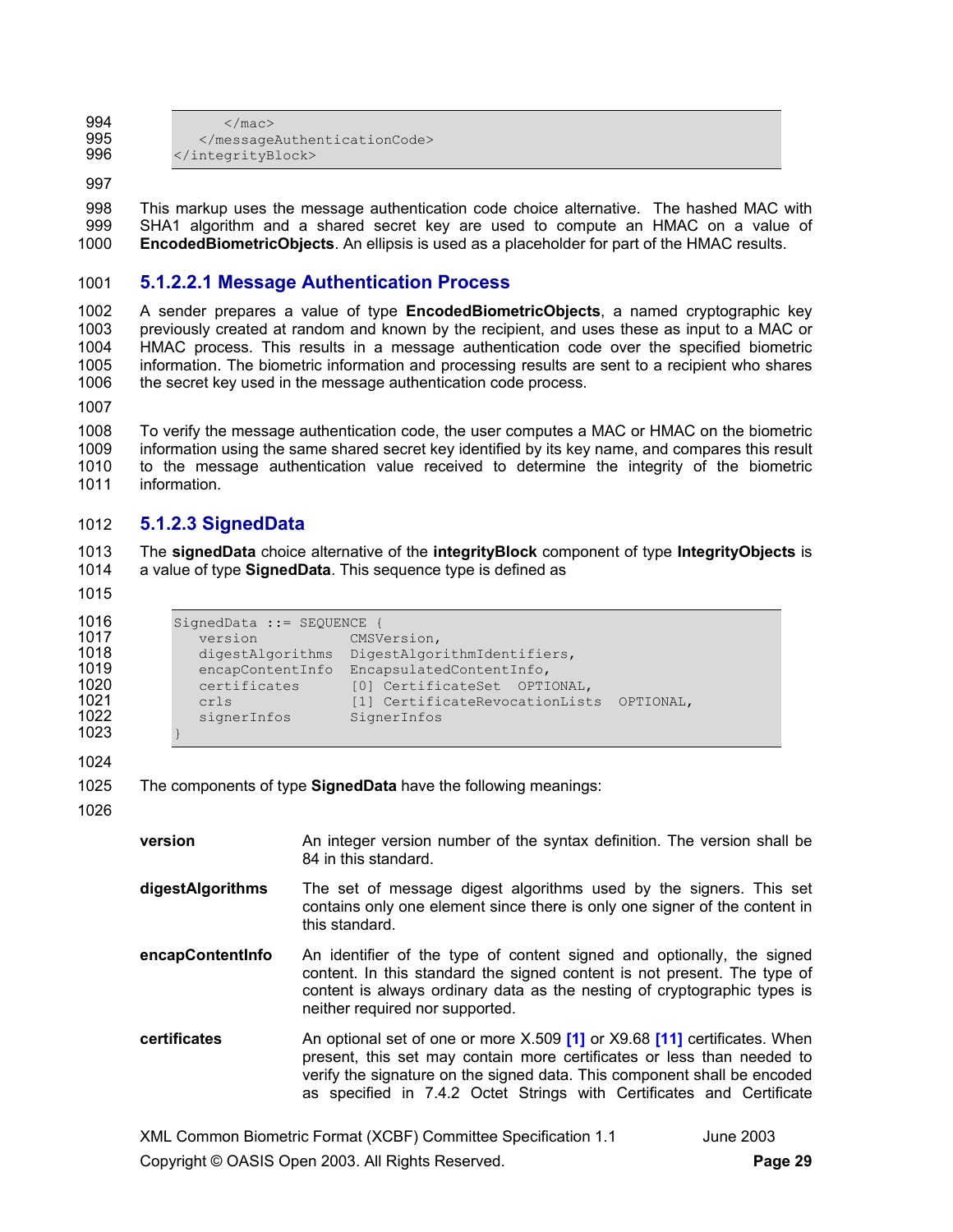Revocation Lists.

**crls An** optional set of one or more X.509 certificate revocation lists (CRLs). When present, there may be more CRLs or less than needed to determine whether or not the certificate of the signer is valid. This component shall be encoded as specified in 7.4.2 Octet Strings with Certificates and Certificate Revocation Lists.

**signerInfos** A set of information for each signer of the content. This set contains only one element since there is only one signer of the content in this standard.

| SignerInfos ::= SET SIZE(1) OF SignerInfo<br>SignerInfo ::= SEQUENCE {<br>version<br>CMSVersion,<br>SignerIdentifier,<br>sid<br>DigestAlgorithmIdentifier,<br>digestAlgorithm<br>SignatureAlgorithmIdentifier,<br>signatureAlgorithm<br>SignatureValue<br>signature |  |
|---------------------------------------------------------------------------------------------------------------------------------------------------------------------------------------------------------------------------------------------------------------------|--|
|                                                                                                                                                                                                                                                                     |  |
|                                                                                                                                                                                                                                                                     |  |
|                                                                                                                                                                                                                                                                     |  |

1038 The **SignerIdentifier** type is used to identify the public key certificate associated with the private 1039 key used to create the **signature** component of **SignerInfo**. This type is defined in XCBF as a 1040 choice type having only one alternative:

1041

1044 }

| 1042    | SignerIdentifier ::= CHOICE { |                   |
|---------|-------------------------------|-------------------|
| 1043    | certHash                      | [1] EXPLICIT Hash |
| 1 N A A |                               |                   |

1045

1046 The **certHash** choice alternative of **SignerIdentifier** provides a single, simple mechanism that 1047 allows any type of digital certificate to be identified. The hash is computed over the complete 1048 encoding of the certificate. This allows any type of certificate, regardless of its format or encoding, 1049 to be identified.

1050

1051 When X.509 certificates or attribute certificates are used, the hash will be computed over the 1052 complete DER **[6]** encoding of the certificate, as X.509 only supports these encoding rules. When 1053 X9.68 domain certificates are used, the hash may be computed over the DER or XER encoding 1054 of the certificate, as either encoding format is supported by that standard. In any case, such 1055 details are hidden from an application if the certificates is properly treated as an opaque series of octets.

1057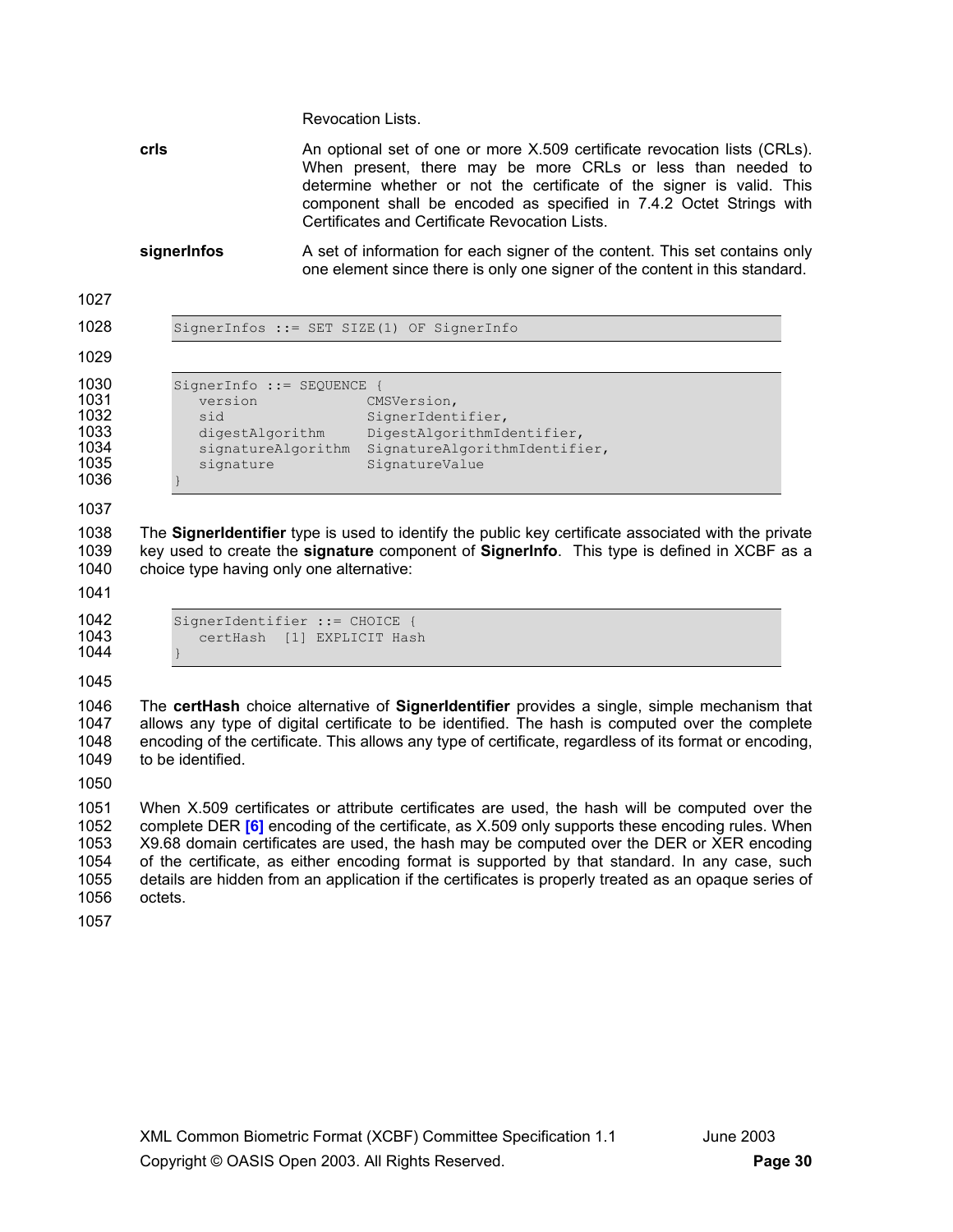1061 } 1062

1064

```
1058 Hash ::= CHOICE {<br>1059 ietf Cer
1059 ietf CertHash, -- SHA-1 hash of entire certificate 
               withAlgID DigestInfo
1063 CertHash ::= OCTET STRING (ENCODED BY sha-1) 
1065 DigestInfo ::= SEQUENCE {<br>1066 hashAlgorithm DigestA
1066 hashAlgorithm DigestAlgorithmIdentifier,<br>1067 digest OCTET STRING
               digest OCTET STRING
```
1069

1068 }

## 1070 **5.1.2.3.1 Message digest and signature process**

1071 A message digest is used to create the digital signature carried in the **SignerInfo** component of 1072 **SignedData**. The message digest is calculated using the algorithm and parameters specified in 1073 the **digestAlgorithm** component of **SignerInfo**, and the value of the **eContent** component of 1074 **EncapsulatedContentInfo**. The **eContentType** component of **EncapsulatedContentInfo** 1075 identifies the type of value being signed. This is always the object identifier value **id-data** in 1076 XCBF.

1077

1078 When a value of type **SignedData** is represented as XML markup, the starting and ending 1079 **eContent** tags are excluded from the message digest process. Only the "value" portion of the 1080 complete canonical XER encoding of **eContent** is digested. The **<eContent>** and **</eContent>** 1081 tags are excluded from the message digest process, and the digest is calculated starting with the 1082 **<BiometricObjects>** tag and ending with the **</BiometricObjects>** tag.

1083

1084 The result of the message digest process is then digitally signed using the signer's private key 1085 and the signature algorithm and parameters specified in the **signatureAlgorithm** component of 1086 **SignerInfo**. The result of the signature process becomes the value of the **signature** component 1087 of the **SignerInfo** component of **SignedData**.

1088

## 1089 **5.1.2.3.2 Signature Verification**

1090 To verify the signature in a signed data choice alternative of the **integrityBlock** component of 1091 type **IntegrityObjects**, a message digest is computed over the complete canonical XER 1092 encoding of the value of the **biometricObjects** component of type **IntegrityObjects**. This digest 1093 is computed using the **digestAlgorithm** component of type **SignerInfo**.

1094

1095 The public key of the signer is the signature verification key. This key is used to verify the digital 1096 signature on the signed data created with the signer's private key. The signature is carried in the 1097 **SignerInfo** component of type **SignedData**. The value of the **sid** component of **SignerInfo** 1098 identifies the public key certificate associated with the private key used to create the digital 1099 signature on the signed data.

1100

1101 The message digest value computed by the signature verifier is compared to the value of the 1102 hash obtained from applying the signer's public key to the **signature** component of type 1103 **SignerInfo** to determine if this signature is valid. There is only one signer of the content in this 1104 standard.

1105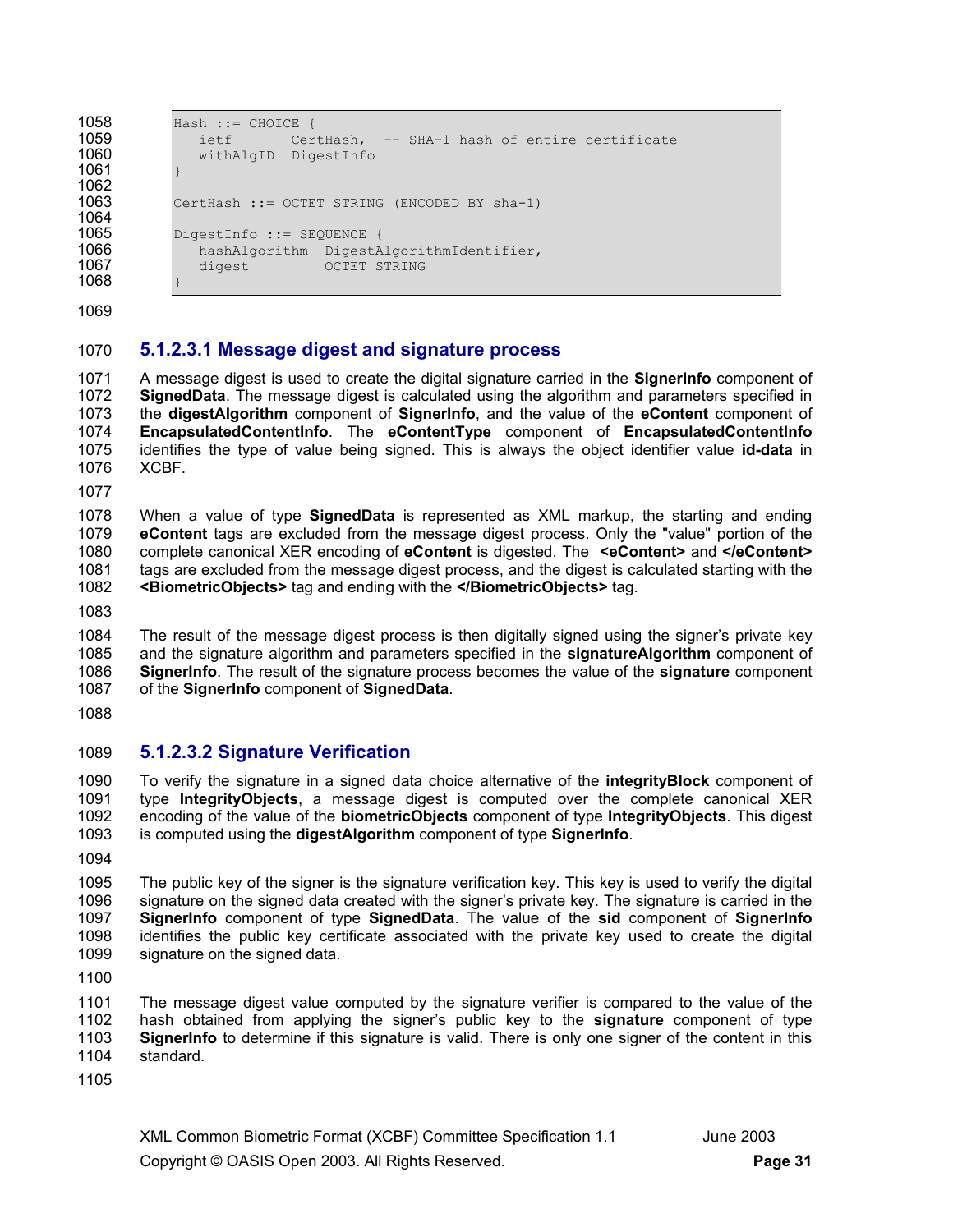1106 Complete trust in the validity of the signature on the signed data by the signer must be 1107 determined by validation of the chain of certificates associated with the signer's public key determined by validation of the chain of certificates associated with the signer's public key 1108 certificate. The optional **certificates** and **crls** components of type **SignedData** may be used by 1109 the signer to provide information needed to validate the signer's certificate.

## 1110 **5.1.2.4 AuthenticatedData**

1111 The **messageAuthenticationCode** choice alternative of the **integrityBlock** component of type 1112 **IntegrityObjects** is a value of type **AuthenticatedData**. This sequence type provides a MAC with 1113 key establishment and is defined as

1114

| 1115 | AuthenticatedData ::= SEQUENCE |                           |
|------|--------------------------------|---------------------------|
| 1116 | version                        | CMSVersion,               |
| 1117 | recipientInfos                 | RecipientInfos,           |
| 1118 | macAlgorithm                   | MACAlgorithmIdentifier,   |
| 1119 | encapContentInfo               | EncapsulatedContentInfo,  |
| 1120 | mac                            | MessageAuthenticationCode |
| 1121 |                                |                           |

1122

1123 Type **AuthenticatedData** uses a key transport mechanism to convey a one-time MAC key along 1124 with biometric information. Since a key agreement mechanism is not supported, only data 1125 integrity is provided by use of this type and not origin authentication. There is only a single 1126 recipient of this encrypted MAC key present in the **recipientInfos** component of type 1127 **AuthenticatedData**, and the optional content is not present in the **encapContentInfo** 1128 component.

1129

1130 A message authentication code is calculated on biometric information. This biometric information 1131 is a value of type **EncodedBiometricObjects**, which is a value of type **BiometricObjects** in its 1132 encoded form. The calculation is performed using the MAC algorithm and any associated 1133 algorithm parameters indicated in the **macAlgorithm** component of type **Authenticated Data**. 1133 algorithm parameters indicated in the **macAlgorithm** component of type **AuthenticatedData**, 1134 the biometric information, and an authentication key that is conveyed in the **recipientInfos** 1135 component. The result of this calculation is a message authentication code, which becomes the 1136 value of the **mac** component.

1137

1138 A value of the **privacyObjects** choice alternative of type **BiometricSyntax** can be represented in XML markup as

1140

1141 <privacyObjects><br>1142 <privacyBlock> <privacyBlock> 1143 1144 ... 1145<br>1146 1146 </privacyBlock><br>1147 </privacyObjects> </privacyObjects>

1148

1149 This markup illustrates the wrapper for a typical privacy object. The optional privacy object 1150 biometric headers are not present. An ellipsis is used as a placeholder and the details of the 1151 privacy block choice alternative are not shown.

1152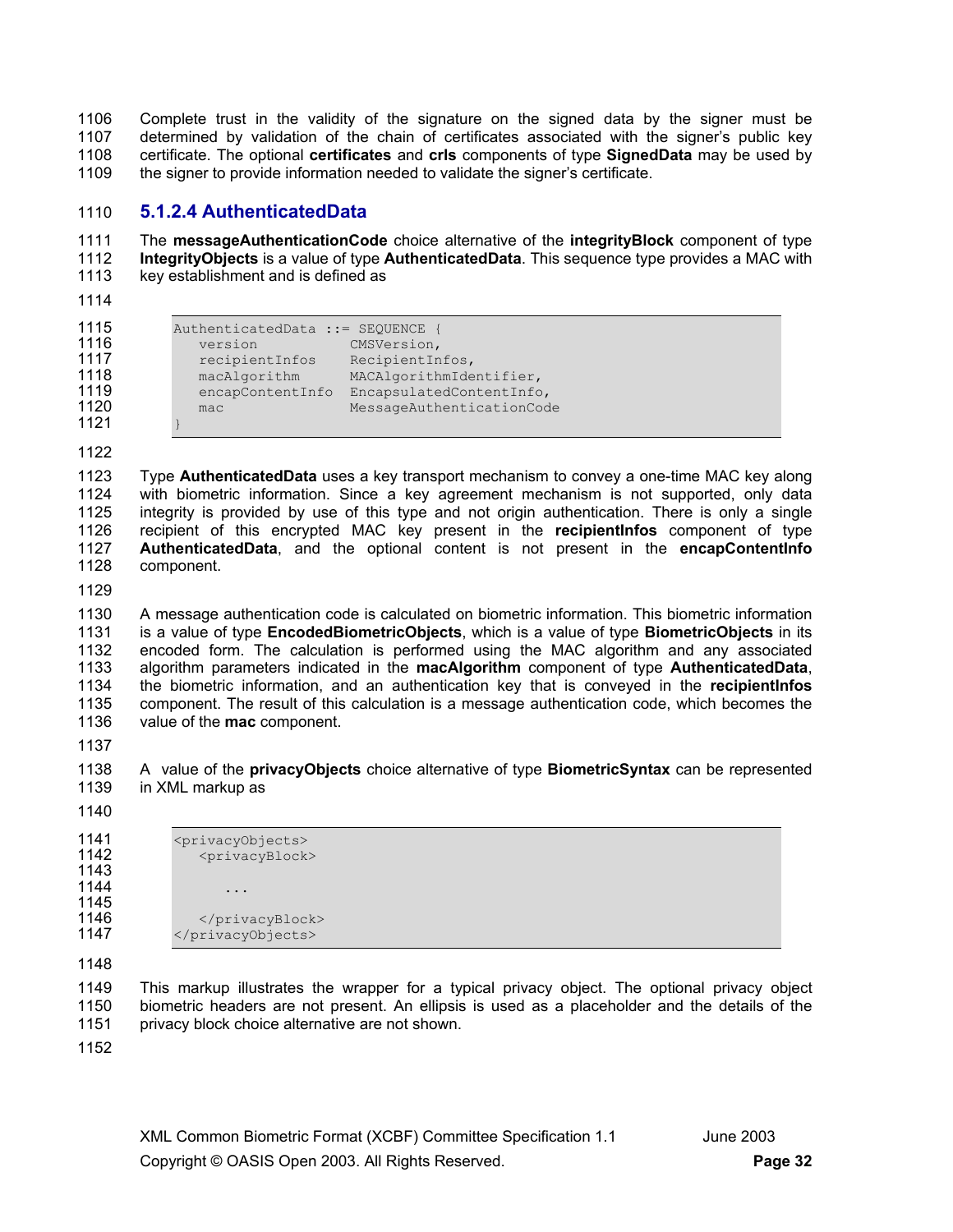## 1153 **5.1.2.5 Biometric Certificate Extensions**

1154 Digital signature data integrity protection and origin authentication can be achieved by including 1155 biometric information in digital certificates. A set of one or more biometric reference templates 1156 can be cryptographically bound to the public key associated with the private key of an entity, by 1157 including a value of type **EncodedBiometricObjects** in a certificate extension. In the XCBF 1158 standard, biometric certificate extension values can be encoded in either BER or BASIC-XER 1159 depending on the outer-level encoding (see 7.4.3 Outer-level encodings).

1160

1161 XCBF supports the version three certificates and version two attribute certificates defined in the 1162 X.509 standard and the compact domain certificate format defined in X9.68. One extension is 1163 defined for use in each standard, and these are defined as

1164

1165 biometricTemplates EXTENSION ::= {<br>1166 SYNTAX EncodedBiometric 1166 SYNTAX EncodedBiometricObjects -- CXER --<br>1167 IDENTIFIED BY x509-biometricTemplates

1168 } 1169 1170 domainBiometricTemplates PRIVATE-X ::= {<br>1171 NAME oid : x968-biometricTemplates

1171 MAME oid : x968-biometricTemplates<br>1172 TYPE EncodedBiometricObiects -- C

1173 } 1174

1175 When biometric information is included in a certificate extension stored in a certificate repository,<br>1176 the repository becomes a biometric storage subsystem, and the biometric information may need the repository becomes a biometric storage subsystem, and the biometric information may need 1177 to be protected by encryption or other means. Measures should be taken to prevent an attacker 1178 from using a certificate repository as a large, searchable public database of biometric reference 1179 templates that could be used to find templates that match a given biometric sample. Finding such 1180 a match would allow an attacker to focus its efforts on that user.

## 1181 **5.1.3 PrivacyObjects**

1182 The **privacyObjects** choice alternative of type **BiometricSyntax** is a value of type 1183 **PrivacyObjects**. This type is defined as a sequence of two components, **biometricHeaders** and 1184 **privacyBlock**.

1185

1186 PrivacyObjects ::= SEQUENCE { 1187 biometricHeaders BiometricHeaders OPTIONAL, privacyBlock PrivacyBlock

1167 IDENTIFIED BY x509-biometricTemplates

TYPE EncodedBiometricObjects -- CXER --

1189 } 1190

1191 The **biometricHeaders** component is a series of one or more values of type **BiometricHeader**.

- 1192
- 

1193 BiometricHeaders ::= SEQUENCE SIZE(1..MAX) OF BiometricHeader

1194

1195 This optional **biometricHeaders** component is not protected by encryption and should be present 1196 only when a privacy object is used in a secure environment, or when the information contained in 1197 the **biometricHeaders** component does not compromise security or assist an attacker. In a secure setting these biometric headers may be used as a convenience, to assist in searches of 1199 biometric information and in database management operations.

1200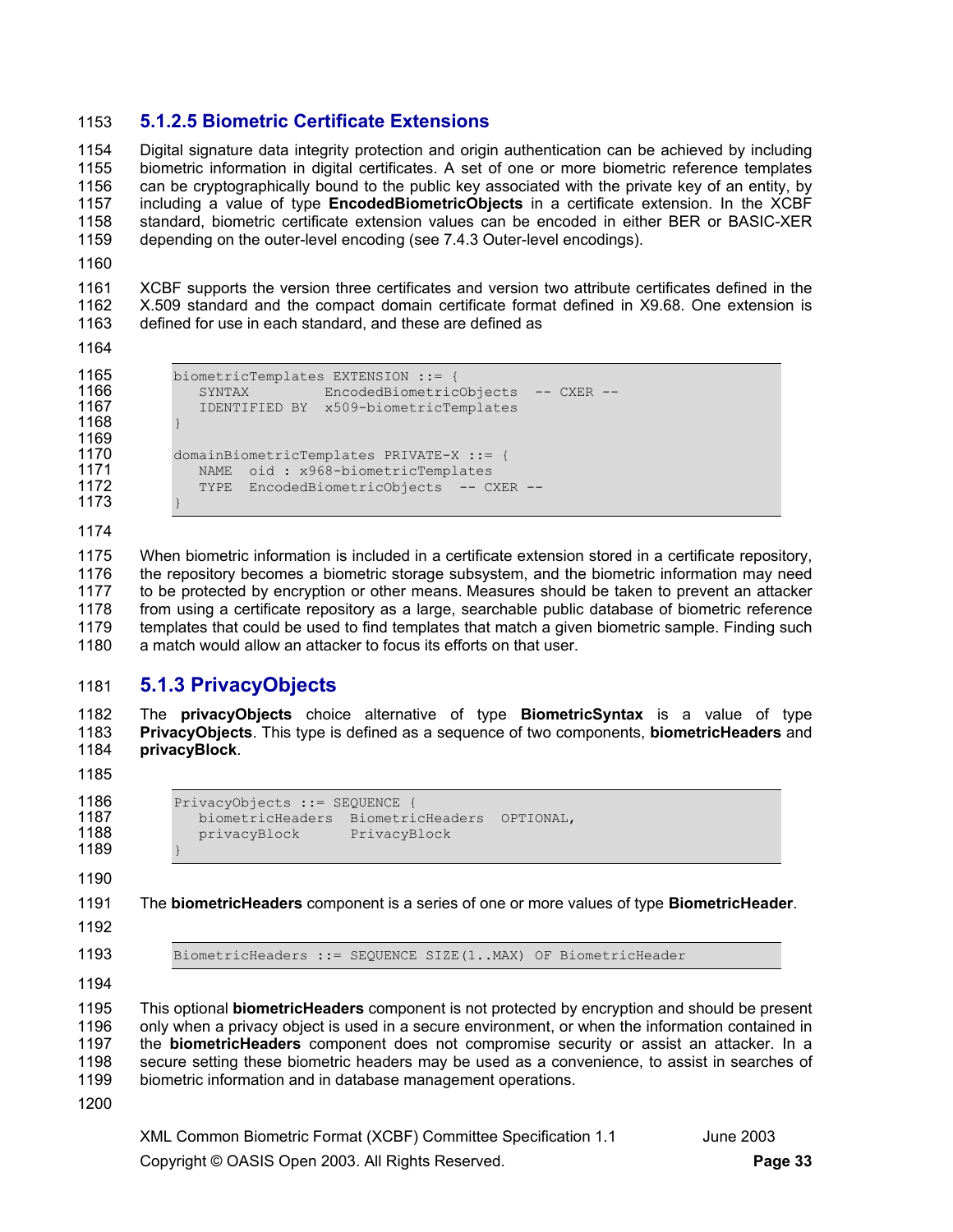1201 The encrypted content in the privacy block contains a series of one or more values of type 1202 **BiometricObject**, including their biometric headers. To be useful, the **biometricHeaders** 1203 component need only provide an indication of the information contained in the encrypted privacy 1204 block. But this component need not contain exactly the same information as the headers in the 1205 encrypted privacy block, and may contain only a single **BiometricHeader** value when present. 1206 The **biometricHeaders** component is not protected in any way.

1207

1208 The **privacyBlock** component of type **PrivacyObjects** offers three choice alternatives, **fixedKey**, 1209 **namedKey** and **establishedKey**.

1210

1211 PrivacyBlock ::= CHOICE {<br>1212 fixedKey Fuctvo 1212 fixedKey EncryptedData, 1213 **namedKey** NamedKeyEncryptedData, 1214 establishedKey EnvelopedData

1215 } 1216

1217 The **fixedKey** and **namedKey** choice alternatives are based on the **EncryptedData** type. The 1218 **establishedKey** alternative is based on type **EnvelopedData**. Each of these alternatives has 1219 different characteristics, and the alternative chosen will depend upon application requirements 1220 and the key management scheme being used.

1221

1222 A value of the **privacyObjects** choice alternative of type **BiometricSyntax** can be represented 1223 in XML markup as

1224

1225 <privacyObjects><br>1226 <privacyBlock <privacyBlock> 1227  $1228$  ... 1229 1230 </privacyBlock><br>1231 </privacyObjects> </privacyObjects>

1232

1233 This markup illustrates the wrapper for a typical privacy object. The optional privacy object 1234 biometric headers are not present. An ellipsis is used as a placeholder and the details of the 1235 privacy block choice alternative are not shown.

## 1236 **5.1.3.1 Encrypted Content Information**

1237 All three of the privacy block choice alternatives contain a value of type **EncryptedContentInfo** 1238 defined as

1239

```
1240 EncryptedContentInfo ::= SEQUENCE {<br>1241 contentType content Cont
1241 contentType contentType,<br>1242 contentEncryptionAlgorithm ContentEncry
1242 contentEncryptionAlgorithm ContentEncryptAlgorithmIdentifier,<br>1243 encryptedContent [0] EncryptedContent
                   encryptedContent [0] EncryptedContent
```
1244 } 1245

1246 The **contentType** component identifies the type of encrypted content. In XCBF, the type of 1247 encrypted content is always a value of **EncodedBiometricObjects**, a series of one or more 1248 values of type **BiometricObject** encoded using CXER. The type of encrypted content is identified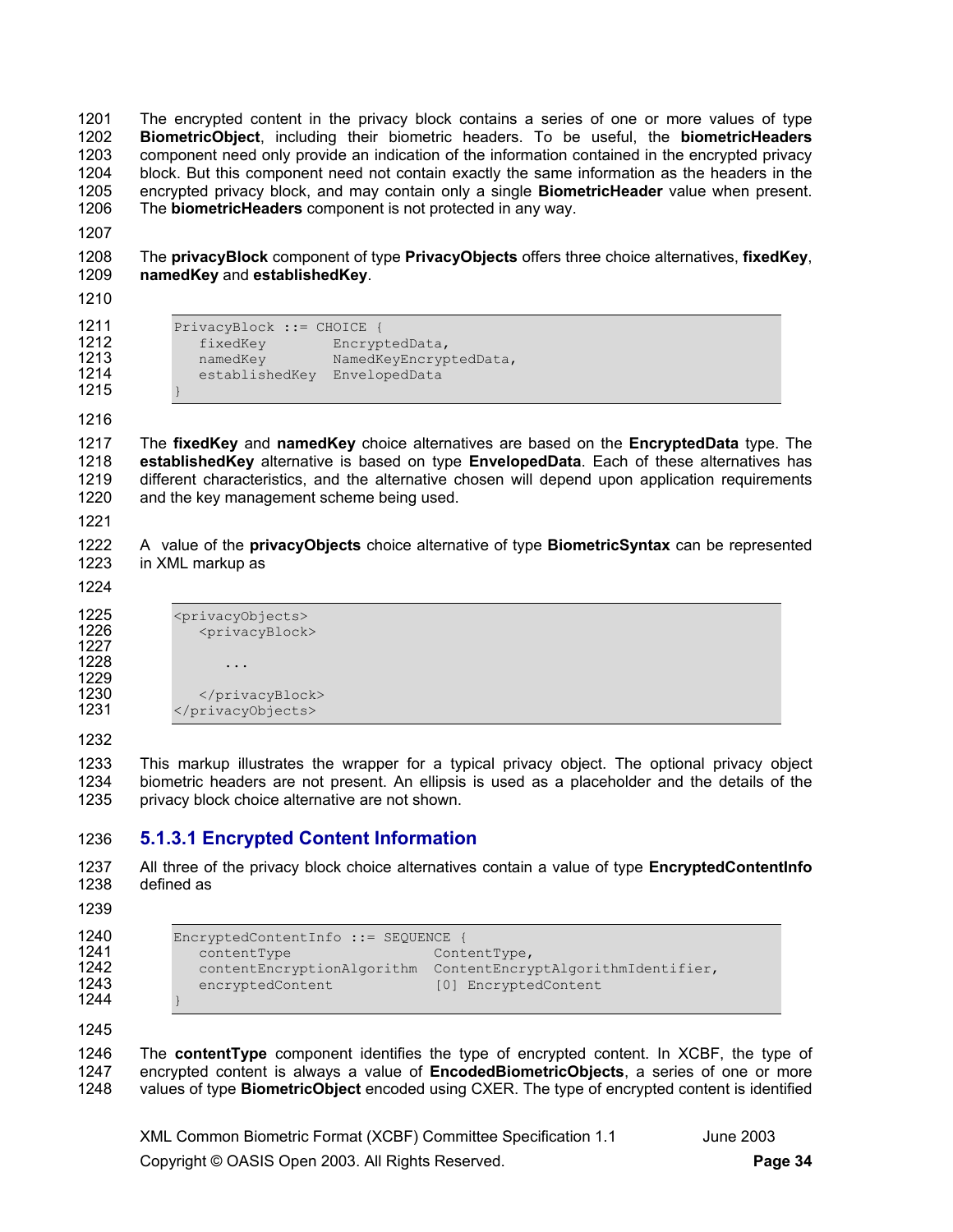1249 as ordinary data by the information object identifier value **id-data**, defined in the PKCS #7 1250 Cryptographic Message Syntax Standard **[19]**. The encoding of this component is

1251

1252 <contentType> **1.2.840.113549.1.7.1** </contentType>

1253

1254 The **contentEncryptionAlgorithm** component identifies the content encryption algorithm and 1255 any associated parameters used to encrypt and decrypt the **EncodedBiometricObjects**. This 1256 content encryption algorithm is a value of type **ContentEncryptionAlgorithmIdentifier** defined 1257 as

1258

1259 ContentEncryptAlgorithmIdentifier ::= AlgorithmIdentifier {{ContentEncryptionAlgorithms}}

1261

1262 The definition of type **ContentEncryptionAlgorithmIdentifier** is based on the parameterized 1263 type **AlgorithmIdentifier {}** and the information object set **ContentEncryptionAlgorithms**, 1264 defined as

1265

| 1266 | ContentEncryptionAlgorithms ALGORITHM ::= {      |
|------|--------------------------------------------------|
| 1267 | { OID des-ede3-cbc PARMS IV },                   |
| 1268 | -- Expect other content encryption algorithms -- |
| 1269 |                                                  |
| 1270 |                                                  |
| 1271 | IV ::= OCTET STRING $(SIZE(8))$                  |

1272

1273 **ContentEncryptionAlgorithms** specifies an extensible set of **ALGORITHM** information objects. 1274 The fields of these information objects are used to constrain the valid values of the components 1275 of type **ContentEncryptionAlgorithmIdentifier**. Though only one content encryption algorithm 1276 object is defined explicitly in this set, implementations should expect additional algorithms.

1277

1278 The **ContentEncryptionAlgorithms** information object set contains a single object that identifies 1279 the encryption algorithm described in ANSI X9.52 **[10]** as Triple DES (TDES) in CBC (cipher 1280 block chaining) mode. Only the two key and three key variants of TDES are supported in XCBF. 1281 The single key variant of TDES is simply the DES algorithm and is generally used only for 1282 backwards compatibility with existing DES based applications and is considered vulnerable to 1283 attack.

1284

1285 The Triple DES algorithm consists of three sequential DES operations, encrypt, decrypt, and 1286 encrypt. For three key TDES a different key is used for each DES operation. For two key TDES 1287 one key is used for both DES encrypt operations, and the second key is used for the DES decrypt 1288 operation.

1289

1290 The **encryptedContent** component contains a value of type **EncodedBiometricObjects** 1291 encrypted using the content encryption algorithm given in the **contentEncryptionAlgorithm** 1292 component. A value of **encryptedContent** is an opaque string of octets treated as having no 1293 discernable structure. This string is a value of type **EncryptedContent** defined as

1294

1295 EncryptedContent ::= OCTET STRING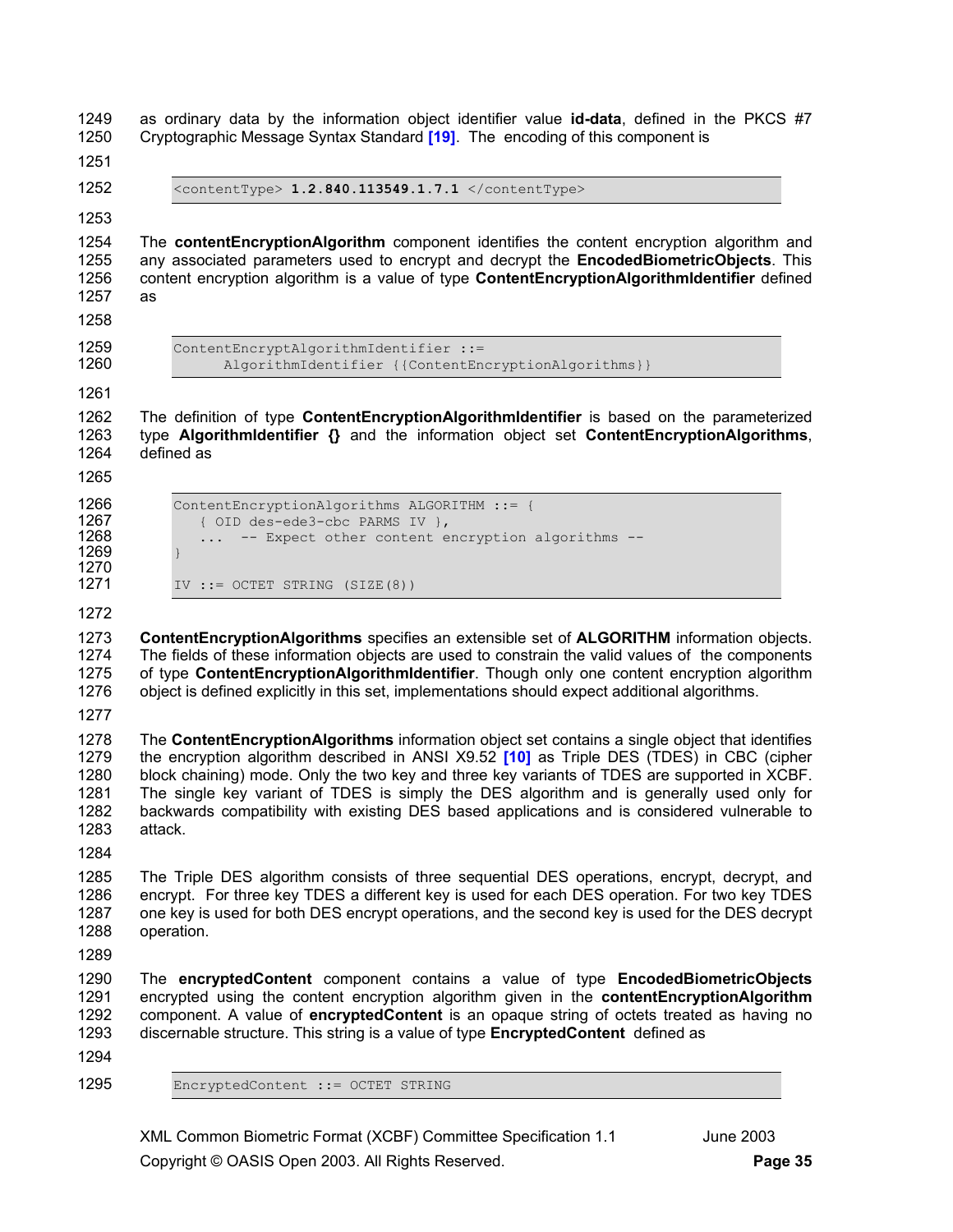1297 A value of the **encryptedContentInfo** component of any of the privacy block choice alternative 1298 types can be represented in XML markup as

| 1300 | <encryptedcontentinfo></encryptedcontentinfo>             |
|------|-----------------------------------------------------------|
| 1301 | <contenttype>1.2.840.113549.1.7.1</contenttype>           |
| 1302 | <contentencryptionalgorithm></contentencryptionalgorithm> |
| 1303 | <algorithm>1.2.840.113549.3.7</algorithm>                 |
| 1304 | <parameters></parameters>                                 |
| 1305 | $<$ IV>7EA13D6E143CB5C9                                   |
| 1306 |                                                           |
| 1307 |                                                           |
| 1308 | <encryptedcontent></encryptedcontent>                     |
| 1309 | D8F6  F766                                                |
| 1310 |                                                           |
| 1311 |                                                           |

1313 This markup illustrates a typical value. The encrypted content type is identified as ordinary data. 1314 The Triple DES content encryption algorithm is identified along with its associated parameters, an 1315 initialization vector,  $\langle IV \rangle$ . An ellipsis is used as a placeholder for part of the encrypted content.

## **5.1.3.2 Fixed Key EncryptedData**

1317 The **fixedKey** choice alternative of the **privacyBlock** component of type **PrivacyObjects** is a 1318 value of type **EncryptedData**. This type is a sequence of two components, an integer version 1319 number and a value of type **EncryptedContentinfo**. Type **EncryptedData** is defined as 1319 number and a value of type **EncryptedContentInfo**. Type **EncryptedData** is defined as

| 1321         | $Encryption: = SEQUENCE$ |                      |
|--------------|--------------------------|----------------------|
| 1322         | version                  | CMSVersion,          |
| 1323<br>1324 | encryptedContentInfo     | EncryptedContentInfo |

} 

1326 The **fixedKey** alternative assumes that the recipient of the **EncryptedData** value knows the key 1327 used to encrypt the biometric information, perhaps by prior agreement or as the result of a key 1328 exchange. The **version** component of type **EncryptedData** is always the integer value eighty-1329 four. The components of type **EncryptedContentInfo** are described in section 4.1.3.1 *Encrypted Content Information*.

1332 A value of the **fixedKey** choice alternative of the **privacyBlock** component of type **PrivacyObjects** can be represented in XML markup as

| 1335 | <fixedkey></fixedkey>                                     |
|------|-----------------------------------------------------------|
| 1336 | <version>84</version>                                     |
| 1337 | <encryptedcontentinfo></encryptedcontentinfo>             |
| 1338 | <contenttype>1.2.840.113549.1.7.1</contenttype>           |
| 1339 | <contentencryptionalgorithm></contentencryptionalgorithm> |
| 1340 | <algorithm>1.2.840.113549.3.7</algorithm>                 |
| 1341 | <parameters></parameters>                                 |
| 1342 | $<$ IV>7EA13D6E143CB5C9                                   |
| 1343 |                                                           |
| 1344 |                                                           |
| 1345 | <encryptedcontent></encryptedcontent>                     |
| 1346 |                                                           |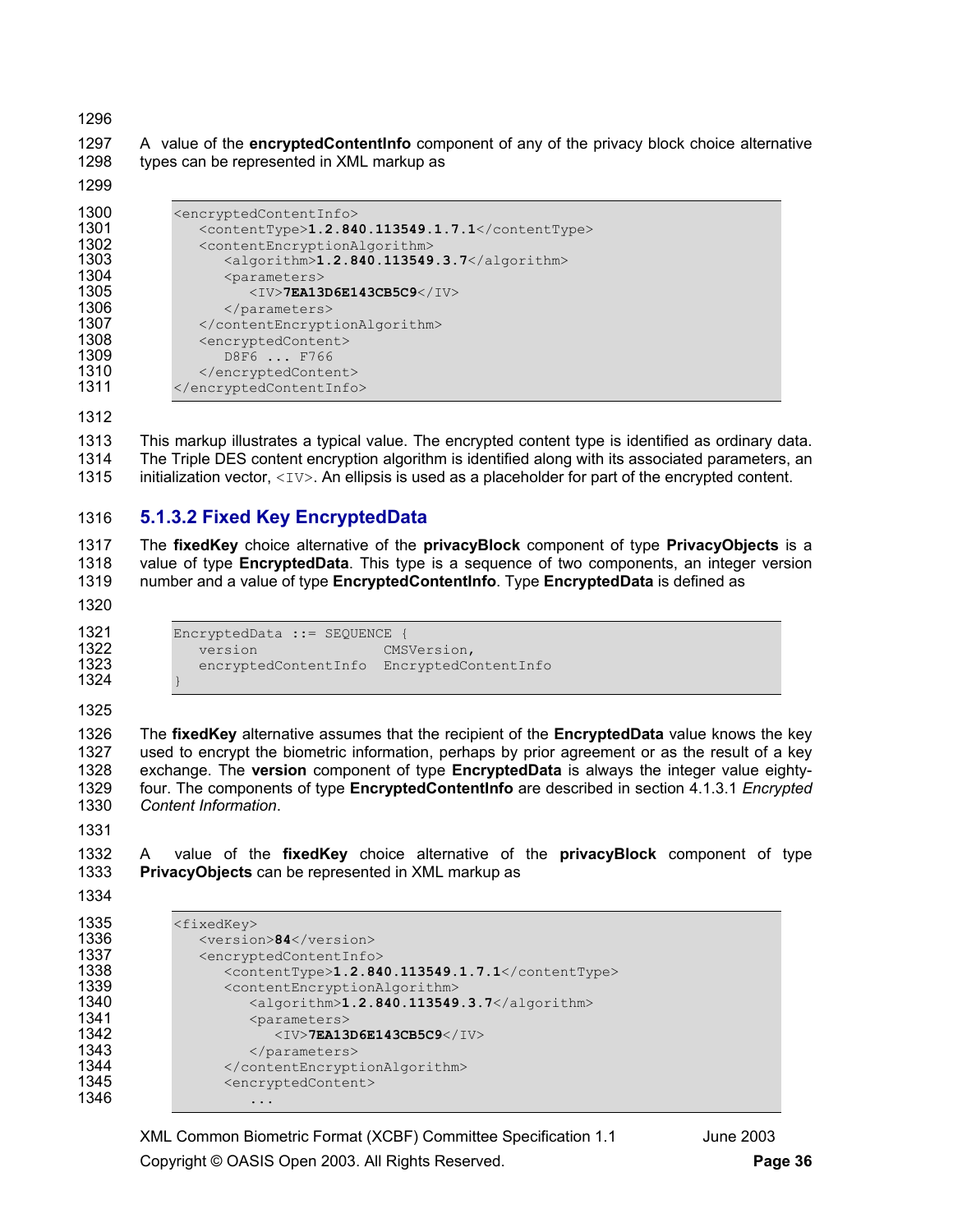| 1347 |                      |
|------|----------------------|
| 1348 |                      |
| 1349 | $\langle$ /fixedKey> |

1351 This markup uses the fixed key choice alternative of the privacy block, a value of version number 1352 eighty-four of the cryptographic message type **EncryptedData**. The encrypted content type is 1353 identified as ordinary data. The Triple DES content encryption algorithm is identified along with its 1354 associated parameters, an initialization vector,  $\langle\langle\langle\rangle\rangle$ . An ellipsis is used as a placeholder and the 1355 encrypted content is not shown. encrypted content is not shown.

### 1356 **5.1.3.2.1 Encryption Process**

1357 A value of type **EncryptedData** is created by encrypting a series of one or more values of type 1358 **BiometricObject** in their encoded form using a content encryption algorithm and a fixed content encryption key known to the sender and recipient. The content to be encrypted is a value of type 1360 **EncodedBiometricObjects**. This value is always encoded using CXER. The content encryption 1361 algorithm used to encrypt the biometric objects is one of the algorithms specified in the 1362 information object set Content Encryption Algorithms. 1362 information object set **ContentEncryptionAlgorithms**.

1363

1364 The **contentType** component of type **EncryptedContentInfo** is set to indicate ordinary data. The 1365 associated **contentEncryptionAlgorithm** value is set to identify the algorithm used to encrypt 1366 the content, and the **encryptedContent** value is set to the results of encrypting the content using 1367 this content encryption algorithm.

### 1368 **5.1.3.2.2 Decryption Process**

1369 To decrypt a value of type **EncryptedData**, the content encryption algorithm specified in the 1370 **contentEncryptionAlgorithm** component of type **EncryptedContentInfo** is applied to the 1371 associated **encryptedContent** component using a known fixed key to recover a value of type 1372 **EncodedBiometricObjects**. This recovered value will contain one or more values of type 1373 **BiometricObject** encoded using CXER.

### 1374 **5.1.3.3 Named Key EncryptedData**

1375 The **namedKey** choice alternative of the **privacyBlock** component of type **PrivacyObjects** is a 1376 value of type **NamedKeyEncryptedData**. This type is sequence with two components, **keyName** 1377 and **encryptedData**. Type **NamedKeyEncryptedData** is defined as

1378

```
1382 }
```

| 1379 | NamedKeyEncryptedData ::= SEQUENCE    |
|------|---------------------------------------|
| 1380 | OCTET STRING (SIZE(1MAX)),<br>kevName |
| 1381 | encryptedData EncryptedData           |
| 1382 |                                       |

1383

1384 The **keyName** component explicitly identifies the key used to encrypt and decrypt the content by 1385 name. The **encryptedData** component is a value of type **EncryptedData**. This type contains two 1386 components, an integer **version** number that is always eighty-four in this standard, and an 1387 **encryptedContentInfo** that is a value of type **EncryptedContentInfo** as described in section 1388 4.1.3.1 *Encrypted Content Information*.

1389

1390 A value of the **namedKey** choice alternative of the **privacyBlock** component of type 1391 **PrivacyObjects** can be represented in XML markup as

1392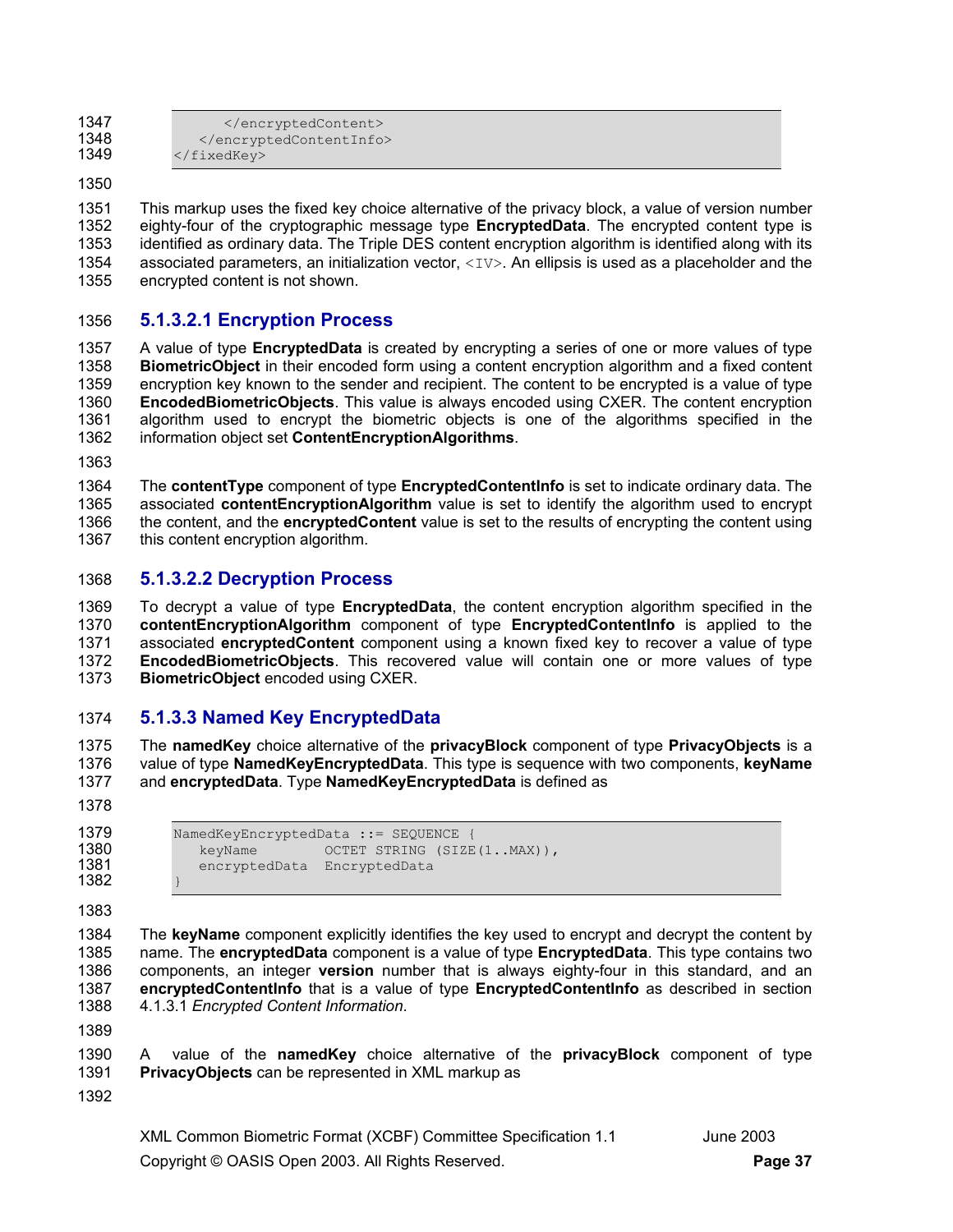| 1393 | <namedkey></namedkey>                                     |
|------|-----------------------------------------------------------|
| 1394 | <keyname>6AE173BF5A973D1E</keyname>                       |
| 1395 | <encrypteddata></encrypteddata>                           |
| 1396 | <version>84</version>                                     |
| 1397 | <encryptedcontentinfo></encryptedcontentinfo>             |
| 1398 | <contenttype>1.2.840.113549.1.7.1</contenttype>           |
| 1399 | <contentencryptionalgorithm></contentencryptionalgorithm> |
| 1400 | <algorithm>1.2.840.113549.3.7</algorithm>                 |
| 1401 | <parameters></parameters>                                 |
| 1402 | $\langle$ IV>7EA13D6E143CB5C9 $\langle$ /IV>              |
| 1403 |                                                           |
| 1404 |                                                           |
| 1405 | <encryptedcontent></encryptedcontent>                     |
| 1406 | .                                                         |
| 1407 |                                                           |
| 1408 |                                                           |
| 1409 |                                                           |
| 1410 | $\langle$ /namedKey>                                      |

1412 This markup uses the named key choice alternative of the privacy block, a sequence of a key 1413 name and a value of version number eighty-four of the cryptographic message type 1414 **EncryptedData**. The encrypted content type is identified as ordinary data. The Triple DES content encryption algorithm is identified along with its associated parameters, an initialization 1416 vector,  $\langle IV \rangle$ . An ellipsis is used as a placeholder and the encrypted content is not shown.

### 1417 **5.1.3.3.1 Encryption Process**

1418 A value of type **EncryptedData** is created by encrypting a series of one or more values of type 1419 **BiometricObject** in their encoded form using a content encryption algorithm and a named key 1420 that is known to the recipient of the encrypted biometric information. The content to be encrypted 1421 is a value of type **EncodedBiometricObjects**. This value is always encoded using CXER. The 1422 content encryption algorithm used to encrypt the biometric objects is one of the algorithms<br>1423 specified in the information object set **ContentEncryptionAlgorithms**. specified in the information object set **ContentEncryptionAlgorithms**.

1424

1425 The **keyName** component of type **NamedKeyEncryptedData** is set to the name of the content 1426 encryption key. The **contentType** component of type **EncryptedContentInfo** is set to indicate 1427 ordinary data. The associated **contentEncryptionAlgorithm** value is set to identify the algorithm 1428 used to encrypt the content, and the **encryptedContent** value is set to the results of encrypting 1429 the content using this content encryption algorithm.

### 1430 **5.1.3.3.2 Decryption Process**

1431 To decrypt a value of type **NamedKeyEncryptedData**, the content encryption algorithm specified 1432 in the **contentEncryptionAlgorithm** component of type **EncryptedContentInfo** is applied to the 1433 associated **encryptedContent** component using the key identified by the **keyName** component 1434 of type **NamedKeyEncryptedData** to recover a value of type **EncodedBiometricObjects**. This 1435 recovered value will contain one or more values of type **BiometricObject** encoded using CXER.

### 1436 **5.1.3.4 Established Key EnvelopedData**

1437 The **establishedKey** choice alternative of the **privacyBlock** component of type **PrivacyObjects** 1438 is a value of type **EnvelopedData**. Using this type, a message sender can encrypt content that 1439 only the intended message recipient can decrypt.

- 1440
- 1441 **EnvelopedData** is defined as a sequence of four components, an integer version number, 1442 message sender information, message recipient information, and a value of type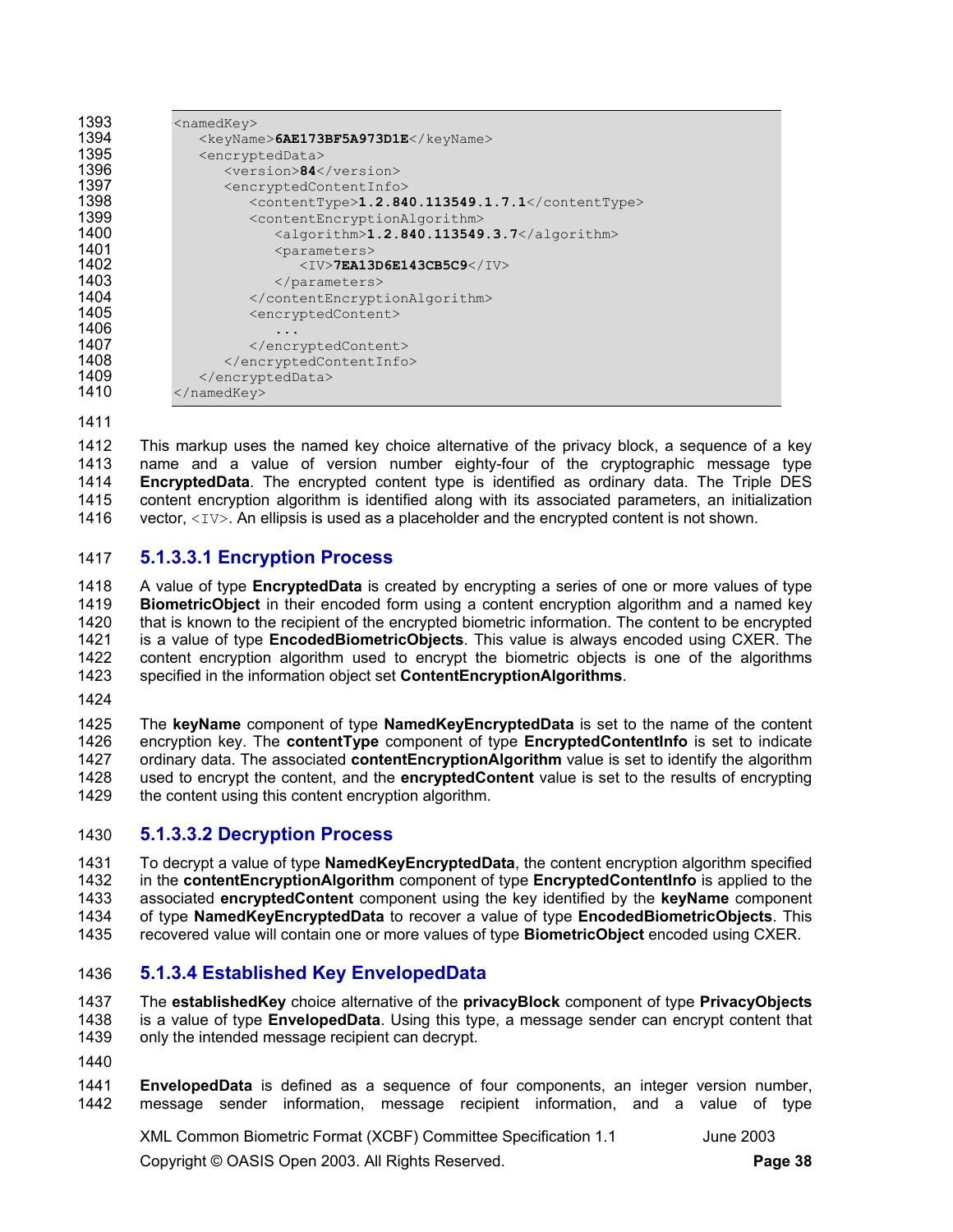**EncryptedContentInfo** which is described in section 4.1.3.1 *Encrypted Content Information*. 1444 Type **EnvelopedData** is defined as

| 1446 | $EnvelopedData :: = SEQUENCE$ |                                 |
|------|-------------------------------|---------------------------------|
| 1447 | version                       | CMSVersion,                     |
| 1448 | originatorInfo                | [0] OriginatorInfo<br>OPTIONAL, |
| 1449 | recipientInfos                | RecipientInfos,                 |
| 1450 | encryptedContentInfo          | EncryptedContentInfo            |
| 1451 |                               |                                 |

1453 The combination of encrypted content and an encrypted content encryption key forms a "digital 1454 envelope". The **establishedKey** alternative uses a randomly generated content encryption key to 1455 encrypt digital content. The same key is used to decrypt the content. The content encryption key 1456 shall be protected during transport, so the recipient's public and private key pair is used to 1457 encrypt and decrypt the content encryption key.

1459 The encrypted content is value of type **EncodedBiometricObjects**. This type is a series of one 1460 or more values of type **BiometricObject** in their encoded form. In XCBF these values are 1461 encoded using CXER.

1463 The **version** component of type **EnvelopedData** is the integer value eighty-four. The optional **originatorInfo** component facilitates distribution of digital certificates and certificate revocation 1465 lists. The **recipientInfos** component contains information needed to recover the encrypted 1466 content encryption key used to encrypt the biometric information. The **encryptedContentInfo** 1467 component is a value of type **EncryptedContentInfo**. This type is described in section 4.1.3.1 *Encrypted Content Information*.

1470 A value of the **establishedKey** choice alternative of the **privacyBlock** component of type **PrivacyObjects** can be represented in XML markup as

| 1473 | <establishedkey></establishedkey>                     |
|------|-------------------------------------------------------|
| 1474 | <version>84</version>                                 |
| 1475 | <recipientinfos></recipientinfos>                     |
| 1476 | <recipientinfo></recipientinfo>                       |
| 1477 | ktri                                                  |
| 1478 | <version>84</version>                                 |
| 1479 | $<$ rid $>$                                           |
| 1480 | <certhash></certhash>                                 |
| 1481 | <ietf>6E143CF31A562FA9492681D27A22013D2AAD435D</ietf> |
| 1482 |                                                       |
| 1483 | $\langle$ /rid>                                       |
| 1484 | <keyencryptionalgorithm></keyencryptionalgorithm>     |
| 1485 | <algorithm></algorithm>                               |
| 1486 | 1.2.840.113549.1.1.1                                  |
| 1487 | $\langle$ alqorithm>                                  |
| 1488 | <parameters><nullparms></nullparms></parameters>      |
| 1489 |                                                       |
| 1490 | <encryptedkey></encryptedkey>                         |
| 1491 |                                                       |
| 1492 |                                                       |
| 1493 | $\langle$ /ktri>                                      |
| 1494 |                                                       |
| 1495 |                                                       |
| 1496 | <encryptedcontentinfo></encryptedcontentinfo>         |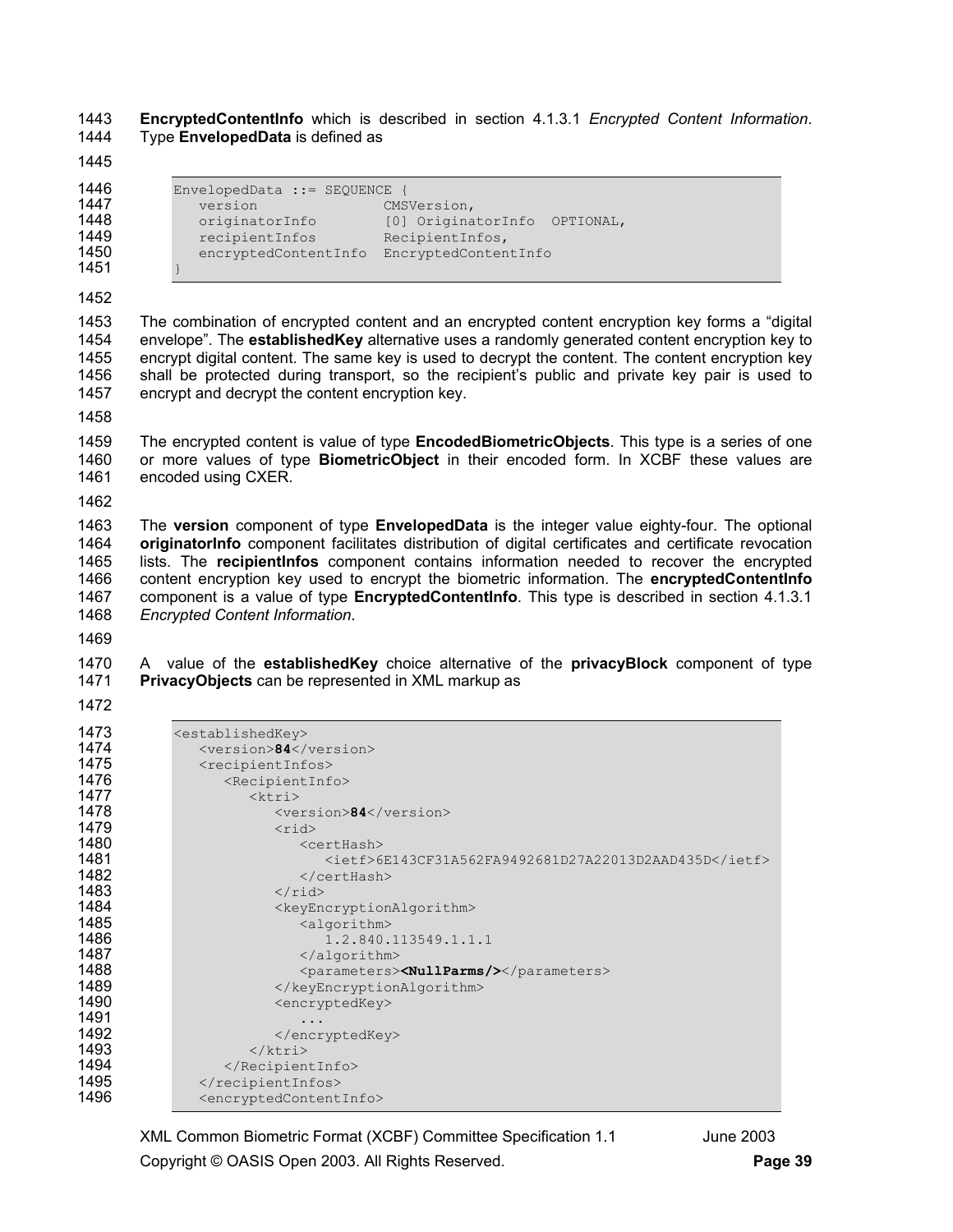| <contenttype>1.2.840.113549.1.7.1</contenttype>           |
|-----------------------------------------------------------|
| <contentencryptionalgorithm></contentencryptionalgorithm> |
| <algorithm>1.2.840.113549.3.7</algorithm>                 |
| <parameters></parameters>                                 |
| $<$ IV>7EA13D6E143CB5C9 $<$ /IV>                          |
|                                                           |
|                                                           |
| <encryptedcontent></encryptedcontent>                     |
|                                                           |
|                                                           |
|                                                           |
|                                                           |
|                                                           |

1510 This markup uses the established key choice alternative of the privacy block, a value of version 1511 number eighty-four of the cryptographic message type **EnvelopedData**. The optional originator 1512 information is not present. The recipient information uses the key transport choice alternative. 1513 The recipient public and private key pair is indicated by a SHA1 hash of a public key certificate. 1514 The content encryption key is encrypted using the **rsaEncryption** algorithm, which has no 1515 associated parameters indicating that no initialization vector is required. The encrypted content 1516 type is identified as ordinary data. The Triple DES content encryption algorithm is identified along 1517 with its associated parameters, an initialization vector, **<IV>**. An ellipsis is used as a placeholder 1518 and the encrypted content encryption key and the encrypted content are not shown.

1519

### 1520 **5.1.3.4.1 Certificates and CRLs**

1521 Type **OriginatorInfo** is a sequence of two components that may contain sets of digital certificates 1522 and certificate revocation lists (CRLs). This type is defined as

1523

1524 OriginatorInfo ::= SEQUENCE { 1525 **certs** [0] CertificateSet OPTIONAL,<br>1526 crls [1] CertificateRevocationList crls [1] CertificateRevocationLists OPTIONAL (ALL EXCEPT( $\{- - \text{none; at least one component is present } - - \}$ ))

1529

1527 }

1530 Any combination of X9.68 domain certificates, X.509 certificates and attribute certificates may be 1531 included in the **CertificateSet** type in any order. There may be more or fewer certificates needed 1532 for any purpose. Certificates are provided as needed to support content key encryption in the key 1533 transport key management technique used in XCBF. Use of the **CertificateSet** type to distribute 1534 certificates is not required. They may be obtained by other means, or an online certificate 1535 validation service may be used instead. Only version one X9.68 domain certificates, version three 1536 X.509 certificates and version two attribute certificates are supported in this standard. The value 1537 of the **CertificateSet** octet string shall be the concatenation of the DER encodings of one or more 1538 X.509 certificate and attribute certificate types. The encoding of this octet string is specified in 1539 7.4.2: Octet Strings with Certificates and Certificate Revocation Lists.

1540

1541 Any number of CRLs may be included in the **CertificateRevocationLists** type in any order. There may be more or fewer CRLs needed for any purpose. CRLs are provided as needed to 1543 support certificate validation. Use of the **CertificateRevocationLists** type to distribute CRLs is 1544 not required. CRLs may be obtained by other means, or an online certificate validation service 1545 may be used instead. Only version two certificate revocation lists are supported in this standard. 1546 The value of the **CertificateRevocationList** octet string shall be the concatenation of the DER 1547 encodings of one or more X.509 CRLs. The encoding of this octet string is specified in 7.4.2:<br>1548 Octet Strings with Certificates and Certificate Revocation Lists. Octet Strings with Certificates and Certificate Revocation Lists.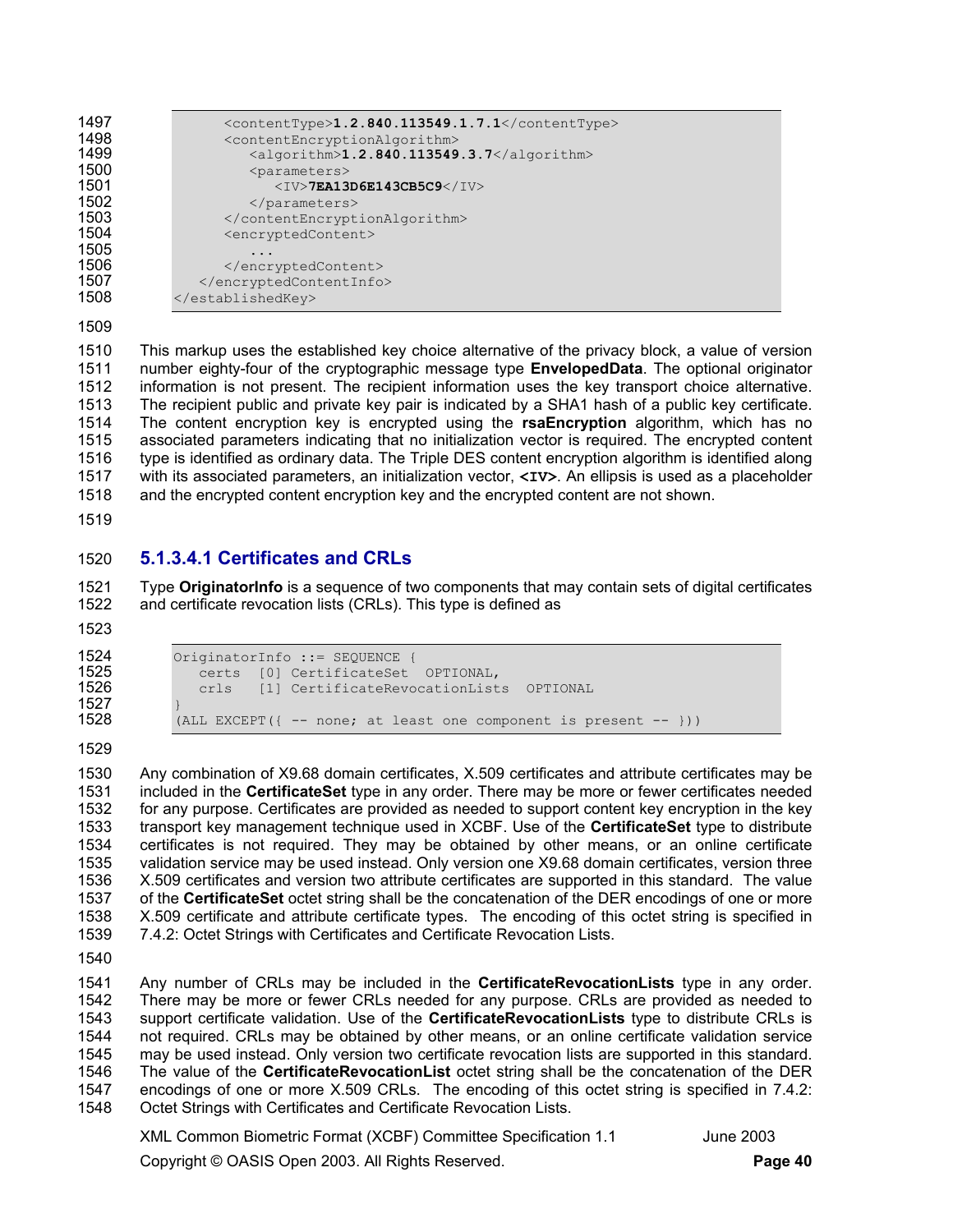1550 The X.509 certificates and certificate revocation lists used in XCBF are signed binary objects, 1551 whose digital signatures have been calculated on values encoded using the Distinguished 1552 Encoding Rules (DER) of ASN.1. In order to verify the signatures on these objects, their original 1553 encodings must be used. This is not affected by any representation (such as a base 64 1554 encoding) used for transfer (see 7.4.2: Octet Strings with Certificates and Certificate Revocation 1555 Lists).

### 1556 **5.1.3.4.2 Recipient Information**

1557 Type **RecipientInfos** is a series of values of type **RecipientInfo**, one value for each recipient of a 1558 digital envelope in **EnvelopedData**. In XCBF there is always a single digital envelope recipient, 1559 and type **RecipientInfos** is constrained to a series of one **RecipientInfo** and defined as

1560

1561 RecipientInfos ::= SET SIZE(1) OF RecipientInfo

1562

1563 Several key management techniques can be used in **EnvelopedData**. In XCBF, only key 1564 transport is supported. Other techniques such as constructive key management may be 1565 employed by an application, but such use in not defined in this standard. Type **RecipientInfo** is 1566 restricted to a single choice alternative and defined as

1567

- 1570 }
- 1568 RecipientInfo ::= CHOICE {<br>1569 Recipient RevTransRecipient ktri KeyTransRecipientInfo

1571

1572 Key transport information is provided to the recipient of a digital envelope so that the envelope 1573 can be opened and the protected content encryption key recovered. The content encryption key 1574 may then be used to decrypt the content.

1575

1576 The information needed by the recipient to recover the content encryption key is contained in a 1577 value of type **KeyTransRecipientInfo** defined as

1578

| 10 L |
|------|
| 158  |
| 158  |
| 158  |
| 158  |

1579 **KeyTransRecipientInfo ::= SEQUENCE** {<br>1580 **MEXETS** *Mersion CMSVersio* version CMSVersion, 1581 1682<br>1581 rid rid RecipientIdentifier,<br>2681 RevEncryptionAlgorithm KeyEncryptionAlgorit keyEncryptionAlgorithm KeyEncryptionAlgorithmIdentifier, 83 encryptedKey EncryptedKey

1585

1584 }

1586 This type is a sequence of four components. The integer **version** number is always set to eighty-1587 four in XCBF. The **rid** component is used to identify the public key used to encrypt the content 1588 encryption key. This public key is bound to a key encryption algorithm in a public key certificate. It 1589 is associated with the recipient private key needed to decrypt the content encryption key used by 1590 the sender to encrypt the content.

1591

1592 A hash of the public key certificate uniquely identifies the recipient certificate.

1593

1594 RecipientIdentifier ::= CHOICE { certHash [73] EXPLICIT Hash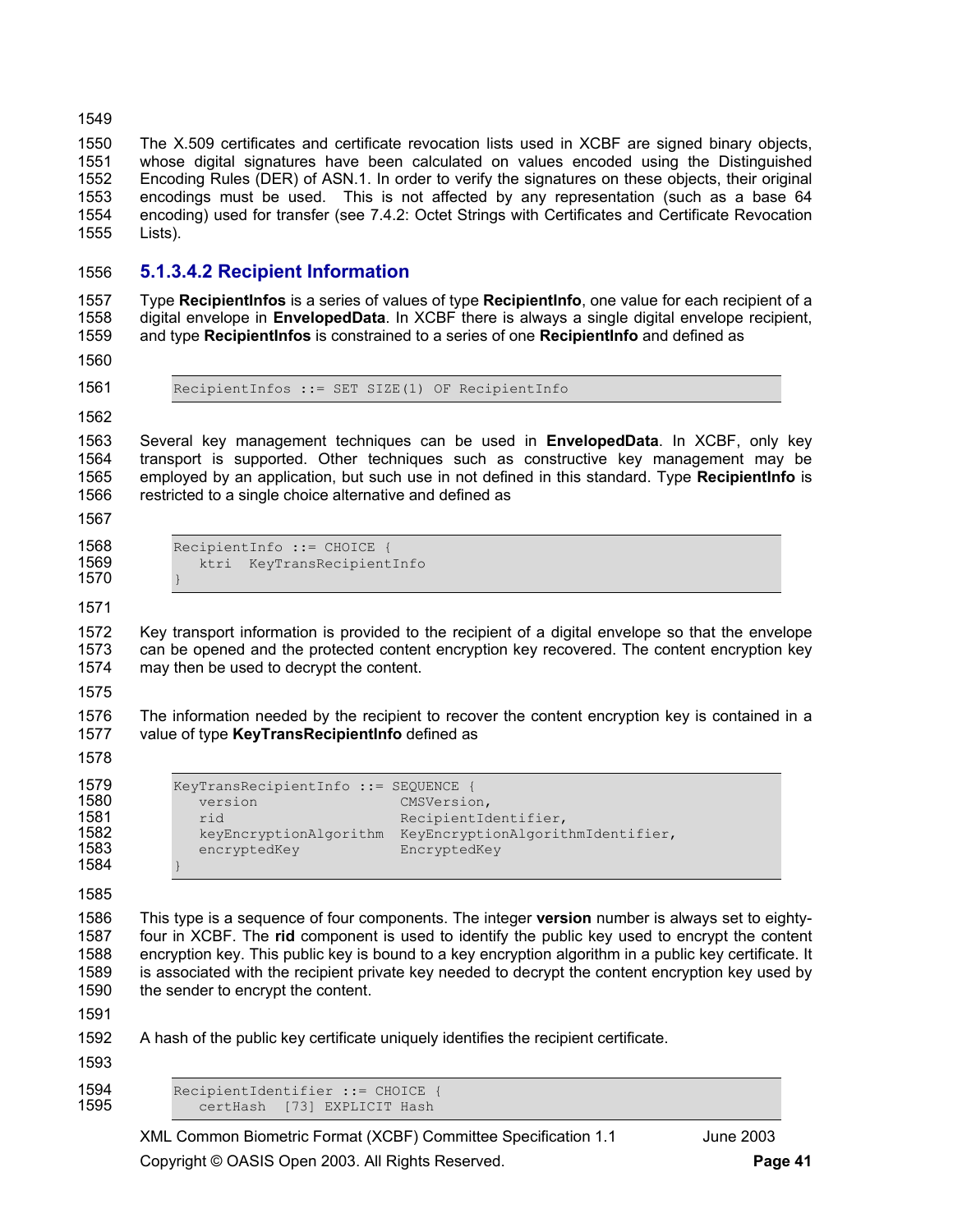1596 }

#### 1597

1598 The **keyEncryptionAlgorithm** component identifies the key encryption algorithm and any 1599 associated parameters used to encrypt the content encryption key.

1600

| 1601<br>1602<br>1603 | KeyEncryptionAlgorithmIdentifier ::=<br>AlgorithmIdentifier {{KeyEncryptionAlgorithms}} |
|----------------------|-----------------------------------------------------------------------------------------|
| 1604<br>1605<br>1606 | KeyEncryptionAlgorithms ALGORITHM ::= {<br>{ OID rsaEncryption PARMS NullParms },       |
| 1607<br>1608         | -- expect other key encryption algorithms --                                            |

1609

1610 The encrypted content encryption key is an opaque string, a value of type **EncryptedKey** defined 1611 as

1612

1613 EncryptedKey ::= OCTET STRING

1614

### 1615 **5.1.3.4.3 Digital Envelope Processing**

1616 To create a digital envelope, a content encryption algorithm is selected. The content encryption 1617 algorithm identifier and any associated parameters form the **contentEncryptionAlgorithm** value 1618 of the **encryptedContentInfo** component of type **EnvelopedData**. The recipient uses this value 1619 to recover the encrypted content.

1620

1621 The content encryption key is encrypted using the key encryption algorithm and key transport 1622 public key from the recipient's public key certificate. This certificate must contain a key usage public key from the recipient's public key certificate. This certificate must contain a key usage 1623 extension which asserts the **keyEncipherment** bit. The key encryption algorithm identifier and 1624 any associated parameters used to encrypt the content encryption key with the key transport 1625 public key form the **keyEncryptionAlgorithm** component of type **KeyTransRecipientInfo**.

1626

1627 The result of encrypting the content encryption key forms the **encryptedKey** component of type 1628 **KeyTransRecipientInfo**. A hash of the complete DER encoding of the recipient's public key 1629 certificate is used to populate the **rid** component, and the **version** component is set to the integer 1630 eighty-four. This certificate hash mechanism provides a single way to uniquely identify any type of 1631 certificate. This is the only form of certificate identification supported in XCBF.

1632

1633 The content encryption key is used to encrypt a value of type **EncodedBiometricObjects**. This 1634 type is a series of one or more values of type **BiometricObject** in their encoded form. These 1635 values are encoded using CXER.

1636

1637 To retrieve the encrypted content, the recipient first decrypts the value of the **encryptedKey** 1638 component of type **KeyTransRecipientInfo** to recover the content encryption key using the 1639 private key associated with the public key used to encrypt the content encryption key. This private 1640 key is indicated by the hash of the associated public key certificate in the **rid** component of type 1641 **KeyTransRecipientInfo**. The recovered content encryption key is then used to decrypt the 1642 content to recover a value of type **EncodedBiometricObjects**.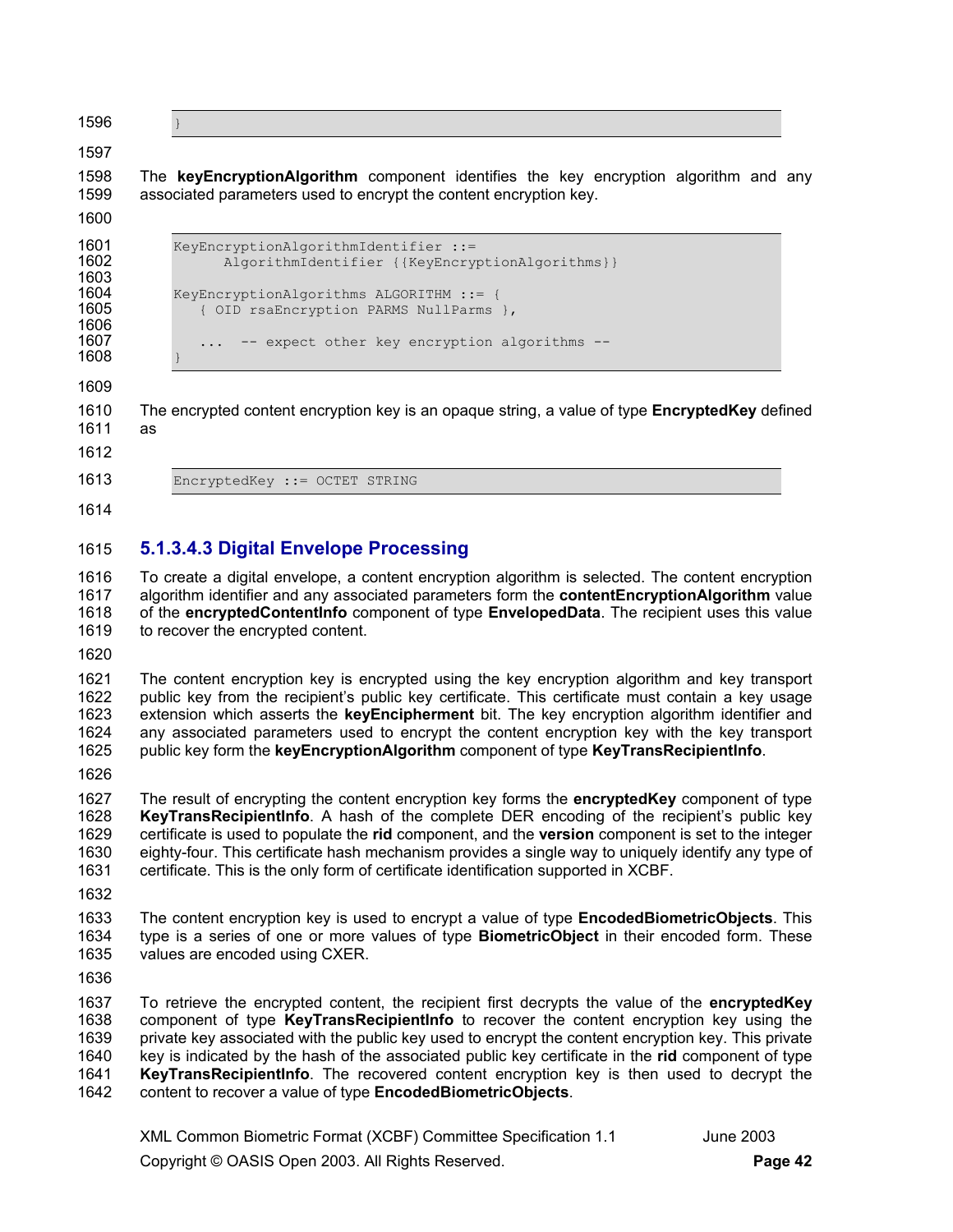## **5.1.4 PrivacyAndIntegrityObjects**

1644 The **privacyAndIntegrityObjects** choice alternative of type **BiometricSyntax** is a value of type **PrivacyAndIntegrityObjects**. This type is defined as a sequence of three components, optional **biometricHeaders**, a **privacyBlock**, and an **integrityBlock**.

PrivacyAndIntegrityObjects ::= SEQUENCE { biometricHeaders BiometricHeaders OPTIONAL, 1650 privacyBlock PrivacyBlock, 1651 integrityBlock IntegrityBlock }

1654 The **biometricHeaders** component is optional and is composed of a series of one or more values 1655 of type **BiometricHeader**. The **privacyBlock** component is a value of type **PrivacyBlock**. The **BiometricHeader** and **PrivacyBlock** types are described in section 4.1.3. *PrivacyObjects*. The **integrityBlock** component is a value of type **IntegrityBlock**. This type is described in section 1658 4.1.2. *IntegrityObjects*.

1660 The input to all cryptographic process is a value of type **EncodedBiometricObjects**, a series of 1661 one or more values of type **BiometricObject** in their encoded form using CXER. The order of the 1662 components in type **PrivacyAndIntegrityObjects** facilitates one pass processing for both sender 1663 and recipient.

1665 For the sender, a value of type **EncodedBiometricObjects** is created and then used as input to 1666 the cryptographic processing of both the **privacyBlock** and **integrityBlock** components. For the 1667 recipient, the **privacyBlock** component is first processed to recover the encrypted content, a 1668 value of type **EncodedBiometricObjects**. This recovered value is then used to validate the 1669 signature in the **integrityBlock** component.

1671 A value of the **privacyAndIntegrityObjects** choice alternative of type **BiometricSyntax** can be 1672 represented in XML markup as

| 1674 | <privacyandintegrityobjects></privacyandintegrityobjects> |
|------|-----------------------------------------------------------|
| 1675 | <privacyblock></privacyblock>                             |
| 1676 | <namedkey></namedkey>                                     |
| 1677 | <keyname>6AE173BF5A973D1E</keyname>                       |
| 1678 | <encrypteddata></encrypteddata>                           |
| 1679 | <version>84</version>                                     |
| 1680 | <encryptedcontentinfo></encryptedcontentinfo>             |
| 1681 | $\text{113549}.1.2.840.113549.1.7.1\text{124}$            |
| 1682 | <contentencryptionalgorithm></contentencryptionalgorithm> |
| 1683 | <algorithm>1.2.840.113549.3.7</algorithm>                 |
| 1684 | <parameters></parameters>                                 |
| 1685 | $<$ IV>7EA13D6E143CB5C9 $<$ /IV>                          |
| 1686 |                                                           |
| 1687 |                                                           |
| 1688 | <encryptedcontent></encryptedcontent>                     |
| 1689 | .                                                         |
| 1690 |                                                           |
| 1691 |                                                           |
| 1692 |                                                           |
| 1693 | $\langle$ /namedKey>                                      |
| 1694 |                                                           |
| 1695 | <integrityblock></integrityblock>                         |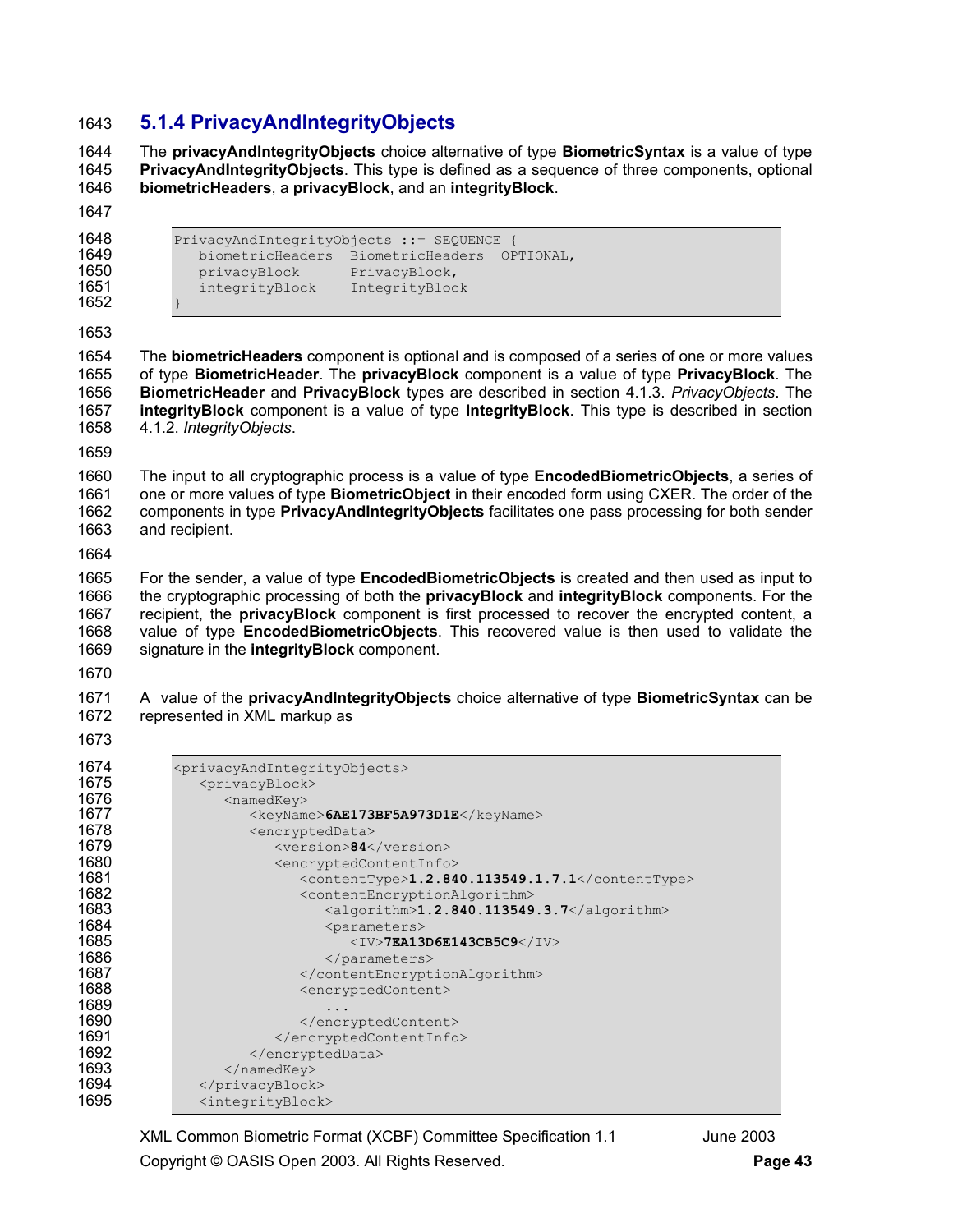| 1696 |  |
|------|--|
| . .  |  |

1697 <algorithmID><br>1698 <algorithm

1698 <algorithm>1.2.840.10040.4.3</algorithm><br>1699 <br/>>
<br/>
</algorithm></algorithm></algorithm></algorithm></algorithm></algorithm></algorithm></algorithm></algorithm></algorithm></algorithm> 1699 <parameters>**<NullParms/>**>>>
</parameters>
</algorithmID>

1700 </algorithmID><br>1701 <algorithmID><br>
<signature>

1702 ... 1703 </signature><br>1704 </digitalSignative>

1704 </digitalSignature><br>1705 </integrityBlock>

1705 </integrityBlock><br>1706 </privacyAndIntegrity

1707

1708 This markup combines a privacy block and integrity block. The named key choice alternative of 1709 the privacy block and the digital signature choice alternative of the integrity block are used. The 1710 optional biometric headers are not present.

<digitalSignature>

<signature>

</privacyAndIntegrityObjects>

1711

1712 The named key alternative is a sequence containing a key name and a value of version number 1713 eighty-four of the cryptographic message type **EncryptedData**. The encrypted content type is 1714 identified as ordinary data, and is computed on a value of type **EncodedBiometricObjects**. The 1715 Triple DES content encryption algorithm is identified along with its associated parameters, an 1716 initialization vector,  $\langle IV \rangle$ . An ellipsis is used as a placeholder and the encrypted content is not 1717 shown.

1718

1719 The digital signature choice alternative is a simple digital signature on a value of type 1720 **EncodedBiometricObjects**. The Digital Signature Algorithm (DSA) with Secure Hash Algorithm 1721 (SHA1) and its associated parameters,  $\langle \text{NullParms}/\rangle$  are used for signing a value of 1722 **EncodedBiometricObjects**. An ellipsis is used as a placeholder and the signature is not shown.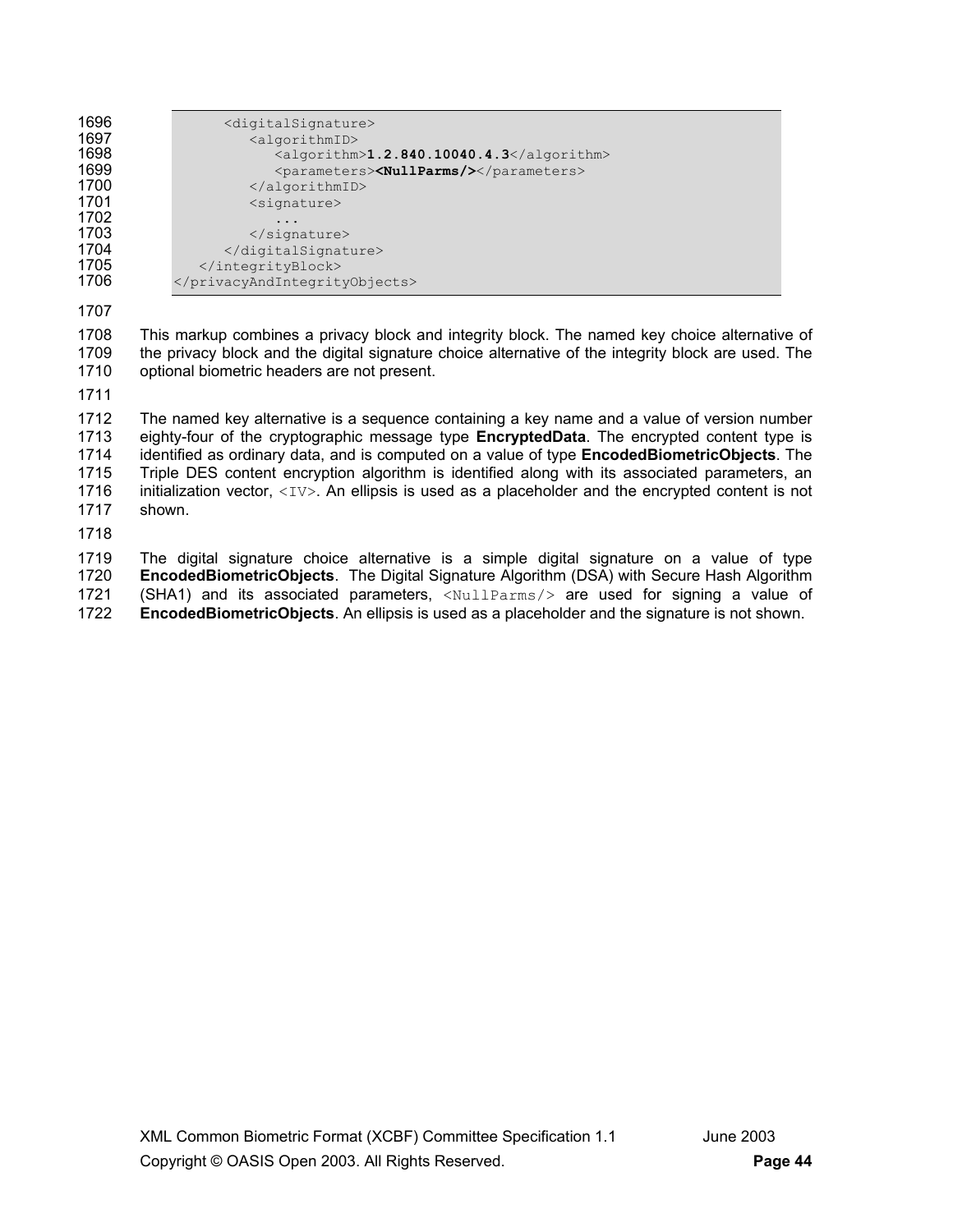## <sup>1723</sup>**6 References**

### 1724 **6.1 Normative**

1725

1726 These references or an understanding of the materials within them are required to implement this 1727 XCBF standard. They are intended to include any amendments and technical corrigenda issued 1728 after their publication. Users of this standard are encouraged to seek the latest versions of these 1729 referenced materials before initiating any serious work.

- 1730
- 1731 1 ISO/IEC 9594-8: Information technology | ITU-T Recommendation X.509, Open 1732 Systems Interconnection -- The Directory: Authentication framework. 1733 2 ISO/IEC 8824-1:2002 | ITU-T Recommendation X.680 (2002), Information Technology 1734 - Abstract Syntax Notation One (ASN.1): Specification of Basic Notation, 1735 http://www.itu.int/ITU-T/studygroups/com17/languages/X680\_0702.pdf.
- 1736 3 ISO/IEC 8824-2:2002 | ITU-T Recommendation X.681 (2002), Information Technology 1737 - Abstract Syntax Notation One (ASN.1): Information Object Specification, 1738 http://www.itu.int/ITU-T/studygroups/com17/languages/X681\_0702.pdf.
- 1739 4 ISO/IEC 8824-3:2002| ITU-T Recommendation X.682 (2002), Information Technology 1740 Abstract Syntax Notation One (ASN.1): Constraint Specification,<br>1741 http://www.itu.int/ITU-T/studygroups/com17/languages/X682\_0702.pdf http://www.itu.int/ITU-T/studygroups/com17/languages/X682\_0702.pdf .
- 1742 5 ISO/IEC 8824-4:2002| ITU-T Recommendation X.683 (2002), Information Technology 1743 Abstract Syntax Notation One (ASN.1): Parameterization of ASN.1 Specifications, 1744 http://www.itu.int/ITU-T/studygroups/com17/languages/X683\_0702.pdf.
- 1745 6 ISO/IEC 8825-1:2002| ITU-T Recommendation X.690 (2002), Information Technology 1746 ASN.1 Encoding Rules: Specification of Basic Encoding Rules (BER), Canonical 1747 Encoding Rules (CER) and Distinguished Encoding Rules (DER), 1748 http://www.itu.int/ITU-T/studygroups/com17/languages/X690\_0702.pdf.
- 1749 7 ISO/IEC 8825-4:2002 | X.693 ITU-T Recommendation X.693 (2002) |, Information 1750 Technology - ASN.1 Encoding Rules: XML Encoding Rules (XER), 1751 http://www.itu.int/ITU-T/studygroups/com17/languages/X693\_0702.pdf.
- 1752 8 ANSI X9.30-1997 Public Key Cryptography for the Financial Services Industry Part 1: 1753 The Digital Signature Algorithm (DSA), http://webstore.ansi.org/.
- 1754 9 ANSI X9.30-1997 Public Key Cryptography for the Financial Services Industry Part 2: 1755 The Secure Hash Algorithm (SHA-1), http://webstore.ansi.org/.
- 1756 10 ANSI X9.52-1998 Triple Data Encryption Algorithm Modes of Operation, 1757 http://webstore.ansi.org/.
- 1758 11 ANSI X9.68:2001 Digital Certificates for Mobile/Wireless and High Transaction Volume 1759 Financial Systems: Part 2: Domain Certificate Syntax, http://webstore.ansi.org/.
- 1760 12 ANSI X9.71-1999 Keyed Hash Message Authentication Code (HMAC), 1761 http://webstore.ansi.org/.
- 1762 13 ANSI X9.73:2002 Cryptographic Message Syntax (CMS), http://webstore.ansi.org/.
- 1763 14 ANSI X9.84:2003 Biometric Information Management and Security For The Financial 1764 Services Industry, http://webstore.ansi.org/**.**
- 1765 15 ANSI X9.96:2003 (draft) XML Cryptographic Message Syntax (XCMS).
- 1766 16 ANSI INCITS 358-2002 Information technology BioAPI Specification, 1767 http://webstore.ansi.org/.
- 1768 17 CBEFF Common Biometric Exchange File Format, NISTIR-6529, 1769 http://oasis-open.org/committees/xcbf/docs/NISTR6529-CBEFF.pdf, January 3, 2001.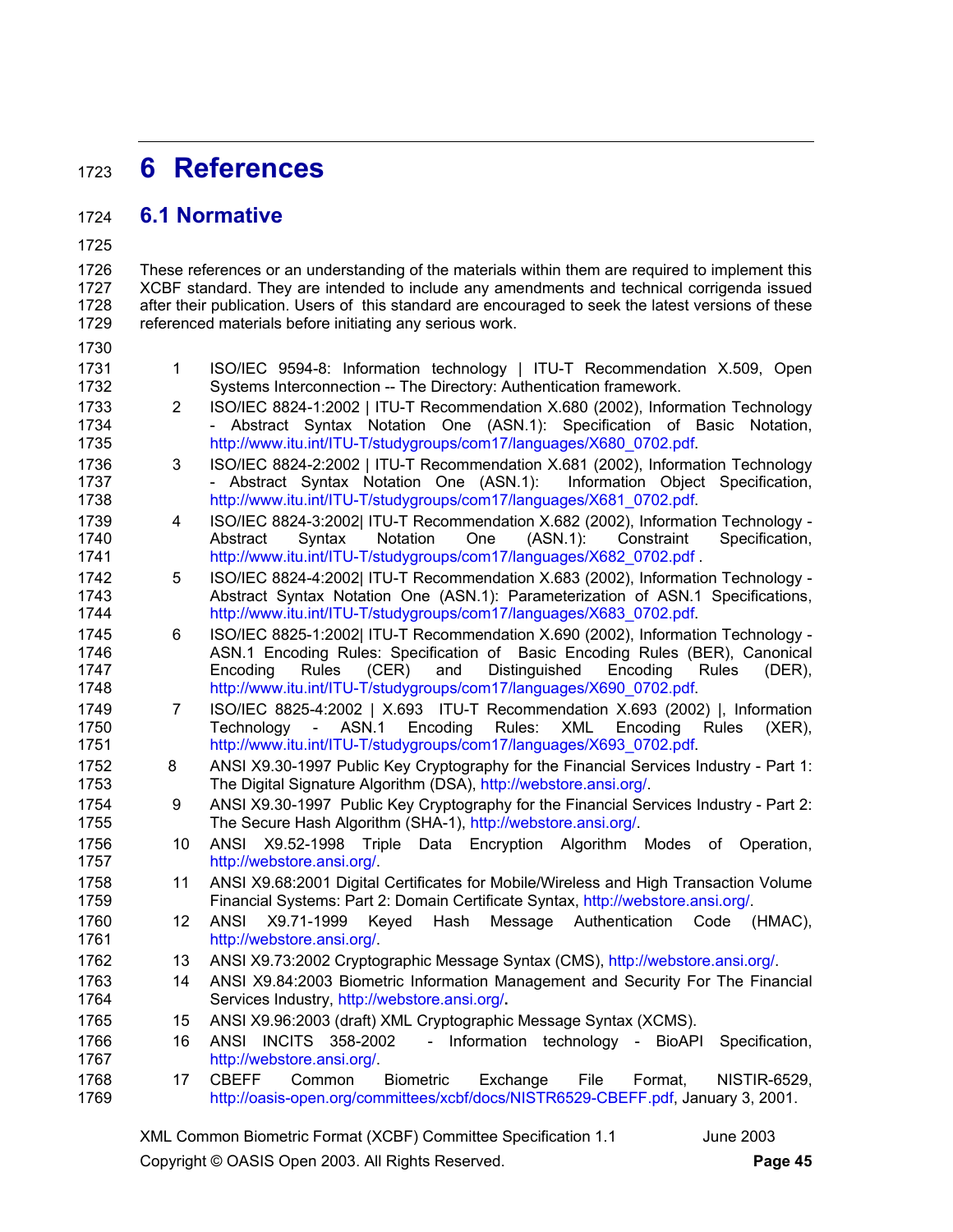| 1770 |  |                                                                 |  |  |  |  | 18 S. Bradner, Key words for use in RFCs to Indicate Requirement Levels, |  |
|------|--|-----------------------------------------------------------------|--|--|--|--|--------------------------------------------------------------------------|--|
| 1771 |  | http://www.ietf.org/rfc/rfc2119.txt, IETF RFC 2119, March 1997. |  |  |  |  |                                                                          |  |

- 1772 19 PKCS #7 Cryptographic Message Syntax Standard, 1773 http://www.rsasecurity.com/rsalabs/pkcs/pkcs-7/, 1 November 1993.
- 1774 20 N. Freed and N. Borenstein, Multipurpose Internet Mail Extensions (MIME)<br>1775 Part 1: Format of Internet Message Bodies, http://www.ietf.org/rfc/rfc2045.txt, 1775 Part 1: Format of Internet Message Bodies, http://www.ietf.org/rfc/rfc2045.txt,<br>1776 IETFRFC 2045. November 1996. IETF RFC 2045, November 1996.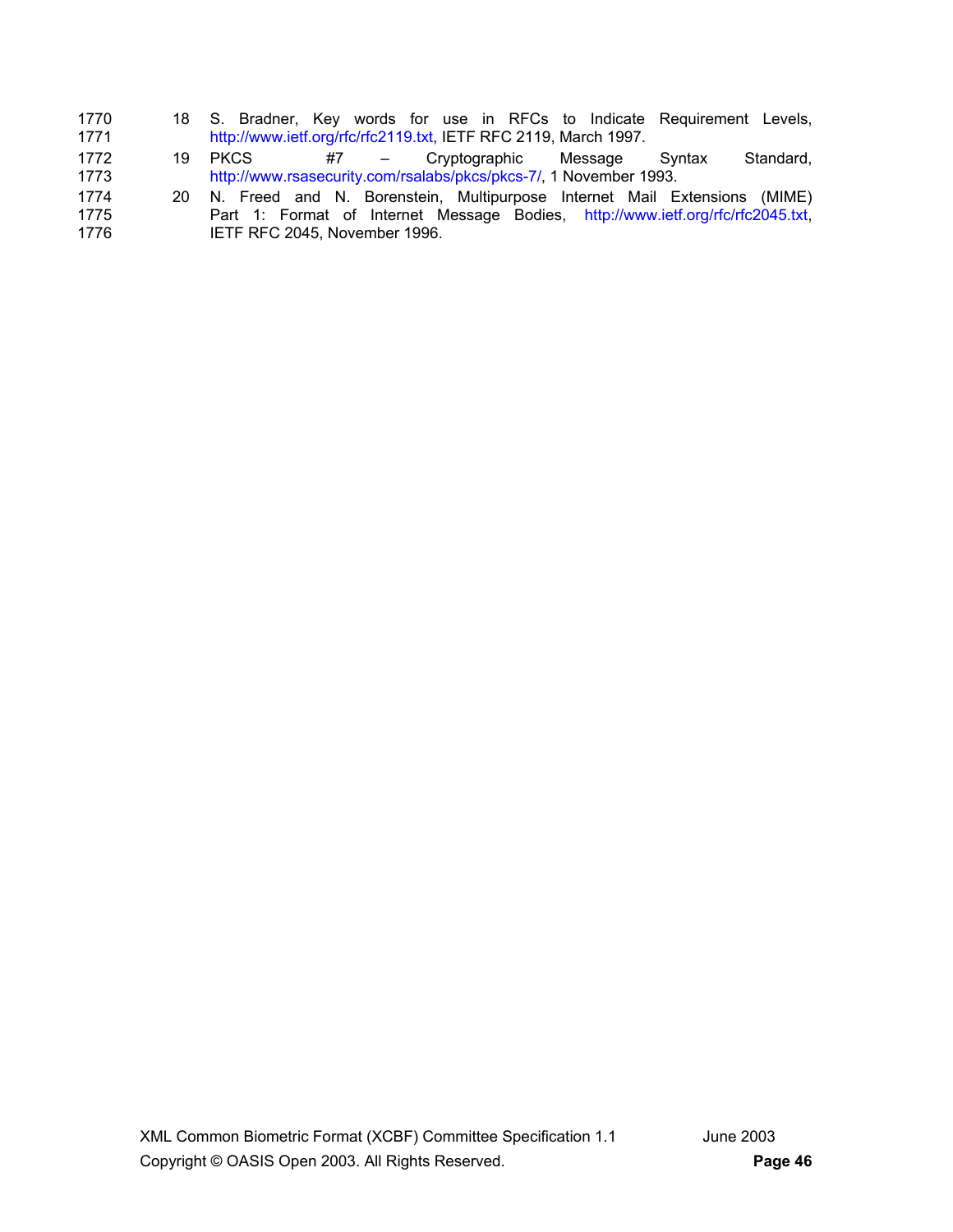## <sup>1777</sup>**7 XCBF Schema**

1778 The following ASN.1 modules provide the schema for all of the XML markup defined in this 1779 standard.

1780

## 1781 **7.1 X9-84-Biometrics Module**

1782

```
1783 <br>
1784 <br>
1784 <br>
180(1) identifi
1784 iso(1) identified-organization(3) tc68(133) country(16) x9(840)<br>1785 x9Standards(9) x9-84(84) module(0) biometrics(1) rev(1) }
1785 x9Standards(9) x9-84(84) module(0) biometrics(1) rev(1) }<br>1786 DEFINITIONS AUTOMATIC TAGS ::= BEGIN
                 DEFINITIONS AUTOMATIC TAGS ::= BEGIN
1787 
              -- EXPORTS All;
1789 
             TMPORTS
1791 
1792 -- X9.84 Biometrics Information Management and Security IDs --
1793 
1794 BiometricTypes, CBEFF-Formats, IBIA-Formats, MatchingAIDs, 1795<br>1795 ProcessingAIDs, x509-biometricTemplates,
1795 ProcessingAIDs, x509-biometricTemplates,<br>1796 x968-biometricTemplates, X9-Formats
1796 x968-biometricTemplates, X9-Formats<br>1797 FROM X9-84-Identifiers {
1797 FROM X9-84-Identifiers {<br>1798 iso(1) identified-org
1798 iso(1) identified-organization(3) tc68(133) country(16) 
1799 x9(840) x95tandards(9) x9-84(84) module(0) x9t<br>1800 x = x9(3) x = x1ids(3) rev(1) }
1801 
                 -- X9.84 Biometrics Information Management and Security CMS --
1803 
1804 AuthenticatedData, EncryptedData, EnvelopedData,<br>1805 MACAlgorithmIdentifier, SignatureAlgorithmIdenti
1805 MACAlgorithmIdentifier, SignatureAlgorithmIdentifier,<br>1806 SignedData
1806 SignedData<br>1807 FROM X9
1807 FROM X9-84-CMS {<br>1808 iso(1) identi
1808 iso(1) identified-organization(3) tc68(133) country(16)<br>1809 x9(840) x9Standards(9) x9-84(84) module(0)
                            1809 x9(840) x9Standards(9) x9-84(84) module(0) 
1810 cms(2) \text{cms}(2) \text{ rev}(1) } ;
1811 
1812 
1813 
             1814 BiometricSyntaxSets ::= SEQUENCE SIZE(1..MAX) OF BiometricSyntax 
1815 
             BiometricSyntax ::= CHOICE {
1817 biometricObjects BiometricObjects,
1818 integrityObjects IntegrityObjects, 
1819 privacyObjects PrivacyObjects,<br>1820 privacyAndIntegrityObjects PrivacyAndInteg
                 1820 privacyAndIntegrityObjects PrivacyAndIntegrityObjects 
1821 } 
1822 
1823 BiometricObjects ::= SEQUENCE SIZE(1..MAX) OF BiometricObject 
1824 
1825 BiometricObject ::= SEQUENCE { 
1826 biometricHeader BiometricHeader, 
                 biometricData BiometricData
1828 } 
1829 
1830<br>1831
             -- All of the cryptographic processing in this standard is performed
```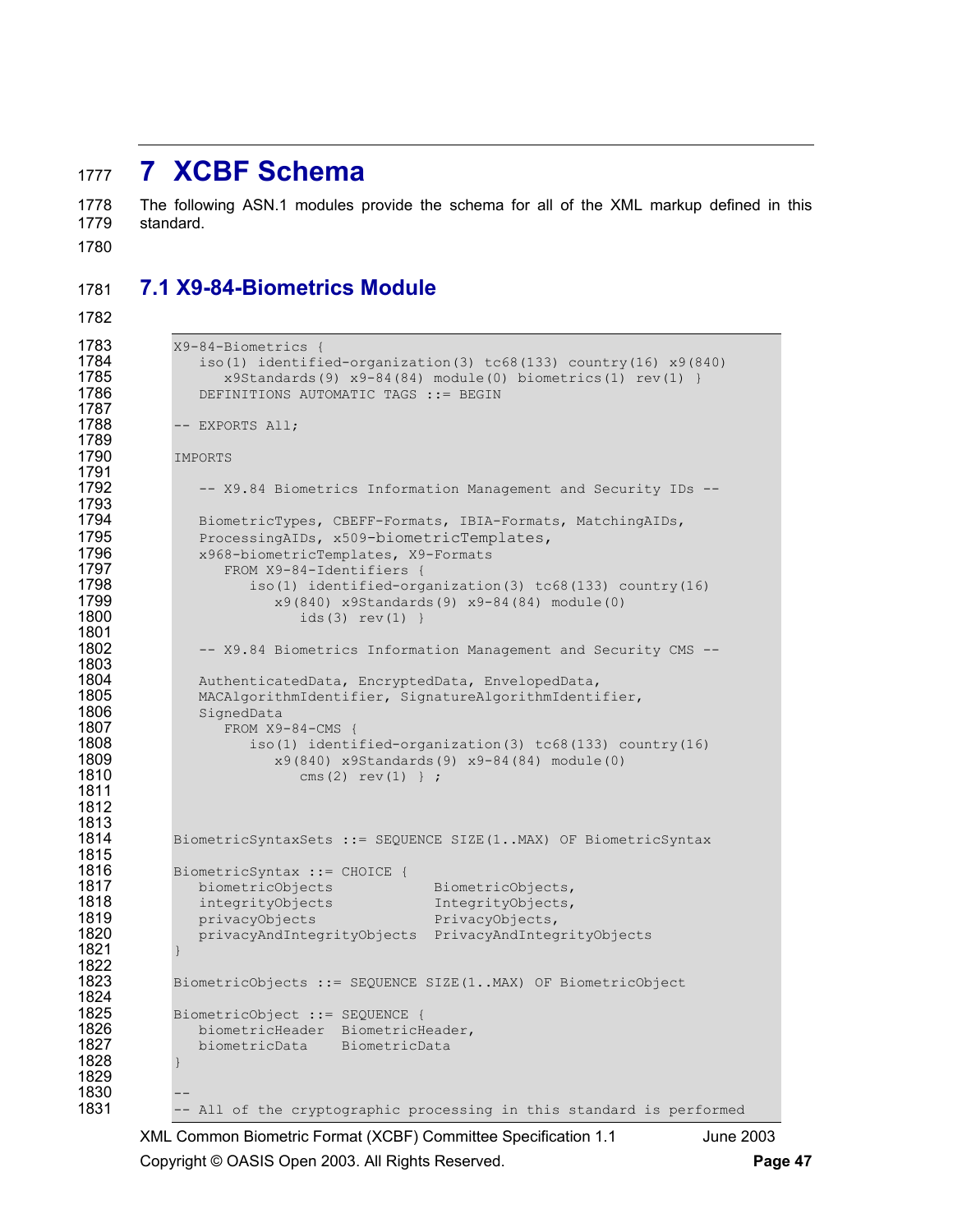```
1832 -- on a value of type EncodedBiometricObjects. This is a sequence of 1833 -- one or more values of type BiometricObject in its encoded form.
            -- one or more values of type BiometricObject in its encoded form.
1834 -- 
1835 
1836 EncodedBiometricObjects ::= BIOMETRIC.&Type( BiometricObjects ) 
1837<br>1838
1838 BiometricHeader ::= SEQUENCE { 
1839 version BiometricVersion DEFAULT hv1,
1840 recordType RecordType OPTIONAL,
1841 dataType DataType OPTIONAL,<br>1842 purpose Purpose OPTIONAL,
1842 purpose Purpose OPTIONAL, 
1843 quality Quality OPTIONAL,<br>1844 validityPeriod ValidityPeriod OF
1844 validityPeriod ValidityPeriod OPTIONAL, 
               format Format OPTIONAL
1846 } 
1847 
            BiometricVersion ::= INTEGER { hv1(0) } (0..MAX)
1849<br>1850
            RecordType ::= BIOMETRIC.&name({BiometricTypes})
1851<br>1852
1852 DataType ::= ENUMERATED {<br>1853 raw (0),
1853 raw (0),<br>1854 intermediate (1),
1854 intermediate (1), 
               processed (2)
1856 } 
1857 
1858 Purpose := ENUMERATED {<br>1859 verify (1),
1859 verify (1),<br>1860 identify (2),
1860 identify (2),<br>1861 enroll (3),
1861 enroll (3), 
1862 enrollVerify (4),<br>1863 enrollIdentity (5),
1863 enrollIdentity (5),<br>1864 audit (6),
               audit (6),
1865<br>1866
               ... -- Expect other values --
1867 } 
1868 
1869 Quality ::= INTEGER { 
1870 lowest ( 0),<br>1871 highest (100),
1871 highest (100),
1872 notSet (-1),
1873 notSupported (-2)<br>1874 | (-2, .100, ...)(-2..100, \ldots)1875 
1876 ValidityPeriod ::= SEQUENCE { 
1877 notBefore DateTime OPTIONAL,
1878 notAfter DateTime OPTIONAL
1879 } 
             (ALL EXCEPT(\{ -- none; at least one component is present -- }))
1881 
            DateTime ::= RELATIVE-OID -- { yyyy mm dd hh mm ss z } --
1883 
1884 Format ::= SEQUENCE { 
1885 formatOwner BIOMETRIC.&name({Owner}),<br>1886 formatType BIOMETRIC.&Type({Owner}{@
               1886 formatType BIOMETRIC.&Type({Owner}{@formatOwner}) OPTIONAL 
1887 } 
1888 
1889 Owner BIOMETRIC ::= {<br>1890 CBEFF-Formats | -
1890 CBEFF-Formats | -- http://www.nist.gov -- 
1891 IBIA-Formats | -- http://www.ibia.org --<br>1892 - X9-Formats, -- http://www.x9.org --
               X9-Formats, -- http://www.x9.org
1893<br>1894
                ... -- expect additional vendor specific formats --
```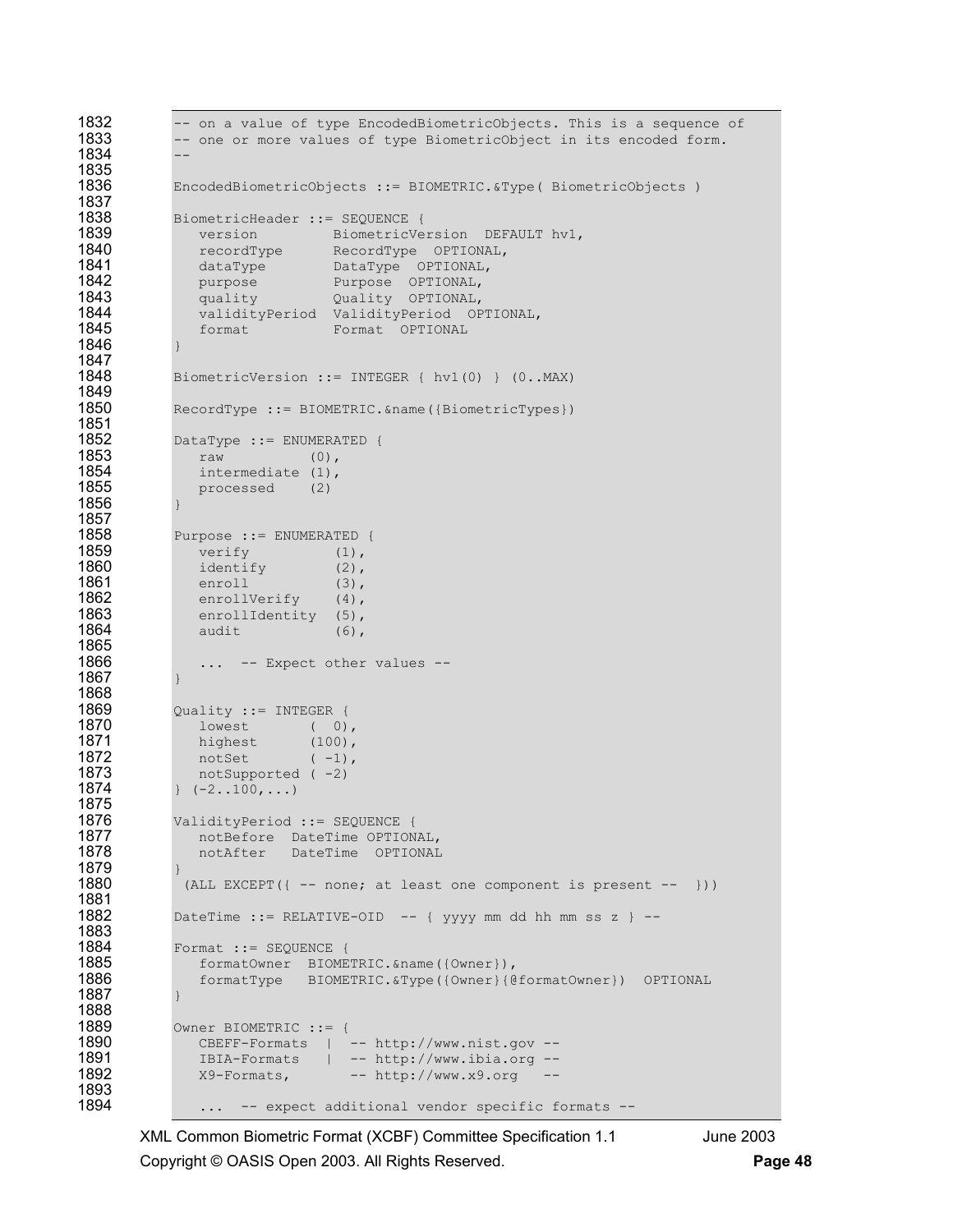```
1895 } 
1896 
             -- Integrity --
1898 
1899 IntegrityObjects ::= SEQUENCE {<br>1900 biometricObjects EncodedBio
1900 biometricObjects EncodedBiometricObjects,<br>1901 integrityBlock IntegrityBlock
                 integrityBlock IntegrityBlock
1902 } 
1903 
1904 IntegrityBlock ::= CHOICE {<br>1905 digitalSignature
1905 digitalSignature DigitalSignature,<br>1906 messageAuthenticationCode MessageAuthentica
1906 messageAuthenticationCode MessageAuthenticationCode,<br>1907 signedData messageAuthenticationCode,
1907 signedData SignedData,<br>1908 authenticatedData Authenticat
                1908 authenticatedData AuthenticatedData 
1909 } 
1910<br>1911
1911 DigitalSignature ::= SEQUENCE { 
1912 algorithmID SignatureAlgorithmIdentifier, 
1913 signature OCTET STRING ( CONSTRAINED BY {<br>1914 - signature on -- Encoded
                                   -- signature on -- EncodedBiometricObjects })
1915 } 
1916 
1917 MessageAuthenticationCode ::= SEQUENCE { 
1918 keyName OCTET STRING OPTIONAL,<br>1919 algorithmID MACAlgorithmIdentifier,
1919 algorithmID MACAlgorithmIdentifier, 
1920 mac OCTET STRING (CONSTRAINED BY { 
                                   -- MAC or HMAC on -- EncodedBiometricObjects })
1922 } 
1923 
1924 -- Privacy -- 
1925 
1926 PrivacyObjects ::= SEQUENCE {<br>1927 biometricHeaders Biometri
1927 biometricHeaders BiometricHeaders OPTIONAL, 
                privacyBlock PrivacyBlock
1929
1930 
1931 BiometricHeaders ::= SEQUENCE SIZE(1..MAX) OF BiometricHeader 
1932<br>1933
1933 PrivacyBlock ::= CHOICE { 
1934 fixedKey EncryptedData,<br>1935 hamedKey NamedKevEncryp
1935 1835 namedKey NamedKeyEncryptedData,<br>1936 1836 establishedKey EnvelopedData
                establishedKey EnvelopedData
1937 } 
1938 
1939 NamedKeyEncryptedData ::= SEQUENCE { 
1940 keyName OCTET STRING (SIZE(1..MAX)),<br>1941 encryptedData EncryptedData
                 encryptedData EncryptedData
1942 } 
1943 
             -- Privacy and integrity --
1945 
1946 PrivacyAndIntegrityObjects ::= SEQUENCE {<br>1947    biometricHeaders BiometricHeaders OP
1947 biometricHeaders BiometricHeaders OPTIONAL, 
1948 privacyBlock PrivacyBlock, 
                integrityBlock IntegrityBlock
1950 } 
1951 
             -- Authentication Information (AI) --
1953 
1954 BiometricInformationSets ::=<br>1955 SEQUENCE SIZE(1..MAX)
                    SEQUENCE SIZE(1..MAX) OF BiometricInformation
1956<br>1957
             BiometricInformation ::= SEQUENCE {
```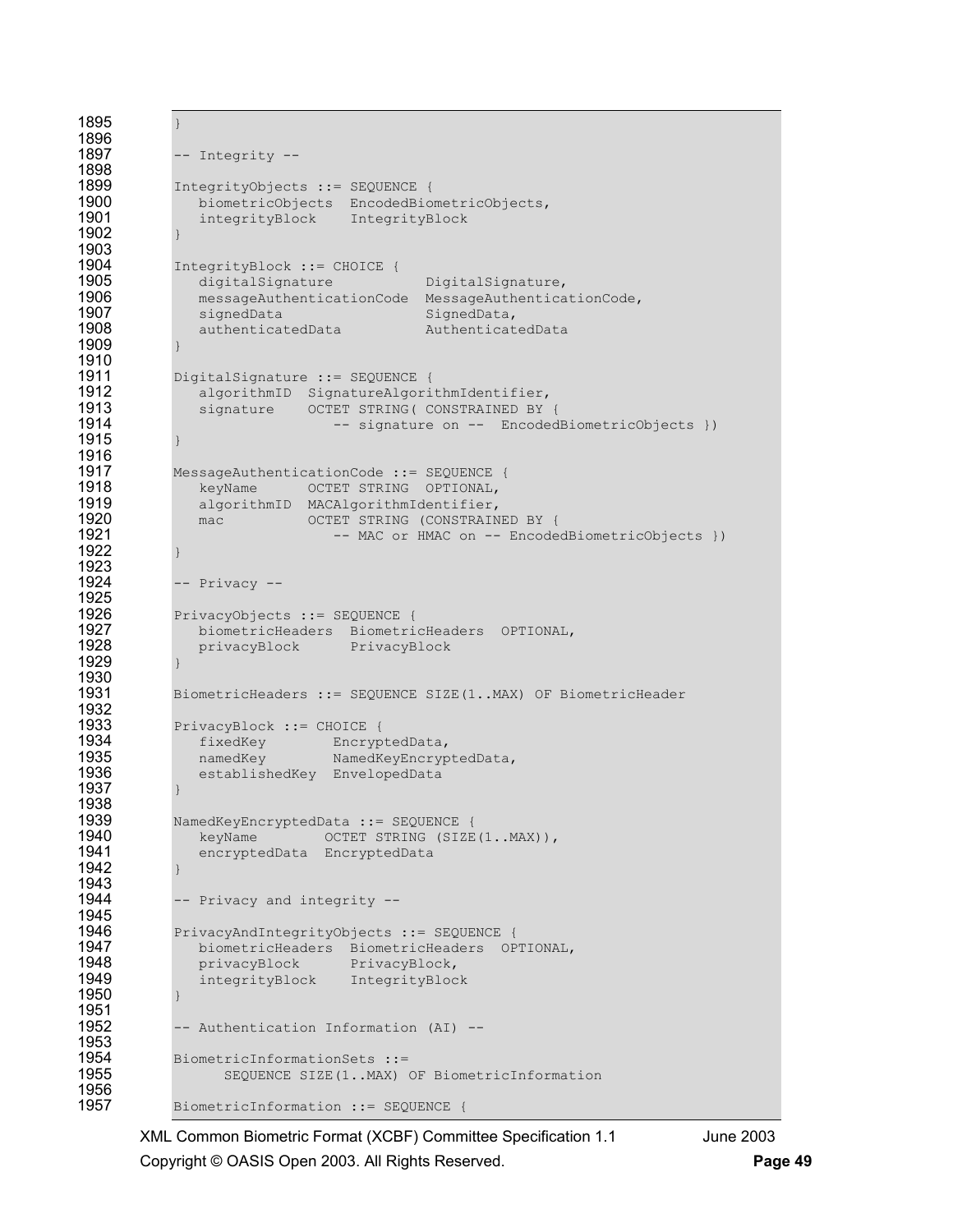```
1958 processingAlgorithms ProcessingAlgorithms OPTIONAL,<br>1959 matchingMethods MatchingMethods OPTIONAL
                  matchingMethods MatchingMethods OPTIONAL
1960<br>1961
                (ALL EXCEPT(\{ -- none; at least one component is present -- }))
1962 
1963 -- Biometric processing algorithms -- 
1964 
1965 ProcessingAlgorithms ::= SEQUENCE SIZE(1..MAX) OF ProcessingInformation
1966<br>1967
1967 ProcessingInformation ::= SEQUENCE {<br>1968 id BIOMETRIC.&name({Processin
1968 id BIOMETRIC.&name({ProcessingAIDs}), 
                  1969 parms BIOMETRIC.&Type({ProcessingAIDs}{@id}) OPTIONAL 
1970 } 
1971 
1972 -- Biometric matching methods -- 
1973 
               MatchingMethods ::= SEQUENCE SIZE(1..MAX) OF MatchingInformation
1975 
1976 MatchingInformation ::= SEQUENCE {<br>1977 id BIOMETRIC & name ({Matchin
1977 id BIOMETRIC.&name({MatchingAIDs}),<br>1978 parms BIOMETRIC.&Tvpe({MatchingAIDs}{@
                  parms BIOMETRIC.&Type({MatchingAIDs}{@id}) OPTIONAL
1979 } 
1980 
               BiometricData ::= OCTET STRING(SIZE(1..MAX))
1982<br>1983
               -- Biometrics information object class --
1984<br>1985
1985 BIOMETRIC := CLASS {<br>1986 Comme BIOMETRIC-I
1986 6name BIOMETRIC-IDENTIFIER UNIQUE,<br>1987 6Type OPTIONAL
                  1987 &Type OPTIONAL 
1988 } 
                  WITH SYNTAX { BIOMETRIC &name [ DATA &Type ] }
1990<br>1991
1991 BIOMETRIC-IDENTIFIER ::= CHOICE { 
1992 oid OBJECT IDENTIFIER, -- complete object identifier 
                                                   -- object identifier fragment
1994
1995<br>1996
               -- Biometric certificate extension --
1997 
1998<br>1999
1999 -- A biometricTemplates information object can be used to extend the<br>2000 -- information bound to a public key in an value of types Certificate
2000 -- information bound to a public key in an value of types Certificate 2001 -- or AttributeCertificate as defined in The Directory series of
2001 -- or AttributeCertificate as defined in The Directory series of 2002 -- standards, to include biometric identity information.
               -- standards, to include biometric identity information.
2003 -- 
2004<br>2005
2005 biometricTemplates EXTENSION ::= {<br>2006 SYNTAX EncodedBiometric
2006 SYNTAX EncodedBiometricObjects -- CXER --<br>2007 1DENTIFIED BY x509-biometricTemplates
                  2007 IDENTIFIED BY x509-biometricTemplates 
2008 } 
2009 
2010 EXTENSION ::= CLASS {<br>2011 6id OBJECT
2011 6id OBJECT IDENTIFIER UNIQUE,<br>2012 6ExtnType
                  2012 &ExtnType 
2013 } 
               WITH SYNTAX { SYNTAX &ExtnType IDENTIFIED BY &id }
2015 
2016<br>2017
2017 -- A domainBiometricTemplates information object can be used to extend 2018 -- the information bound to a public kev in an value of ASN.1 type
2018 -- the information bound to a public key in an value of ASN.1 type<br>2019 -- DomainCertificate as defined in the X9.68 Domain Certificate Sv.
2019 -- DomainCertificate as defined in the X9.68 Domain Certificate Syntax 2020 -- standard, to include biometric identity information.
               -- standard, to include biometric identity information.
```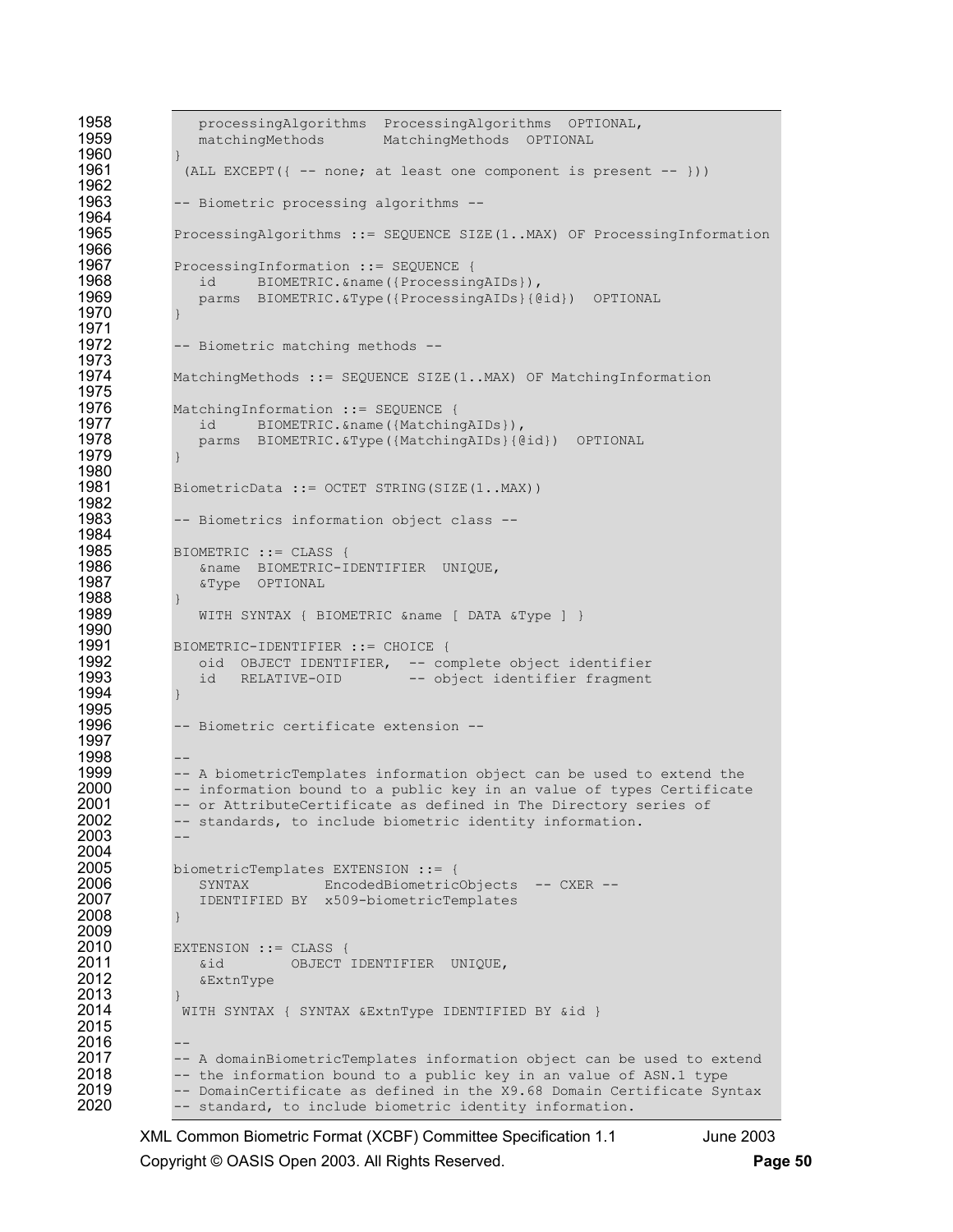```
2022 
2026 } 
2027 
2031 } 
2033<br>2034
2037 }
```
2038<br>2039

```
2021 -2023 domainBiometricTemplates PRIVATE-X ::= {<br>2024 MAME oid : x968-biometricTemplates
2024 MAME oid : x968-biometricTemplates<br>2025 TYPE EncodedBiometricObiects -- C
               TYPE EncodedBiometricObjects -- CXER --
2028 PRIVATE-X ::= CLASS { 
2029 &name Identifier UNIQUE, 
               2030 &Type OPTIONAL 
            WITH SYNTAX { NAME &name [TYPE &Type] }
2034 Identifier ::= CHOICE { 
2035 oid OBJECT IDENTIFIER, -- complete object identifier 
               id RELATIVE-OID -- object identifier fragment
            END -- X9-84-Biometrics --
```
2040

## 2041 **7.2 X9-84-CMS Module**

2042

```
2043 <br>
2044 <br>
2044 <br>
2011 <br>
2014 <br>
205
2044 iso(1) identified-organization(3) tc68(133) country(16) x9(840) 
2045 x9Standards(9) x9-84(84) module(0) cms(2) rev(1) }<br>2046 DEFINITIONS IMPLICIT TAGS := BEGIN
                 DEFINITIONS IMPLICIT TAGS ::= BEGIN
2047 
2048 -- EXPORTS All; 
2049<br>2050
             IMPORTS
2051<br>2052
                 -- ANSI X9.84 Biometric Information Management & Security IDs --
2053 
2054 des-ede3-cbc, dsa-with-sha1, ecdsa-with-SHA1, hmac-with-SHA1,<br>2055 id-data, NullParms, OID, rsaEncryption, SHA-Algorithms,
2055 id-data, NullParms, OID, rsaEncryption, SHA-Algorithms,<br>2056 shalWithRSAEncryption, sha-1
                 sha1WithRSAEncryption, sha-1
2057 FROM X9-84-Identifiers {<br>2058 iso(1) identified-org
2058 iso(1) identified-organization(3) tc68(133) country(16) 
2059 x9(840) x95tandards(9) x9-84(84) module(0)<br>2060 x = x9(3) x = x1) x = x2ids(3) rev(1) };
2061 
2062 SignedData ::= SEQUENCE {<br>2063 version CMSV
2063 version CMSVersion,<br>2064 digestAlgorithms DigestAlgor
2064 digestAlgorithms DigestAlgorithmIdentifiers,<br>2065 encapContentInfo EncapsulatedContentInfo,
2065 encapContentInfo EncapsulatedContentInfo, 
2066 certificates [0] CertificateSet OPTIONAL,<br>2067 crls [1] CertificateRevocationList
2067 crls [1] CertificateRevocationLists OPTIONAL,<br>2068 signerInfos SignerInfos
                 signerInfos SignerInfos
2069 } 
2070 
2071 CMSVersion ::= INTEGER { v84(84) } (v84,...)
2072<br>2073
2073 DigestAlgorithmIdentifiers ::= 
                     SET SIZE(1) OF DigestAlgorithmIdentifier
2075<br>2076
              DigestAlgorithmIdentifier ::= AlgorithmIdentifier {{DigestAlgorithms}}
2077 
2078 DigestAlgorithms ALGORITHM ::= {<br>2079 SHA-Algorithms.
                  SHA-Algorithms,
```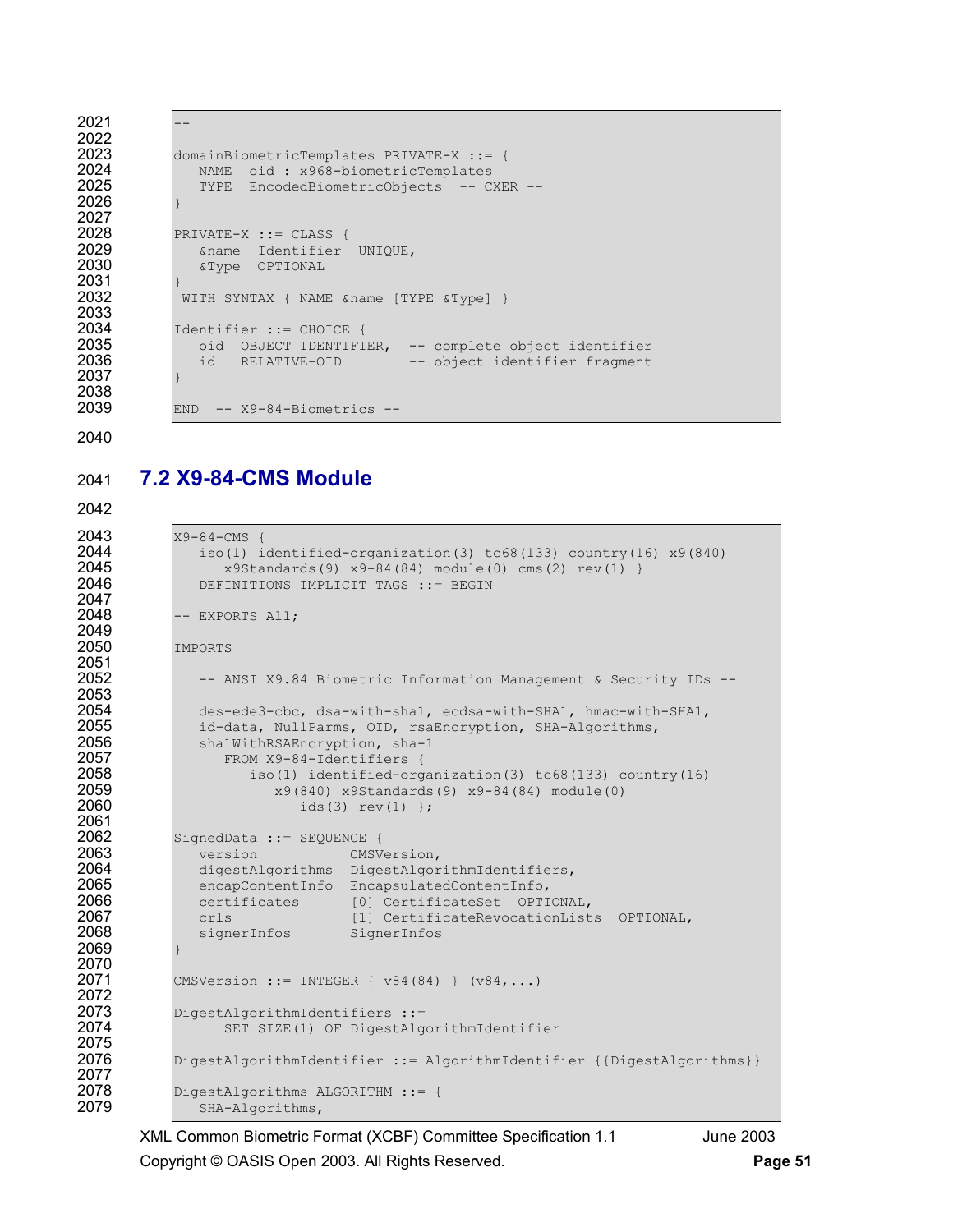```
2080<br>2081
                ... -- Expect other digest algorithms --
2082 } 
2083 
2084 EncapsulatedContentInfo ::= SEQUENCE { 
2085 eContentType ContentType,<br>2086 eContent [0] EXPLICIT
                eContent [0] EXPLICIT OCTET STRING OPTIONAL
2087 } 
2088 
             ContentType ::= CONTENTS. &id({Contents})
2090<br>2091
             2091 CONTENTS ::= TYPE-IDENTIFIER -- ISO/IEC 8824-2:1998, Annex A 
2092<br>2093
2093 Contents CONTENTS ::= {<br>2094 (Data IDENTIFIED BY
              2094 { Data IDENTIFIED BY id-data } 
2095 } 
2096<br>2097
             Data ::= OCTET STRING
2098<br>2099
             CertificateSet ::= --[XER:BASE64]^{1}--OCTET STRING2100 
2101 CertificateRevocationLists ::= --[XER:BASE64] -- OCTET STRING 
2102<br>2103
             SignerInfos ::= SET SIZE(1) OF SignerInfo
2104<br>2105
2105 SignerInfo ::= SEQUENCE {<br>2106 version CMS
2106 version CMSVersion,<br>2107 sid SignerIdent
2107 sid SignerIdentifier,
2108 digestAlgorithm DigestAlgorithmIdentifier,
2109 signatureAlgorithm SignatureAlgorithmIdentifier,<br>2110 signature SignatureValue
                signature SignatureValue
2111 } 
2112 
2113 SignerIdentifier ::= CHOICE { 
                certHash [1] EXPLICIT Hash
2115 } 
2116 
2117 Hash := CHOICE {<br>2118 ietf Cer
2118 ietf CertHash, -- SHA-1 hash of entire certificate 
                withAlgID DigestInfo
2120 } 
2121<br>2122
             CertHash ::= OCTET STRING (ENCODED BY sha-1)
2123 
2124 DigestInfo ::= SEQUENCE {<br>2125 DigestIngle hashAlgorithm DigestA
2125 hashAlgorithm DigestAlgorithmIdentifier,<br>2126 digest OCTET STRING
                digest OCTET STRING
2127 } 
2128 
2129 SignatureAlgorithmIdentifier ::= 
                   AlgorithmIdentifier {{SignatureAlgorithms}}
2131 
2132 SignatureAlgorithms ALGORITHM ::= {<br>2133 (OID dsa-with-shal PARM
2133 { OID dsa-with-shal PARMS NullParms } |<br>2134 { OID ecdsa-with-SHA1 PARMS NullParms }
2134 (OID ecdsa-with-SHA1 PARMS NullParms } |<br>2135 (OID sha1WithRSAEncryption PARMS NullParms },
                { OID sha1WithRSAEncryption PARMS NullParms },
2136<br>2137
                ... -- Expect other signature algorithms --
```
l

<sup>&</sup>lt;sup>1</sup> The use of [BASE64] in comment anticipates amendments to the ASN.1 standards that will permit such notation without comment marks.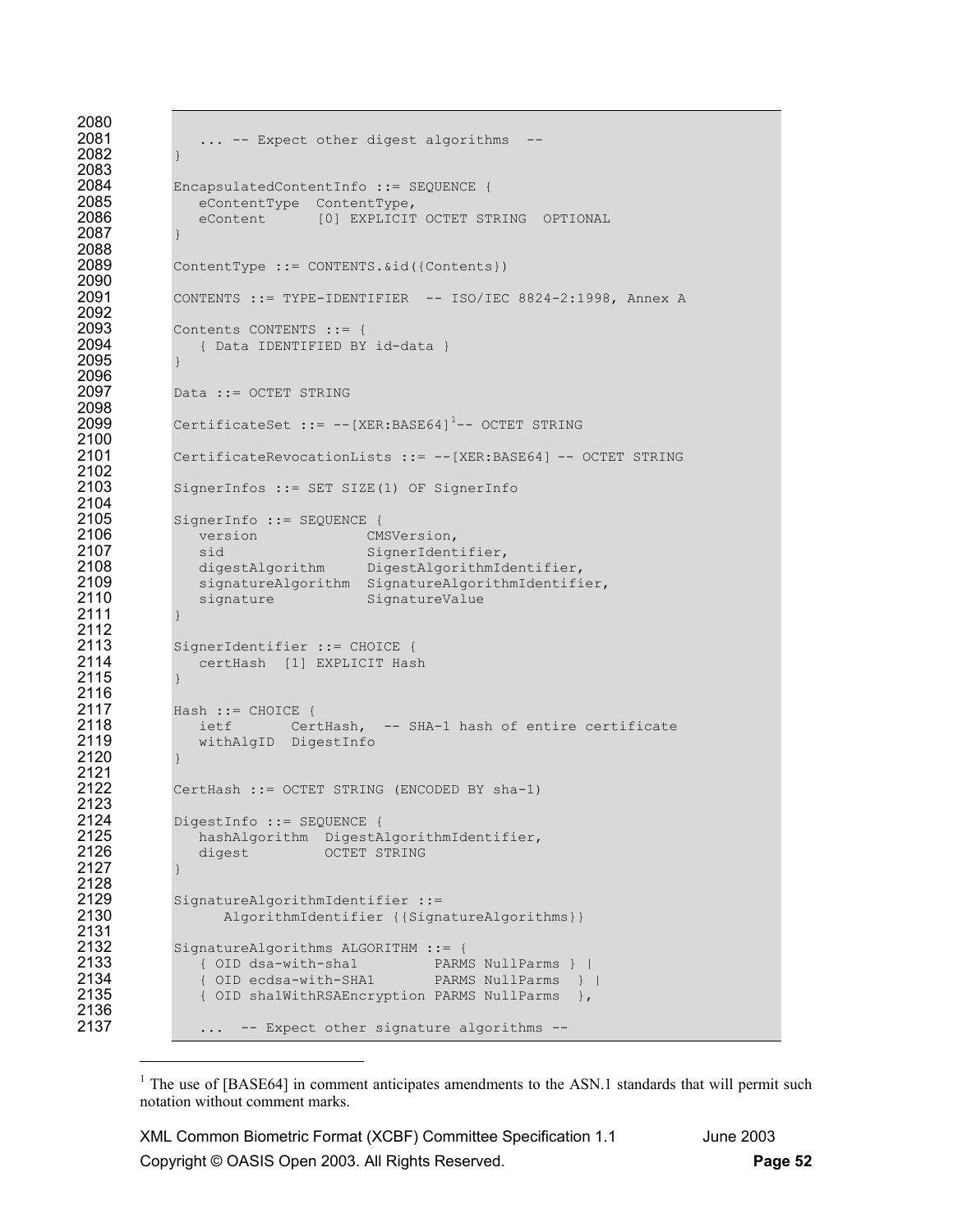```
2138 } 
2139 
             SignatureValue ::= OCTET STRING
2141 
2142 EncryptedData ::= SEQUENCE {<br>2143 version CMS
2143 version CMSVersion,<br>2144 encryptedContentInfo EncryptedCo
                encryptedContentInfo EncryptedContentInfo
2145 } 
2146 
2147 EncryptedContentInfo ::= SEQUENCE {<br>2148 contentType content
2148 contentType contentType,<br>2149 contentEncryptionAlgorithm ContentEncry
2149 contentEncryptionAlgorithm ContentEncryptAlgorithmIdentifier,<br>2150 encryptedContent [0] EncryptedContent
                encryptedContent [0] EncryptedContent
2151 } 
2152<br>2153
2153 ContentEncryptAlgorithmIdentifier ::= 
                  AlgorithmIdentifier {{ContentEncryptionAlgorithms}}
2155<br>2156
2156 ContentEncryptionAlgorithms ALGORITHM ::= {<br>2157 (0.01D) des-ede3-chc PARMS IV }.
                2157 { OID des-ede3-cbc PARMS IV }, 
2158 
2159 ... -- Expect other content encryption algorithms -- 
2160 } 
2161<br>2162
             IV ::= OCTET STRING (SIZE(8))
2163 
2164 EncryptedContent ::= OCTET STRING
2165<br>2166
2166 EnvelopedData ::= SEQUENCE { 
2167 version CMSVersion, 
2168 originatorInfo [0] OriginatorInfo OPTIONAL, 
2169 recipientInfos RecipientInfos,<br>2170 encryptedContentInfo EncryptedConten
                encryptedContentInfo EncryptedContentInfo
2171 } 
2172<br>2173
2173 OriginatorInfo ::= SEQUENCE { 
2174 certs [0] CertificateSet OPTIONAL,<br>2175 crls [1] CertificateRevocationList
                crls [1] CertificateRevocationLists OPTIONAL
2176<br>2177
             (ALL EXCEPT(\{ -- none; at least one component is present -- }))
2178 
2179 RecipientInfos ::= SET SIZE(1) OF RecipientInfo 
2180 
2181 RecipientInfo ::= CHOICE { 
                ktri KeyTransRecipientInfo
2183 } 
2184<br>2185
2185 KeyTransRecipientInfo ::= SEQUENCE {<br>2186 version CMSVersio
2186 version CMSVersion, 
2187 rid RecipientIdentifier,<br>2188 RevEncryptionAlgorithm KeyEncryptionAlgorit
2188 keyEncryptionAlgorithm KeyEncryptionAlgorithmIdentifier,<br>2189 encryptedKey EncryptedKey
                encryptedKey EncryptedKey
2190 } 
2191<br>2192
2192 RecipientIdentifier ::= CHOICE { 
                certHash [73] EXPLICIT Hash
2194
2195 
2196 KeyEncryptionAlgorithmIdentifier ::=<br>2197 AlgorithmIdentifier {{KeyEncryp
                    AlgorithmIdentifier {{KeyEncryptionAlgorithms}}
2198 
2199 KeyEncryptionAlgorithms ALGORITHM ::= {<br>2200 (OID rsaEncryption PARMS NullParms
                 { OID rsaEncryption PARMS NullParms },
```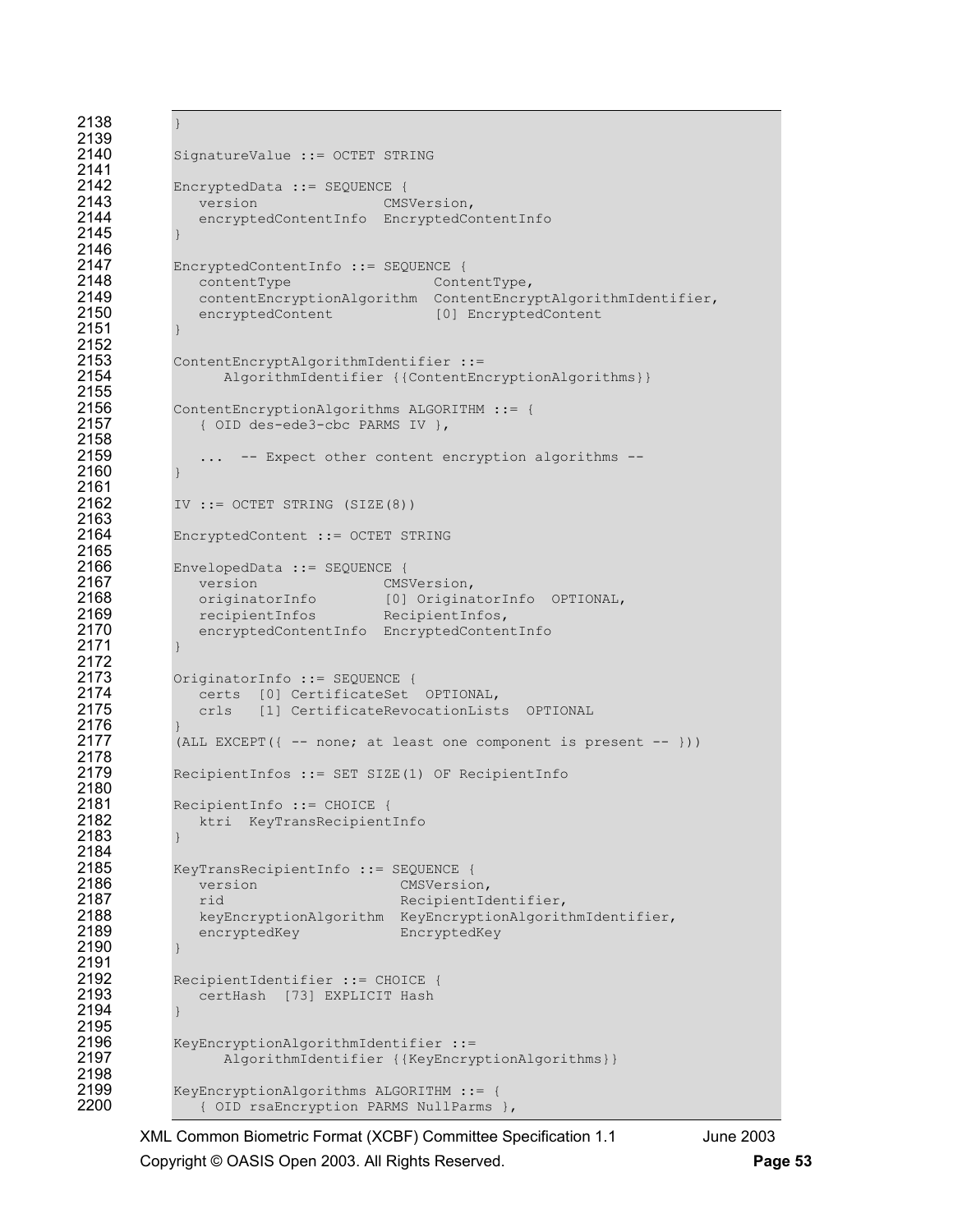```
2201 
               ... -- expect other key encryption algorithms --
2203 } 
2204 
2205 EncryptedKey ::= OCTET STRING 
2206<br>2207
2207 AuthenticatedData ::= SEQUENCE { 
2208 version CMSVersion,<br>2209 recipientInfos RecipientIn
2209 recipientInfos RecipientInfos,<br>2210 macAlgorithm MACAlgorithmIde
2210 macAlgorithm MACAlgorithmIdentifier, 
2211 encapContentInfo EncapsulatedContentInfo, 
               mac MessageAuthenticationCode
2213 } 
2214 
2215 MACAlgorithmIdentifier ::= AlgorithmIdentifier {{MACAlgorithms}} 
2216<br>2217
2217 MACAlgorithms ALGORITHM ::= {<br>2218 (OID hmac-with-SHA1 },
               2218 { OID hmac-with-SHA1 }, 
2219<br>2220
               ... -- expect other MAC or HMAC algorithms --
2221 } 
2222 
2223 MessageAuthenticationCode ::= OCTET STRING 
2224 
2225<br>2226
            -- Cryptographic algorithm identification --
2227 
2228 ALGORITHM := CLASS {<br>2229 6id OBJECT IDEN
2229 &id OBJECT IDENTIFIER UNIQUE, 
               2230 &Type OPTIONAL 
2231 } 
               WITH SYNTAX { OID &id [PARMS &Type] }
2233<br>2234
2234 AlgorithmIdentifier { ALGORITHM:IOSet } ::= SEQUENCE { 
2235 algorithm ALGORITHM.&id( {IOSet} ), 
               parameters ALGORITHM.&Type( {IOSet}{@algorithm} ) OPTIONAL
2237 } 
2238 
2239 
2240 END -- X9-84-CMS --
```
## 2242 **7.3 X9-84-Identifiers Module**

```
2243
```
2248<br>2249

2250

2252<br>2253

2254<br>2255

```
2244 X9-84-Identifiers {<br>2245 iso(1) identifie
2245 iso(1) identified-organization(3) tc68(133) country(16) x9(840) 
2246 x9Standards(9) x9-84(84) module(0) ids(3) rev(1) }<br>2247 DEFINITIONS AUTOMATIC TAGS ::= BEGIN
                 DEFINITIONS AUTOMATIC TAGS ::= BEGIN
             -- EXPORTS All;
2251 IMPORTS 
                 -- X9.84 Biometrics Information Management and Security --
2255 BIOMETRIC, BiometricInformationSets<br>2256 FROM X9-84-Biometrics {
2256 FROM X9-84-Biometrics {<br>2257 iso(1) identified-or-
2257 iso(1) identified-organization(3) tc68(133) country(16)<br>2258 x9(840) x9standards(9) x9-84(84) module(0)
2258 x9(840) x95t and x39(81) x9-84(84) module(0) 2259biometrics(1) rev(1) }
```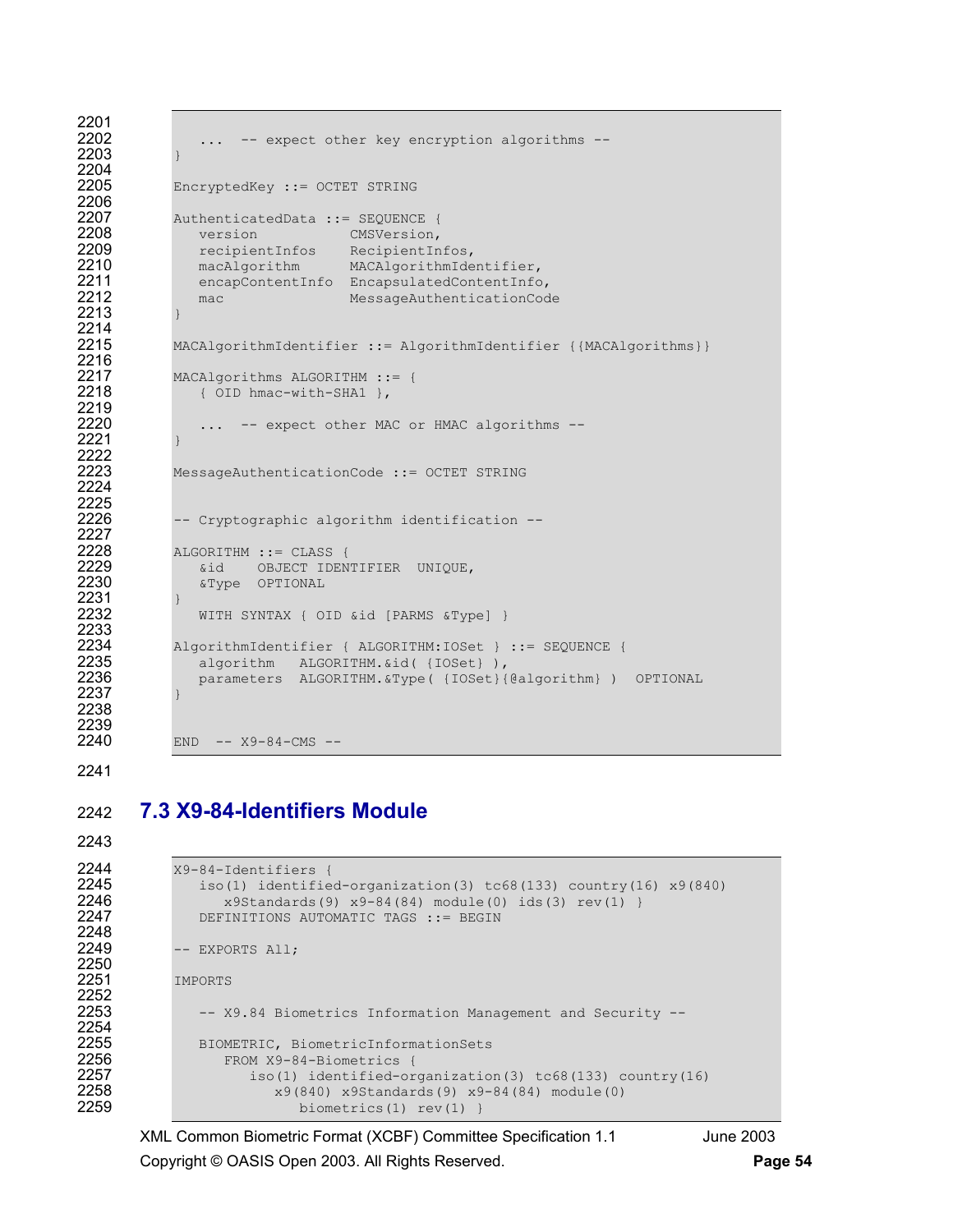| 2260         |                                                                |  |                            |  |      |                |               |               |  |
|--------------|----------------------------------------------------------------|--|----------------------------|--|------|----------------|---------------|---------------|--|
| 2261         | -- X9.84 Biometrics Information Management and Security CMS -- |  |                            |  |      |                |               |               |  |
| 2262         |                                                                |  |                            |  |      |                |               |               |  |
| 2263         | ALGORITHM                                                      |  |                            |  |      |                |               |               |  |
| 2264         | $FROM X9-84-CMS$ {                                             |  |                            |  |      |                |               |               |  |
| 2265         | iso(1) identified-organization(3) tc68(133) country(16)        |  |                            |  |      |                |               |               |  |
| 2266         | x9(840) x9Standards(9) x9-84(84) module(0)                     |  |                            |  |      |                |               |               |  |
| 2267         | cms(2) $rev(1)$ };                                             |  |                            |  |      |                |               |               |  |
| 2268         |                                                                |  |                            |  |      |                |               |               |  |
| 2269         |                                                                |  |                            |  |      |                |               |               |  |
| 2270         | OID ::= OBJECT IDENTIFIER -- Alias                             |  |                            |  |      |                |               |               |  |
| 2271         |                                                                |  |                            |  |      |                |               |               |  |
| 2272         | $RelOID :: = RELATIVE-OID -- Alias$                            |  |                            |  |      |                |               |               |  |
| 2273         |                                                                |  |                            |  |      |                |               |               |  |
| 2274         | $-- x9-84$                                                     |  | { 1 3 133 16 840 9 84      |  |      |                |               | }             |  |
| 2275         | -- x9-84-Module                                                |  | { 1 3 133 16 840 9 84 0    |  |      |                |               |               |  |
| 2276         | -- x9-84-Biometrics                                            |  | { 1 3 133 16 840 9 84 0    |  |      | $\perp$        |               |               |  |
| 2277         | $-- x9-84-CMS$                                                 |  | { 1 3 133 16 840 9 84 0    |  |      | $\mathbf{2}$   |               | $\}$          |  |
| 2278         | -- x9-84-Identifiers                                           |  | { 1 3 133 16 840 9 84 0    |  |      | 3              |               |               |  |
| 2279         | -- biometric                                                   |  | { 1 3 133 16 840 9 84 1    |  |      |                |               |               |  |
| 2280         | -- id-unknown-Type                                             |  | { 1 3 133 16 840 9 84 1    |  |      | 0              |               |               |  |
| 2281         | -- id-body-Odor                                                |  | { 1 3 133 16 840 9 84 1    |  |      | 1              |               |               |  |
| 2282         | -- id-dna                                                      |  | { 1 3 133 16 840 9 84 1    |  |      | 2              |               |               |  |
| 2283         | -- id-ear-Shape                                                |  | { 1 3 133 16 840 9 84 1    |  |      | 3              |               |               |  |
| 2284         |                                                                |  | { 1 3 133 16 840 9 84 1    |  |      | $\overline{4}$ |               |               |  |
| 2285         | -- id-facial-Features                                          |  |                            |  |      |                |               |               |  |
| 2286         | -- id-finger-Image                                             |  | { 1 3 133 16 840 9 84 1    |  |      | 5              |               |               |  |
| 2287         | -- id-finger-Geometry                                          |  | { 1 3 133 16 840 9 84 1    |  |      | 6<br>7         |               |               |  |
| 2288         | -- id-hand-Geometry                                            |  | { 1 3 133 16 840 9 84 1    |  |      |                |               |               |  |
|              | -- id-iris-Features                                            |  | { 1 3 133 16 840 9 84 1    |  |      | 8              |               |               |  |
| 2289<br>2290 | -- id-keystroke-Dynamics                                       |  | { 1 3 133 16 840 9 84 1    |  |      | 9              |               |               |  |
| 2291         | -- id-palm                                                     |  | { 1 3 133 16 840 9 84 1 10 |  |      |                |               |               |  |
|              | -- id-retina                                                   |  | { 1 3 133 16 840 9 84 1 11 |  |      |                |               |               |  |
| 2292         | -- id-signature                                                |  | { 1 3 133 16 840 9 84 1 12 |  |      |                |               |               |  |
| 2293         | -- id-speech-Pattern                                           |  | { 1 3 133 16 840 9 84 1 13 |  |      |                |               |               |  |
| 2294         | -- id-thermal-Image                                            |  | { 1 3 133 16 840 9 84 1 14 |  |      |                |               |               |  |
| 2295         | -- id-vein-Pattern                                             |  | { 1 3 133 16 840 9 84 1 15 |  |      |                |               |               |  |
| 2296         | -- id-thermal-Face-Image                                       |  | { 1 3 133 16 840 9 84 1 16 |  |      |                |               |               |  |
| 2297         | -- id-thermal-Hand-Image                                       |  | { 1 3 133 16 840 9 84 1 17 |  |      |                |               |               |  |
| 2298         | -- id-lip-Movement                                             |  | { 1 3 133 16 840 9 84 1 18 |  |      |                |               |               |  |
| 2299         | -- id-gait                                                     |  | { 1 3 133 16 840 9 84 1 19 |  |      |                |               |               |  |
| 2300         | -- processing-algorithm                                        |  | { 1 3 133 16 840 9 84 2    |  |      |                |               |               |  |
| 2301         | -- matching-method                                             |  | { 1 3 133 16 840 9 84 3    |  |      |                |               |               |  |
| 2302         | -- format-Owner                                                |  | 1 3 133 16 840 9 84 4      |  |      |                |               |               |  |
| 2303         | -- cbeff-Owner                                                 |  | 1 3 133 16 840 9 84 4      |  |      | 0              |               | $\}$          |  |
| 2304         | -- ibia-Owner                                                  |  | { 1 3 133 16 840 9 84 4    |  |      | $\mathbf 1$    |               | $\}$          |  |
| 2305         | -- id-ibia-SAFLINK                                             |  | 1 3 133 16 840 9 84 4      |  |      | 1              | $\mathbf 1$   | $\}$          |  |
| 2306         | -- id-ibia-Bioscrypt                                           |  | 1 3 133 16 840 9 84 4      |  |      | 1              | $2$ }         |               |  |
| 2307         | -- id-ibia-Visionics                                           |  | 1 3 133 16 840 9 84 4      |  |      | $\mathbf 1$    | $3 \}$        |               |  |
| 2308         | -- id-ibia-InfineonTechnologiesAG {                            |  | 1 3 133 16 840 9 84 4      |  |      | 1              | 4             | $\}$          |  |
| 2309         | -- id-ibia-IridianTechnologies                                 |  | 1 3 133 16 840 9           |  | 84 4 | 1              | 5             | }             |  |
| 2310         | -- id-ibia-Veridicom                                           |  | 1 3 133 16 840 9           |  | 844  | $\mathbf 1$    | 6             | $\}$          |  |
| 2311         | -- id-ibia-CyberSIGN                                           |  | 1 3 133 16 840 9 84 4      |  |      | $\mathbf 1$    | 7             | $\}$          |  |
| 2312         | -- id-ibia-eCryp                                               |  | 1 3 133 16 840 9 84 4      |  |      | 1              | 8             | $\}$          |  |
| 2313         | -- id-ibia-FingerprintCardsAB                                  |  | 1 3 133 16 840 9 84 4      |  |      | $\mathbf 1$    | $\mathcal{G}$ | $\rightarrow$ |  |
| 2314         | id-ibia-SecuGen                                                |  | 1 3 133 16 840 9 84 4      |  |      |                | 1 10          | }             |  |
| 2315         | -- id-ibia-PreciseBiometric                                    |  | 1 3 133 16 840 9 84 4      |  |      |                | 1 11          |               |  |
| 2316         | id-ibia-Identix                                                |  | 1 3 133 16 840 9 84 4      |  |      |                | 1 12          | - }           |  |
| 2317         | id-ibia-DERMALOG                                               |  | 1 3 133 16 840 9 84 4      |  |      |                | 1 13          | $\}$          |  |
| 2318         | -- id-ibia-LOGICO                                              |  | 1 3 133 16 840 9 84 4      |  |      |                | 1 14          |               |  |
| 2319         | id-ibia-NIST                                                   |  | 1 3 133 16 840 9 84 4      |  |      |                | 1 15          | $\rightarrow$ |  |
| 2320         | id-ibia-A4Vision                                               |  | 1 3 133 16 840 9 84 4      |  |      |                | 1 16          | $\}$          |  |
| 2321         | id-ibia-NEC                                                    |  | 1 3 133 16 840 9 84 4      |  |      |                | $1 17$ }      |               |  |
| 2322         | -- id-ibia-STMicroelectronics                                  |  | 1 3 133 16 840 9 84 4      |  |      |                | 1 18          |               |  |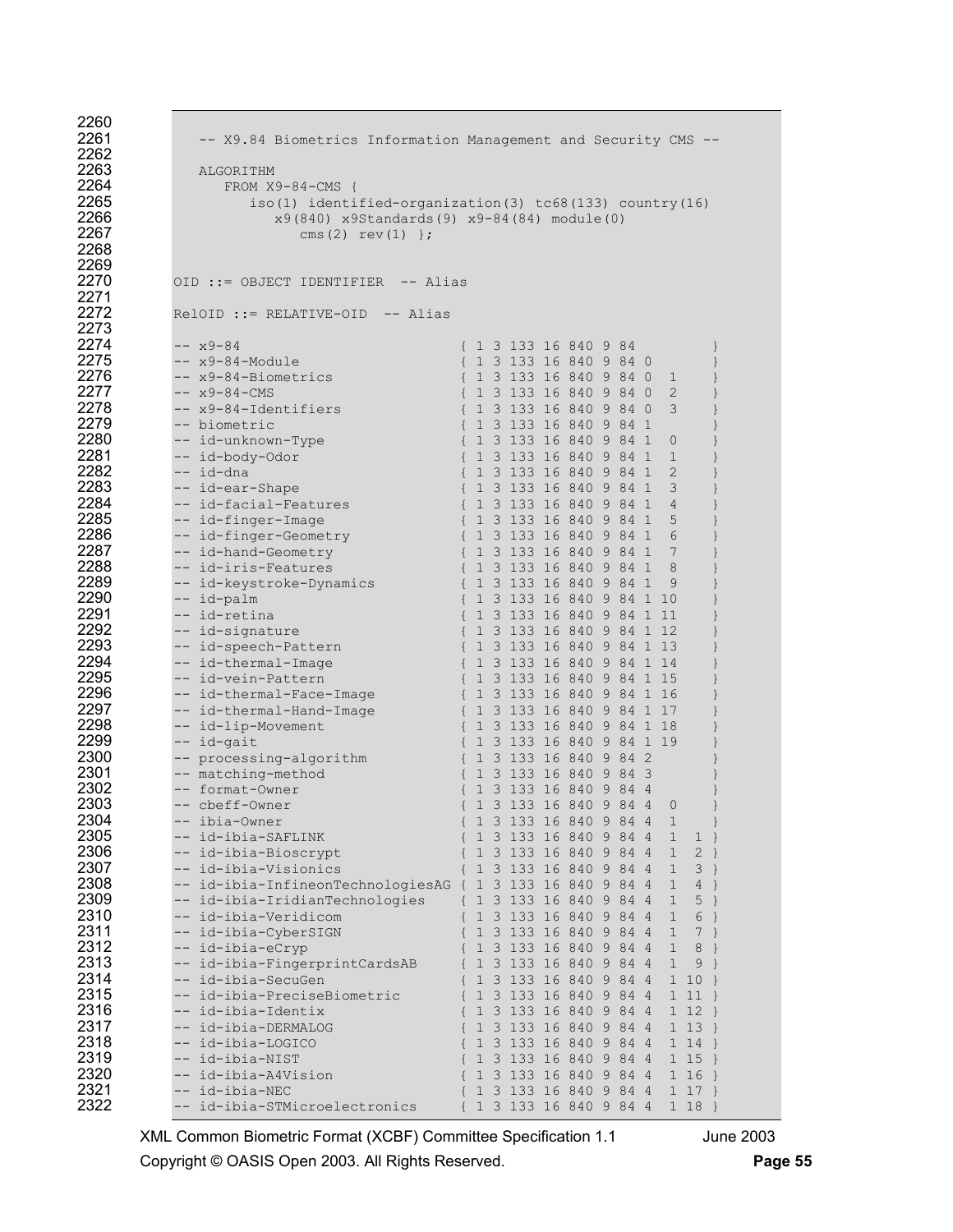| 2323         | -- id-ibia-Ultra-Scan<br>{ 1 3 133 16 840 9 84 4<br>$1\;19\;$                                                              |
|--------------|----------------------------------------------------------------------------------------------------------------------------|
| 2324         | -- id-ibia-Aurora-Wireless<br>{ 1 3 133 16 840 9 84 4<br>120                                                               |
| 2325         | { 1 3 133 16 840 9 84 4 1 21 }<br>-- id-ibia-Thales                                                                        |
| 2326         | -- id-ibia-IBG<br>{ 1 3 133 16 840 9 84 4<br>1 22                                                                          |
| 2327         | -- id-ibia-Cogent-Systems<br>{ 1 3 133 16 840 9 84 4<br>123                                                                |
| 2328         | -- id-ibia-Cross-Match<br>{ 1 3 133 16 840 9 84 4<br>124                                                                   |
| 2329         | -- id-ibia-Recognition-Systems<br>{ 1 3 133 16 840 9 84 4<br>125                                                           |
| 2330         | -- id-ibia-DIN<br>{ 1 3 133 16 840 9 84 4<br>126                                                                           |
| 2331         | { 1 3 133 16 840 9 84 4<br>127<br>-- id-ibia-INCITS-M1                                                                     |
| 2332         | -- x9-Owner<br>{ 1 3 133 16 840 9 84 4<br>$\overline{2}$<br>$\}$                                                           |
| 2333         | { 1 3 133 16 840 9 84 5<br>-- certificate-Extensions<br>}                                                                  |
| 2334         | -- x968-biometricTemplates<br>{ 1 3 133 16 840 9 84 5<br>0<br>$\big\}$                                                     |
| 2335         | -- x509-biometricTemplates<br>{ 1 3 133 16 840 9 84 5<br>$\overline{1}$<br>$\}$                                            |
| 2336         |                                                                                                                            |
| 2337         | -- X9.84 arc; base object identifier --                                                                                    |
| 2338         |                                                                                                                            |
| 2339         | $x9-84$ OID ::= {                                                                                                          |
| 2340         | iso(1) identified-organization(3) $tc68(133)$ country(16)                                                                  |
| 2341         | x9(840) x9Standards(9) x9-84(84)                                                                                           |
| 2342         | $\}$                                                                                                                       |
| 2343         |                                                                                                                            |
| 2344         | $-- X9.84$ ASN.1 modules $--$                                                                                              |
| 2345         |                                                                                                                            |
| 2346         | $x9-84$ -Module OID ::= { $x9-84$ modules(0) }                                                                             |
| 2347         |                                                                                                                            |
| 2348         | $x9-84-Biometrics$ OID ::= { $x9-84-Module$ biometrics (1) rev(1) }                                                        |
| 2349         |                                                                                                                            |
| 2350         | $x9-84$ -CMS<br>OID ::= { $x9-84$ -Module cms(2) $rev(1)$ }                                                                |
| 2351         |                                                                                                                            |
| 2352         | $x9-84$ -Identifiers OID ::= { $x9-84$ -Module ids(3) rev(1) }                                                             |
| 2353         |                                                                                                                            |
| 2354         | -- X9.84 biometric technologies --                                                                                         |
| 2355         |                                                                                                                            |
| 2356         | biometric OID ::= { $x9-84$ biometrics(1) }                                                                                |
| 2357         |                                                                                                                            |
| 2358         | id-unknown-Type<br>OID ::= { biometric unknownType(0) }                                                                    |
| 2359<br>2360 | id-body-Odor<br>OID ::= { biometric bodyOdor(1) }                                                                          |
| 2361         | id-dna<br>OID ::= { biometric dna(2) }                                                                                     |
| 2362         | id-ear-Shape<br>OID ::= { biometric ear-Shape(3) }                                                                         |
| 2363         | OID ::= { biometric facialFeatures(4) }<br>id-facial-Features                                                              |
| 2364         | OID ::= { biometric fingerImage(5) }<br>id-finger-Image                                                                    |
| 2365         | id-finger-Geometry<br>OID ::= { biometric fingerGeometry(6) }<br>id-hand-Geometry<br>OID ::= { biometric handGeometry(7) } |
| 2366         | id-iris-Features<br>OID ::= { biometric irisFeatures(8) }                                                                  |
| 2367         | id-keystroke-Dynamics OID ::= { biometric keystrokeDynamics (9) }                                                          |
| 2368         | OID ::= { biometric palm(10) }<br>id-palm                                                                                  |
| 2369         | id-retina<br>OID ::= { biometric retina(11) }                                                                              |
| 2370         | id-signature<br>OID ::= { biometric signature(12) }                                                                        |
| 2371         | id-speech-Pattern<br>OID ::= { biometric speech-Pattern(13) }                                                              |
| 2372         | id-thermal-Image<br>OID ::= { biometric thermalImage(14) }                                                                 |
| 2373         | id-vein-Pattern<br>OID ::= { biometric veinPattern(15) }                                                                   |
| 2374         | id-thermal-Face-Image OID ::= { biometric thermalFaceImage(16) }                                                           |
| 2375         | id-thermal-Hand-Image OID ::= { biometric thermalHandImage(17) }                                                           |
| 2376         | id-lip-Movement<br>OID ::= { biometric lipMovement(18) }                                                                   |
| 2377         | id-gait<br>OID ::= { biometric gait(19) }                                                                                  |
| 2378         |                                                                                                                            |
| 2379         | -- X9.84 biometric technology object identifier fragments --                                                               |
| 2380         |                                                                                                                            |
| 2381         | unknown-Type<br>$\text{RelOID}$ ::= { unknownType(0) }                                                                     |
| 2382         | body-Odor<br>$RelOID :: = { bodyOdor(1) }$                                                                                 |
| 2383         | $RelOID :: = { dna (2) }$<br>dna                                                                                           |
| 2384         | $RelOID :: = { earShape(3) }$<br>ear-Shape                                                                                 |
| 2385         | RelOID ::= { $facialFeatures(4)$ }<br>facial-Features                                                                      |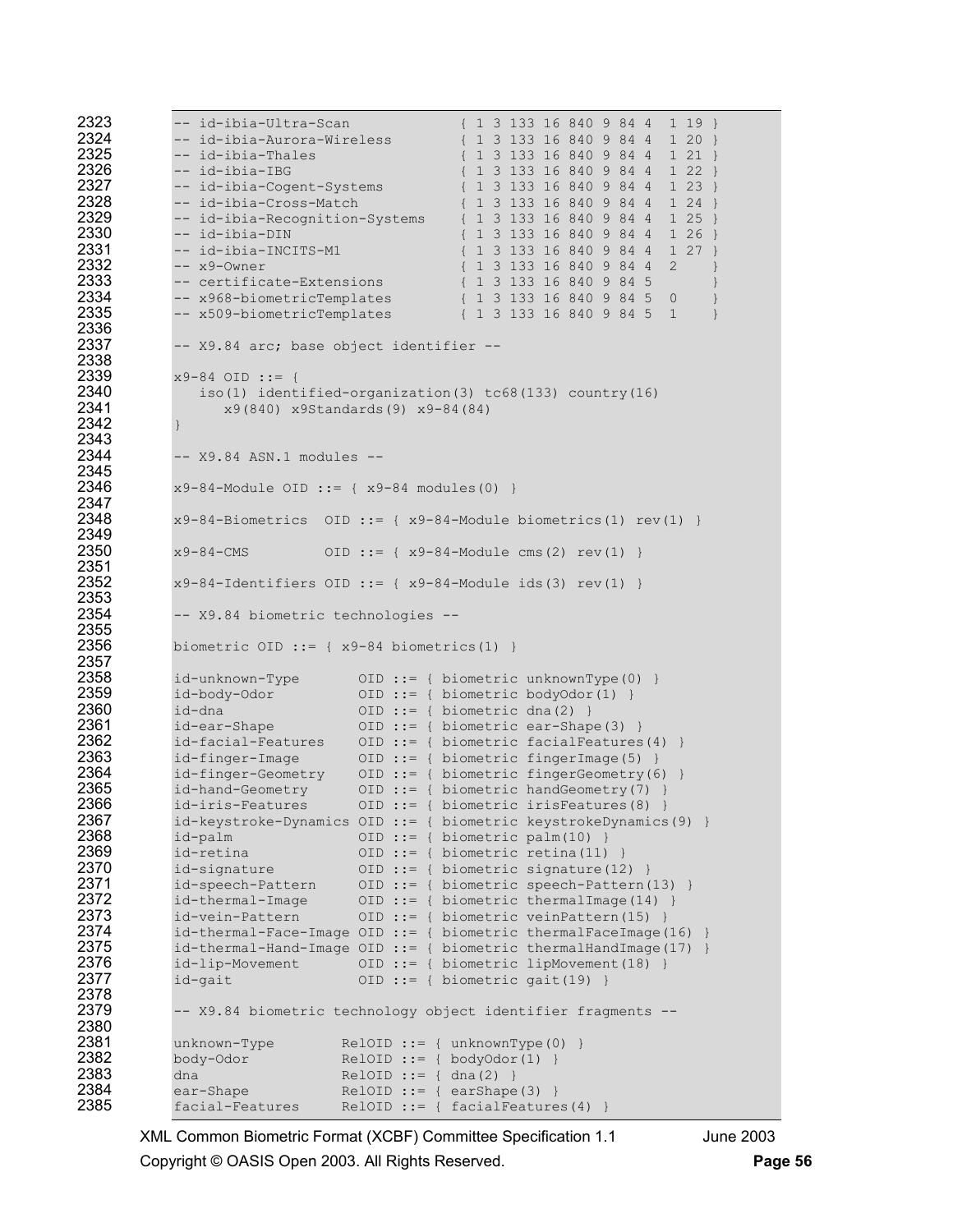| 2386<br>2387<br>2388<br>2389<br>2390<br>2391<br>2392<br>2393<br>2394<br>2395<br>2396<br>2397<br>2398<br>2399<br>2400<br>2401                                                                 | finger-Image<br>$RelOID :: = { fingerImage(5) }$<br>finger-Geometry<br>$RelOID ::= { fingerGeometry(6) }$<br>hand-Geometry<br>$RelOID ::= \{ handGeometry(7) \}$<br>$RelOID :: = { irisFeatures(8)}$<br>iris-Features<br>RelOID ::= { keystrokeDynamics(9) }<br>keystroke-Dynamics<br>$RelOID :: = { palm(10) }$<br>palm<br>$RelOID :: = { retina(11) }$<br>retina<br>$RelOID ::= { signature(12)}$<br>signature<br>speech-Pattern<br>$RelOID ::= { speechPattern(13)}$<br>thermal-Image<br>$RelOID :: = { thermalImage(14)}$<br>vein-Pattern<br>$RelOID :: = { veinPattern(15)}$<br>$RelOID ::= { thermalFaceImage(16)}$<br>thermal-Face-Image<br>$RelOID :: = { thermalHandImage(17)}$<br>thermal-Hand-Image<br>lip-Movement<br>$RelOID ::= { LipMovement (18)}$<br>$RelOID ::= { gait(19) }$<br>gait |
|----------------------------------------------------------------------------------------------------------------------------------------------------------------------------------------------|---------------------------------------------------------------------------------------------------------------------------------------------------------------------------------------------------------------------------------------------------------------------------------------------------------------------------------------------------------------------------------------------------------------------------------------------------------------------------------------------------------------------------------------------------------------------------------------------------------------------------------------------------------------------------------------------------------------------------------------------------------------------------------------------------------|
| 2402<br>2403<br>2404<br>2405<br>2406<br>2407<br>2408<br>2409<br>2410<br>2411<br>2412<br>2413<br>2414<br>2415<br>2416<br>2417<br>2418<br>2419<br>2420<br>2421<br>2422<br>2423<br>2424<br>2425 | BiometricTypes BIOMETRIC ::= {<br>{ BIOMETRIC id : unknown-Type<br>{ BIOMETRIC id : body-Odor<br>{ BIOMETRIC id : dna<br>{ BIOMETRIC id : ear-Shape<br>{ BIOMETRIC id : facial-Features<br>{ BIOMETRIC id : finger-Image<br>{ BIOMETRIC id : finger-Geometry<br>{ BIOMETRIC id : hand-Geometry<br>{ BIOMETRIC id : iris-Features<br>{ BIOMETRIC id : keystroke-Dynamics<br>{ BIOMETRIC id : palm<br>{ BIOMETRIC id : retina<br>{ BIOMETRIC id : signature<br>{ BIOMETRIC id : speech-Pattern<br>{ BIOMETRIC id : thermal-Image<br>{ BIOMETRIC id : vein-Pattern<br>{ BIOMETRIC id : thermal-Face-Image }<br>{ BIOMETRIC id : thermal-Hand-Image<br>{ BIOMETRIC id : lip-Movement<br>$\mathcal{F}$<br>{ BIOMETRIC id : gait<br>$\}$ ,<br>-- expect additional biometric types --                         |
| 2426<br>2427<br>2428                                                                                                                                                                         | $\mathcal{F}$<br>-- X9.84 biometric processing algorithms --                                                                                                                                                                                                                                                                                                                                                                                                                                                                                                                                                                                                                                                                                                                                            |
| 2429<br>2430                                                                                                                                                                                 | processing-algorithm $OID$ ::= { $x9-84$ processingAlgorithms (2) }                                                                                                                                                                                                                                                                                                                                                                                                                                                                                                                                                                                                                                                                                                                                     |
| 2431<br>2432                                                                                                                                                                                 | -- X9.84 biometric matching methods --                                                                                                                                                                                                                                                                                                                                                                                                                                                                                                                                                                                                                                                                                                                                                                  |
| 2433<br>2434                                                                                                                                                                                 | matching-method OID ::= $\{ x9-84 \text{ matchingMethods} (3) \}$                                                                                                                                                                                                                                                                                                                                                                                                                                                                                                                                                                                                                                                                                                                                       |
| 2435<br>2436                                                                                                                                                                                 | -- X9.84 vendor specific formats --                                                                                                                                                                                                                                                                                                                                                                                                                                                                                                                                                                                                                                                                                                                                                                     |
| 2437<br>2438                                                                                                                                                                                 | format-Owner OID ::= { x9-84 format-owners(4) }                                                                                                                                                                                                                                                                                                                                                                                                                                                                                                                                                                                                                                                                                                                                                         |
| 2439<br>2440                                                                                                                                                                                 | $cbeff-Owner$ $OID$ ::= { format-Owner $cbeff(0)$ }                                                                                                                                                                                                                                                                                                                                                                                                                                                                                                                                                                                                                                                                                                                                                     |
| 2441<br>2442                                                                                                                                                                                 | ibia-Owner $OD :: = { format-Owner ibia(1) }$                                                                                                                                                                                                                                                                                                                                                                                                                                                                                                                                                                                                                                                                                                                                                           |
| 2443<br>2444                                                                                                                                                                                 | $x9$ -Owner OID ::= { format-Owner $x9(2)$ }                                                                                                                                                                                                                                                                                                                                                                                                                                                                                                                                                                                                                                                                                                                                                            |
| 2445<br>2446                                                                                                                                                                                 | -- IBIA vendor specific formats registered at http://www.ibia.org                                                                                                                                                                                                                                                                                                                                                                                                                                                                                                                                                                                                                                                                                                                                       |
| 2447<br>2448                                                                                                                                                                                 | id-ibia-SAFLINK<br>OID ::= { ibia-Owner $1$ }                                                                                                                                                                                                                                                                                                                                                                                                                                                                                                                                                                                                                                                                                                                                                           |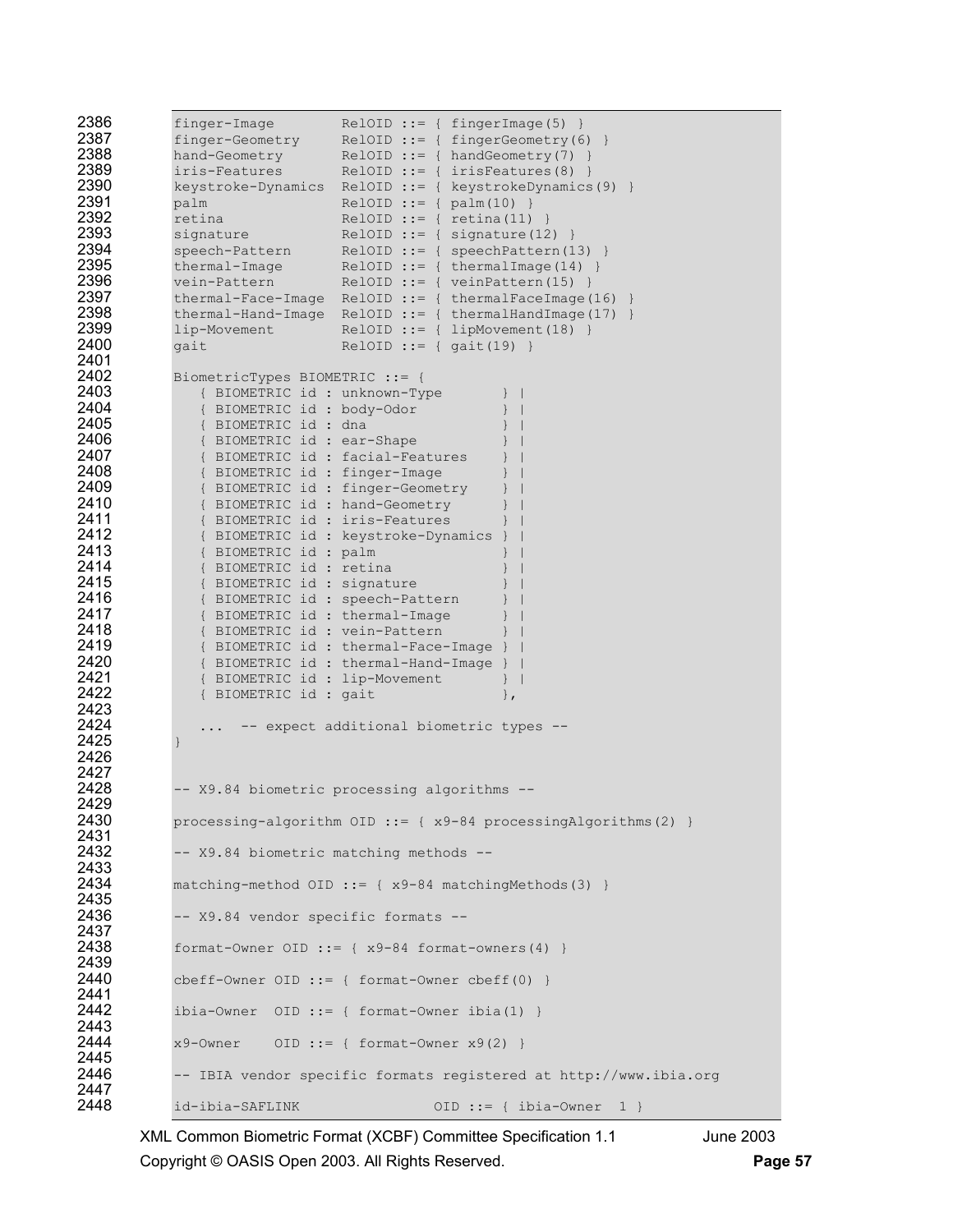| 2449         | id-ibia-Bioscrypt                                                                    | $OID :: = {$ ibia-Owner     | $2 \}$                     |
|--------------|--------------------------------------------------------------------------------------|-----------------------------|----------------------------|
| 2450         | id-ibia-Visionics                                                                    | $OID :: = {ibia-Owner}$     | $3 \}$                     |
| 2451         | $id - ibia - Infineon TechnologyiesAG OID :: = { ibia - Owner}$                      |                             | $4$ }                      |
| 2452         | id-ibia-IridianTechnologies                                                          | $OID :: = {ibia-Owner}$     | $5 \}$                     |
| 2453         | id-ibia-Veridicom                                                                    | $OID :: = {ible-Owner}$     | 6 }                        |
| 2454         | id-ibia-CyberSIGN                                                                    | OID ::= { ibia-Owner 7 }    |                            |
| 2455         | id-ibia-eCryp                                                                        | $OID :: = { libia-Owner}$   | 8<br>$\rightarrow$         |
| 2456         | id-ibia-FingerprintCardsAB                                                           | OID ::= { ibia-Owner        | $9$ }                      |
| 2457         | id-ibia-SecuGen                                                                      | OID ::= { ibia-Owner 10 }   |                            |
| 2458         | id-ibia-PreciseBiometric                                                             | OID ::= { ibia-Owner 11 }   |                            |
| 2459         | id-ibia-Identix                                                                      | OID ::= { ibia-Owner $12$ } |                            |
| 2460         | id-ibia-DERMALOG                                                                     | OID ::= { ibia-Owner 13 }   |                            |
| 2461         | id-ibia-LOGICO                                                                       | OID ::= { ibia-Owner 14 }   |                            |
| 2462         | id-ibia-NIST                                                                         | OID ::= { ibia-Owner $15$ } |                            |
| 2463         | id-ibia-A4Vision                                                                     | OID ::= { ibia-Owner $16$ } |                            |
| 2464         | id-ibia-NEC                                                                          | OID ::= { ibia-Owner 17 }   |                            |
| 2465         | id-ibia-STMicroelectronics                                                           | OID ::= { ibia-Owner $18$ } |                            |
| 2466         | id-ibia-Ultra-Scan                                                                   | OID ::= { ibia-Owner $19$ } |                            |
| 2467         | id-ibia-Aurora-Wireless                                                              | OID ::= { ibia-Owner 20 }   |                            |
| 2468         | id-ibia-Thales                                                                       | OID ::= { ibia-Owner 21 }   |                            |
| 2469         | id-ibia-IBG                                                                          | OID ::= { ibia-Owner 22 }   |                            |
| 2470         | id-ibia-Cogent-Systems                                                               | OID ::= { ibia-Owner 23 }   |                            |
| 2471         | id-ibia-Cross-Match                                                                  | OID ::= { ibia-Owner 24 }   |                            |
| 2472         | id-ibia-Recognition-Systems                                                          | OID ::= { ibia-Owner 25 }   |                            |
| 2473         | id-ibia-DIN                                                                          | OID ::= { ibia-Owner 26 }   |                            |
| 2474         | id-ibia-INCITS-M1                                                                    | OID ::= { ibia-Owner 27 }   |                            |
| 2475         |                                                                                      |                             |                            |
| 2476         |                                                                                      |                             |                            |
| 2477         | -- When represented as values of type OBJECT IDENTIFIER, these                       |                             |                            |
| 2478         | -- IBIA vendor specific formats may be associated with any ASN.1                     |                             |                            |
| 2479<br>2480 | -- type.                                                                             |                             |                            |
| 2481         |                                                                                      |                             |                            |
| 2482         | IBIAoidFormats BIOMETRIC ::= {<br>{ BIOMETRIC oid : id-ibia-SAFLINK                  |                             |                            |
| 2483         | { BIOMETRIC oid : id-ibia-Bioscrypt                                                  |                             | DATA Any }                 |
| 2484         | { BIOMETRIC oid : id-ibia-Visionics                                                  |                             | DATA Any }  <br>DATA Any } |
| 2485         | { BIOMETRIC oid : id-ibia-InfineonTechnologiesAG DATA Any }                          |                             |                            |
| 2486         | { BIOMETRIC oid : id-ibia-IridianTechnologies                                        |                             |                            |
| 2487         |                                                                                      |                             |                            |
| 2488         |                                                                                      |                             | DATA Any }                 |
|              | { BIOMETRIC oid : id-ibia-Veridicom                                                  |                             | DATA Any }                 |
|              | { BIOMETRIC oid : id-ibia-CyberSIGN                                                  |                             | DATA Any }                 |
| 2489         | { BIOMETRIC oid : id-ibia-eCryp                                                      |                             | DATA Any }                 |
| 2490         | { BIOMETRIC oid : id-ibia-FingerprintCardsAB                                         |                             | DATA Any }                 |
| 2491         | { BIOMETRIC oid : id-ibia-SecuGen                                                    |                             | DATA Any }                 |
| 2492         | { BIOMETRIC oid : id-ibia-PreciseBiometric                                           |                             | DATA Any }                 |
| 2493<br>2494 | { BIOMETRIC oid : id-ibia-Identix                                                    |                             | DATA Any }                 |
|              | { BIOMETRIC oid : id-ibia-DERMALOG                                                   |                             | DATA Any }                 |
| 2495         | { BIOMETRIC oid : id-ibia-LOGICO                                                     |                             | DATA Any }                 |
| 2496         | { BIOMETRIC oid : id-ibia-NIST                                                       |                             | DATA Any }                 |
| 2497         | { BIOMETRIC oid : id-ibia-A4Vision                                                   |                             | DATA Any }                 |
| 2498<br>2499 | { BIOMETRIC oid : id-ibia-NEC                                                        |                             | DATA Any }                 |
| 2500         | { BIOMETRIC oid : id-ibia-STMicroelectronics<br>{ BIOMETRIC oid : id-ibia-Ultra-Scan |                             | DATA Any }<br>DATA Any }   |
| 2501         | { BIOMETRIC oid : id-ibia-Aurora-Wireless                                            |                             | DATA Any }                 |
| 2502         | { BIOMETRIC oid : id-ibia-Thales                                                     |                             | DATA Any }                 |
| 2503         | { BIOMETRIC oid : id-ibia-IBG                                                        |                             | DATA Any }                 |
| 2504         | { BIOMETRIC oid : id-ibia-Cogent-Systems                                             |                             | DATA Any }                 |
| 2505         | { BIOMETRIC oid : id-ibia-Cross-Match                                                |                             | DATA Any }                 |
| 2506         | { BIOMETRIC oid : id-ibia-Recognition-Systems                                        |                             | DATA Any }                 |
| 2507         | { BIOMETRIC oid : id-ibia-DIN                                                        |                             | DATA Any }                 |
| 2508         | { BIOMETRIC oid : id-ibia-INCITS-M1                                                  |                             | DATA Any },                |
| 2509         |                                                                                      |                             |                            |
| 2510<br>2511 | -- Expect additional vendor specific formats --                                      |                             |                            |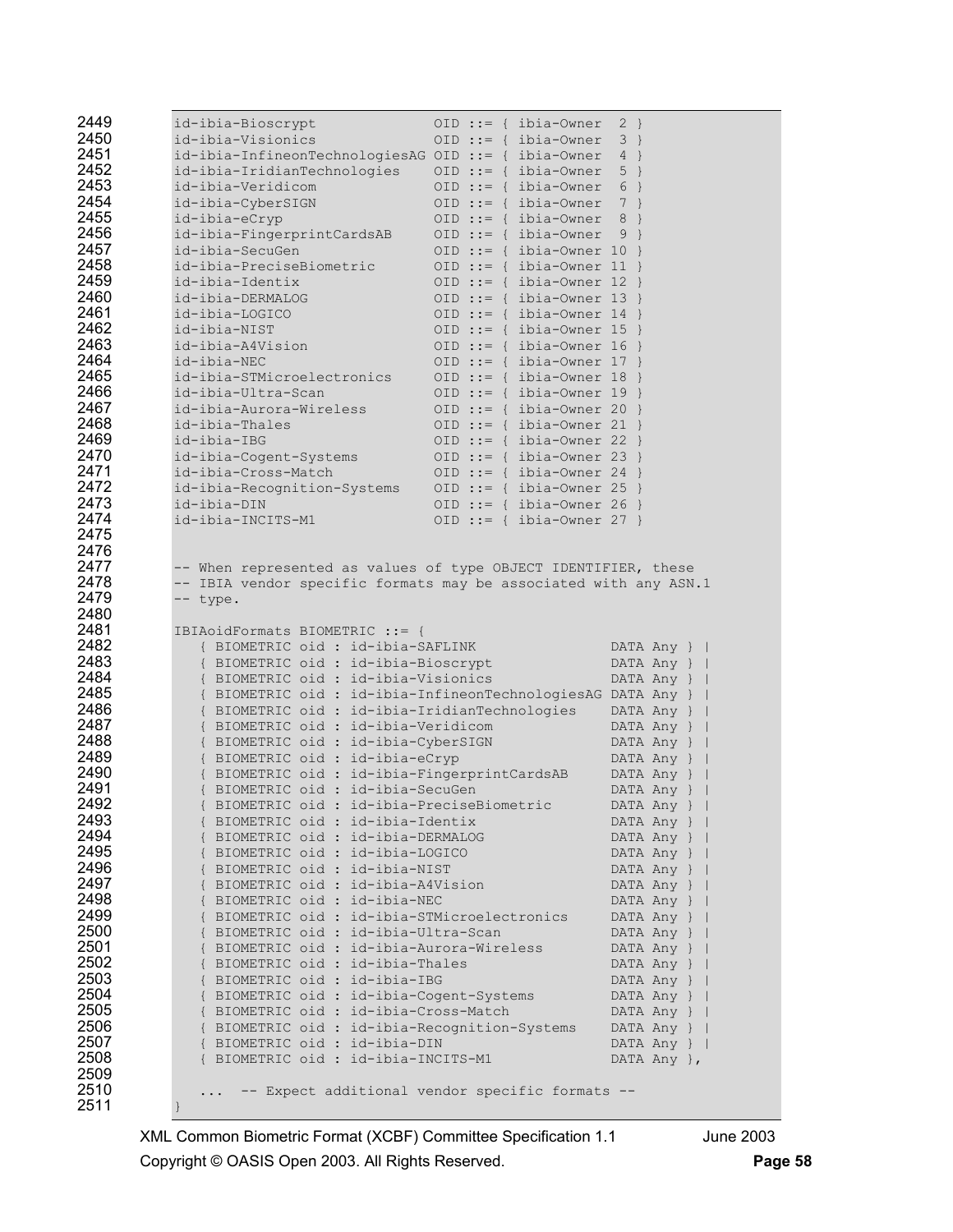| 2512 |                                                                    |                           |                 |
|------|--------------------------------------------------------------------|---------------------------|-----------------|
| 2513 | Any ::= TYPE-IDENTIFIER.&Type -- Application constrained           |                           |                 |
| 2514 |                                                                    |                           |                 |
| 2515 | -- Relative object identifier representations of the identical     |                           |                 |
| 2516 | -- IBIA vendor specific formats defined as OBJECT IDENTIFIER       |                           |                 |
| 2517 |                                                                    |                           |                 |
| 2518 | -- values above are used to identify these formats when they must  |                           |                 |
|      | -- comply with the fixed format requirements of the BioAPI 1.1     |                           |                 |
| 2519 | -- specification and are associated with a two byte integer value. |                           |                 |
| 2520 |                                                                    |                           |                 |
| 2521 | ibia-SAFLINK                                                       | $RelOID :: = {$<br>$1 \}$ |                 |
| 2522 | ibia-Bioscrypt                                                     | $RelOID :: = {$<br>$2 \}$ |                 |
| 2523 | ibia-Visionics                                                     | $RelOID :: = \{ 3 \}$     |                 |
| 2524 | ibia-InfineonTechnologiesAG RelOID ::= $\{4\}$                     |                           |                 |
| 2525 | ibia-IridianTechnologies                                           | RelOID ::= $\{ 5 \}$      |                 |
| 2526 | ibia-Veridicom                                                     | $RelOID :: = {$<br>6 }    |                 |
| 2527 | ibia-CyberSIGN                                                     | $ReLOID :: = {$<br>$7$ }  |                 |
| 2528 | ibia-eCryp                                                         | $RelOID :: = {$<br>$8$ }  |                 |
| 2529 | ibia-FingerprintCardsAB                                            | $RelOID :: = {$<br>$9$ }  |                 |
| 2530 | ibia-SecuGen                                                       | $RelOID :: = \{ 10 \}$    |                 |
| 2531 | ibia-PreciseBiometric                                              | $RelOID :: = \{ 11 \}$    |                 |
| 2532 | ibia-Identix                                                       | $RelOID :: = \{ 12 \}$    |                 |
| 2533 | ibia-DERMALOG                                                      | $RelOID :: = \{ 13 \}$    |                 |
| 2534 |                                                                    |                           |                 |
|      | ibia-LOGICO                                                        | RelOID ::= $\{ 14 \}$     |                 |
| 2535 | ibia-NIST                                                          | RelOID ::= $\{ 15 \}$     |                 |
| 2536 | ibia-A4Vision                                                      | $RelOID :: = { 16 }$      |                 |
| 2537 | ibia-NEC                                                           | RelOID ::= $\{ 17 \}$     |                 |
| 2538 | ibia-STMicroelectronics                                            | $RelOID :: = \{ 18 \}$    |                 |
| 2539 | ibia-Ultra-Scan                                                    | $RelOID :: = { 19 }$      |                 |
| 2540 | ibia-Aurora-Wireless                                               | RelOID ::= $\{ 20 \}$     |                 |
| 2541 | ibia-Thales                                                        | RelOID ::= $\{ 21 \}$     |                 |
| 2542 | ibia-IBG                                                           | RelOID ::= $\{ 22 \}$     |                 |
| 2543 | ibia-Cogent-Systems                                                | $RelOID :: = { 23 }$      |                 |
| 2544 | ibia-Cross-Match                                                   | RelOID ::= $\{ 24 \}$     |                 |
| 2545 | ibia-Recognition-Systems                                           | $RelOID :: = {25}$        |                 |
| 2546 | ibia-DIN                                                           | RelOID ::= $\{ 26 \}$     |                 |
| 2547 | ibia-INCITS-M1                                                     | RelOID ::= $\{ 27 \}$     |                 |
| 2548 |                                                                    |                           |                 |
| 2549 |                                                                    |                           |                 |
| 2550 | IBIAidFormats BIOMETRIC ::= {                                      |                           |                 |
| 2551 | { BIOMETRIC id : ibia-SAFLINK                                      |                           | DATA BirInt16 } |
| 2552 | { BIOMETRIC id : ibia-Bioscrypt                                    |                           | DATA BirInt16 } |
| 2553 | { BIOMETRIC id : ibia-Visionics                                    |                           |                 |
| 2554 |                                                                    |                           | DATA BirInt16 } |
|      | { BIOMETRIC id : ibia-InfineonTechnologiesAG DATA BirInt16 }       |                           |                 |
| 2555 | { BIOMETRIC id : ibia-IridianTechnologies                          |                           | DATA BirInt16 } |
| 2556 | { BIOMETRIC id : ibia-Veridicom                                    |                           | DATA BirInt16 } |
| 2557 | { BIOMETRIC id : ibia-CyberSIGN                                    |                           | DATA BirInt16 } |
| 2558 | { BIOMETRIC id : ibia-eCryp                                        |                           | DATA BirInt16 } |
| 2559 | { BIOMETRIC id : ibia-FingerprintCardsAB                           |                           | DATA BirInt16 } |
| 2560 | { BIOMETRIC id : ibia-SecuGen                                      |                           | DATA BirInt16 } |
| 2561 | { BIOMETRIC id : ibia-PreciseBiometric                             |                           | DATA BirInt16 } |
| 2562 | { BIOMETRIC id : ibia-Identix                                      |                           | DATA BirInt16 } |
| 2563 | { BIOMETRIC id : ibia-DERMALOG                                     |                           | DATA BirInt16 } |
| 2564 | { BIOMETRIC id : ibia-LOGICO                                       |                           | DATA BirInt16 } |
| 2565 | { BIOMETRIC id : ibia-NIST                                         |                           | DATA BirInt16 } |
| 2566 | { BIOMETRIC id : ibia-A4Vision                                     |                           | DATA BirInt16 } |
| 2567 | { BIOMETRIC id : ibia-NEC                                          |                           | DATA BirInt16 } |
| 2568 | { BIOMETRIC id : ibia-STMicroelectronics                           |                           | DATA BirInt16 } |
| 2569 | { BIOMETRIC id : ibia-Ultra-Scan                                   |                           |                 |
|      |                                                                    |                           | DATA BirInt16 } |
| 2570 | { BIOMETRIC id : ibia-Aurora-Wireless                              |                           | DATA BirInt16 } |
| 2571 | { BIOMETRIC id : ibia-Thales                                       |                           | DATA BirInt16 } |
| 2572 | { BIOMETRIC id : ibia-IBG                                          |                           | DATA BirInt16 } |
| 2573 | { BIOMETRIC id : ibia-Cogent-Systems                               |                           | DATA BirInt16 } |
| 2574 | BIOMETRIC id: ibia-Cross-Match                                     |                           | DATA BirInt16 } |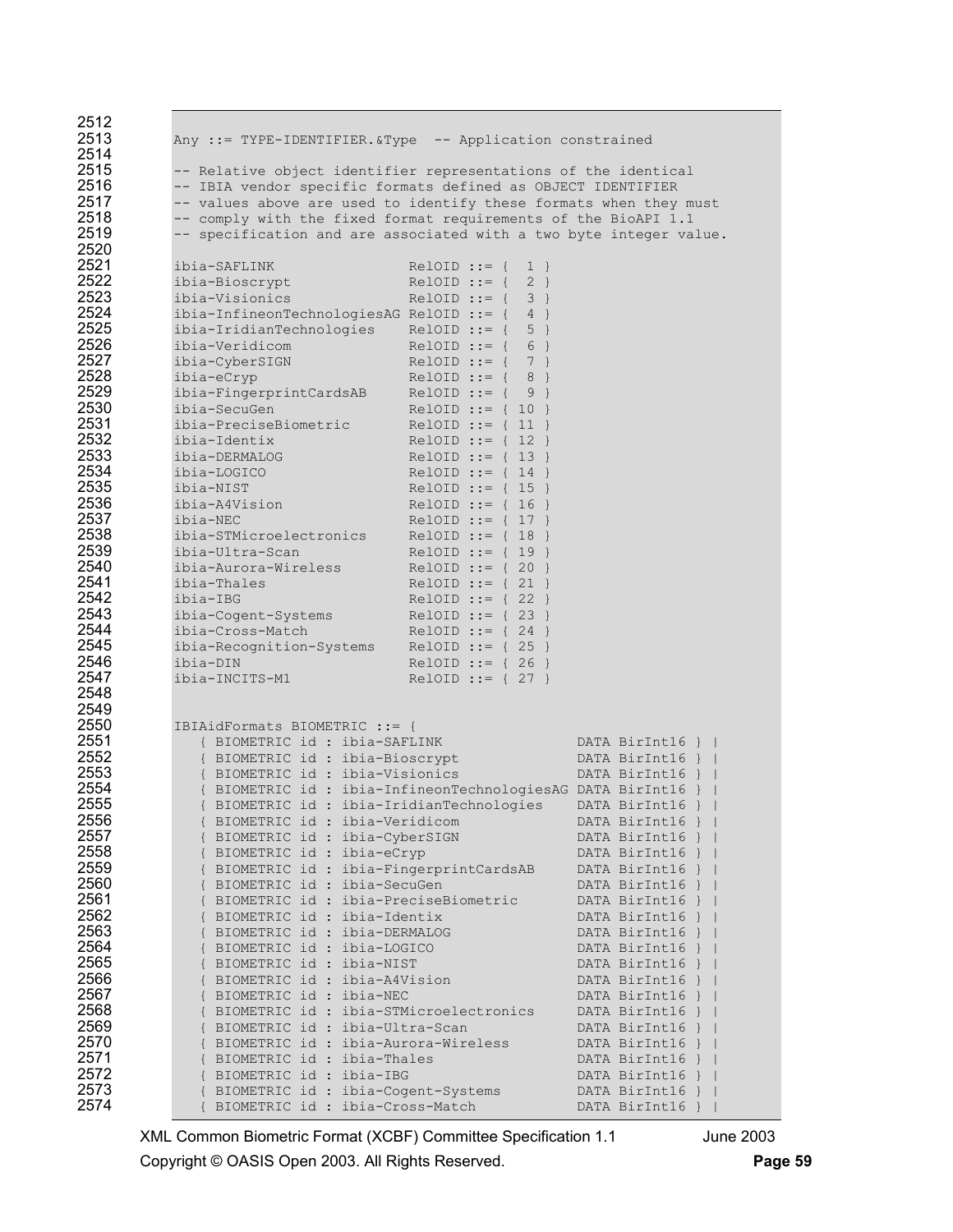```
2575 { BIOMETRIC id : ibia-Recognition-Systems DATA BirInt16 } | 
2576 { BIOMETRIC id : ibia-DIN DATA BirInt16 } | 
                 2577 { BIOMETRIC id : ibia-INCITS-M1 DATA BirInt16 },
2578 
2579 ... -- Expect others -- 
2580 } 
2581 
2582 BirInt16 ::= INTEGER (0..65535) 
2583 
2584<br>2585
2585 IBIA-Formats BIOMETRIC ::= { 
2586 IBIAoidFormats | -- Complete object identifiers<br>2587 1BIAidFormats, -- Object identifier fragments
                IBIAidFormats, -- Object identifier fragments
2588<br>2589
                 ... -- Expect additional IBIA vendor specific formats --
2590 } 
2591<br>2592
             id-x984BioInfo OD ::= { cbef-Owner x984BioInfo(0) }2593 
2594<br>2595
2595 CBEFFoidFormats BIOMETRIC ::= {<br>2596 (BIOMETRIC oid : id-x984Bio
                2596 { BIOMETRIC oid : id-x984BioInfo DATA BiometricInformationSets }, 
2597<br>2598
                 ... -- Expect other objects --
2599 } 
2600 
2601 x984BioInfo RelOID ::= { x984BioInfo(0) } -- CBEFF owner 
2602<br>2603
2603 CBEFFidFormats BIOMETRIC ::= {<br>2604 (BIOMETRIC id : x984BioInf
               2604 { BIOMETRIC id : x984BioInfo DATA BiometricInformationSets }, 
2605<br>2606
                ... -- Expect other objects --
2607 } 
2608 
2609 CBEFF-Formats BIOMETRIC ::= {<br>2610 CBEFFoidFormats | -- Com
2610 CBEFFoidFormats | -- Complete object identifiers<br>2611 CBEFFidFormats, -- Object identifier fragments
                CBEFFidFormats, -- Object identifier fragments
2612<br>2613
                 ... -- Expect additional CBEFF vendor specific formats --
2614 } 
2615<br>2616
             MatchingAIDs BIOMETRIC ::= {
2617<br>2618
                 ... -- Expect CBEFF assignments in BiometricInformationSets --
2619 } 
2620<br>2621
             ProcessingAIDs BIOMETRIC ::= {
2622<br>2623
                 ... -- Expect CBEFF assignments in BiometricInformationSets --
2624 } 
2625 
2626 X9-Formats BIOMETRIC ::= { 
2627 X9oidFormats |<br>2628 X9idFormats,
                X9idFormats,
2629<br>2630
                 ... -- Expect additional X9 vendor specific formats --
2631 } 
2632<br>2633
2633 X9oidFormats BIOMETRIC ::= {<br>2634 ... -- Expect X9 assigne
                ... -- Expect X9 assigned objects --
2635 } 
2636<br>2637
             2637 X9idFormats BIOMETRIC ::= {
```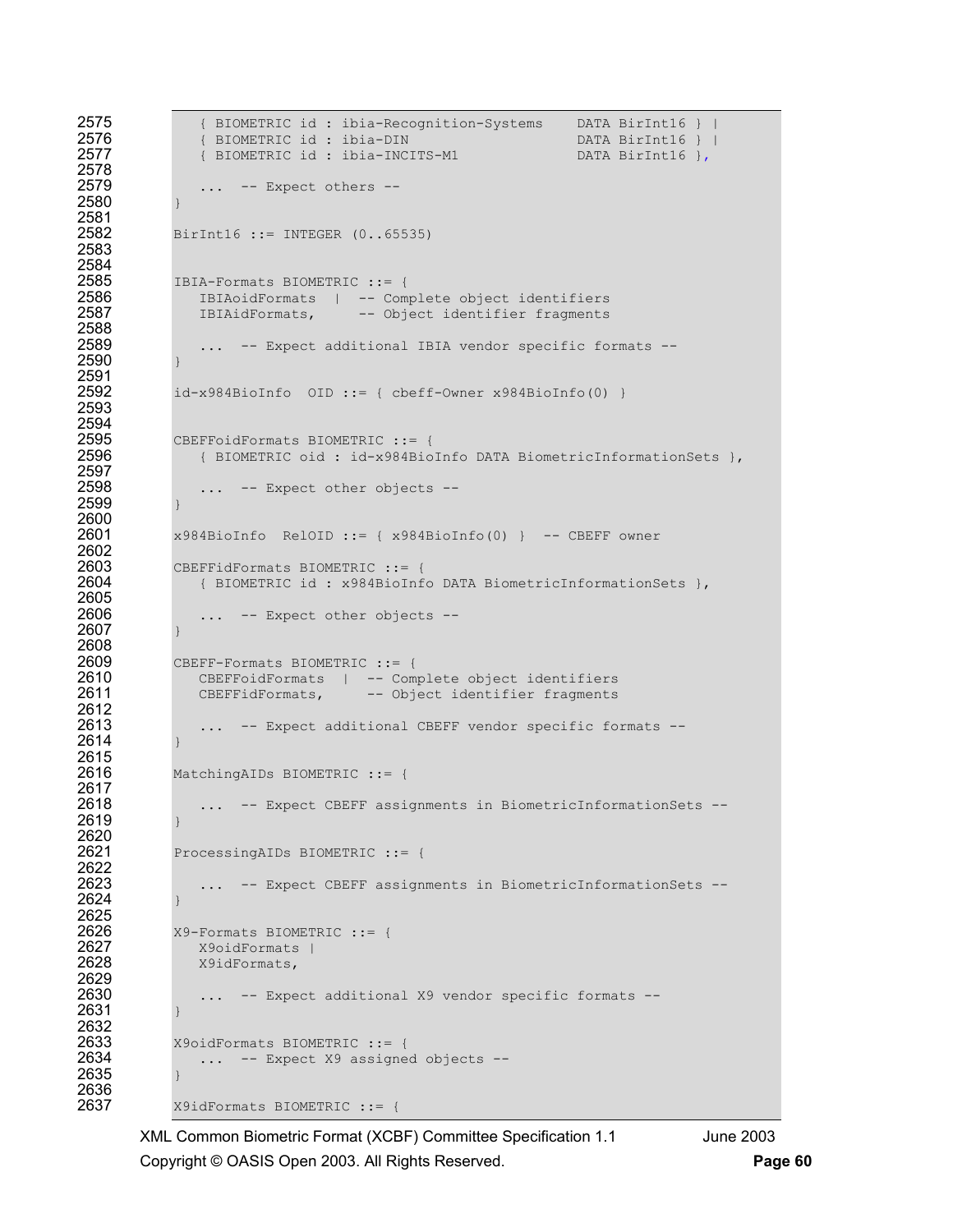```
2638 ... - Expect X9 assigned objects of the form { 2 x } -2639 } 
2640<br>2641
              certificate-Extensions OID ::= {x9-84 certificate-Extensions(5) }
2642 
2643 x968-biometricTemplates OID ::= { certificate-Extensions 0 }<br>2644 x509-biometricTemplates OID ::= { certificate-Extensions 1 }
              2644 x509-biometricTemplates OID ::= { certificate-Extensions 1 } 
2645<br>2646
              -- RSA PKCS #7 Content type
2647 
2648 id-data OID ::= { 
2649 iso(1) member-body(2) us(840) rsadsi(113549) pkcs(1) 2650 pkcs7(7) data(1)
                     pkcs7(7) data(1)
2651 } 
2652<br>2653
              -- Security object identifiers
2654 
2655<br>2656
              -- FIPS 180-1 and FIPS 180-2 Secure Hash Algorithm --
2657 
2658 
2659 sha-1 OID ::= {<br>2660 iso(1) ident
2660 iso(1) identified-organization(3) oiw(14) secsig(3) 
                     algorithm(2) 26
2662 } 
2663 
2664 sha2Algorithm OID ::= {<br>2665   ioint-iso-itu-t(2) c
2665 joint-iso-itu-t(2) country(16) us(840) organization(1) gov(101)<br>2666 csor(3) nistAlgorithm(4) hashAlgs(2)
                     csor(3) nistAlgorithm(4) hashAlgs(2)
2667 } 
2668 
2669 id-sha256 OID ::= { sha2Algorithm sha256(1) } 
2670<br>2671
              id\text{-}sha384 OID ::= { shape, sha2Algorithm sha384(2) }2672<br>2673
              id-sha512 OID ::= { sha2Algorithm sha512(3) }
2674 
2675 SHA-Algorithms ALGORITHM ::= {<br>2676 (OID sha-1 PARMS Null
2676 { OID sha-1 PARMS NullParms } | 
2677 (OID id-sha256 PARMS NullParms } |<br>2678 (OID id-sha384 PARMS NullParms } |
2678 (OID id-sha384 PARMS NullParms } |<br>2679 (OID id-sha512 PARMS NullParms },
                 2679 { OID id-sha512 PARMS NullParms}, 
2680<br>2681
                  ... -- Expect others --
2682 } 
2683 
2684 NullParms ::= NULL -- No initialization vector 
2685<br>2686
              -- X9.57 DSA signature generated with SHA-1 hash (DSA X9.30)
2687<br>2688
2688 dsa-with-shal OID ::= {<br>2689 iso(1) member-body(2)
                 iso(1) member-body(2) us(840) x9-57(10040) x9algorithm(4) 3 }
2690<br>2691
              -- X9.71 HMAC with SHA-1 algorithm
2692<br>2693
2693 hmac-with-SHA1 OID ::= {<br>2694 iso(1) identified-or
2694 iso(1) identified-organization(3) dod(6)<br>2695 internet(1) security(5) mechanisms(5)
                      internet(1) security(5) mechanisms(5) 8 1 2 }
2696 
2697 -- RSA PKCS #1 signature generated with SHA-1 hash & encryption scheme
2698 
2699 sha1WithRSAEncryption OID ::= {<br>2700 iso(1) member-body(2) us(840)
                  iso(1) member-body(2) us(840) rsadsi(113549) pkcs(1) 1 5 }
```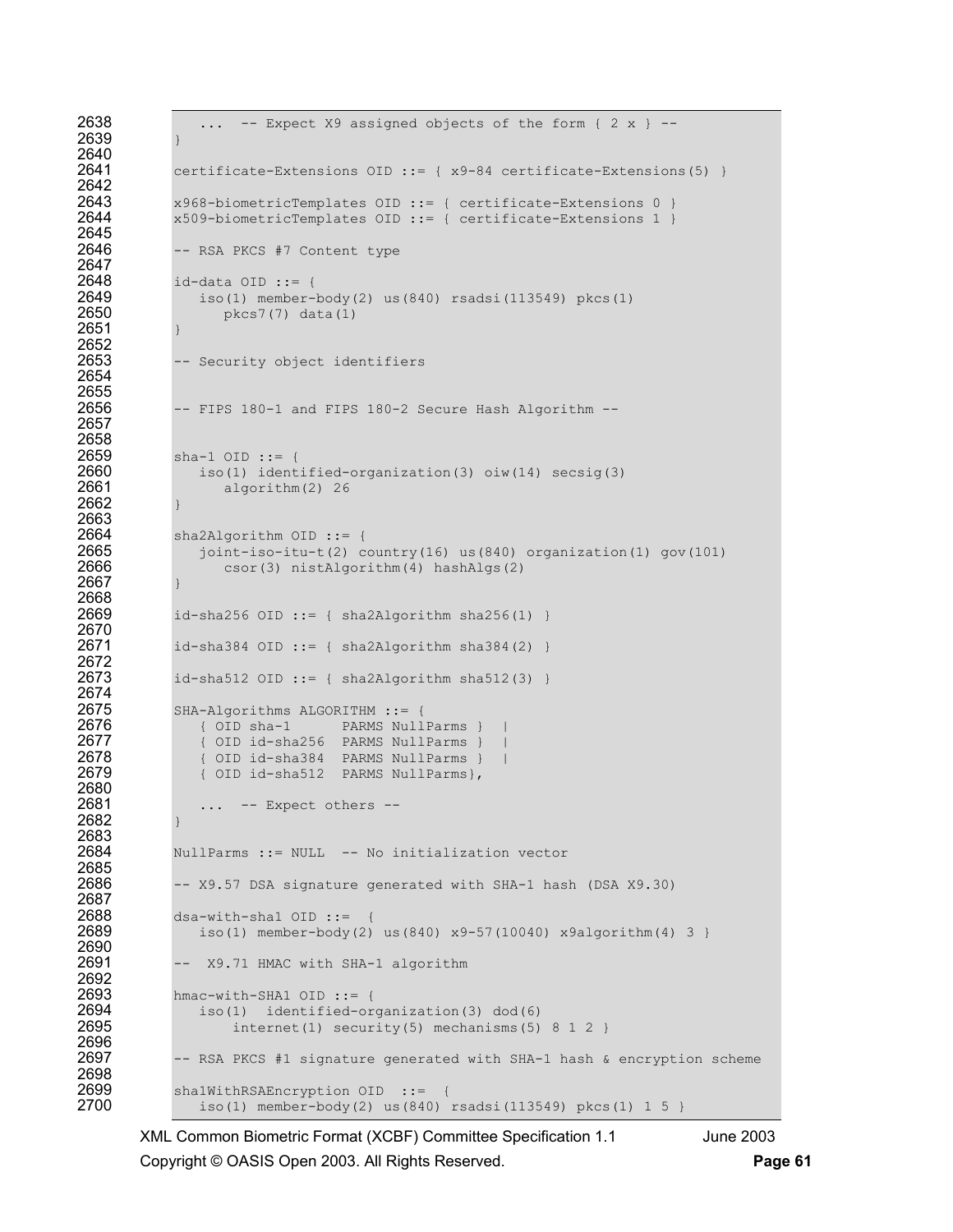```
2701 
2702 rsaEncryption OBJECT IDENTIFIER ::= {<br>2703 1so(1) member-body(2) us(840) rsads
                   iso(1) member-body(2) us(840) rsadsi(113549) pkcs(1) 1 1 }
2704 
2705 -- ANSI X9.52 Triple DES Modes of Operation -- 
2706<br>2707
2707 des-ede3-cbc OBJECT IDENTIFIER ::= {<br>2708 iso(1) member-body(2) us(840) rsa
2708 iso(1) member-body(2) us(840) rsadsi(113549)<br>2709 encryptionAlgorithm(3) 7
                      encryptionAlgorithm(3) 7
2710 } 
2711 
               -- X9.62 ECDSA signature with SHA-1
2713<br>2714
2714 ecdsa-with-SHA1 OID ::= {<br>2715 iso(1) member-body(2)
                  iso(1) member-body(2) us(840) ansi-x962(10045) signatures(4) 1 }
2716 
2717<br>2718
              END -- X9-84-Identifiers --
```
2719 **7.4 Encodings to be employed** 

## 2720 **7.4.1 Encodings used for calculation of digital signatures and MACs**

2721 All digital signatures and Message Authentication Codes shall be calculated using the binary 2722 values obtained by applying a CXER encoding to a value of EncodedBiometricObect (see 2723 5.1.2.1.1 Digital Signature Process).

- 2724 NOTE 1 A CXER encoding is defined by X.693 as an initial character 2725 representation, followed by the application of the UTF8 transformation to those 2726 characters to produce a set of binary octets.
- 2727 NOTE 2 This is the only use of CXER in this specification, and is independent 2728 of any encoding used for transfer.
- 2729

## 2730 **7.4.2 Octet Strings with Certificates and Certificate Revocation Lists**

- 2731 All values of the **CertificateSet** type (and **CertificateRevocationLists** type) octet strings shall be 2732 the concatenation of the octets of the DER encodings of one or more X.509 certificates or 2733 attribute certificates (or certificate revocation lists, respectively).
- 2734 If the outer level encoding is BER (see 7.4.3 below) then the value of these octet string types 2735 shall be encoded as specified in BER.
- 2736 NOTE A formal specification of the types forming the contents of these octet 2737 strings is not possible, as they are the concatenation of self-delimited encodings 2738 of multiple ASN.1 types, not the encoding of a single ASN.1 type. This is for 2739 historical reasons.
- 2740 If the outer level encoding is BASIC-XER then the value of these octet strings shall not be 2741 encoded as specified in BASIC-XER (a UTF8 transform of a hexadecimal encoding), but shall be 2742 encoded as specified in the following paragraph.
- 2743 The UTF8 transformation shall be applied to the Content-Transfer-Encoding specified in IETF 2744 RFC 2045, 6.8, except that the 76 character limit does not apply, and XML escape sequences for 2745 white-space can be present in any position within the encoding.
- 2746 NOTE IETF RFC 2045 mandates the presence of line breaks dividing the 2747 encoding into lines of at most 76 characters, but this is not required in XCBF 2748 encodings. It also allows "white-space" to be inserted in any position within the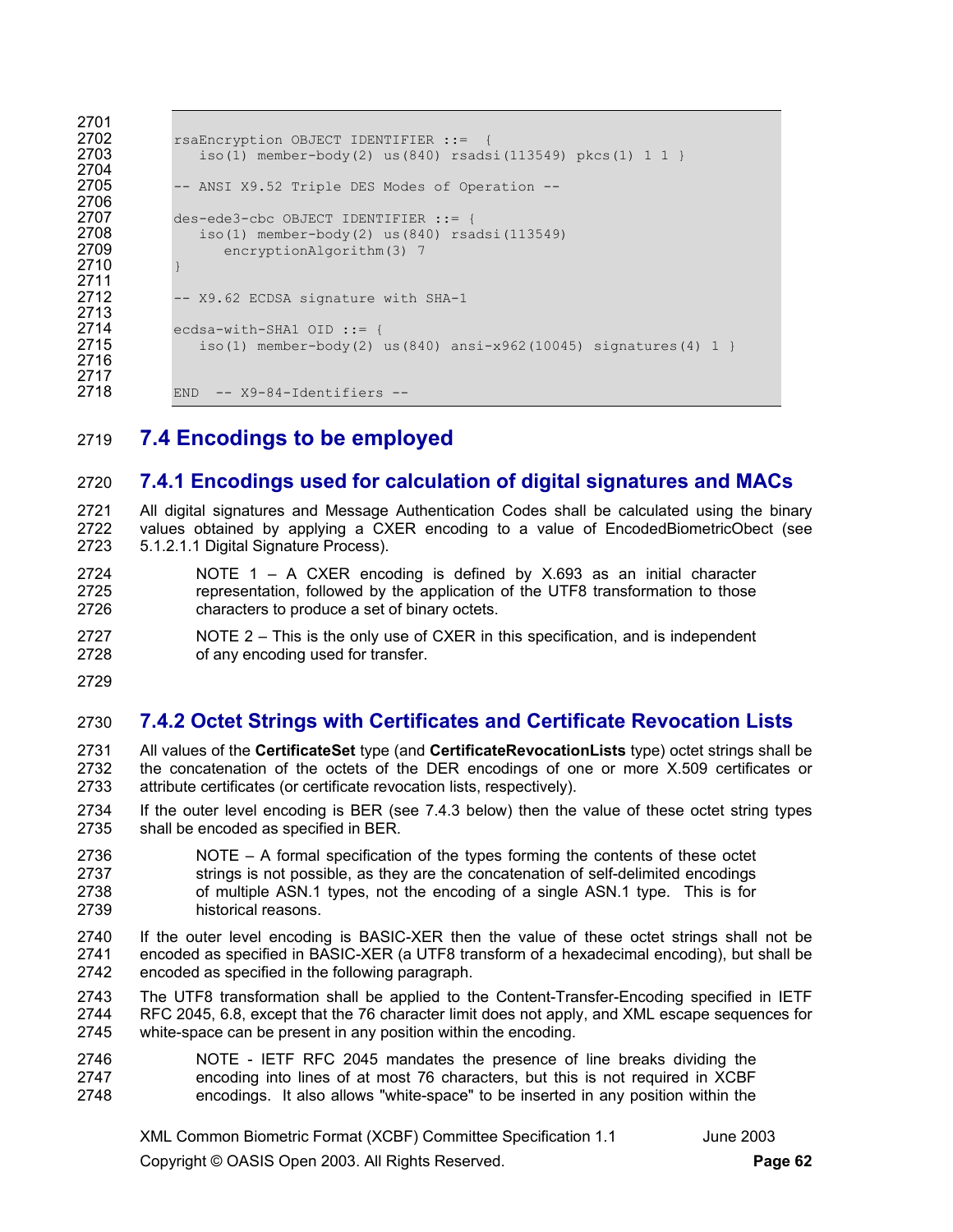- 2749 base64 encoding. This is extended in this specification to allow the inclusion of 2750 XML escape sequences for white-space. XML escape sequences for white-space.
- 2751

### 2752 **7.4.3 Outer-level encodings**

2753 The outer-level encoding used for XCBF shall by default be the BASIC-XER encoding specified 2754 by X.693 (but see 7.4.2 above for the use of base64).

- 2755 By implementor agreement, the outer-level encoding may be BER.
- 2756 NOTE 1 If the outer-level encoding is BER, the CXER encoding specified in 2757 7.4.1 is still employed for cryptographic transformations, but is not used for 2758 transfer.
- 2759 NOTE 2 If the outer-level encoding is BER, the concatenation of DER 2760 encodings specified in 7.4.2 is still employed for encoding the set of X.509 types, 2761 but the base64 encoding is not used, as there is no requirement for an initial 2762 character encoding.

2763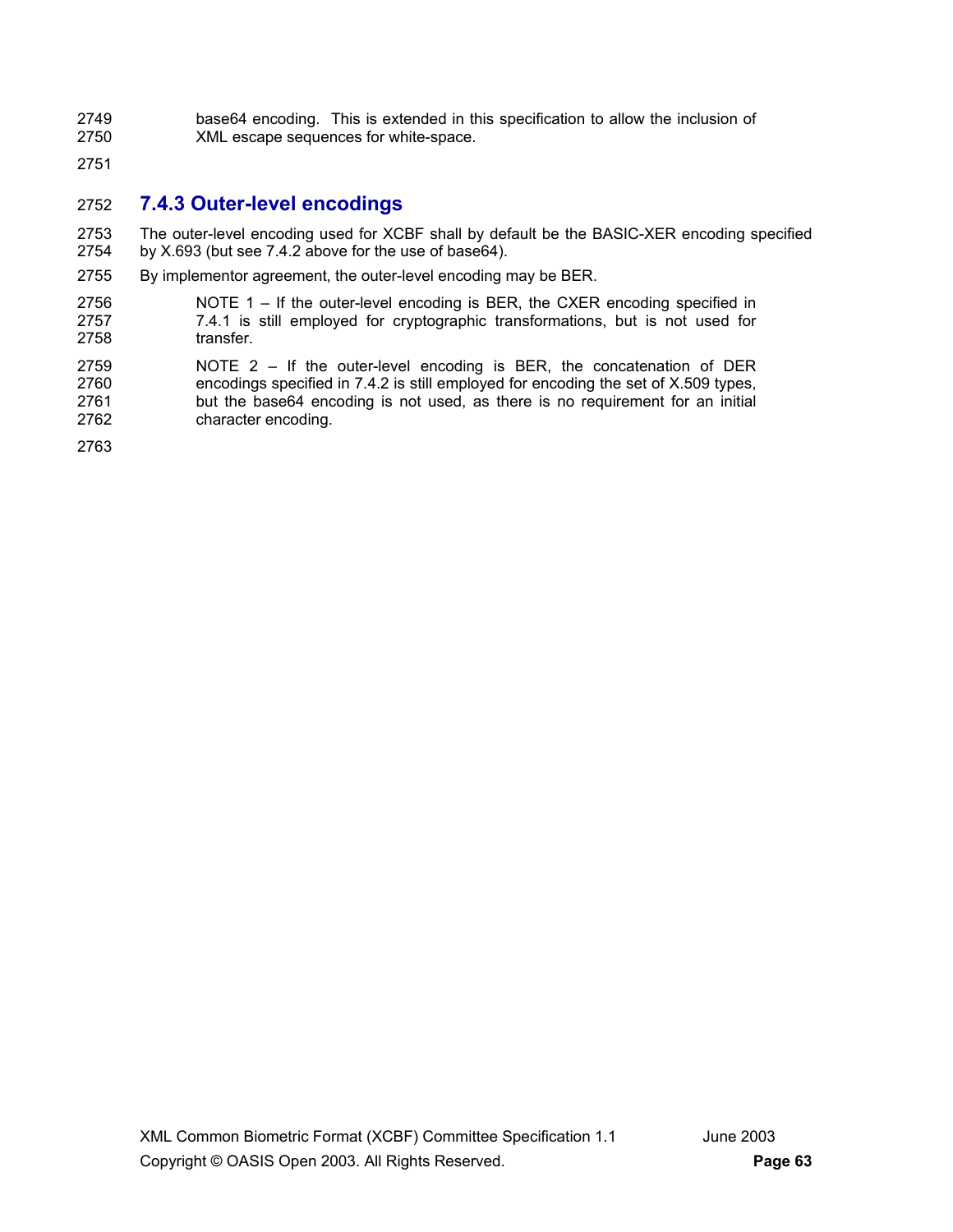# <sup>2764</sup>**8 Examples**

2778

2765 Three examples are included in this section to assist readers and implementors of this standard, 2766 and with the goal of promoting secure, interoperable biometric applications and systems.

## 2767 **8.1 BiometricSyntaxSets (CXER, DER)**

2768 This example illustrates a value of type **BiometricSyntaxSets** encoded in XML markup using the 2769 basic XML Encoding Rules (BASIC-XER), a canonical variant of the XML Encoding Rules 2770 (CXER) and a compact, canonical, binary format using the ASN.1 Distinguished Encoding Rules 2771 (DER). The XER, CXER and DER representations use exactly the same abstract values, based 2772 on the same XCBF ASN.1 schema.

2773 Two representations are well-formed XML markup. The third representation is a compact, binary 2774 DER encoding. Both CXER and DER are suitable for use in cryptographic applications involving 2775 digital signatures, since these encoding rules provide one and only one way to encode any given 2776 value.

2777 The BiometricSyntaxSets value encoded in basic XER:

```
2779 <BiometricSyntaxSets><br>2780 <br />
<br />
<br />
<br />
<br />
<br />
<br />
<br />
<br />
<br />
<br />
<br />
<br />
<br />
<br />
<br />
<br />
<br />
<br />
<br />
<br />
<br />
<br />
<br />
<br />
<br />
<br />
<
2780 <biometricObjects> 
2781 <br />
<br />
<br />
<br />
<br />
<br />
<br />
<br />
<br />
<br />
<br />
<br />
<br />
<br />
<br />
<br />
<br />
<br />
<br />
<br />
<br />
<br />
<br />
<br />
<br />
<br />
<br />
<br />\label{eq:2.1}<br />\label{eq2782 <biometricHeader> 
2783 <version> 0 </version> 
2784 </recordType> <id> 4 </id> </recordType><br>2785 </recordType> <dataType> <processed/> </dataType>
2785 <dataType> <processed/> </dataType><br>2786 <br/>
</burnose> <audit/></purnose>
2786 <purpose> <audit/> </purpose><br>2787 <audity> -1 </audity>
2787 <quality> -1 </quality><br>2788 <arb>>>>>>> <validityPeriod>
2788 <validityPeriod><br>2789 <walidityPeriod><br>2789 <walidityPeriod>
2789 <notBefore> 1980.10.4 </notBefore> 
2790 <notAfter> 2003.10.3.23.59.59 </notAfter><br>2791 </validityPeriod>
2791 </validityPeriod><br>2792 </r></br/></tormat>
2792 <format> 
2793 <formatOwner><br>2794 <oid> 2.23
2794 <oid> 2.23.42.9.10.4.2 </oid> 
2795 </formatOwner><br>2796 </format>
2796 </format> 
2797 </biometricHeader><br>2798 <br/>>>>>>>>>>>>>>>>>>>>>0A
2798 <biometricData> 0A0B0C0D </biometricData> 
2799 </BiometricObject><br>2800 </biometricObjects>
2800 </biometricObjects><br>2801 </biometricSyntaxSets>
                </BiometricSyntaxSets>
2802 The same abstract value encodes in 517 octets using canonical XER:
```

```
2803 <BiometricSyntaxSets><biometricObjects><BiometricObject><br/><br/>>CometricHeade 2804 <br/>r>><<br/>version>0</version><recordType><id>4</recordType><dataType><<pr</recordFype><<br/>
2804 r><version>0</version><recordType><id>4</id></recordType><dataType><pro</recordType><problement condit-
2805 cessed/></dataType><purpose><audit/>>>></purpose><quality>1</quality><vali<br>2806 dityPeriod><notBefore>1980.10.4</notBefore><notAfter>2003.10.3. 23.59.5
2806 dityPeriod><notBefore>1980.10.4</notBefore><notAfter>2003.10.3. 23.59.5 
2807 9</notAfter></validityPeriod><format><formatOwner>< oid>2.23.42.9.10.4 
2808 .2</oid></formatOwner></format></biometricHeader><br/>biometricData>0A0B0C0 2809 <br> p</biometricData></BiometricObject></biometricObjects></BiometricSyntax
2809 D</biometricData></BiometricObject></biometricObjects></BiometricSyntax<br>2810 Sets>
                Sets>
2811
```

```
2812 The same abstract value encodes in 57 octets using DER:
```

```
2813 3037A0353033A02BA103810104820102830106 
           2814 8401FFA50F80048F3C0A0481078F530A03173B
```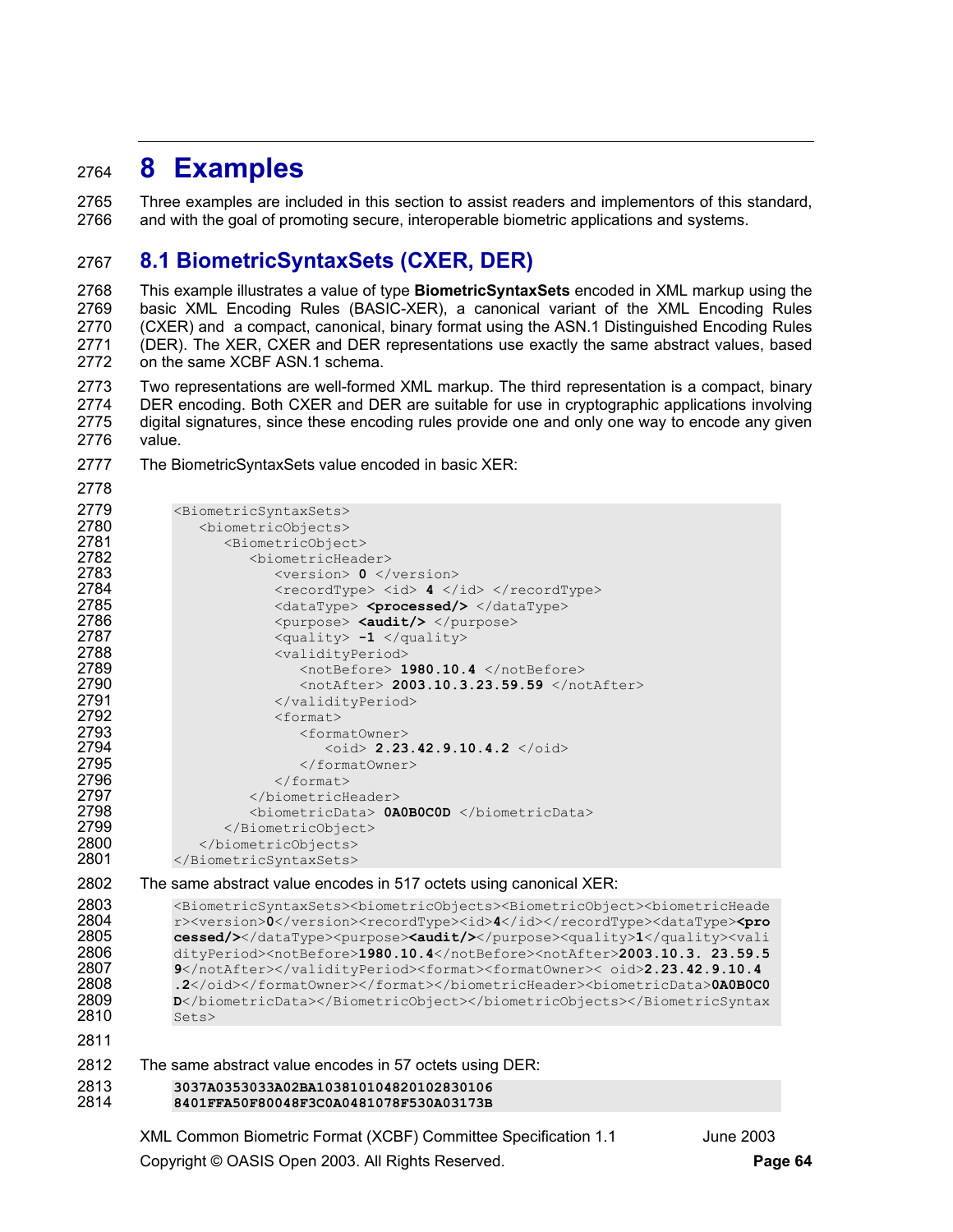**3BA60AA0088006672A090A040281040A0B0C0D** 

## **8.2 SignedData**

2818 This example illustrates how to encode one or more biometric samples or templates for 2819 cryptographic enhancement to provide authentication of origin and data integrity services for 2819 cryptographic enhancement to provide authentication of origin and data integrity services for biometric samples or templates.

2822 The **SubjectPublicKeyInfo** value from the signer's X.509 Public Key Certificate is shown here in 2823 the hexadecimal representation of a DER encoded sequence:

| ۰. |
|----|
|----|

| 2825 | 308201B73082012C06072A8648CE3804013082011F028181 |
|------|--------------------------------------------------|
| 2826 | 00FD7F53811D75122952DF4A9C2EECE4E7F611B7523CEF44 |
| 2827 | 00C31E3F80B6512669455D402251FB593D8D58FABFC5F5BA |
| 2828 | 30F6CB9B556CD7813B801D346FF26660B76B9950A5A49F9F |
| 2829 | E8047B1022C24FBBA9D7FEB7C61BF83B57E7C6A8A6150F04 |
| 2830 | FB83F6D3C51EC3023554135A169132F675F3AE2B61D72AEF |
| 2831 | F22203199DD14801C70215009760508F15230BCCB292B982 |
| 2832 | A2EB840BF0581CF502818100F7E1A085D69B3DDECBBCAB5C |
| 2833 | 36B857B97994AFBBFA3AEA82F9574C0B3D0782675159578E |
| 2834 | BAD4594FE67107108180B449167123E84C281613B7CF0932 |
| 2835 | 8CC8A6E13C167A8B547C8D28E0A3AE1E2BB3A675916EA37F |
| 2836 | 0BFA213562F1FB627A01243BCCA4F1BEA8519089A883DFE1 |
| 2837 | 5AE59F06928B665E807B552564014C3BFECF492A03818400 |
| 2838 | 028180476ACACB486186A153E25AE0E243FAAF0CD9105CF4 |
| 2839 | DCF63412F36ABF671F53637E5F9FA7C5ADC78288FDB9FA3C |
| 2840 | FAFDEBFDD7A7C3FF2BD63D32F4773413EBD9EAB3CA03BA2D |
| 2841 | ED583187763181CB376954FD13F1F8E046D4E3D40652CA8D |
| 2842 | 4645439A3ADB8D964F98F81E57147BDF4C009885CAD55D13 |
| 2843 | B38DBAA2F9CBF13DC525F6                           |
|      |                                                  |

2845 The biometric objects to be signed with the signer's private key associated with the public key<br>2846 provided above shown in the canonical form used as input to the message digest process used to provided above shown in the canonical form used as input to the message digest process used to 2847 create the digital signature on the signed content:

| 2040         |                                                                                                                                                                                                                  |
|--------------|------------------------------------------------------------------------------------------------------------------------------------------------------------------------------------------------------------------|
| 2849<br>2850 | <biometricobjects><biometricobject><biometricheader><version>0</version></biometricheader></biometricobject></biometricobjects>                                                                                  |
| 2851         | > <recordtype><id>4</id></recordtype> <datatype><processed></processed>&gt;</datatype> <p<br>urpose&gt;<audit></audit><quality>-1</quality><validityperiod><notbefor< th=""></notbefor<></validityperiod></p<br> |
| 2852         | e>1998.10.1 <notafter>2008.10.1</notafter> <                                                                                                                                                                     |
| 2853         | format> <format0wner><oid>2.23.42.9.10.4.2</oid></format0wner> <                                                                                                                                                 |
| 2854         | /biometricHeader> <biometricdata>0102030405060708090A0B0C0D0E0F11</biometricdata>                                                                                                                                |
| 2855         | tricData> <biometricobject><bo></bo><br/>SiometricHeader&gt;<version>0</version></biometricobject>                                                                                                               |
| 2856         | <recordtype><id>4</id></recordtype> <datatype><intermediate></intermediate>&lt;&lt;</datatype>                                                                                                                   |
| 2857         | /dataType> <purpose><b><enroll></enroll></b></purpose> <quality>50</quality> <validityper< th=""></validityper<>                                                                                                 |
| 2858         | iod> <notbefore>1998.10.2</notbefore> <notafter>2008.10.2</notafter>                                                                                                                                             |
| 2859         | idityPeriod> <format><format0wner><oid>2.23.42.9.10.4.2</oid></format0wner></format>                                                                                                                             |
| 2860         | er> <biometricdata>0102030405060708090A0B0C0D</biometricdata>                                                                                                                                                    |
| 2861         | OEOF110102030405060708090A0BOCODOEOF11                                                                                                                                                                           |
| 2862         | > <biometricobject><biometricheader><version>0</version><recordtype><id></id></recordtype></biometricheader></biometricobject>                                                                                   |
| 2863         | 4 <datatype><raw></raw>&gt;/dataType&gt;<purpose><enroll></enroll></purpose></datatype>                                                                                                                          |
| 2864         | se> <quality>100</quality> <validityperiod><notbefore>1998.10.3</notbefore></validityperiod>                                                                                                                     |
| 2865         | e> <notafter>2008.10.3</notafter> <format><format0wner>&lt;</format0wner></format>                                                                                                                               |
| 2866         | oid>2.23.42.9.10.4.2 <bo></bo> bio                                                                                                                                                                               |
| 2867         | $metricData > 0102030405060708090A0B0C0D0E0F110102030405060708090A0B0C0D0E$                                                                                                                                      |
| 2868         | OF110102030405060708090A0B0C0D0EOF11<                                                                                                                                                                            |
| 2869         | /BiometricObjects>                                                                                                                                                                                               |
|              |                                                                                                                                                                                                                  |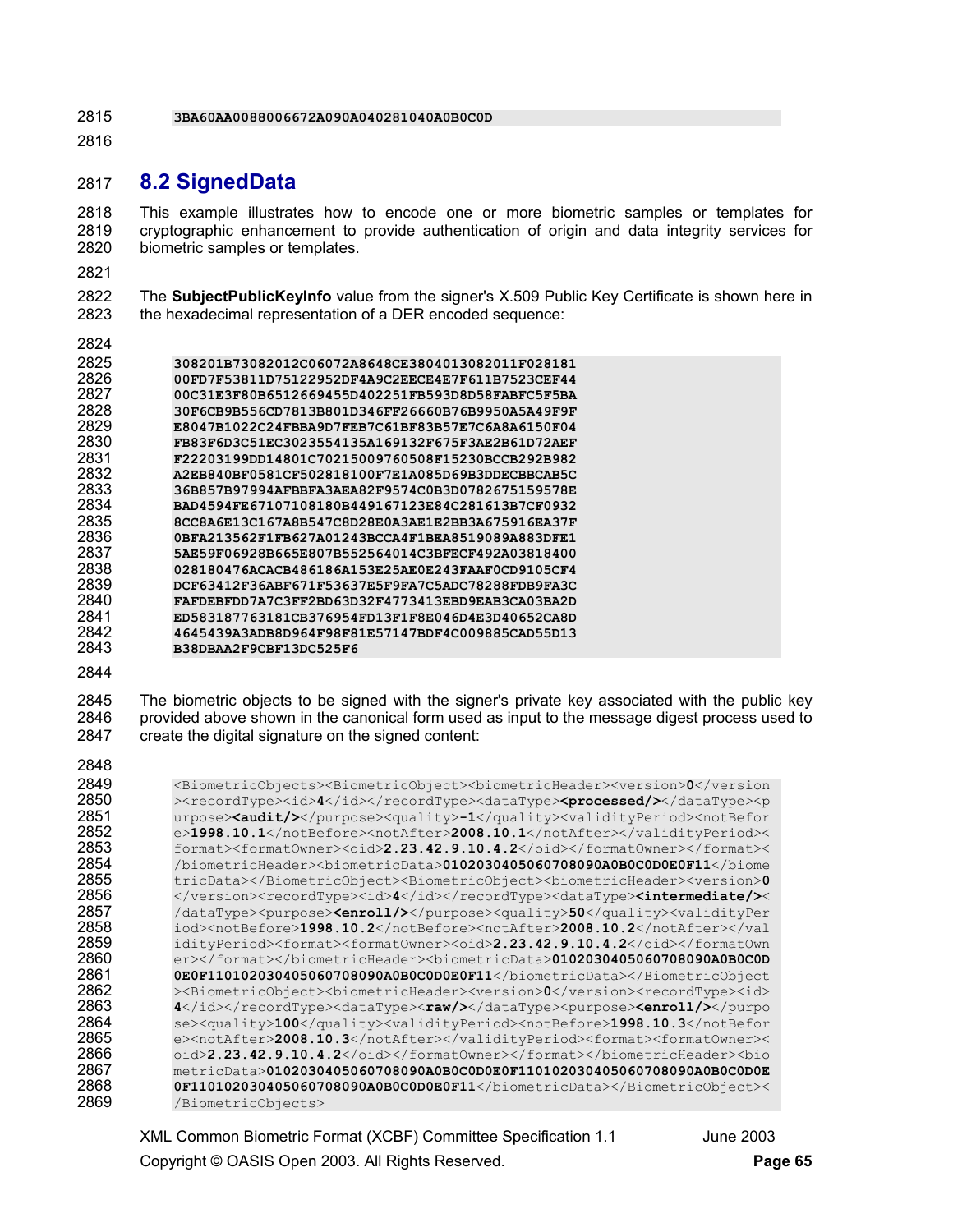| The complete integrity object represented as an XML document:               |
|-----------------------------------------------------------------------------|
|                                                                             |
| xml version="1.0" encoding="UTF-8"?                                         |
| <biometricsyntaxsets></biometricsyntaxsets>                                 |
| <integrityobjects></integrityobjects>                                       |
| <biometricobjects></biometricobjects>                                       |
| <biometricobjects></biometricobjects>                                       |
|                                                                             |
| <biometricobject><br/><biometricheader></biometricheader></biometricobject> |
| $<$ version> 0 $\lt/$ version>                                              |
| <recordtype> <id> 4 </id> </recordtype>                                     |
| <datatype> <processed></processed> </datatype>                              |
| <purpose> <audit></audit> </purpose>                                        |
| <quality> -1 </quality>                                                     |
| <validityperiod><br/><notbefore> 1998.10.1 </notbefore></validityperiod>    |
| <notafter> 2008.10.1 </notafter>                                            |
|                                                                             |
| $<$ format>                                                                 |
| <formatowner></formatowner>                                                 |
| $\text{1} > 2.23.42.9.10.4.2$ $\text{1} > 10.4.2$                           |
| <br>$\langle$ /format>                                                      |
|                                                                             |
| <biometricdata></biometricdata>                                             |
| 0102030405060708090A0B0C0D0E0F11                                            |
|                                                                             |
|                                                                             |
| <biometricobject></biometricobject>                                         |
| <biometricheader></biometricheader>                                         |
| $<$ version> 0 $\lt/$ version>                                              |
| <recordtype> <id> 4 </id> </recordtype>                                     |
| <datatype> <intermediate></intermediate> </datatype>                        |
| <purpose> <enroll></enroll> </purpose><br><quality> 50 </quality>           |
| <validityperiod></validityperiod>                                           |
| <notbefore> 1998.10.2 </notbefore>                                          |
| <notafter> 2008.10.2 </notafter>                                            |
|                                                                             |
| $<$ format><br><formatowner></formatowner>                                  |
| $\langle \text{oid} \rangle$ 2.23.42.9.10.4.2 $\langle \text{oid} \rangle$  |
|                                                                             |
| $\langle$ /format>                                                          |
|                                                                             |
| <biometricdata></biometricdata>                                             |
| 0102030405060708090A0B0C0D0E0F11<br>0102030405060708090A0B0C0D0E0F11        |
|                                                                             |
|                                                                             |
|                                                                             |
| <biometricobject></biometricobject>                                         |
| <biometricheader><br/><version> 0 </version></biometricheader>              |
| <recordtype> <id> 4 </id> </recordtype>                                     |
| <datatype> <raw></raw> </datatype>                                          |
| <purpose> <enroll></enroll> </purpose>                                      |
| <quality> 100 </quality>                                                    |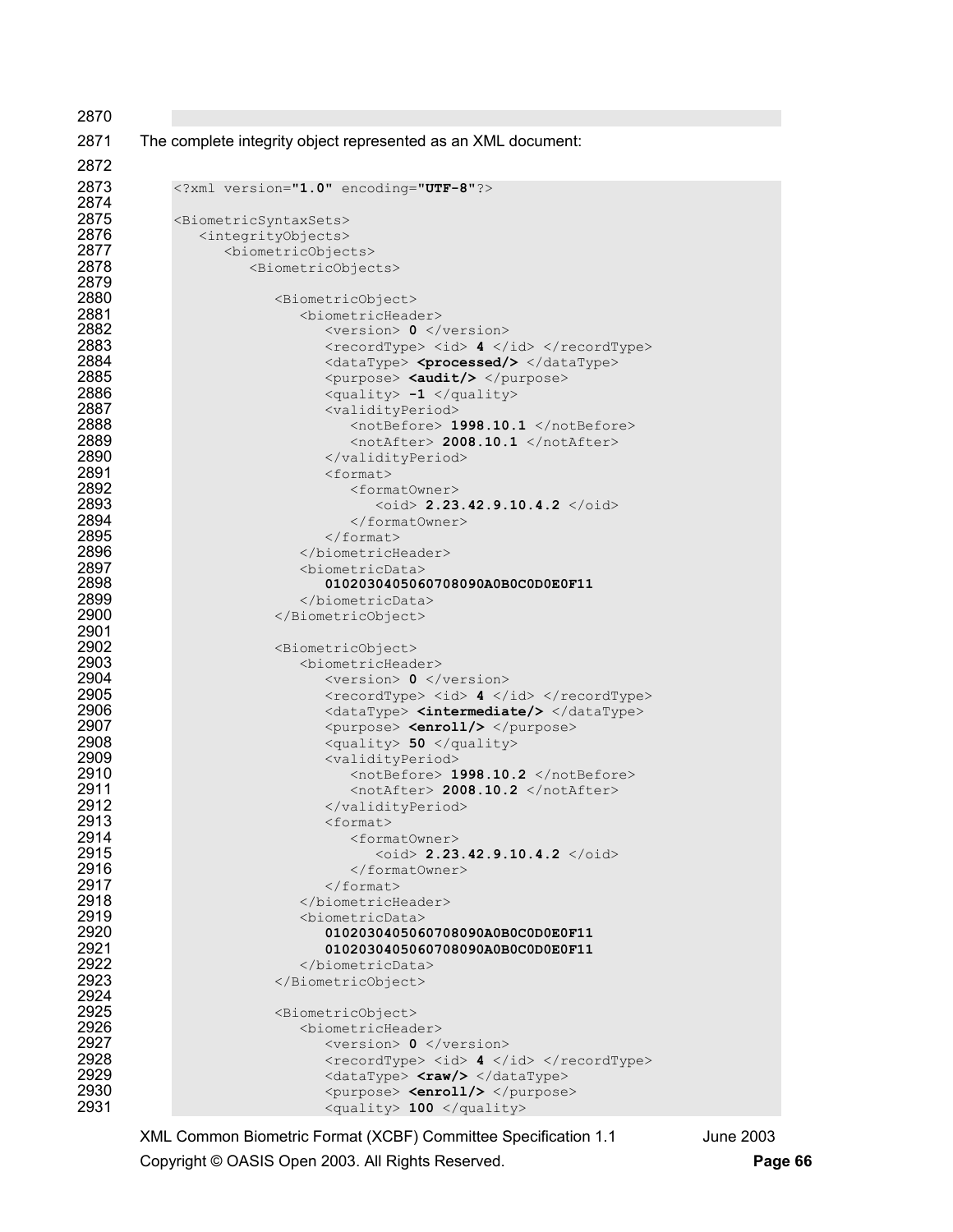| 2932         | <validityperiod></validityperiod>                                                                |
|--------------|--------------------------------------------------------------------------------------------------|
| 2933         | <notbefore> 1998.10.3 </notbefore>                                                               |
| 2934         | <notafter> 2008.10.3 </notafter>                                                                 |
| 2935         |                                                                                                  |
| 2936         | <format></format>                                                                                |
| 2937         | <formatowner></formatowner>                                                                      |
| 2938         | $\phi$ id> 2.23.42.9.10.4.2                                                                      |
| 2939         |                                                                                                  |
| 2940         | $\langle$ /format>                                                                               |
| 2941         |                                                                                                  |
| 2942         | <biometricdata></biometricdata>                                                                  |
| 2943         | 0102030405060708090A0B0C0D0E0F110102030405060708                                                 |
| 2944         | 090A0B0C0D0E0F110102030405060708090A0B0C0D0E0F11                                                 |
| 2945         |                                                                                                  |
| 2946         |                                                                                                  |
| 2947         |                                                                                                  |
| 2948         |                                                                                                  |
| 2949         |                                                                                                  |
| 2950         |                                                                                                  |
| 2951         | <integrityblock></integrityblock>                                                                |
| 2952         | <signeddata></signeddata>                                                                        |
| 2953         | $<$ version> 84 $\lt$ /version>                                                                  |
| 2954         | <digestalgorithms></digestalgorithms>                                                            |
| 2955         | <digestalgorithmidentifier></digestalgorithmidentifier>                                          |
| 2956         | <algorithm> 1.3.14.3.2.26 </algorithm>                                                           |
| 2957         | <parameters> <nullparms></nullparms> </parameters>                                               |
| 2958         |                                                                                                  |
| 2959         |                                                                                                  |
| 2960         | <encapcontentinfo></encapcontentinfo>                                                            |
| 2961         | <econtenttype> 1.2.840.113549.1.7.1 </econtenttype>                                              |
| 2962         |                                                                                                  |
| 2963         | <signerinfos></signerinfos>                                                                      |
| 2964         | $<$ SignerInfo $>$                                                                               |
| 2965         | <version> 84 </version>                                                                          |
| 2966         | $<$ sid $>$                                                                                      |
| 2967         | <certhash></certhash>                                                                            |
| 2968         | <withalgid></withalgid>                                                                          |
| 2969         | <hashalgorithm></hashalgorithm>                                                                  |
| 2970         | $\langle$ algorithm> 1.3.14.3.2.26 $\langle$ algorithm>                                          |
| 2971         | <parameters></parameters>                                                                        |
| 2972         | $\langle$ NullParms/ $\rangle$                                                                   |
| 2973         |                                                                                                  |
| 2974         |                                                                                                  |
| 2975         | <digest></digest>                                                                                |
| 2976         | DA9245BCD6E666749F43C1A1BD070BAF259B70AA                                                         |
| 2977         |                                                                                                  |
| 2978         |                                                                                                  |
| 2979         |                                                                                                  |
| 2980         | $\langle$ /sid $\rangle$                                                                         |
| 2981         | <digestalgorithm></digestalgorithm>                                                              |
| 2982         | <algorithm> 1.3.14.3.2.26 </algorithm>                                                           |
| 2983         | <parameters> <nullparms></nullparms> </parameters>                                               |
| 2984         |                                                                                                  |
| 2985         | <signaturealgorithm></signaturealgorithm>                                                        |
| 2986<br>2987 | <algorithm> 1.2.840.10040.4.3 </algorithm><br><parameters> <nullparms></nullparms> </parameters> |
| 2988         |                                                                                                  |
| 2989         | <br><signature></signature>                                                                      |
| 2990         | 302C021411BC0D3A74CAD4FA14C263C1B0556C68D7DBF5                                                   |
| 2991         | E60214596C21B62E3715DE81D65F09C21B6CFA3998A5B0                                                   |
| 2992         |                                                                                                  |
| 2993         |                                                                                                  |
| 2994         |                                                                                                  |
|              |                                                                                                  |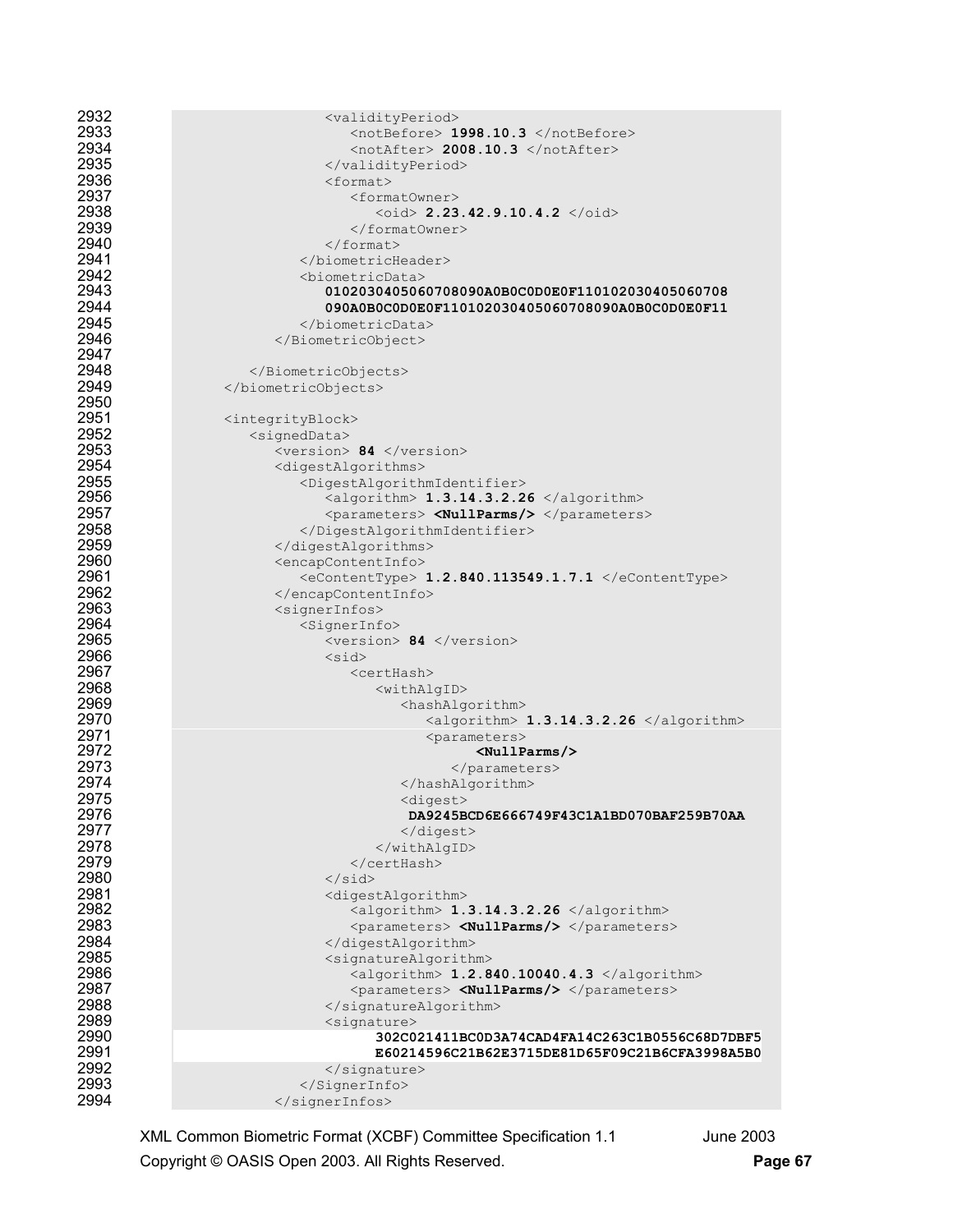```
2995 </signedData><br>2996 </signedData>
                      </integrityBlock>
2997 
2998 </integrityObjects><br>2999 </BiometricSyntaxSets>
              </BiometricSyntaxSets>
3000
```
## 3002 **8.3 EncryptedData (fixedKey)**

3003 This example illustrates how to encode a series of one or more biometric samples or templates 3004 for cryptographic enhancement. A group of three biometric objects is used here, though XCBF 3005 allows any number of objects to be included. The optional, cleartext biometric headers are not 3006 included in the example message. The group of three biometric objects is encrypted for privacy 3007 using a fixed Triple DES key.

3008

3009 As shown in this example, XCBF users can create and exchange arbitrary collections of biometric 3010 information to suit the needs of their security applications. This capability provides the application 3011 designer complete flexibility. The order of the biometric objects is determined in the application by 3012 the sender, allowing them to prioritize or order biometric information for purposes such as aging 3013 of data, or grouping records by quality or data type or entity.

3014

3015 Collections of useful biometric information include:

- 3016 pairs of iris image templates for an individual; one for each eye
- 3017 collections of paired iris image templates for a group of individuals
- 3018 collections of finger print image templates, one per digit for an individual
- 3019 sets of individual finger print image template collections for a group of persons
- 3020 a collection of mixed biometric templates for an individual; say, retina, hand geometry, and 3021 DNA
- 3022 collections of templates for groups of individuals, such as:
- 3023 all employees at work today, or
- 3024 all of the passengers on Flight 12, or
- 3025 all of the finger print samples collected on Tuesday
- 3026

3027 The hex encoding of a two key Triple DES key used to encrypt a series of three values of type 3028 **BiometricObject** is represented in hexadecimal notation as:

3029

3031

3030 D02523B3E561313B 511516297C52A846 D02523B3E561313B

3032 The biometric objects to be encrypted are shown here for ease of reading, and are not in the 3033 canonical form used as input to the encryption process in this example:

```
3034 
3035 <BiometricObjects> 
3036<br>3037
3037 <br />
ShimmatricObject>
<br />
Shimmatric<br />
<br />
<br />
<br />
<br />
<br />
<br />
<br />
<br />
<br />
<br />
<br />
<br />
<br />
<br />
<br />
<br />
<br />
<br />
<br />
<br />
<br />
<br />
<br />
<br />

                                <biometricHeader>
3039 <version> 0 </version> 
3040 <recordType> <id> 4 </id> </recordType><br>3041 <dataType> <processed/> </dataType>
3041 <dataType> <processed/> </dataType><br>3042 <purpose> <audit/> </purpose>
                                      3042 <purpose> <audit/> </purpose>
```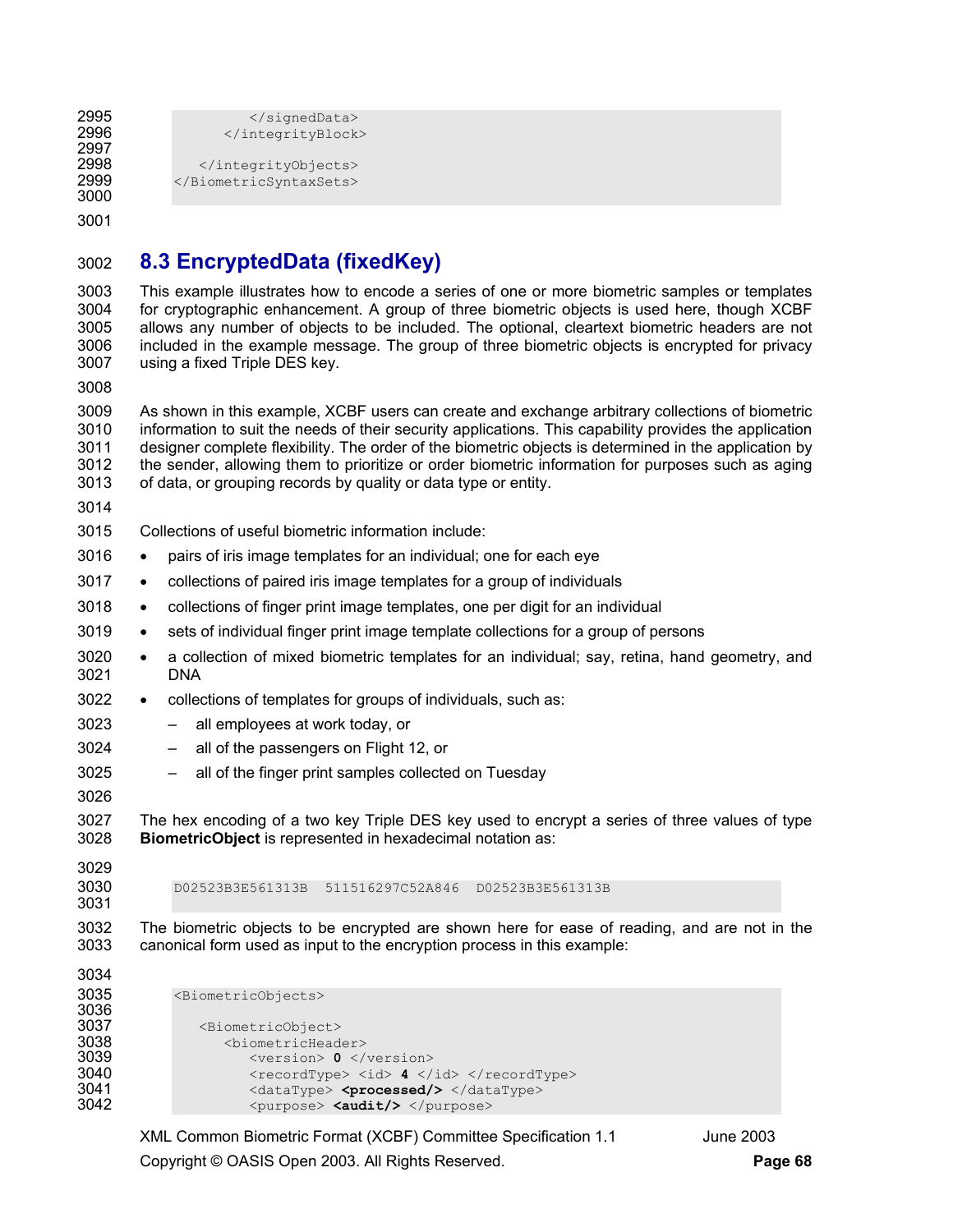```
3043 <quality> -1 </quality><br>3044 <validityPeriod>
3044 <validityPeriod> 
3045 <notBefore> 1998.10.1 </notBefore> 
3046 <notAfter> 2008.10.1 </notAfter><br>3047 </validityPeriod>
3047 </validityPeriod><br>3048 <format>
3048 <format> 
3049 <formatOwner> <oid> 2.23.42.9.10.4.2 </oid> </formatOwner> 3050 </format>
3050 </format><br>3051 </biometricHendent
3051 </biometricHeader><br>3052 <br/>>>>>>>>>>>>>>>>
3052 <biometricData> 
3053 0102030405060708090A0B0C0D0E0F11 
3054 </biometricData> 
               3055 </BiometricObject> 
3056 
3057 <BiometricObject><br>3058 <br />
<br />
<br />
<br />
<br />
<br />
<br />
<br />
<br />
<br />
<br />
<br />
<br />
<br />
<br />
<br />
<br />
<br />
<br />
<br />
<br />
<br />
<br />
<br />
<br />
<br />
<br />
<br /
3058 <biometricHeader> 
                         3059 <version> 0 </version> 
3060 \langle \text{recordType} \rangle \langle \text{id} \rangle 4 \langle \text{id} \rangle \langle \text{recordType} \rangle3061 <dataType> <intermediate/> </dataType><br>3062 <www.fourpose> <enroll/> </purpose>
3062 <purpose> <enroll/> </purpose> 
3063 <quality> 50 </quality> 
3064 <validityPeriod> 
3065 <notBefore> 1998.10.2 </notBefore><br>3066 <notafter> 2008.10.2 </notAfter>
3066 <notAfter> 2008.10.2 </notAfter> 
3067 </validityPeriod><br>3068 </r></br>></br></tormat>
3068 <format><br>3069 <form
3069 <formatOwner> <oid> 2.23.42.9.10.4.2 </oid> </formatOwner> 
3070 </format><br>3071 </biometricHended
3071 </biometricHeader><br>3072 <br/>>>>>>>>>>>>>>>>>
3072 <biometricData> 
3073 0102030405060708090A0B0C0D0E0F11 
                         3074 0102030405060708090A0B0C0D0E0F11 
3075 </biometricData> 
3076 </BiometricObject> 
3077<br>3078
3078 <BiometricObject><br>3079 <br/>>>>>>>>>>>>>>>>
3079 <biometricHeader> 
3080 <version> 0 </version> 
3081 </recordType><id> 4</id></recordType><br>3082 </ataType></rev></dataType></dataType></
3082 <dataType> <raw/></dataType><br>3083 <purpose> <enroll/></purpose>
3083 <purpose> <purpose> <purpose><br>3084 <apurpose> <apurpose> <apurpose> </apurpose> </apurpose> </apurpose> </apurpose> </apurpose> </apurpose> </apurpose> </apurpose> </apurpose> </apurpose> </apurpose> </apurpose> </apu
3084 <quality> 100 </quality> 
3085 <validityPeriod><br>3086 <watalibutyPeriod>
3086 <notBefore> 1998.10.3 </notBefore> 
3087 </br />
and the state of the state of the state of the state of the state of the state of the state of the state of the state of the state of the state of the state of the state of the state of the state of the state 
3088 </validityPeriod><br>3089 </br/></br/></br/></br/></br/>format>
3089 <format><br>3090 <format>
3090 <formatOwner> <oid> 2.23.42.9.10.4.2 </oid> </formatOwner> 
3091 </format><br>3092 </biometricHendel
3092 </biometricHeader><br>3093 <br/>>>>>>>>>>>>>>>
3093 <biometricData> 
3094 0102030405060708090A0B0C0D0E0F110102030405060708 
3095 090A0B0C0D0E0F110102030405060708090A0B0C0D0E0F11 
3096 </biometricData> 
                 </BiometricObject>
3098 
              </BiometricObjects>
3100
```
3101 The complete XCBF privacy message formed after cryptographic processing of the series of 3102 three biometric objects: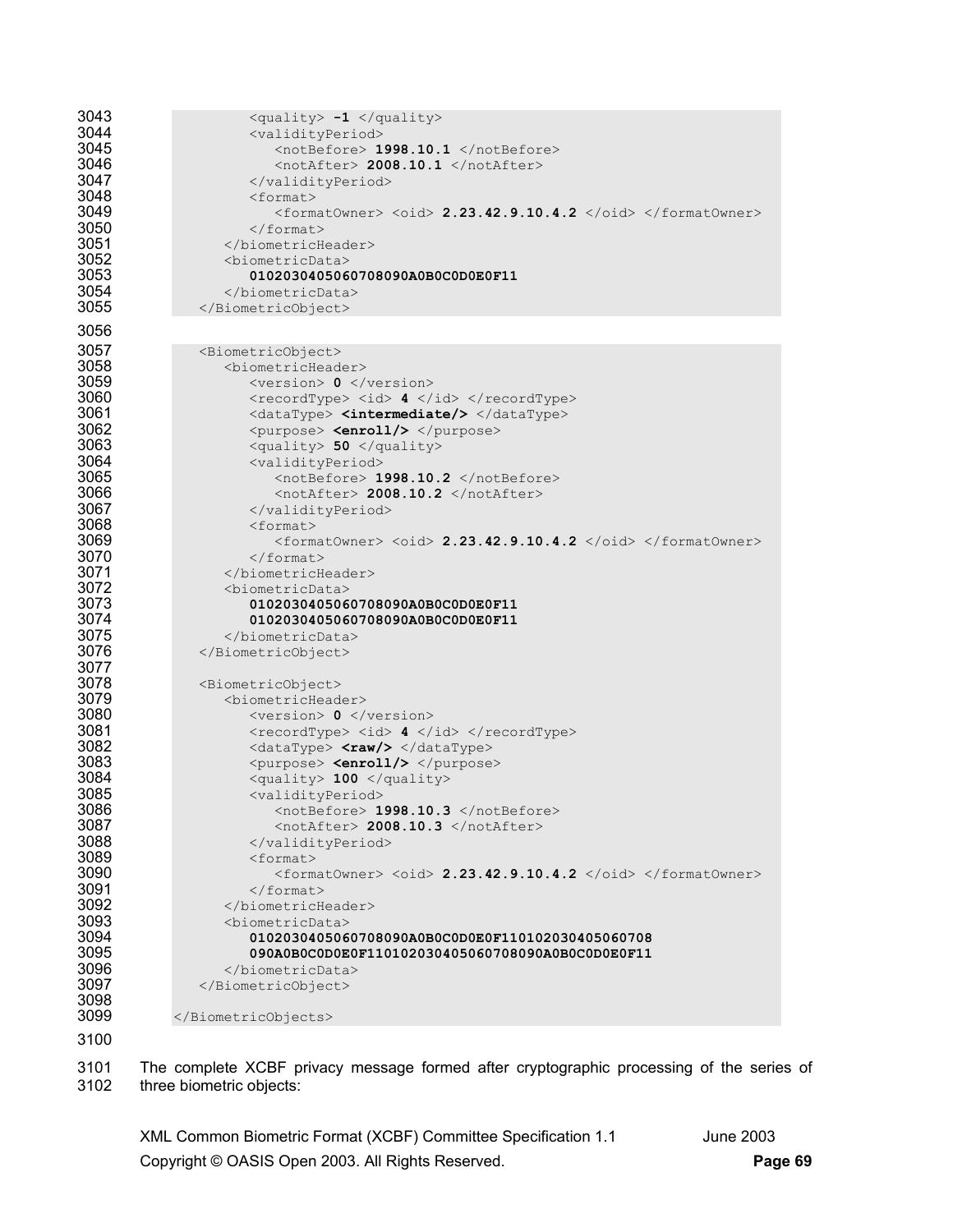| 3103         |                                                                                                      |
|--------------|------------------------------------------------------------------------------------------------------|
| 3104         | <biometricsyntaxsets></biometricsyntaxsets>                                                          |
| 3105         | <privacyobjects></privacyobjects>                                                                    |
| 3106         | <privacyblock></privacyblock>                                                                        |
| 3107         | <fixedkey></fixedkey>                                                                                |
| 3108         | <version> 84 </version>                                                                              |
| 3109         | <encryptedcontentinfo></encryptedcontentinfo>                                                        |
| 3110         | <contenttype> 1.2.840.113549.1.7.1 </contenttype>                                                    |
| 3111         | <contentencryptionalgorithm></contentencryptionalgorithm>                                            |
| 3112         | <algorithm> 1.2.840.113549.3.7 </algorithm>                                                          |
| 3113         | <parameters></parameters>                                                                            |
| 3114<br>3115 | $<$ IV> 0102030405060708 $<$ /IV>                                                                    |
| 3116         |                                                                                                      |
| 3117         | <br><encryptedcontent></encryptedcontent>                                                            |
| 3118         | 2C75078EE885D7EE52321E80971A2B8E5C5A646B12CF2F90                                                     |
| 3119         | 7BAFA6FA16BDB6FA949898183762A05AB2A488B24D9397B2                                                     |
| 3120         | E63D1885BAEFABD0A24E501EB612CE0118E435C4EEE70230                                                     |
| 3121         | A0D74D766A795C0A23B454A3E6E5DFE60C0F31B3BABCDF23                                                     |
| 3122         | 5E1D4B2D7EDAD144BA38A63058ED211368A6887921973C7D                                                     |
| 3123         | BCD1A53CBA2CD36819B488CDEB5008B546F0A7E9EE631D14                                                     |
| 3124         | 409A32EA7D784444EF2A8ABD0B54C99A5C0D5070A3A25D36                                                     |
| 3125         | 7303C359D4387D12DB2449FB73FC40D850B01555BAF8F86D                                                     |
| 3126         | 937A60256E0FDDAF52690CCF8D76770EBE7E359EFF6510A0                                                     |
| 3127         | E39B09E6A8EA0FB844522364E66696965B37382061152D54                                                     |
| 3128         | 69332C7D1BF9C2A311D117583AE740DED8849777C3CE56DE                                                     |
| 3129         | EABA687B936693292858CA67CD5D7C2BCD918A736B044173                                                     |
| 3130         | 1DDBBB077C348CA6524BEA30FADED63CE76BB47F43232A3C                                                     |
| 3131         | 5FA6ABFFE5234C108C6B903DB724B478CD647F52E98A5A28                                                     |
| 3132         | 071E881321CA7AAD4F7F1F911C4666F5746A1090FB076251                                                     |
| 3133         | 24F4E521BCD78C61C6AB1AC0C142D9CB32E08B1B0C7E8F51                                                     |
| 3134         | 07826C883D92963F547F62373CD6CACD791877293E2937EA                                                     |
| 3135         | E93D78FAD09479990BC8488D067C8203A43D9AC132A75712                                                     |
| 3136         | A1A86A4E527FBE941E7E7CAC8CCEADCA72C9853D5FDBFECF                                                     |
| 3137         | 972450E13461DD688AB412FAABC912838ED5850A9FF85FC4                                                     |
| 3138         | 2D311834670D11FBBB7BE732D7FC44D0326AFD17B92A8353                                                     |
| 3139<br>3140 | 747E3A04065E553901A8C5EA531AC644D204F9209EECD151                                                     |
| 3141         | FF7D623DE5671FC4C07325593D0D442E66C872CC7BB214D5<br>88F01A90C8ECFC19BC9DEA06065C954B673B101EFEFC8FFC |
| 3142         | E97DBBDFABEE9AE20FFE0927E4F59928CD9E2A0F1D538527                                                     |
| 3143         | 2A5C78CE1E6A669B18AAD2498731730FFBDFD72D13EB390E                                                     |
| 3144         | 82C402F3033E0201089DFF7758F1C76E1578AE7CF6AC4742                                                     |
| 3145         | 631B1743141CD0A29D32F6B7D50C37EC8BC55754FA6D7FF5                                                     |
| 3146         | 5B0E1B0E075CF1F7EB0DB0468152BE079703BA71485CA891                                                     |
| 3147         | 7EA7CF6ED69CD0AC88AB5E93824B337FDB748542D6A2D1B9                                                     |
| 3148         | 96C4634CA52536A25C123D9791173F8668404AE30CA701F0                                                     |
| 3149         | 5FF77B976369F7C1F48B834952082BA92E7772C717305E70                                                     |
| 3150         | 8E51C89E445C88423E378262315E951A207C30B5E03E805C                                                     |
| 3151         | 9C538E9856DBDCF84489BF58757E332BFA01625F76C04A23                                                     |
| 3152         | 2271BF4FC985209B51A7CC0E747426007617649ABC75818C                                                     |
| 3153         | A68911E497266E717042EEE6747D9A874F9F174713F8751F                                                     |
| 3154         | 2AE5B3D7991299A83F85E78F99C5B01B1FCD8A9EC072F763                                                     |
| 3155         | 669854D74CC915611181440305AB483E4A2BE21C516561DC                                                     |
| 3156         | B6E25C5D1DCD5FF84B3740B3BB337BF78585A8395EAB3357                                                     |
| 3157         | 132541794115D48BCC37B5B0405201C9CDA503C2641E0283                                                     |
| 3158         | 3651CD5E55F442C6E7E8D1EA8D83F9FAE370DA6ADC653651                                                     |
| 3159         | 4441C6831E4F1B42A056672EC5152B8BA0D31C6F3603801D                                                     |
| 3160         | C50028562D81055915088D6798E4900481B1C86D35888AC0                                                     |
| 3161         | 6E9B61CEBA302BD1A0CB0AC002B640455B14072F9E654E87                                                     |
| 3162         | 43AE15F7C46DE69BB2F11408CE22133B9C04D3F097300780                                                     |
| 3163         | DCF653414DA95BF7A1DE0B57E72616BC014108828CE7B027                                                     |
| 3164         | 5C391516A9D9AD26A59F9D2D46BE59D93B7DD2525CFAC948                                                     |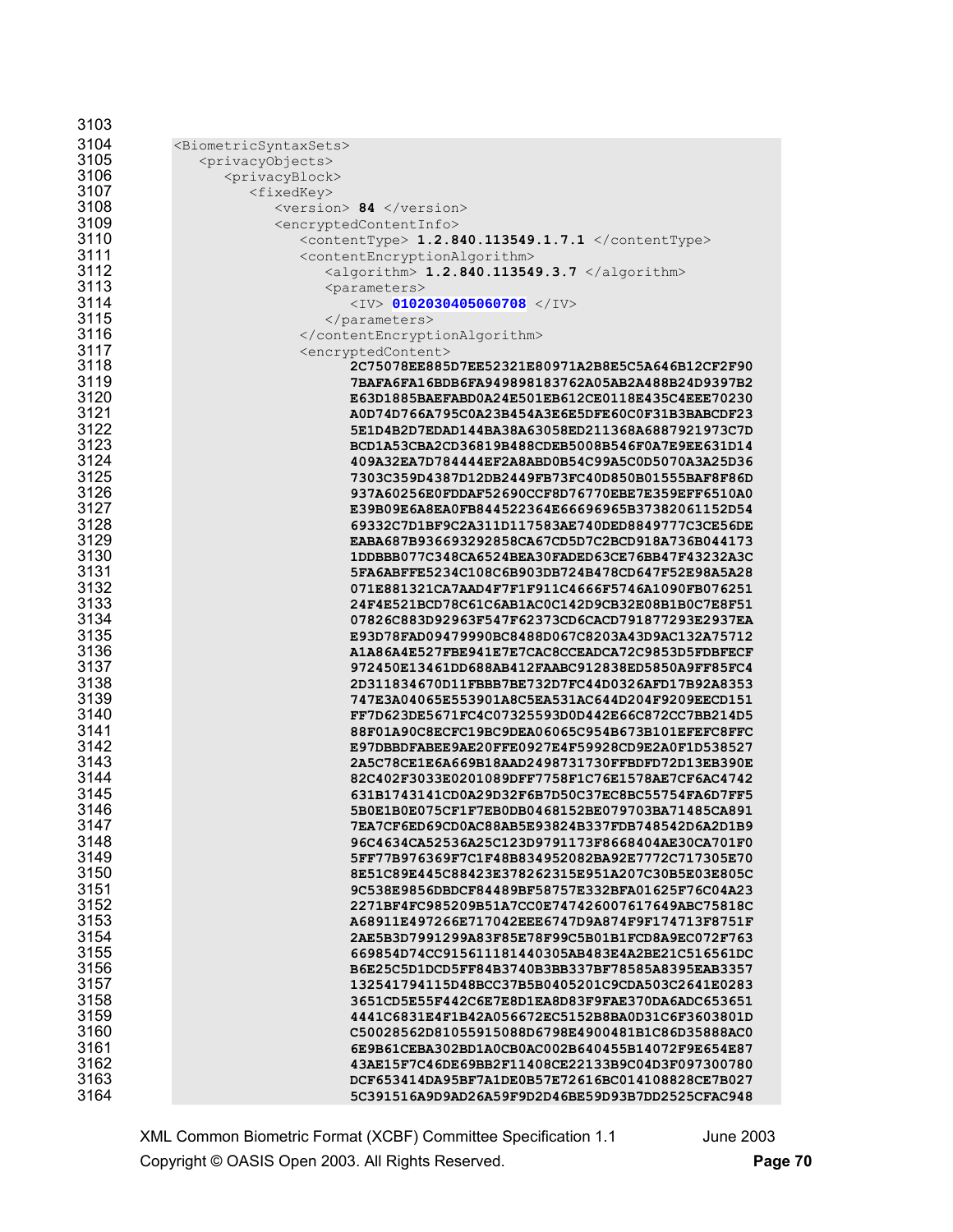| 3165 | 9DDA026F4CF7BADF4552F47B64CC1C65D705697251DC92B9 |
|------|--------------------------------------------------|
| 3166 | 486A53159E9AD9D9C149EDAF78636F6F090763E6C826F9FE |
| 3167 | EBEE49D8FCCC526BDBB4B2513FB355DC05994DFD9D1B581D |
| 3168 | DD69C904584E5BDFF9593C9A4AFD9E1FD2FA7056755F9079 |
| 3169 | 4F1988F103C7F1EEE9A8BE719B401078E504F56E3B6931C3 |
| 3170 | AC1A4392860367E46F008FFB919B8F1DF0B0D0CE41BF1786 |
| 3171 | 9313B14B0E556F94E5573106B7050862B4158BB1C87CEB29 |
| 3172 | B939873D514474D72840B96E70D2661249B856DF2775AE7F |
| 3173 | 1A3378AD9030FD10A1CB5E8EF150808DEC94101449DAADE6 |
| 3174 | 4D16EA79E4578FA996AEBFA1E3918A485EFB85364282CCA4 |
| 3175 | 073A565C64B8A8704CC95ADA4A9B8796679BD89DAA6A7B0E |
| 3176 | 01E4903080875A3208769CE4B1BDD1B874F5B4E2607FBB72 |
| 3177 | 2411F0CAFCF14D7FA870EBE87903D5B583D5C231F95912D5 |
| 3178 |                                                  |
| 3179 |                                                  |
| 3180 |                                                  |
| 3181 |                                                  |
| 3182 |                                                  |
| 3183 |                                                  |
|      |                                                  |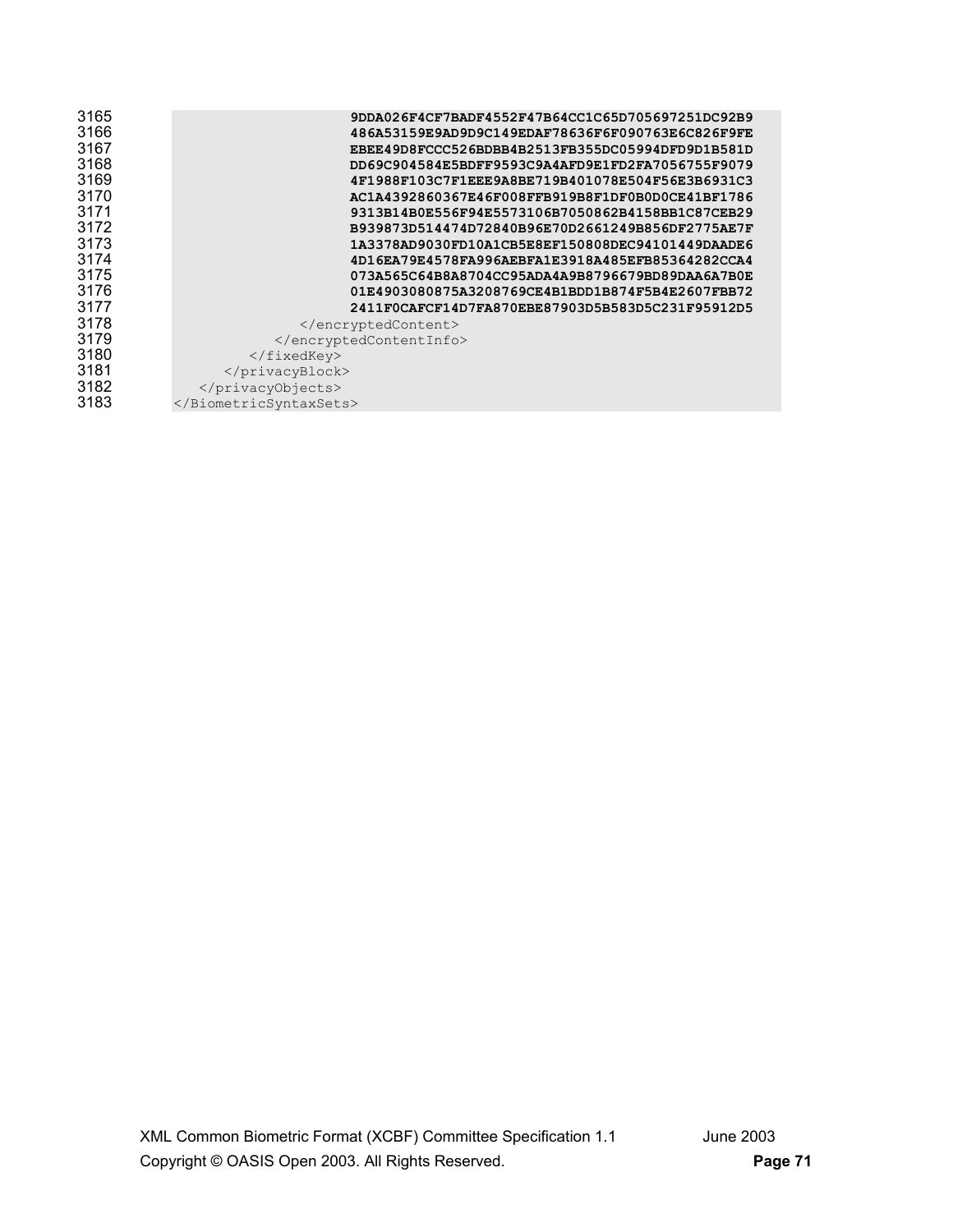# **Appendix A. Acknowledgments**

- 3185 The following individuals were members of the committee during the development of this 3186 specification:
- 
- Tyky Aichelen (Chair), IBM
- Lieutenant John Aerts, LA County Information Systems Advisory Body
- Karl Best, OASIS
- 3191 Taylor Boon, BioNetrix Systems
- Jamie Clark, OASIS
- Robin Cover, Isogen
- Ed Day, Objective Systems
- Dr. Paul Gérôme, Individual Member
- Phillip H. Griffin, Individual Member
- Todd Harbour, FGM
- William Koenig, Bank of America
- John Larmouth, Individual Member
- Monica Martin, Sun Microsystems
- John Messing, American Bar Association
- Michael Nguyen, The Infocomm Development Authority of Singapore
- Rob Philpott, RSA Security
- Rick Randall, Booz Allen Hamilton
- Stefan Ri, Microsoft
- William Riippi, MTG Management Consultants, LLC.
- Darran Rolls, Waveset
- Bancroft Scott, OSS Nokalva
- Clifford Thompson, Individual Member
- 3210 Paul Thorpe, OSS Nokalva
- 3211 Alessandro Triglia, OSS Nokalva
- Per Vorm, BEA Systems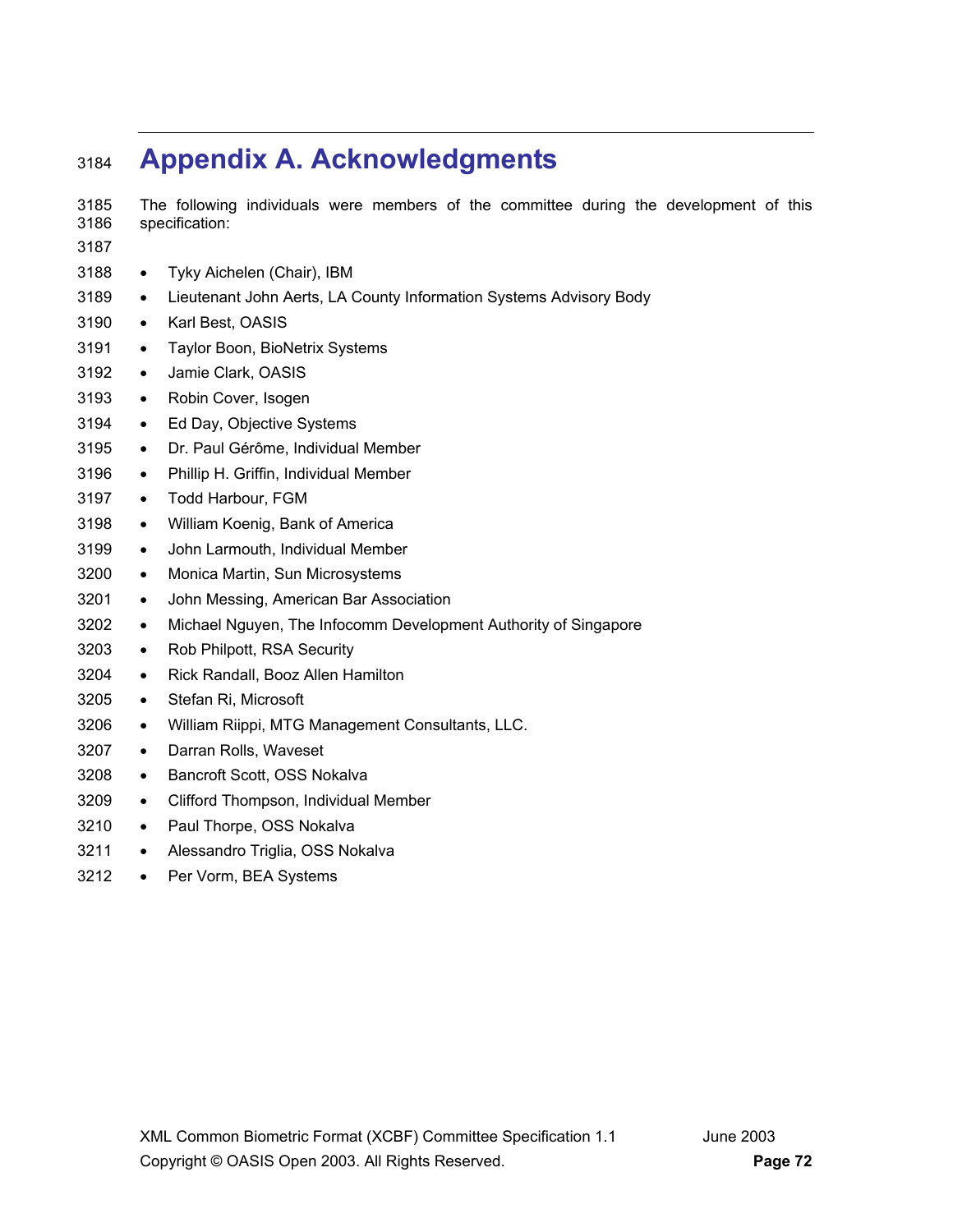## <sup>3213</sup>**Appendix B. Revision History**

|  | Rev      | Date       | By Whom             | What                           |
|--|----------|------------|---------------------|--------------------------------|
|  | $CS-1.0$ | 2003-03-03 | <b>Phil Griffin</b> | <b>Committee Specification</b> |
|  | $CS-1.1$ | 2003-06-09 | John Larmouth       | <b>Committee Specification</b> |

3214